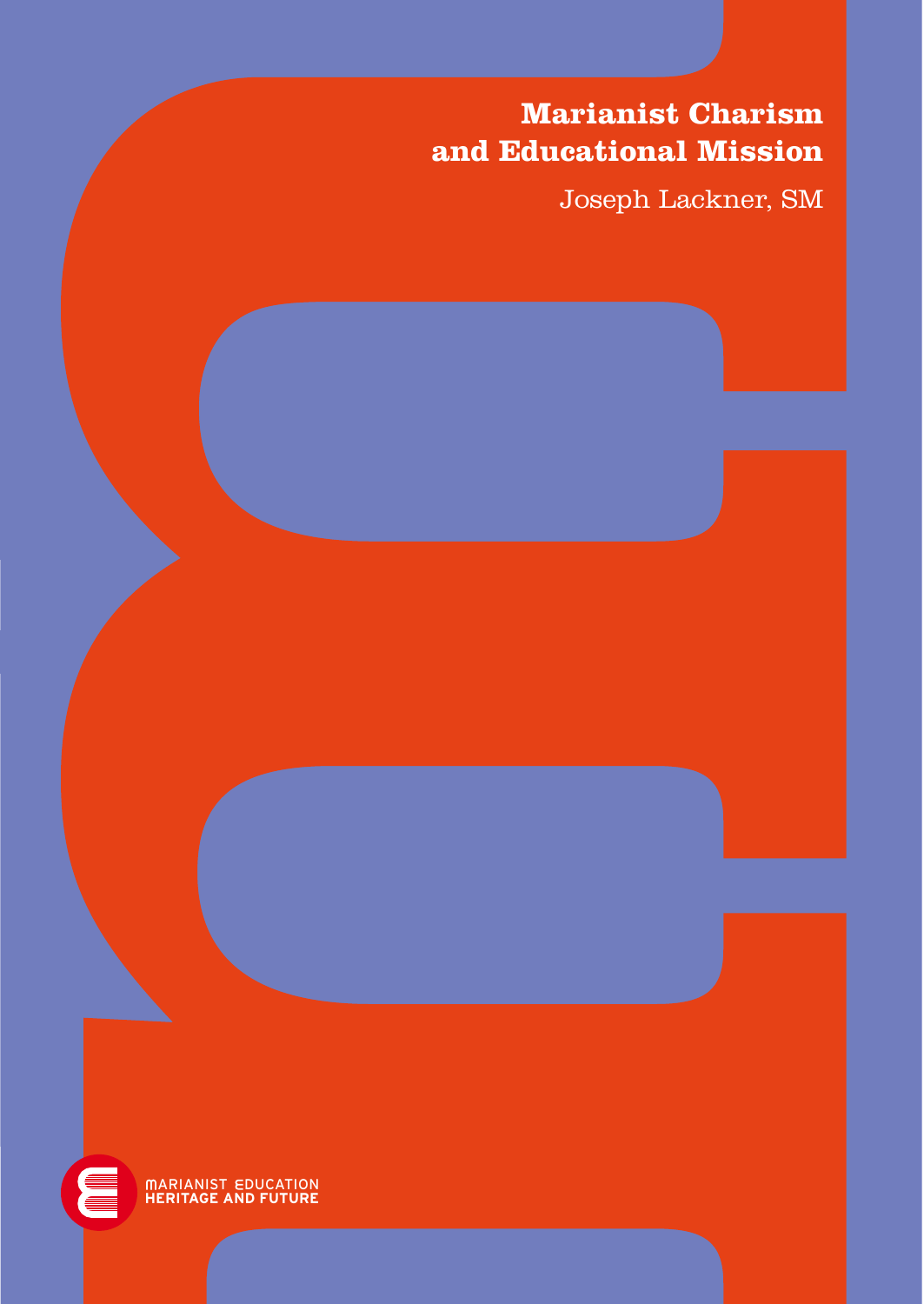Authors Joseph Lackner, sm

#### Art and Design Collection

Dirección de arte corporativa SM

#### Proofreading

Essodomna Maximin Magnan, sm

This work may not be reproduced, distributed, publicly communicated or transformed in any way without authorisation from its copyright holders, unless legal provisions exist to the contrary. If you need to photocopy or scan any excerpt from this work, please contact the Spanish Reprographic Rights Centre (CEDRO) at: www.cedro.org.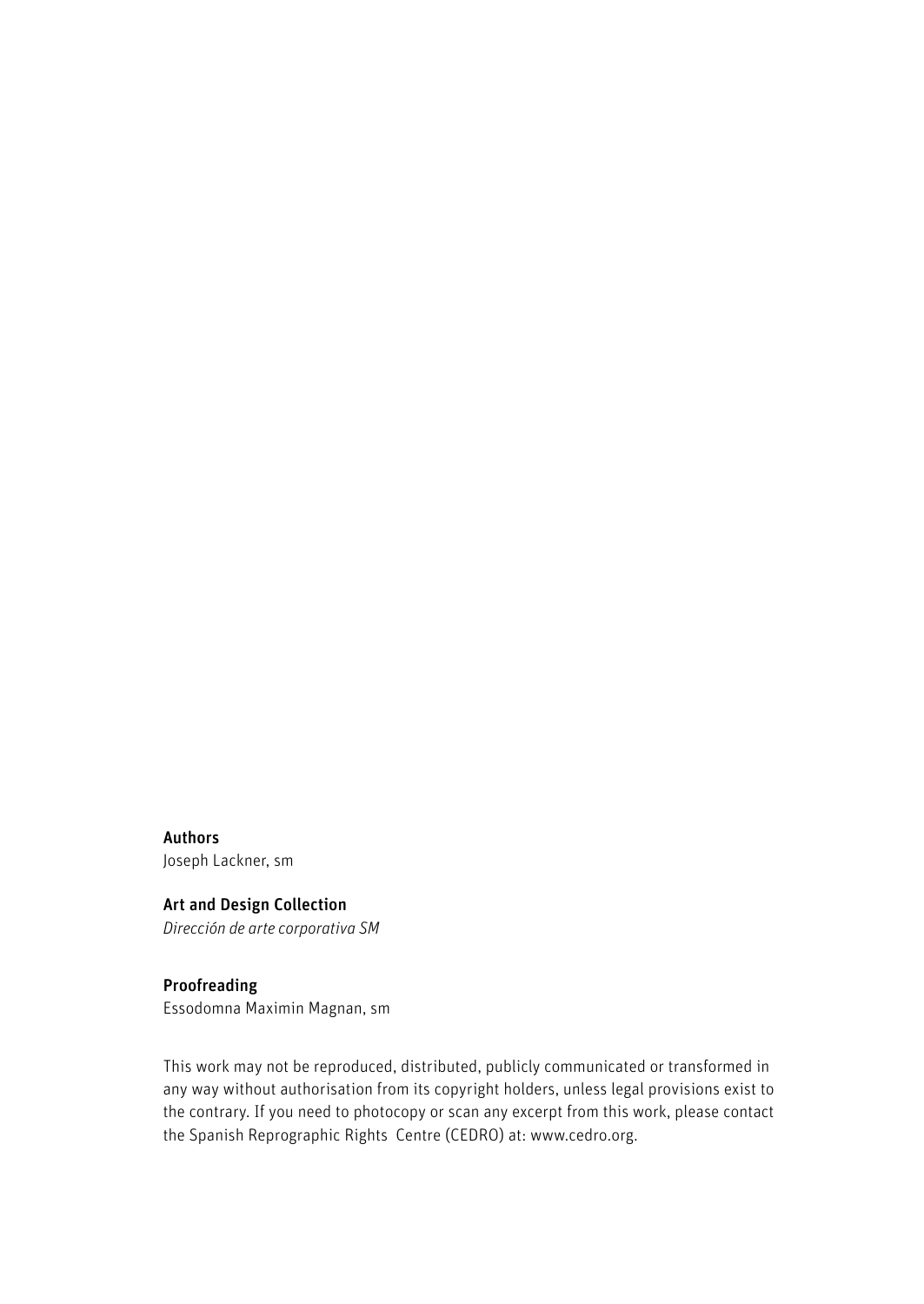# Marianist Charism and Educational Mission Joseph Lackner, SM

# Volume 1

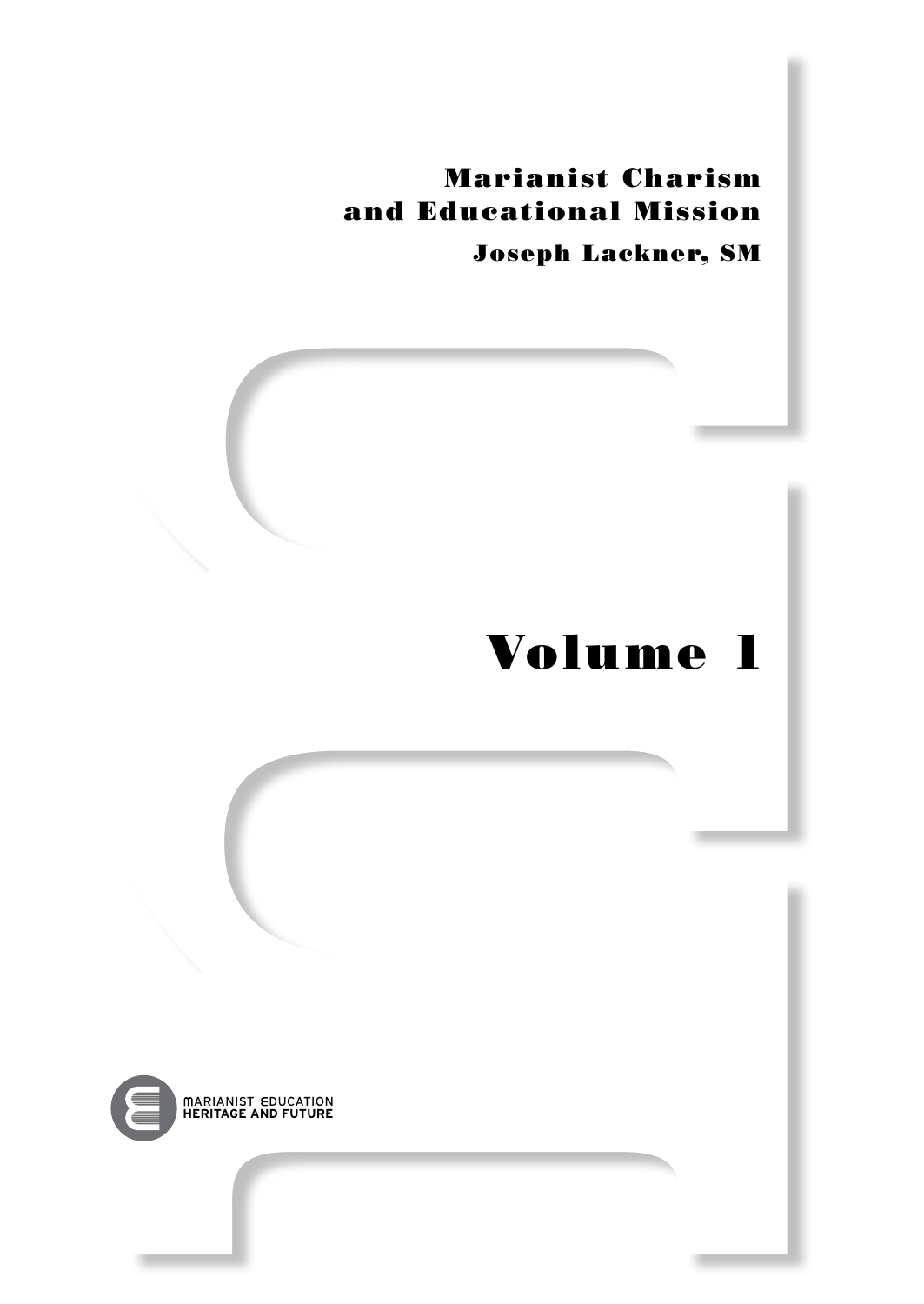## TABLE OF CONTENTS

#### **PREFACE**

#### **INTRODUCTION**

- **1. CHAMINADE'S APOSTOLIC INTENT IN FOUNDING SCHOOLS** An Historical Account
	- INTRODUCTION
	- RELIGIOUS CLIMATE OF FRANCE
	- SODALITIES, CHAMINADE'S FIRST APOSTOLIC EFFORT
	- BATTLEGROUND OF THE SCHOOLS

Foundation of the Daughters of Mary and the Society of Mary School Laws and the Society of Mary Normal Schools, a Work Especially Inspired by God CHAMINADE'S VISION OF SCHOOLS, TEACHERS, AND EDUCATION Crucial Distinction between Instruction and Education Not simply Another Congregation of Teachers Reaching the Masses The Vocation of the Educator Behaviors and Dispositions of the Educator Importance of Instruction Family Spirit and Collaboration A Balance between Innovation and Conservation Development of a Marianist Pedagogy Beliefs about the Nature of Students Chaminade's Vision of the Teacher and the French School

#### **2. SCHOOLS AND THE MARIANIST CHARISM**

**CHARISM** 

MARIANIST CHARISM UNDERSTOOD AS CULTURE Elements of Culture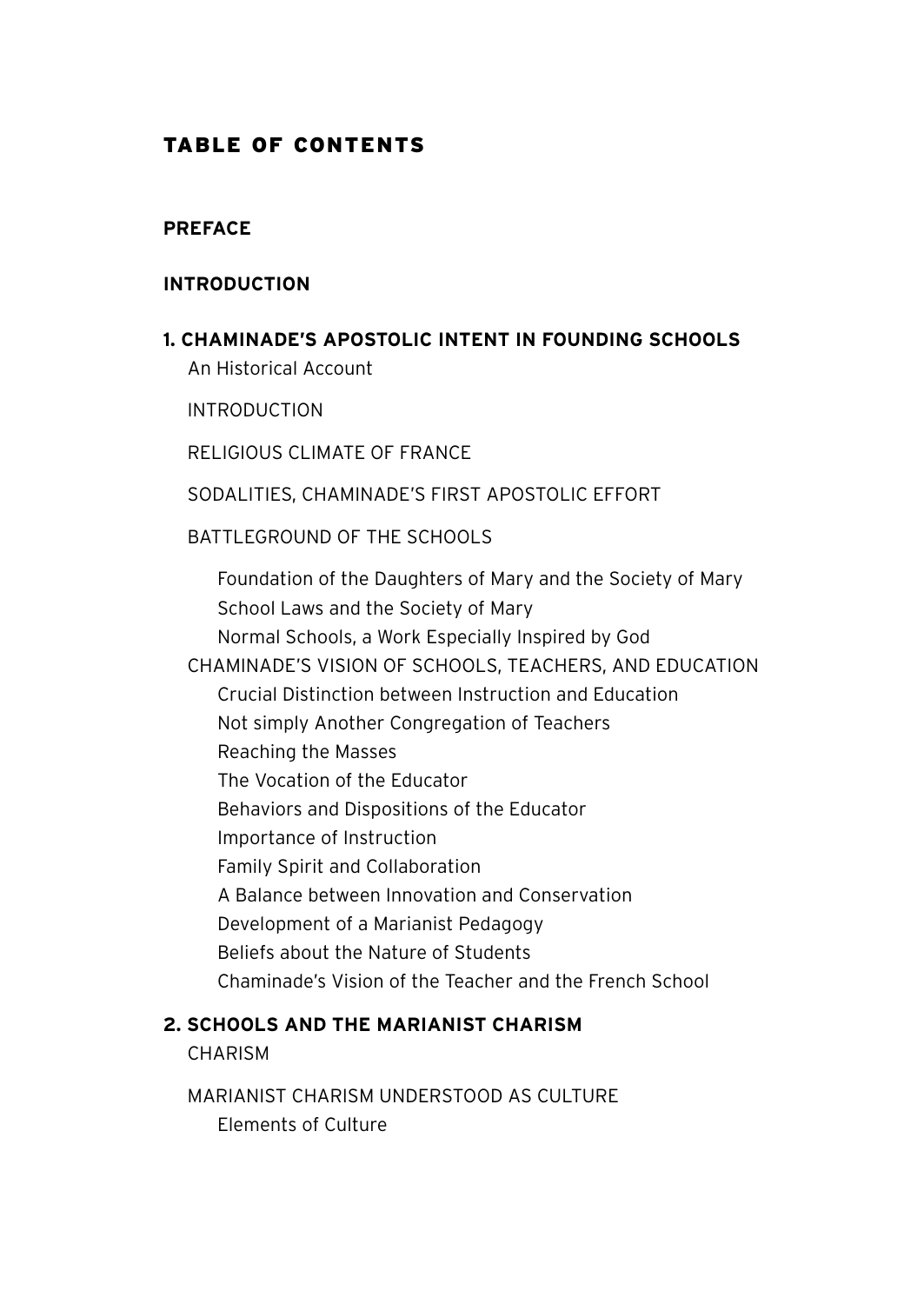Elements of the Marianist Culture or Charism Ecological Context Founders Collectivity, Community Contents of Culture Affirmation, Expression, and Communication Characteristic Behaviors and Practices Recruitment and Initiation

#### SUMMARY

MARIANIST SCHOOLS AS A MANIFESTATION AND PERPETUATION OF THE MARIANIST CULTURE/CHARISM Introduction The Culture of Marianist Schools as Enactment of the Marianist Charism Ecological Context Founder(s) Collectivity, Community Contents of Culture and Some of the Ways It Is Affirmed, Expressed, and Communicated Affirmation, Expression, and Communication Recruitment, Initiation, and Continuing Formation of New Members SUMMARY **CONCLUSION** APPENDIX A CONVICTIONS AND ACTIONS OF MARIANIST TEACHERS AS DELINEATED IN CHARAC-TERISTICS OF MARIANIST EDUCATION (1996) APPENDIX B QUESTIONS FOR PERSONAL REFLECTION, INDIVIDUALLY OR IN <sup>A</sup> GROUP QUESTIONS ORIENTED TO ACTIONS

#### BIBLIOGRAPHY

#### ACKNOWLEDGEMENTS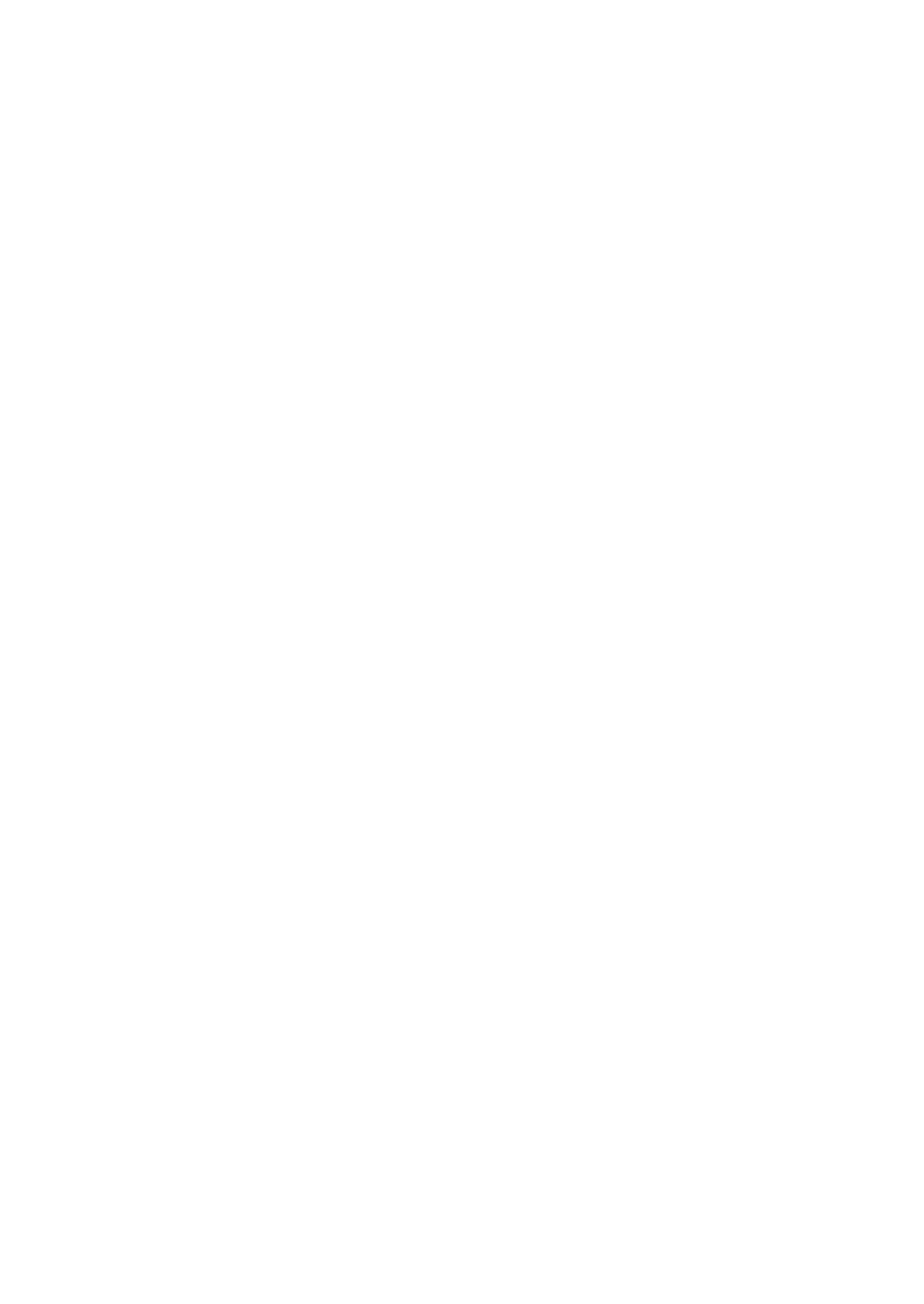## **PREFACE**

The book you now have in your hands carries the title: *Marianist Charism and Educational Mission.* It is the first publication of the collection *MARIANIST EDUCATION: HERITAGE AND FUTURE,* a series of essays on Marianist education that came out of a project which began to take shape, four years ago, under the leadership of the Assistant general for education of that time.

We Marianist religious have been creating educational works since our very origins, almost two centuries ago. Today we continue all over the world to dedicate the best of our human and material resources to education. The practical implementations are accompanied, as has always been the case , by reflection about the task accomplished, the ways of responding creatively to novel and unforeseen situations and the means for transmission of our experience and wisdom to new generations of educators.

In this way, the Marianist educational tradition has been enriched over the years, nourished by the reflection, competence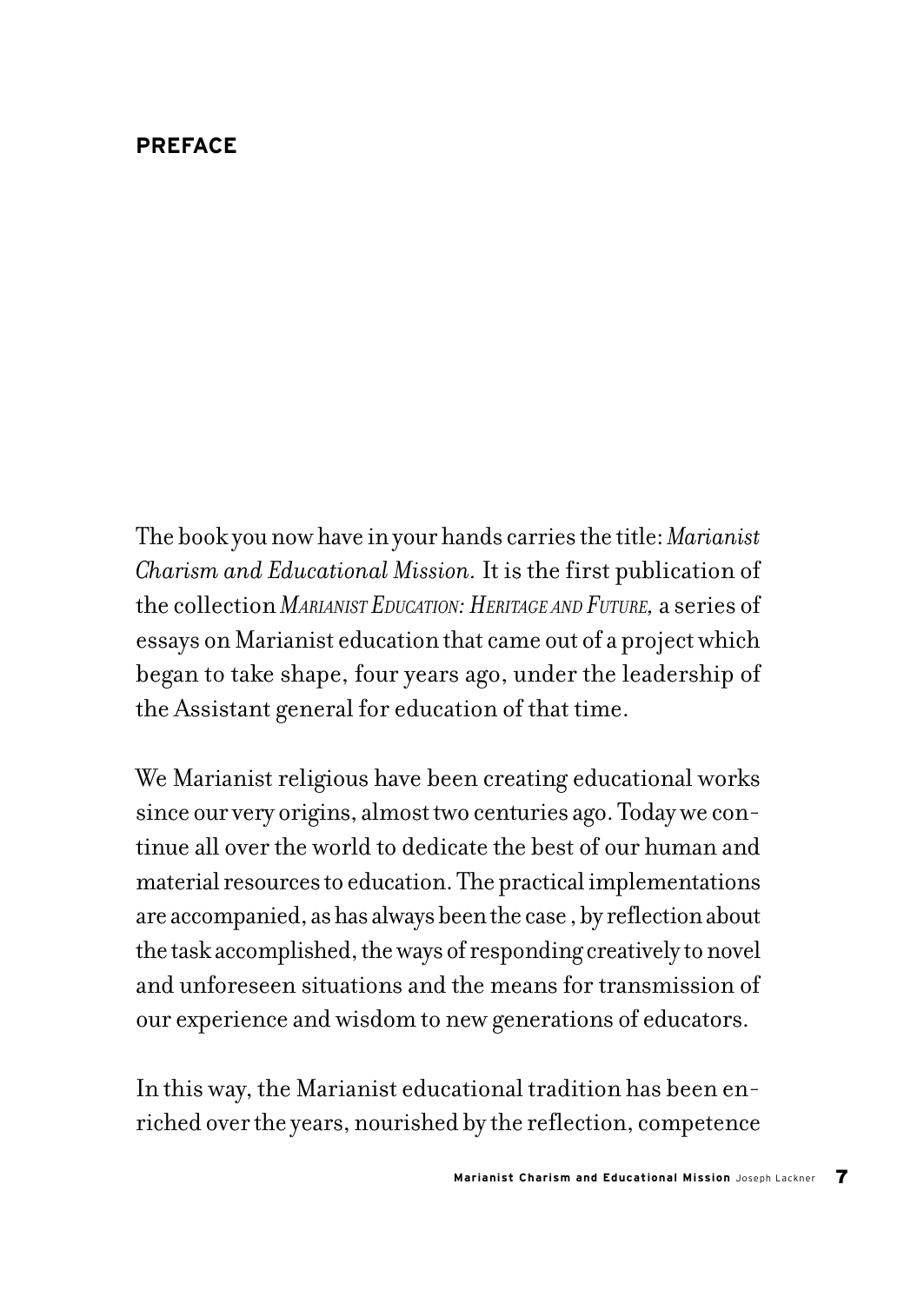and creativity of those who carry on the initial commitment. The Marianist educators – at the beginning all were Marianists and today almost all are laity – have known how to maintain an on-going dialogue with their environs so that their formational goals might be able to continue to be incarnated in each human situation.

Again today, current circumstances demand our attention. The internal conditions of the Society of Mary and of our own establishments need our renewed planning. The growing development of Marianist works in new countries and cultures, along with the consequent need to transmit to them an up-todate Marianist pedagogy, as well as the presence of lay persons in the majority in almost all the positions of responsibility, are realities that mark the way forward in Marianist education.

Given these considerations, the idea arose to undertake the project of *Marianist Education: Heritage and Future.* The desire to deepen and to develop the content of the document on our educational characteristics impelled us to create something new. The growing interest in knowing our charism and the current contributions of the educational sciences have inspired and oriented our efforts. The new circumstances confronting the youth and families of the societies where we are present urge us along in this task.

The books which form the collection are intended to respond to these needs. They are the result of a process of study, reflection and dialogue, and are meant to offer guidelines for a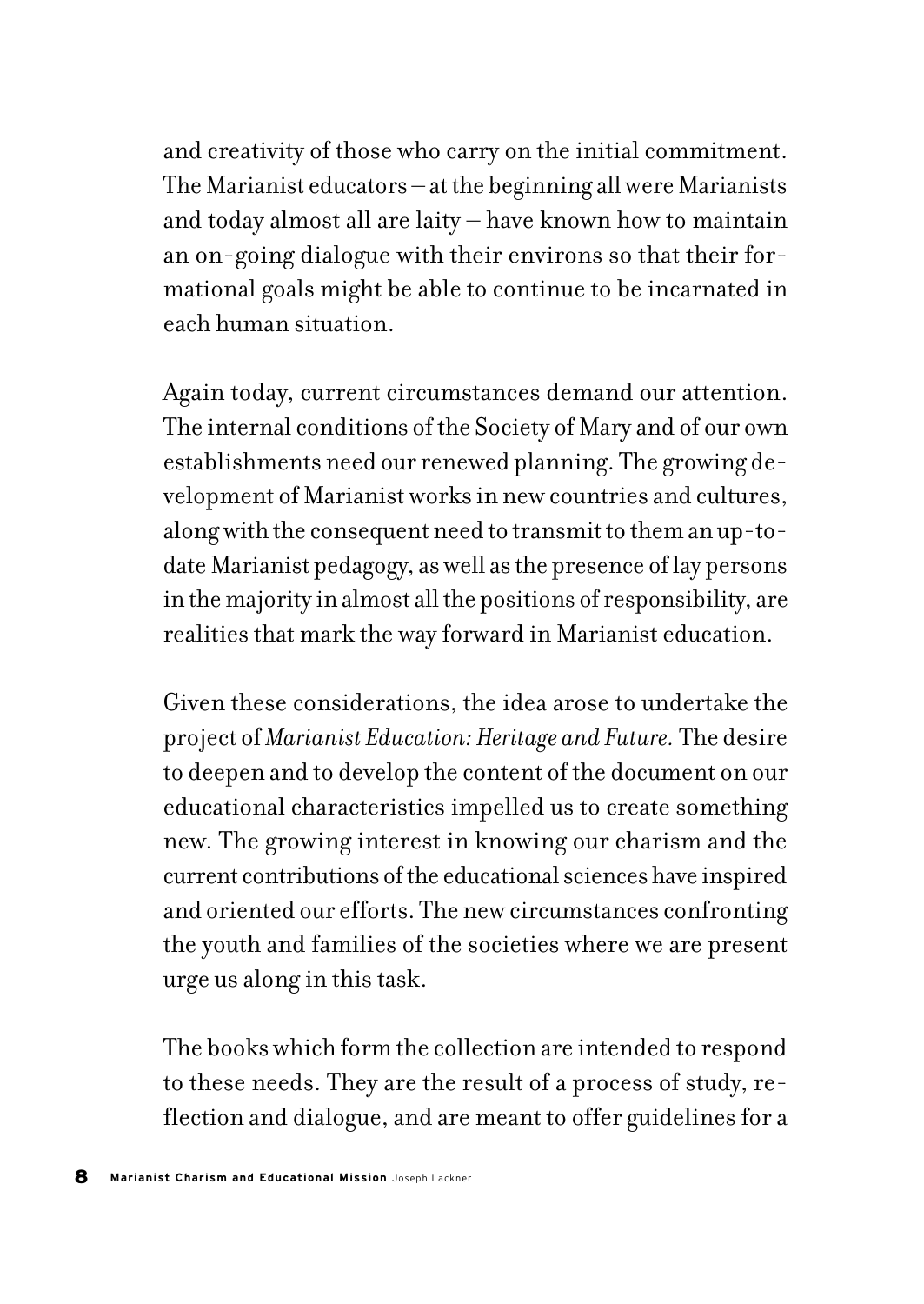Marianist education capable of inspiring individuals and of transforming society.

The purpose of this first book is to show how the Society of Mary's dedication to education has a close relationship with its own identity. Thus it treats our Charism, our Mission and our Spirituality as the foundations of Marianist education. The very characteristics of Marianist education are the consequence of a tradition seated in the aforesaid elements and in the historical origins of the Society of Mary. Thus the goal of Marianist education, as of our entire mission, is formation in faith; through the educational apostolate we strive to help persons grow holistically and to sow in them the Christian spirit.

In the book entitled *Educational Principles*, which will be the second publication of the collection, we intend to plumb the depths of the foundations of Marianist education with the contributions of anthropology, theology, and the social and institutional principles. The third topic addressed is the *Context*, given that the Marianist institutions must take account of, along with general principles, the needs, expectations and conditions proper to each locale, as well as of the advances of the pedagogical sciences and new technologies. The fourth section treats the *Identity* of Marianist education, the heir of a rich tradition with distinctive traits that respond to the principles studied in the preceding chapters. The fifth book deals with the *Educational Activity* which is developed in diverse institutions and considers some agents and specific address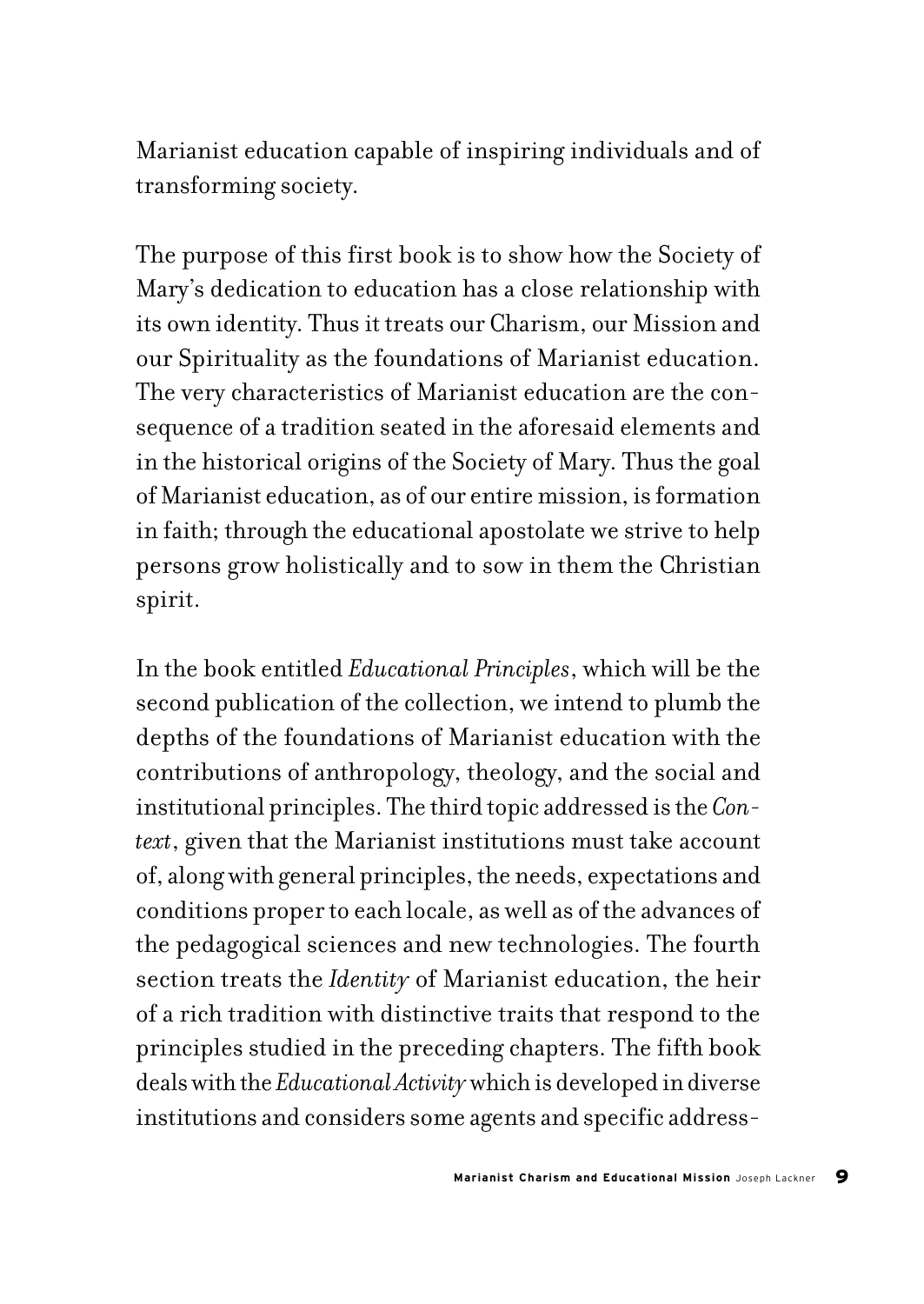ees. The sixth theme refers to *Animation and Leadership* of the Marianist educational works, since the accomplishment of its objectives depends in great part upon those who bear the burdens of leadership responsibility.

Under the title of *New Education in New Scenarios,* we intend to bring together in the seventh section the contributions of countries or continents more culturally distant from the Western environment in which Marianist education was born, or where there is as yet less of a tradition.

The target readerships of these publications are the many diverse groups of men and women interested in Marianist education: the *Marianist religious* currently dedicated to education, both those who are now preparing themselves for it and those who have consecrated their entire lives to it; the *lay persons* who direct, animate and teach in a Marianist institution, helping them take on an educational project able to give meaning to their efforts and fill them with enthusiasm; *pastoral workers and other educators*, so that they might accomplish their task with awareness of the principles and motivations which inspire the works of the Marianists; *those who animate and govern Marianist life* according to diverse levels of responsibility; the *parents of the students,* who also begin a process of formation when their children enter an educational institution. The project is also directed to *alumni,* to *the society* in which we are present and to all those interested in education. And, of course, the project addresses local churches, so that they might understand more deeply what the Marianist educational works intend to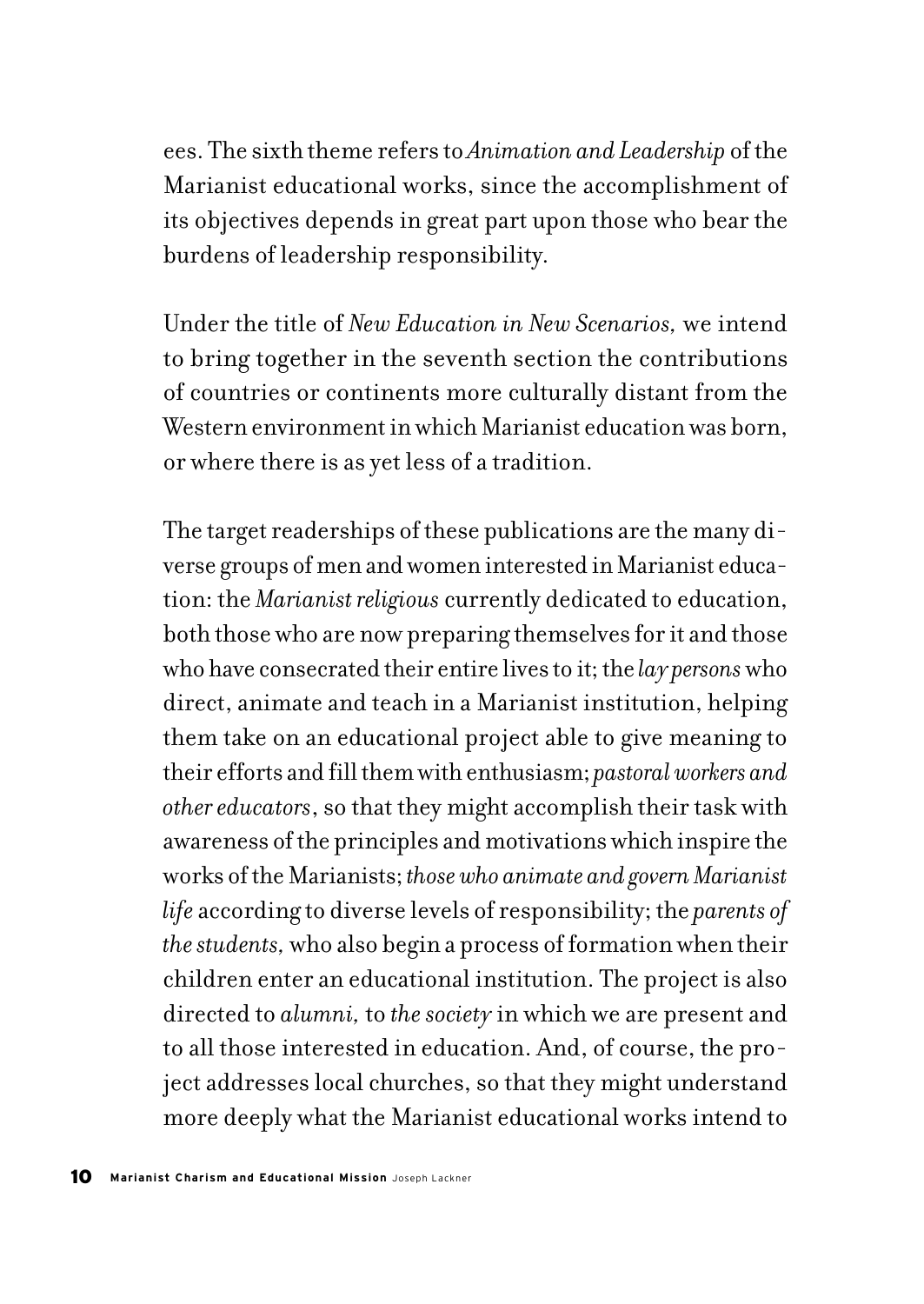do. The ultimate goal, of course, is to better serve the *children and young people* who come to our educational institutions, and who are the principal addressees of all our efforts.

The purpose of this whole project is to offer a sound instrument for promoting formation, reflection and dialogue in different Marianist surroundings. It can serve, at the same time, as a point of reference and of inspiration for local educational projects. For that reason it includes theoretical reflections and offers more concrete proposals. The *characteristics of Marianist education* are thus framed in a comprehensive study that is intended to be thorough and rigorous, but yet accessible.

In carrying this whole project forward we have benefited from the collaboration of a very valuable team. Among the authors are religious and lay persons, men and women, immediately engaged in the Marianist educational mission or fulfilling diverse responsibilities in this field. All of them know well the Marianist educational praxis and its history. The majority have been teachers, directors, department heads, researchers in pedagogical sciences or coordinators of the Marianist mission in their respective countries.

The author of the volume which we now present is the late Joseph Lackner, an American Marianist religious. (Father Lackner died in the service of the Blessed Virgin Mary in April, 2013.) A specialist in education and Sacred Scripture, he held a doctorate in History of Theology and another in Education. He taught in several Marianist schools and universities in the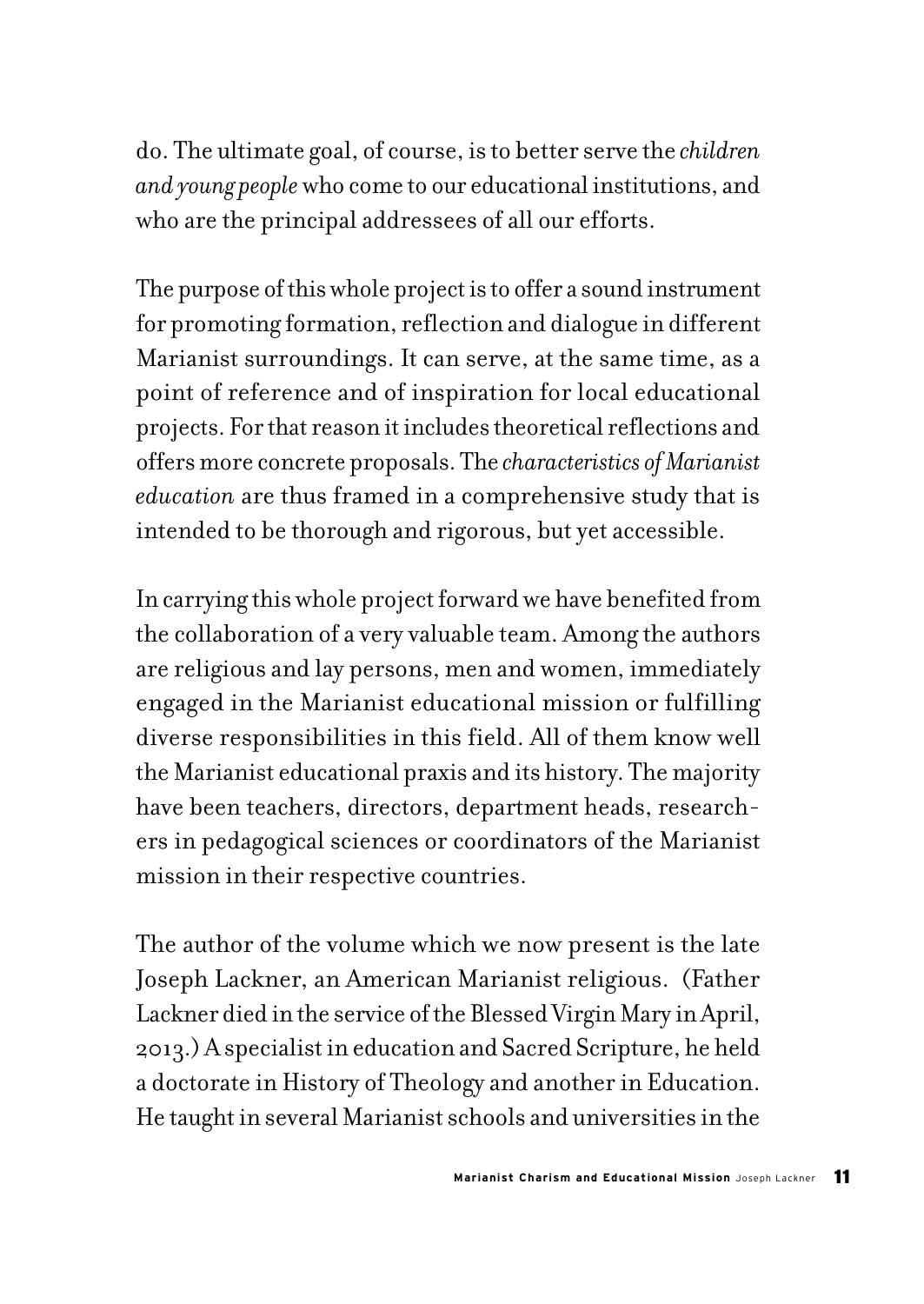United States. Father Lackner proved most knowledgeable about Marianist education, a topic on which he did several studies. He also held several positions of responsibility for animation and governance in the Society of Mary in his country. He most recently served as professor at the Marianists' Chaminade University in Honolulu and at the *Deepahalli Educational Centre*, a branch of the University of Dayton, in Bangalore (India). We sincerely appreciate the work he accomplished, its quality and its clarity, and the time that he dedicated to it. We are also grateful to those who have collaborated with him in the composition of the text by contributing their suggestions and comments.

Marianist education will have a future if we are capable of responding to the changes of time and place, while remaining faithful to the original insights. New adaptations will be needed, new pathways explored, but in this way the tradition will be enriched even more, and our educational project will continue to fulfill, now and in the future, a qualitative and relevant role. Thus it will be able to continue *to give life and life in abundance.*

> Essodomna Maximin Magnan, SM Assistant General for Education Avril 2014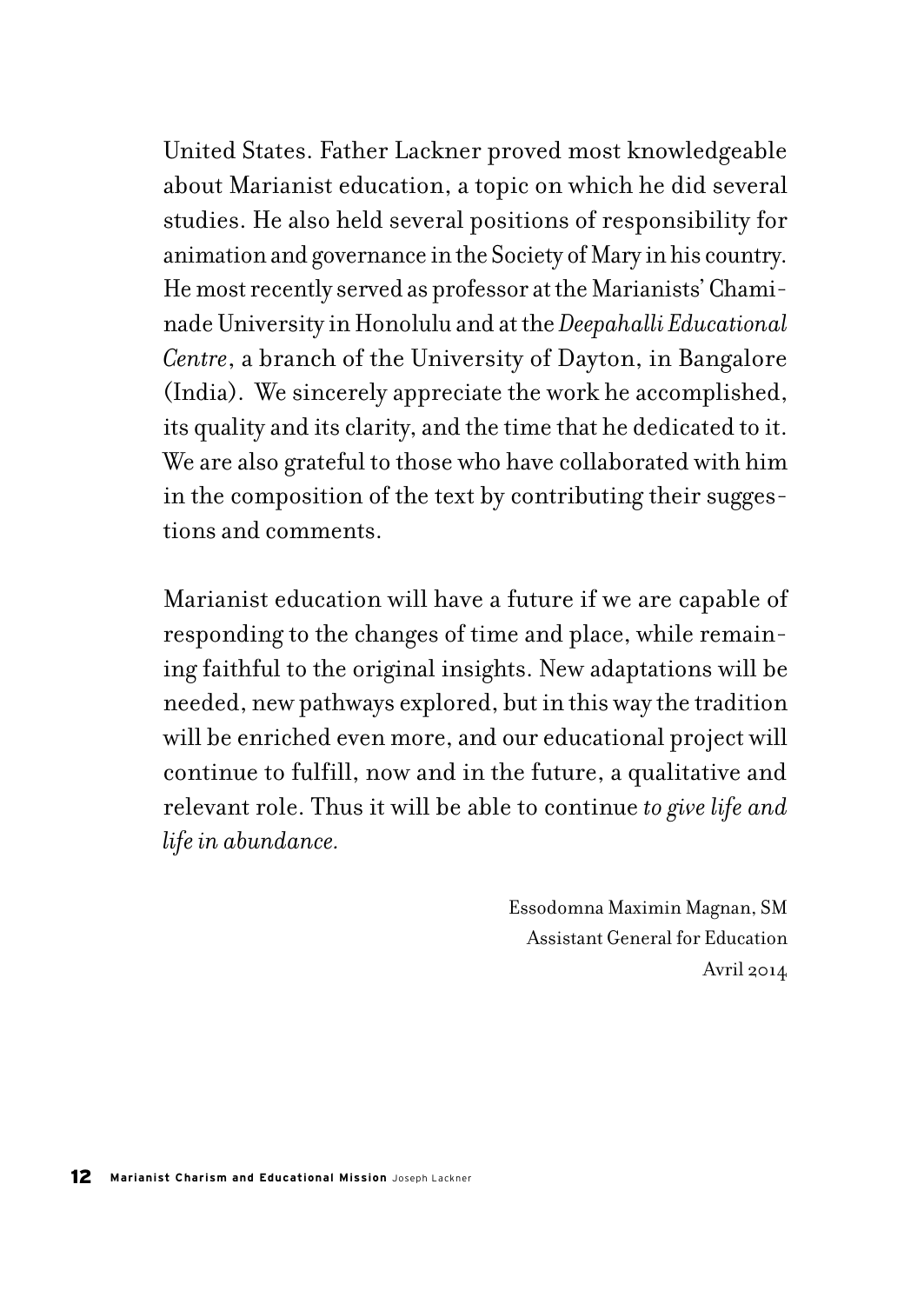### **INTRODUCTION**

Blessed Chaminade came to believe that the best way to re-Christianize the France of his times (1800 to 1850) was through schools that embodied his understanding of education. Today, the Church and Marianists continue to believe that schools characterized by the Marianist charism are a principal way to form faith-filled apostles, who work at the transformation of society, and thereby participate in Mary's mission. This volume of *Heritage and Future* details both the history of Chaminade's effort in schools, as well as today's manifestation of the Marianist charism in schools and other educational institutions.

The work is divided into two major sections entitled "Chaminade's Apostolic Intent in Founding Schools, An Historical Account" and "Schooling and the Marianist Charism." A distinction between schooling and education is consistently made throughout this presentation. Though it may sometimes be awkward to make this distinction, the reason for doing so is that in many situations schools exist in which education does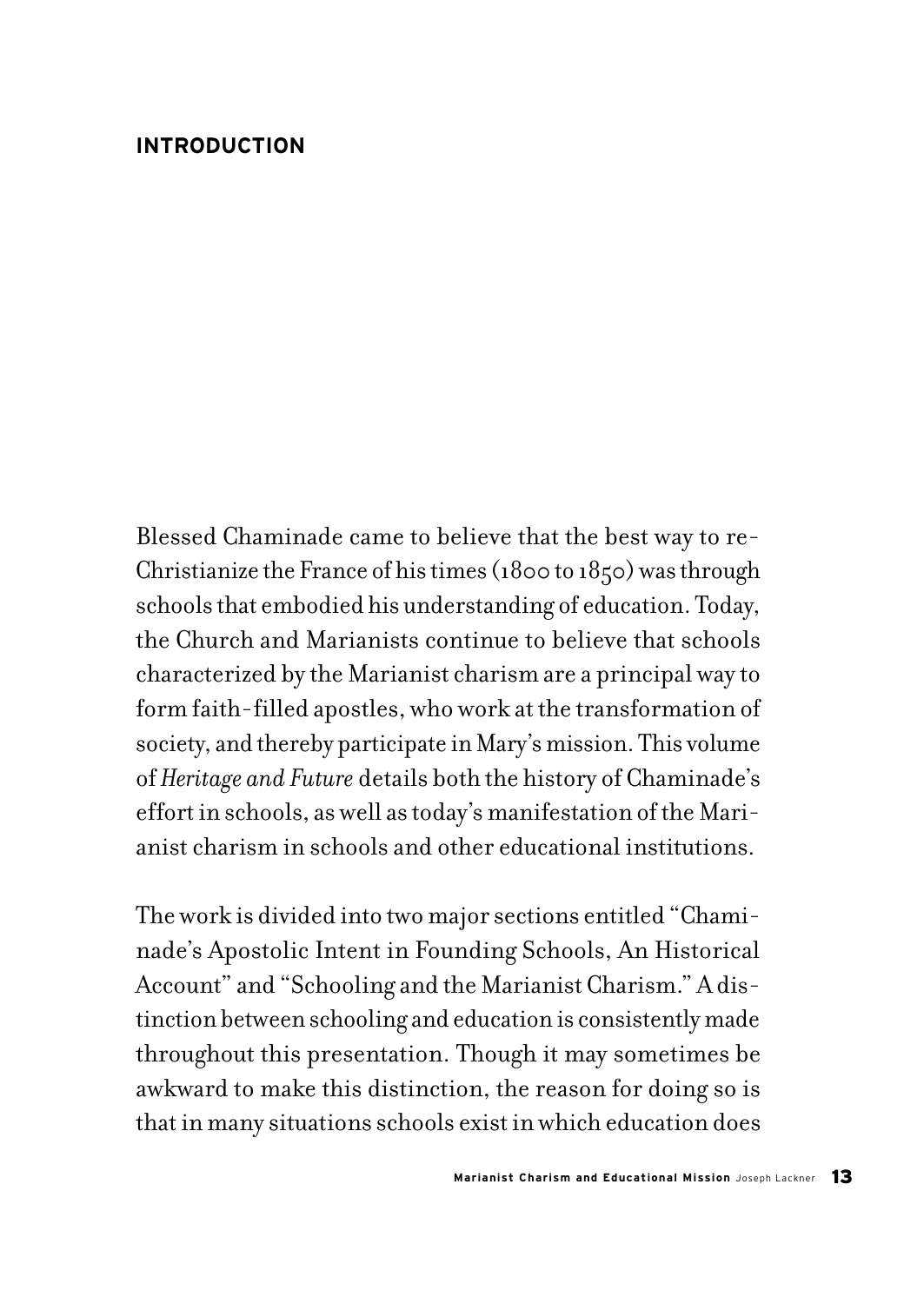not take place. As Chaminade once pointed out, many schools are but factories in which instruction may be given but not education. Further, it is the conviction of this volume that education in Chaminade's sense is synonymous with Mary's mission of forming/nurturing other Christs and Christian communities throughout time. As Emile Neubert, SM, an eminent mariologist and interpreter of the Marianist spirit, wrote: "Education is a participation in the work of Mary. She is the great teacher of mankind. Her mission has been, and still is, to give birth to Jesus Christ and to rear Him." Therefore, no matter in what ministry members of the Marianist Family engage, if their "unalterable intention" is to participate in Mary's mission, they must strive to educate.

In the first section Blessed Chaminade's ever increasing involvement in founding and supervising schools, developing pedagogy, and defining the true nature of education is traced. A long citation from Chaminade's letter of 1838 to Pope Gregory XVI begins the section. In the quotation he clearly states his purpose for founding his religious orders and for turning to schools as a principal means for effecting a change in France. The point he makes is that, though the creation of sodalities did much good, they were not sufficient. Something more embracing or more effective was needed. In these lines he clearly emphasizes that the two religious orders and the schools were essential to achieving what he believed was his mission.

A brief introduction to this section describes the religious climate in which Chaminade ministered. Then, through his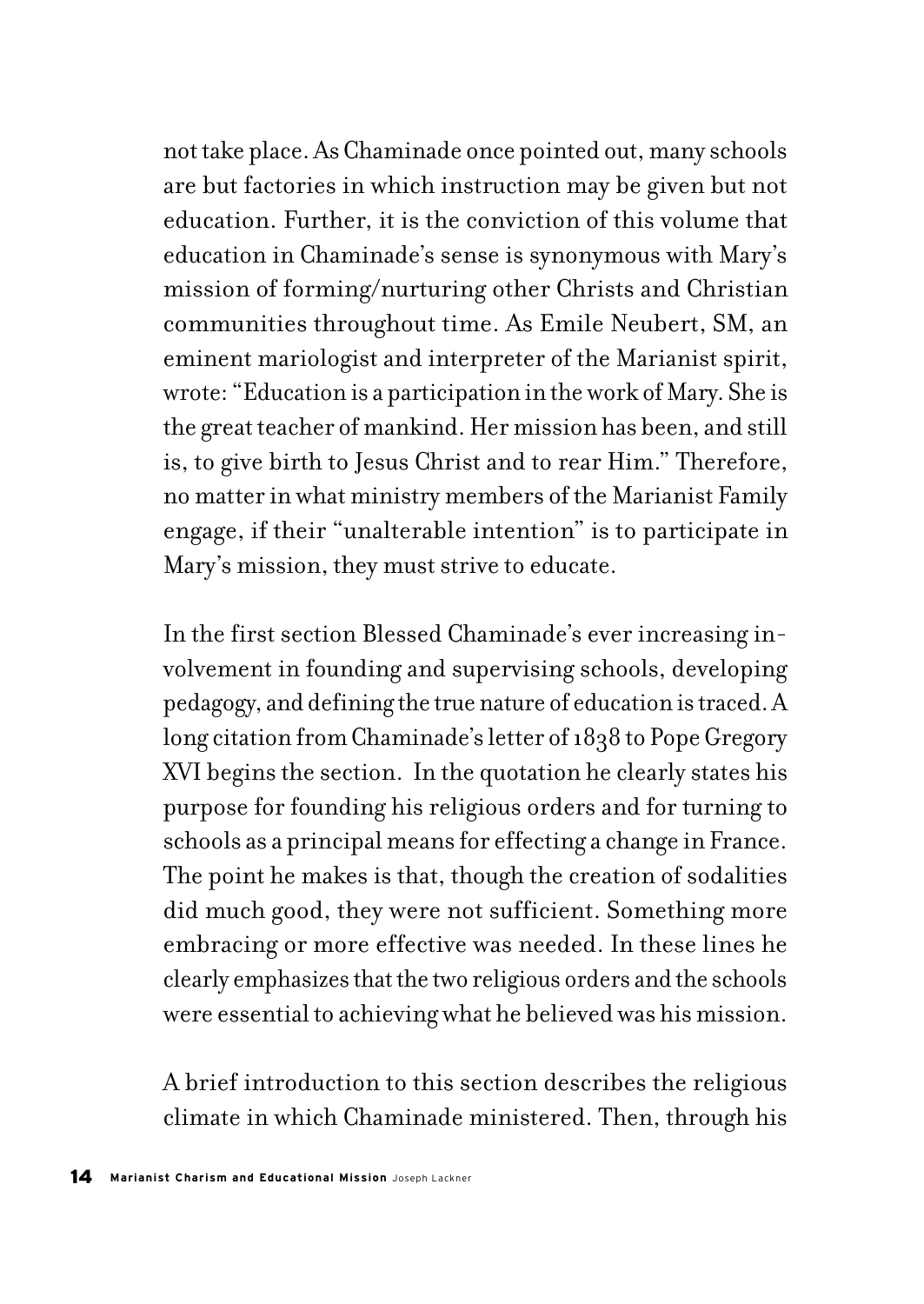correspondence and other writings, his apostolic intent and strategy, his definition of education, his portrait of the apostolic teacher, both lay and religious, and the spirituality that was to motivate him are examined. Naturally, his language reflects the religious parlance of nineteenth-century France, but the attitudes, sentiments, behaviors, convictions, and spiritual orientations it reveals are as valid today as in his time.

In the second section, an ecclesial definition of *charism* is presented. It is suggested that one way to look at charism is to see it as a type of culture. The elements of culture in general are then briefly described and then applied to the Marianist charism. Finally, it is argued that Marianist Schools are a manifestation or enactment of the Marianist charism and culture and a means to perpetuate it.

The work is then brought to an end with a short conclusion, questions for reflection and action, and bibliography.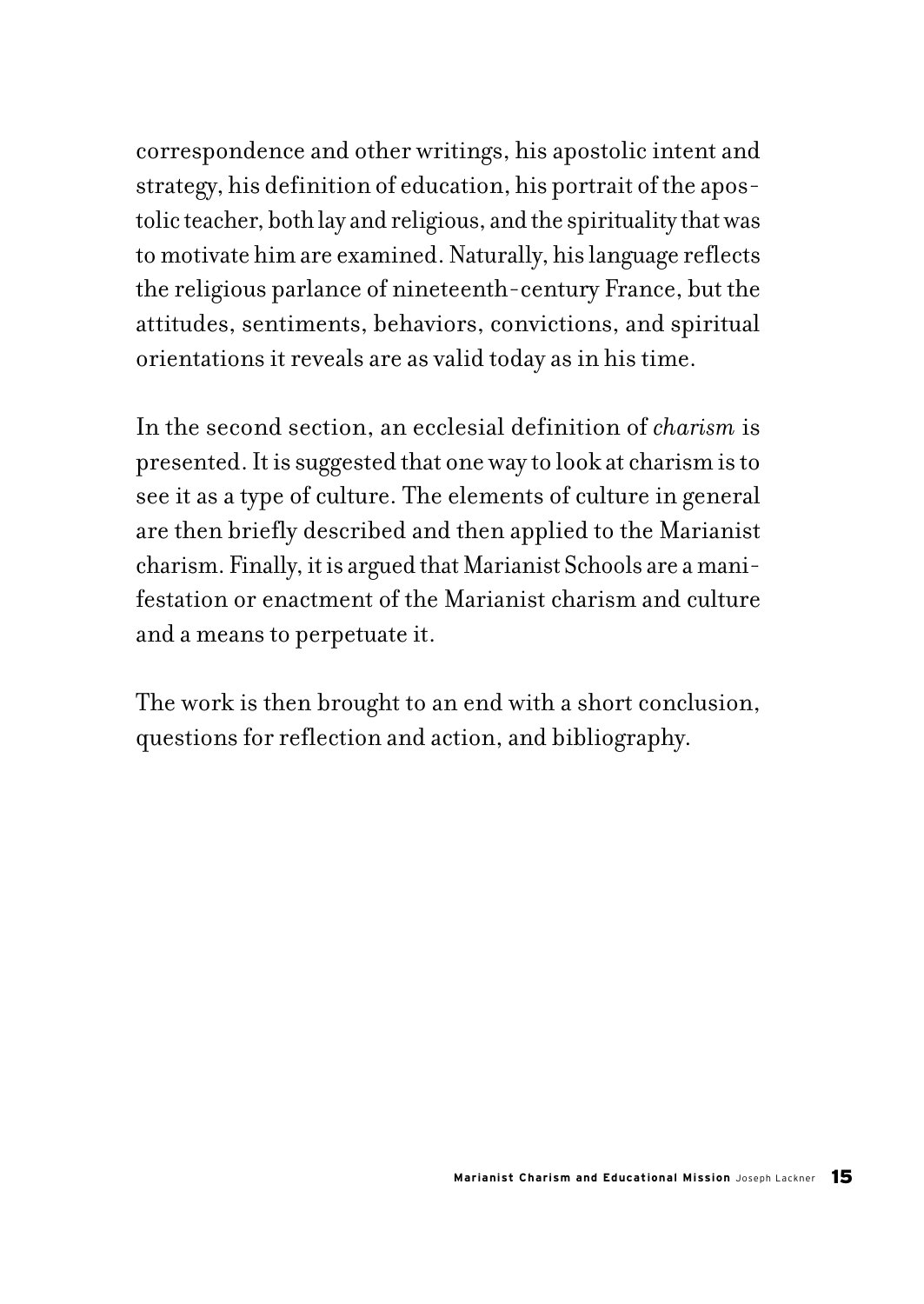**Marianist Charism and Educational Mission** Joseph Lackner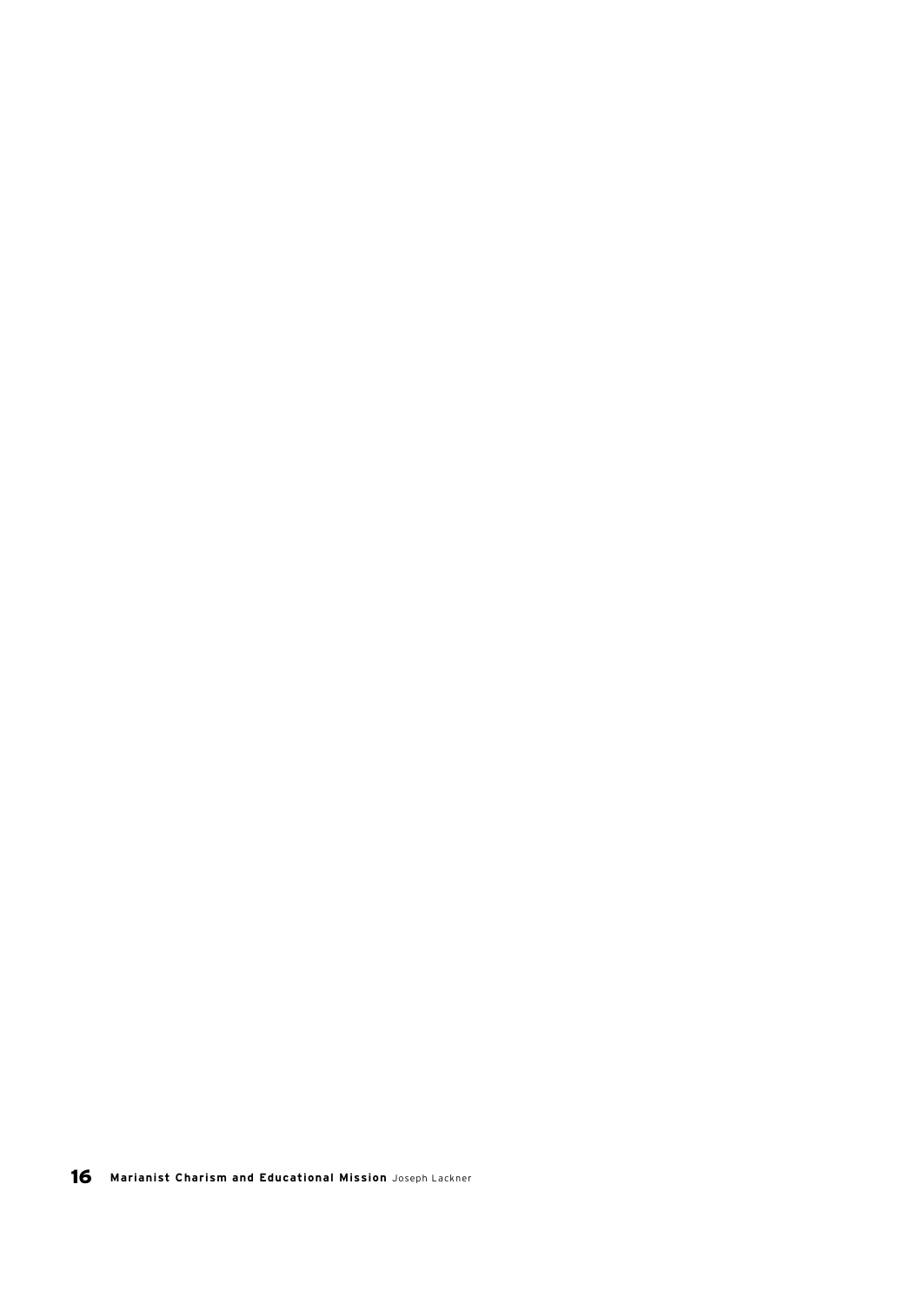## CHAMINADE'S APOSTOLIC INTENT IN FOUNDING SCHOOLS

## AN HISTORICAL ACCOUNT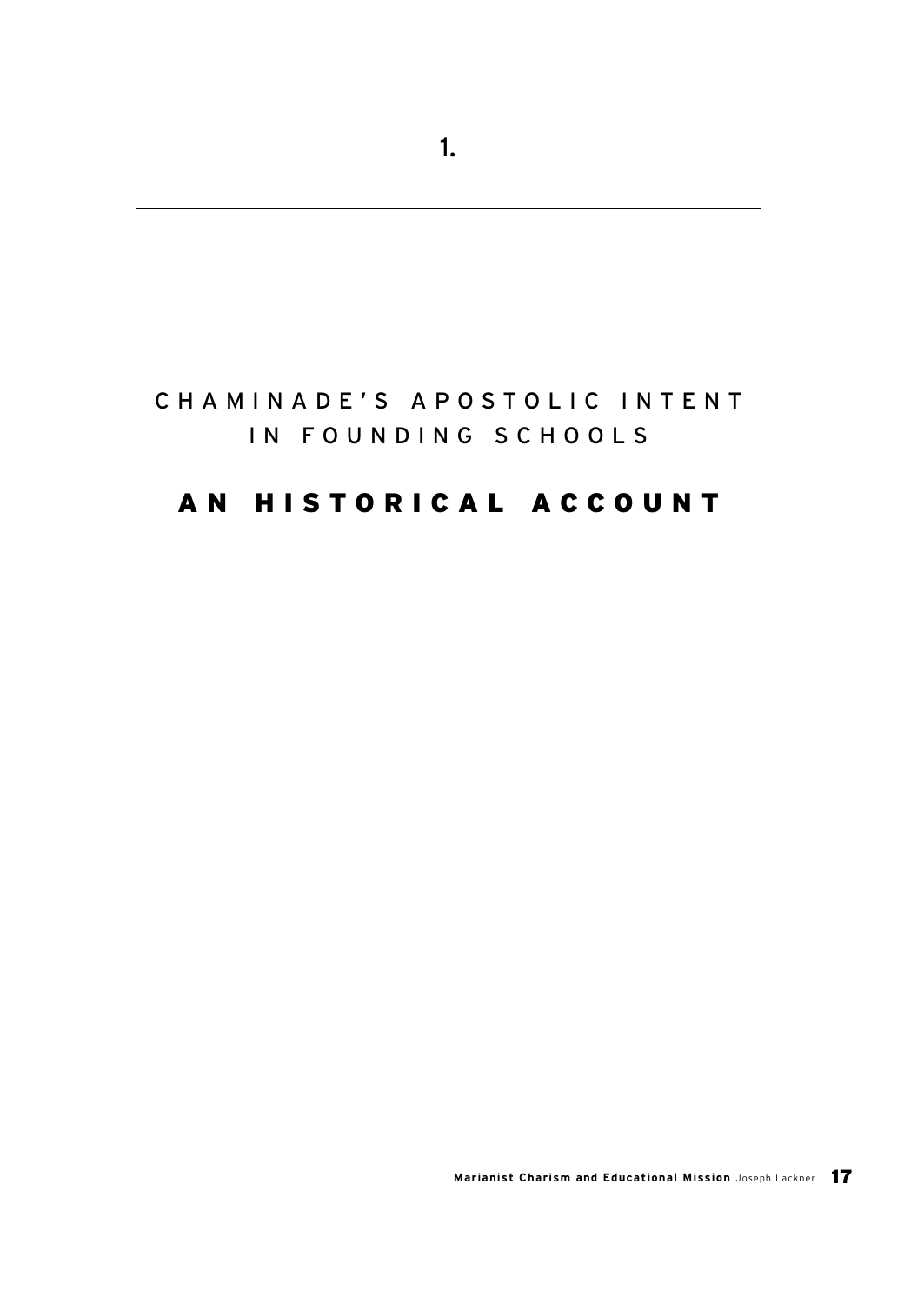#### **INTRODUCTION**

*"To erect a powerful dam to withhold the torrent of evil, Heaven has inspired me to solicit from the Holy See at the beginning of this century the letters patent, giving me the title of Missionary Apostolic so as to revive or to re-enkindle everywhere the divine torch of faith, while presenting to the astonished world on all sides, imposing masses of Catholic Christians of every age, sex, and condition, who, reunited in special associations, practice our holy religion with neither vanity nor human respect, in all the purity of its dogmas and morals. Filled with this thought and furthermore, urged by worthy prelates, I poured out my entire soul in a humble supplication at the feet of our Holy Father Pius VII, who deigning to listen favorably to my prayer, accorded me most ample powers by a Decree of March 28, 1801. From that time, Most Holy Father, fervent Sodalities – some men and others of women – were organized in several cities of France. Religion had the happiness of counting a large number of adherents in a relatively short time, and much good was accomplished.*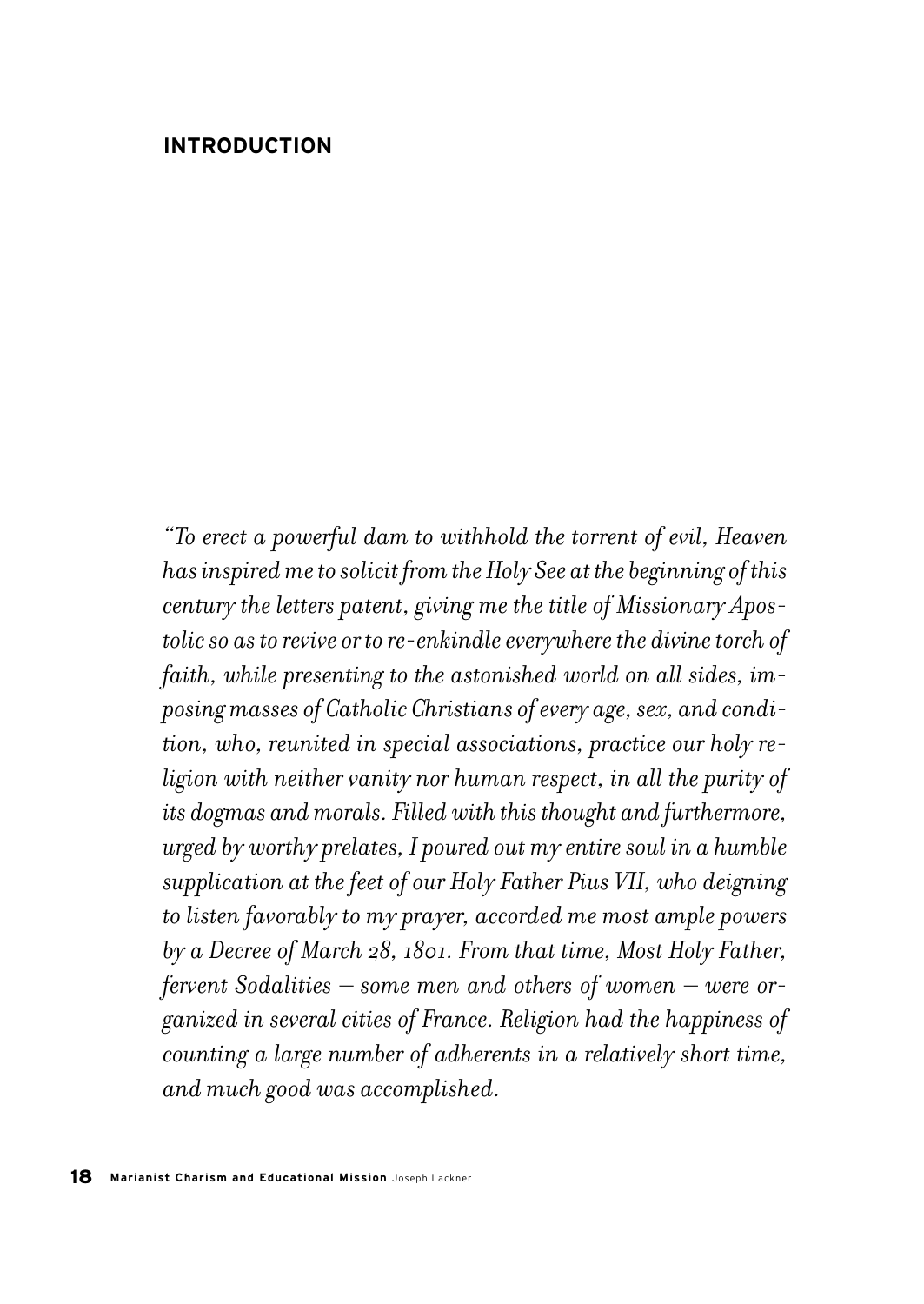*But, Most Holy Father, this means, however excellent it may be*  when it is wisely used, is not sufficient. Philosophy and Protes*tantism, favored in France by the ruling power, have taken hold of public opinion and of the schools, attempting to spread in all minds, especially during childhood and youth, this libertinism of thought, still more baneful than that of the heart from which it is inseparable. However, who could even conceive of all the resulting evils?*

*I have believed before God, Most Holy Father, that it was necessary to found two new orders, the one of virgins and the other of young men, who would [prove] to the world by the fact of their good example that Christianity is not an out-moded institution. They would show that the Gospel is as practicable today as it was 1800 years ago; they would challenge the propaganda hidden under a thousand and one disguises; and, they would take over the battleground of the schools by opening classes of all levels and subjects, especially for those classes of people most numerous and most abandoned."* (Chaminade to Gregory XVI, September 16, 1838)

These are the words of a seventy-seven year old man, looking back on the significance of his life's work. As he recounted the story of his apostolic vision to the pope, he indicated that he had come to realize that, despite how successful sodalities were, for Christianity to be renewed in post-revolutionary France something more was needed. For this reason and because he was convinced it was the design of God, he founded two religious orders "who would take over the battleground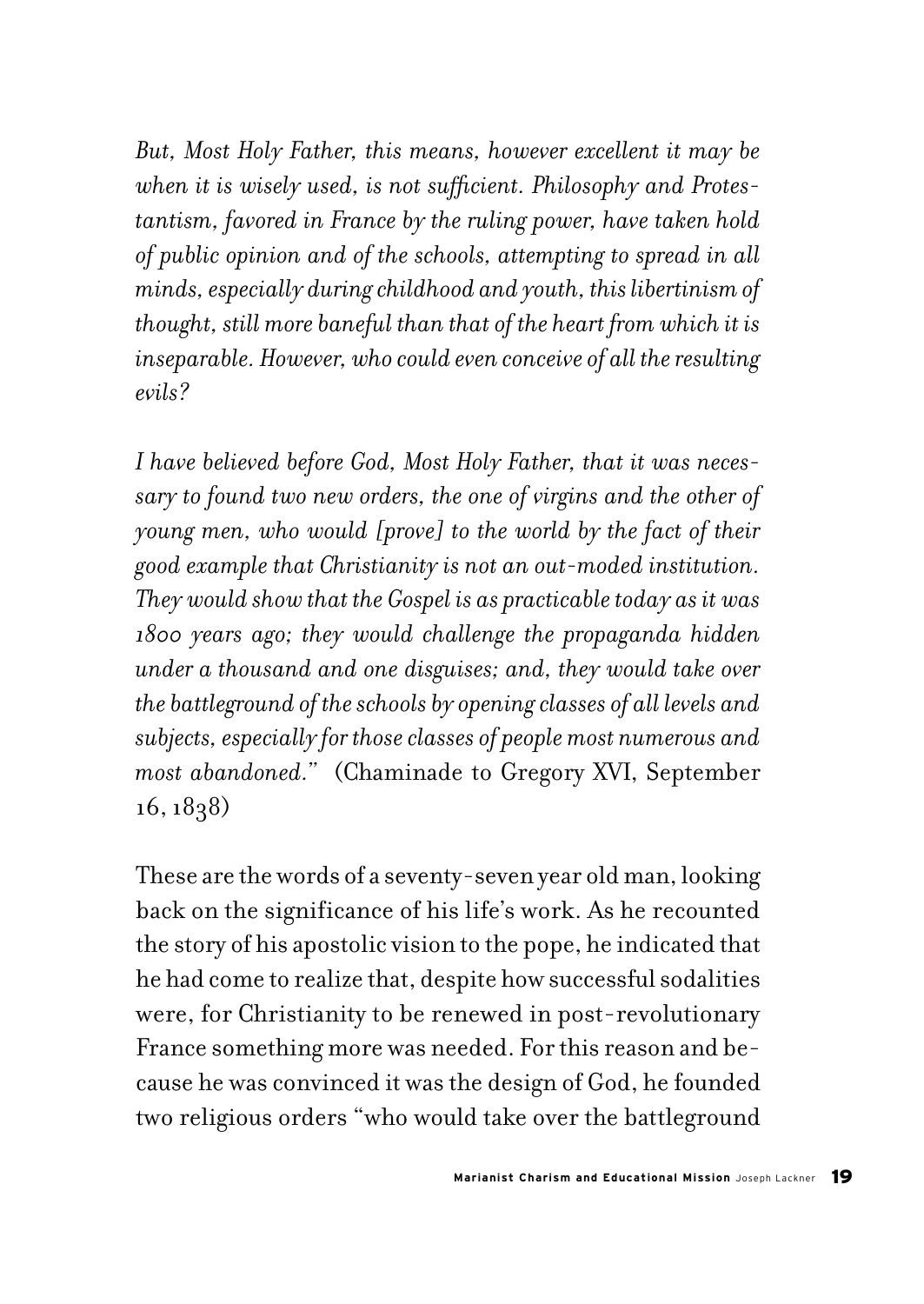of the schools," the arena that offered the best opportunity for forming apostolic minds and hearts imbued with the Christian spirit. Not unlike others before and after him, including Napoleon, he believed the school was a crucible in which a person's character could be formed. His words to Gregory represent his mature reflections. The story on which they are based is, of course, more tangled than they suggest.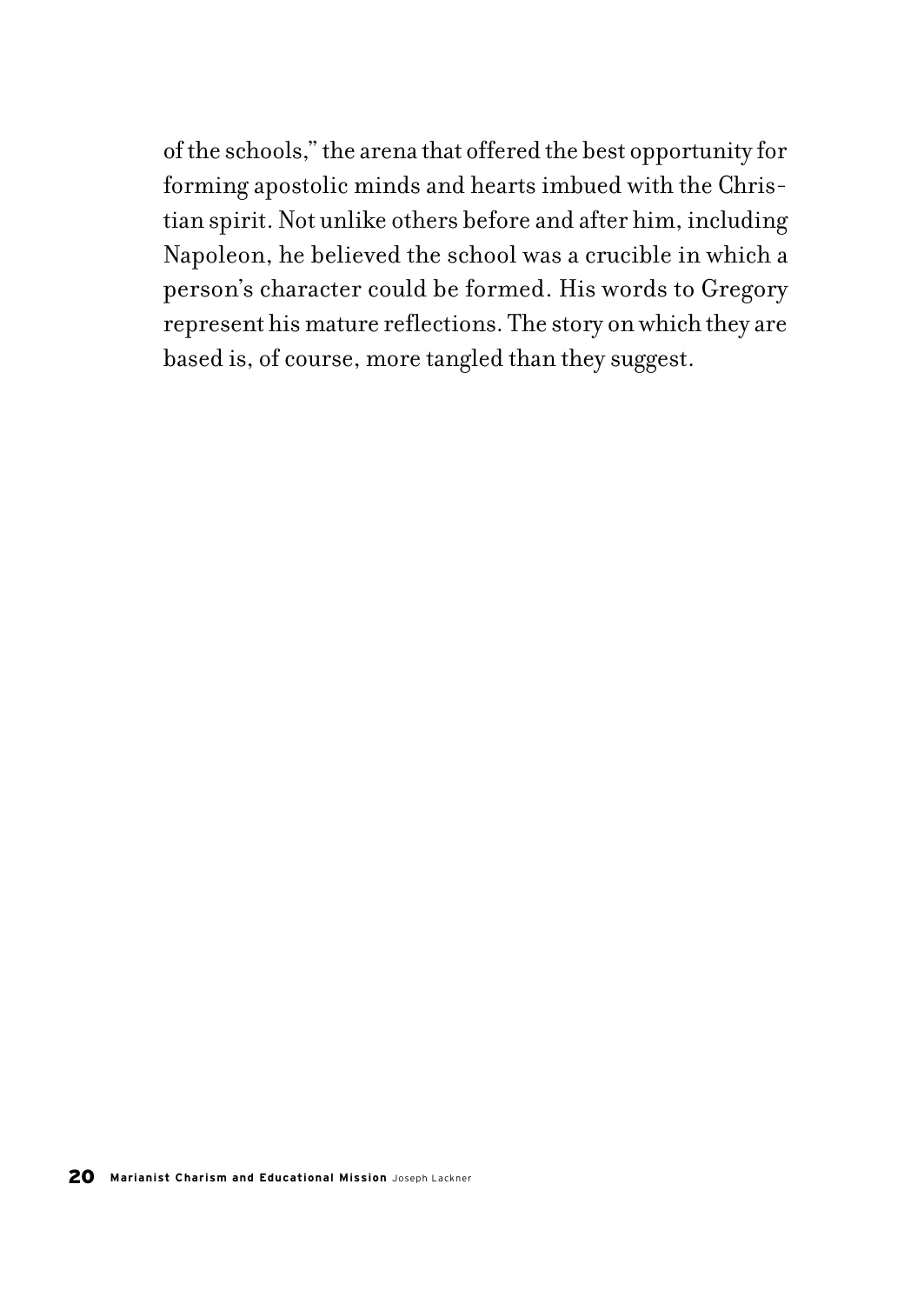#### **RELIGIOUS CLIMATE OF FRANCE**

Through the second half of the eighteenth century, and perhaps before, a pervasive alienation from the Church was growing. The *Encyclopédie*, published from 1751 to 1772, fueled an anti-Catholicism "that had no equivalent in European thought," and its popularity eventually reached down to the peasants. This thirty-five volume work edited by Denis Diderot and Jean le Rond D'Alembert contained articles from leaders of the French Enlightenment such as Voltaire. Often called *philosophes,* these skeptical thinkers were convinced of the inevitability of human progress through recourse to reason alone, something questioned now in postmodernism and throughout the twentieth century. Trumpeted by Voltaire in his famous slogan, "écrasez *l'infâme*" ("crush the infamous" [State and Church]), the *philosophes*' or *Encyclopédistes*' aim was to sweep away what they considered the superstitions of the State and Church. Symbolically, the spirit of the *philosophes* reached its apogee on November 10, 1793, when Reason, represented by a naked woman, was led down the aisle of the Cathedral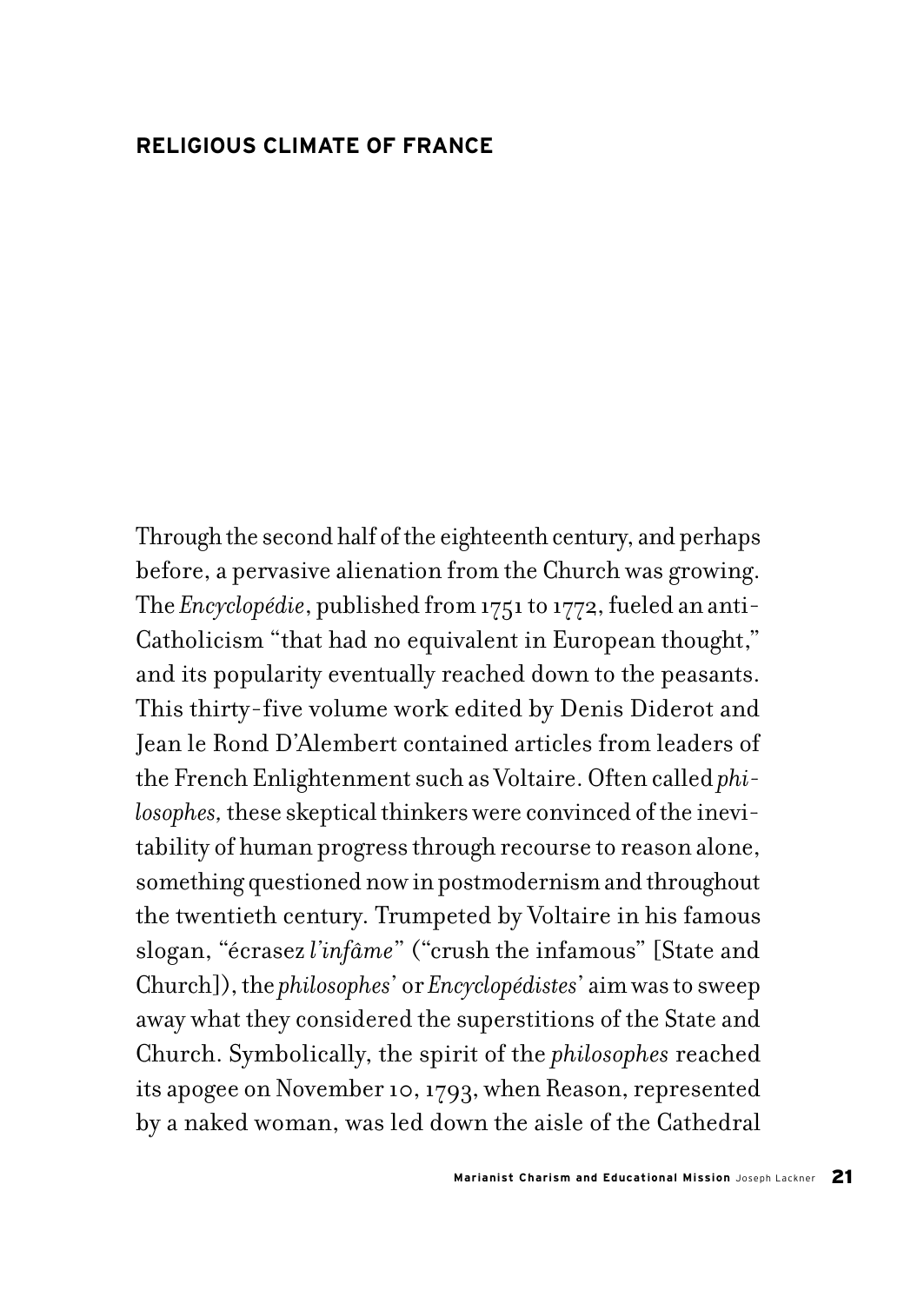of Notre Dame in Paris and mounted on the high altar. It was during this same period that churches throughout the nation were turned into "temples of reason."

The leadership of the church also contributed to the populace's growing estrangement from Catholicism. Most bishops resided outside their dioceses and were, at best, administrators, focused on the pleasures of this world. Perhaps an example of the nadir to which some among the higher clergy fell was Cardinal Étienne Charles de Loménie de Brienne. When he was suggested for the See of Paris, Louis XVI is reported to have said, "'At the very least … the Archbishop of Paris must believe in God.'" The same spirit infected many among the secular and religious clergy. While a seminarian in Bordeaux, Chaminade was disheartened by the laxity of the monasteries he visited.

What was true of some of the religious and clergy was also true of the laity. It has been estimated that right before the Revolution two thirds of the population of Bordeaux abstained from fulfilling its Easter duties. For example, in the parish of Sainte Eulalie, a place important to Chaminade, there were only five thousand annual Communions, though the congregation numbered forty thousand members. Looking back on this time, Chaminade wrote, "Before the Revolution the frequentation of the Sacraments, even at Easter, was almost lost among men." But despite this bleak picture of the spiritual life of the Church, no one who celebrated the storming of the Bastille (July 14, 1789) would have imagined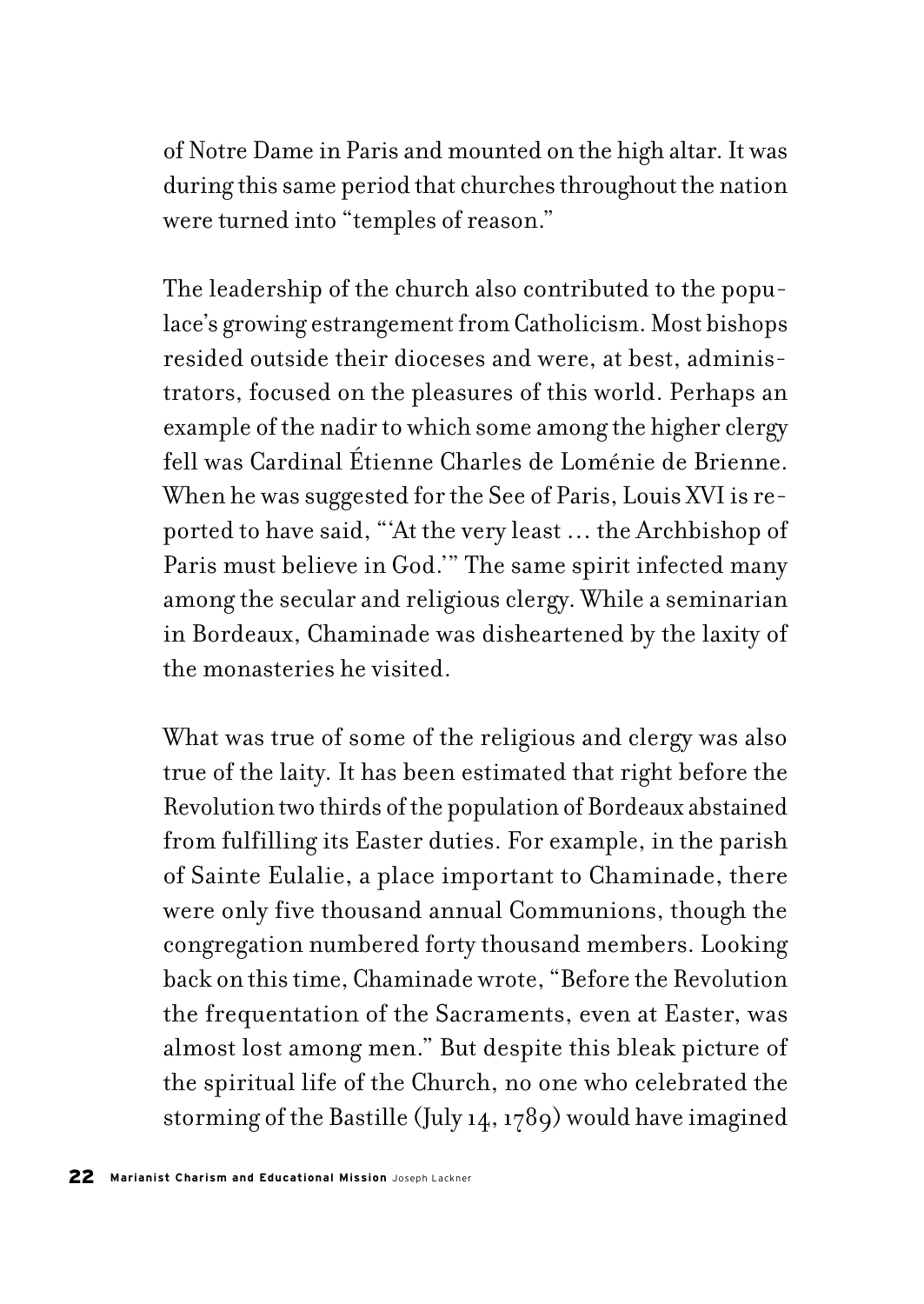that the privileged and dominating *ancienne église* would be brought to its knees in the ensuing years.

It was to this Church in France that William Joseph Chaminade returned in 1800 after his exile in Spain, a church remarkably altered from the one that had existed before 1789, a church not only cautious but also devastated, dispossessed of possessions, authority, and power. What Chaminade found was that the alienation from religious faith and practice already apparent in the second half of the eighteenth century had only worsened with the Revolution and its aftermath. "The mass of the people… for more than a decade… grew up largely uncatechized, unaccustomed to Catholic rites, their lives not governed by the Church calendar in the way their parents' had been….". These people had nothing to pass on to their children. As one priest reported to his bishop in 1821, "'most parents brought up in the unhappy days of the Revolution know no prayers and consequently cannot teach them to their children.'"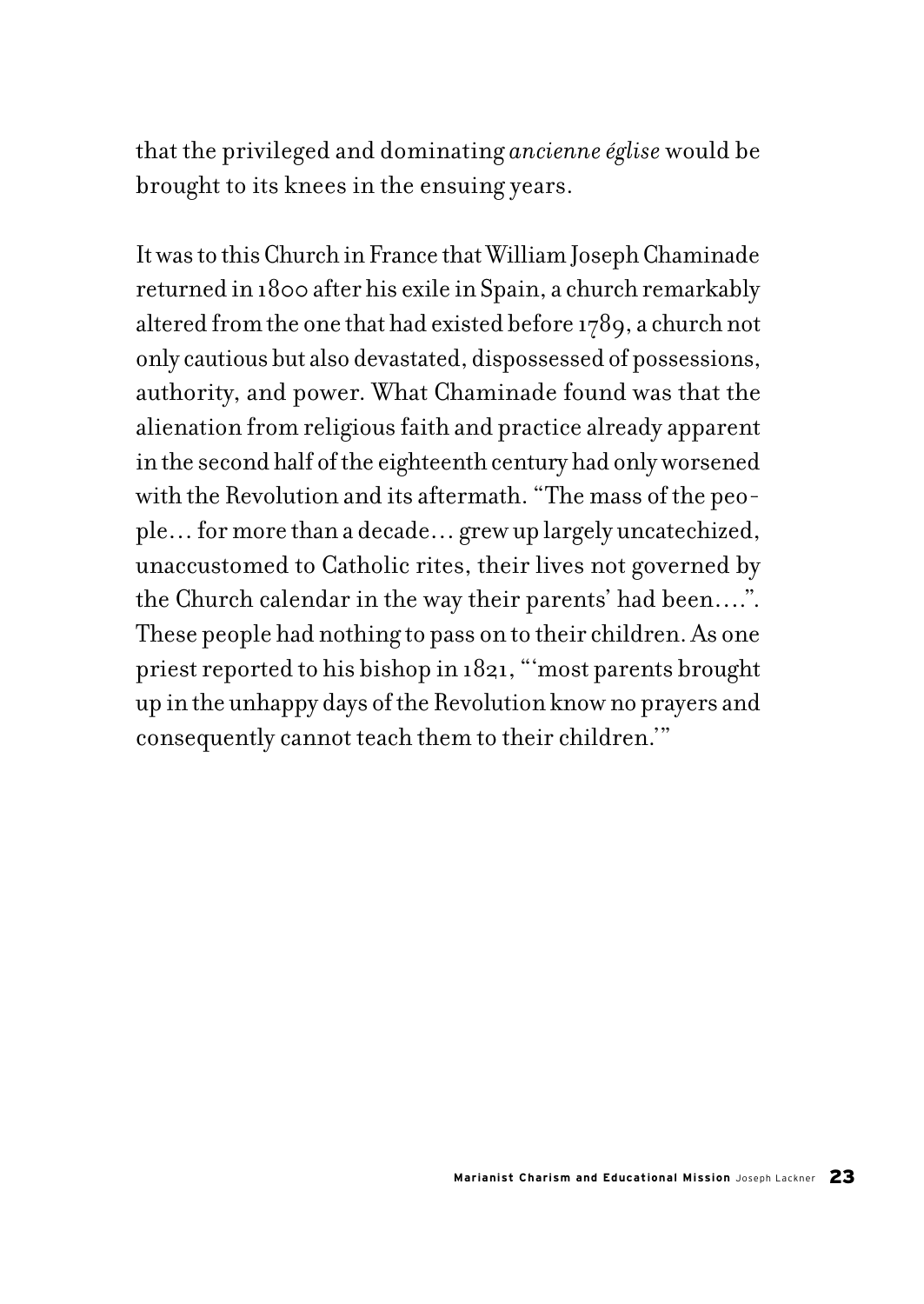## **SODALITIES, CHAMINADE'S FIRST APOSTOLIC EFFORT**

In face of this situation and with the aim of re-Christianizing France, Chaminade's first apostolic effort was the formation of sodalities. Attentive to the tenor of the times and inspired by the first community of Jerusalem, the sodality was composed of persons of various social classes (artisans, merchants, businessmen, aristocrats), sexes, ages, and different stations in life. These individuals met in groups with those of like condition — such as the Young Men, the Young Women, the Fathers of Families, the Ladies of the Retreat, and the Seminarians and Priests — but they also met together in public assemblies for mutual encouragement, recreation, education, and discussion of pastoral action.

Chaminade believed that this replication of primitive Christianity responded precisely to the new situation in which the Church found itself. The sodality represented, in the words of Benedict XVI, a "creative minority" in the midst of an irreligious France. Just as it had been through the circuits of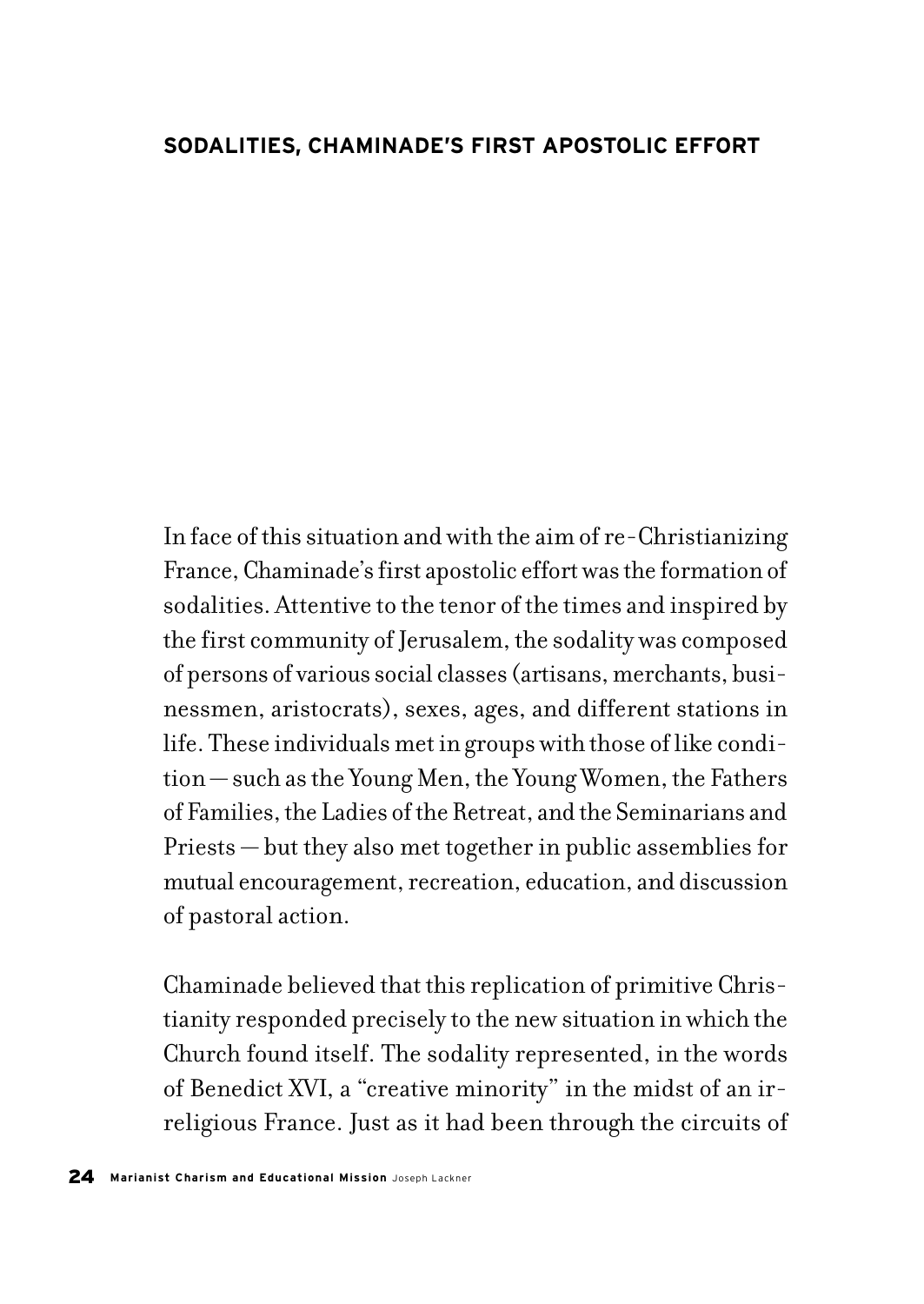clubs and other associations that the Enlightenment and an egalitarian spirit of the age had spread, so Chaminade employed a similar means to revitalize a spirit of Christianity and a genuine sense of fraternity, equality, and liberty.

One of the objections so often leveled against his sodality was that it seemed too much "of the times," too egalitarian. Such a complaint echoed what has been called the "French mania for rank" that persisted beyond the Revolution. In this respect, Chaminade wrote:

*There is no denying the fact that, in human nature there is an innate attraction for rank and distinction, and consequently, a latent fear on the part of certain ones to be counted less than they really are, or imagine themselves to be; besides, there are others, conscious of their worth, who are very sensitive on this point and take alarm at the least slight to their dignity. But we must admit too, that this extreme sensitiveness, this inflexible attitude to maintain one's rank, is scarcely in conformity with the spirit of humility and charity of Christianity. The Church, in the dispensation of its sacraments, never countenances the like rigidity.*

*May Christians not be made to understand this? May it not even be mentioned to them? And are the ministers of religion doing the right thing in cultivating these prejudices among the people of the world? It seems to me, that the Sodality by uniting special groups into one body, by drawing distinctions between conditions in life without separating them, is*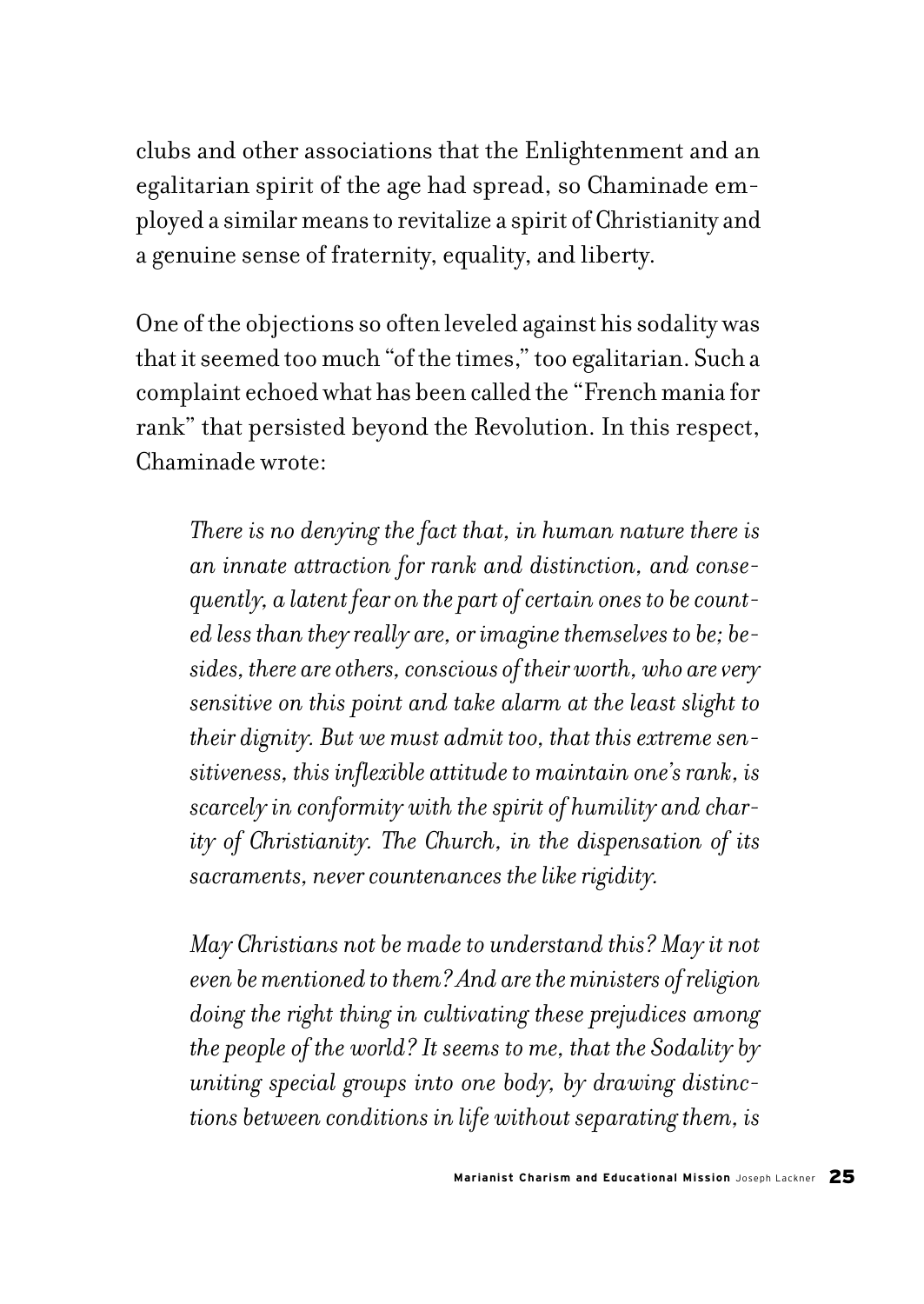*following a prudent middle course, and that it meets the requirements of the Church in this, without forfeiting its own nobility, or catering to the exactions of society, or to human weakness.* (Chaminade Legacy I-154).

For Chaminade, the spirit of the sodality was modeled on the "one heart and soul" of the Acts of the Apostles, a common union and a fundamental equality in Christ, while at the same time respecting differences.

Chaminade built upon the shared personal characteristics of the sodalists, thereby contributing to the emergence of collective meanings and group cohesion. However, at the same time he sought to enlarge these natural ties by an extensive program of formation in faith. This program involved participation in general public meetings in which sodalists presented instruction in both religious and human development, sharing in common religious devotions, engaging in joint recreations, in spiritual support of one another and spiritual direction. Chaminade also delegated many roles and offices to the sodalists in order to enhance their sense of responsibility for the operation of the sodality.

In effect, what he sought to provide among these sodalists was what cultural analysts characterize as a process of "differential interaction," whereby associations among a set of persons begin significantly to out-number associations with other persons and groups in the environment. Through this process Chaminade intended to develop among the sodalists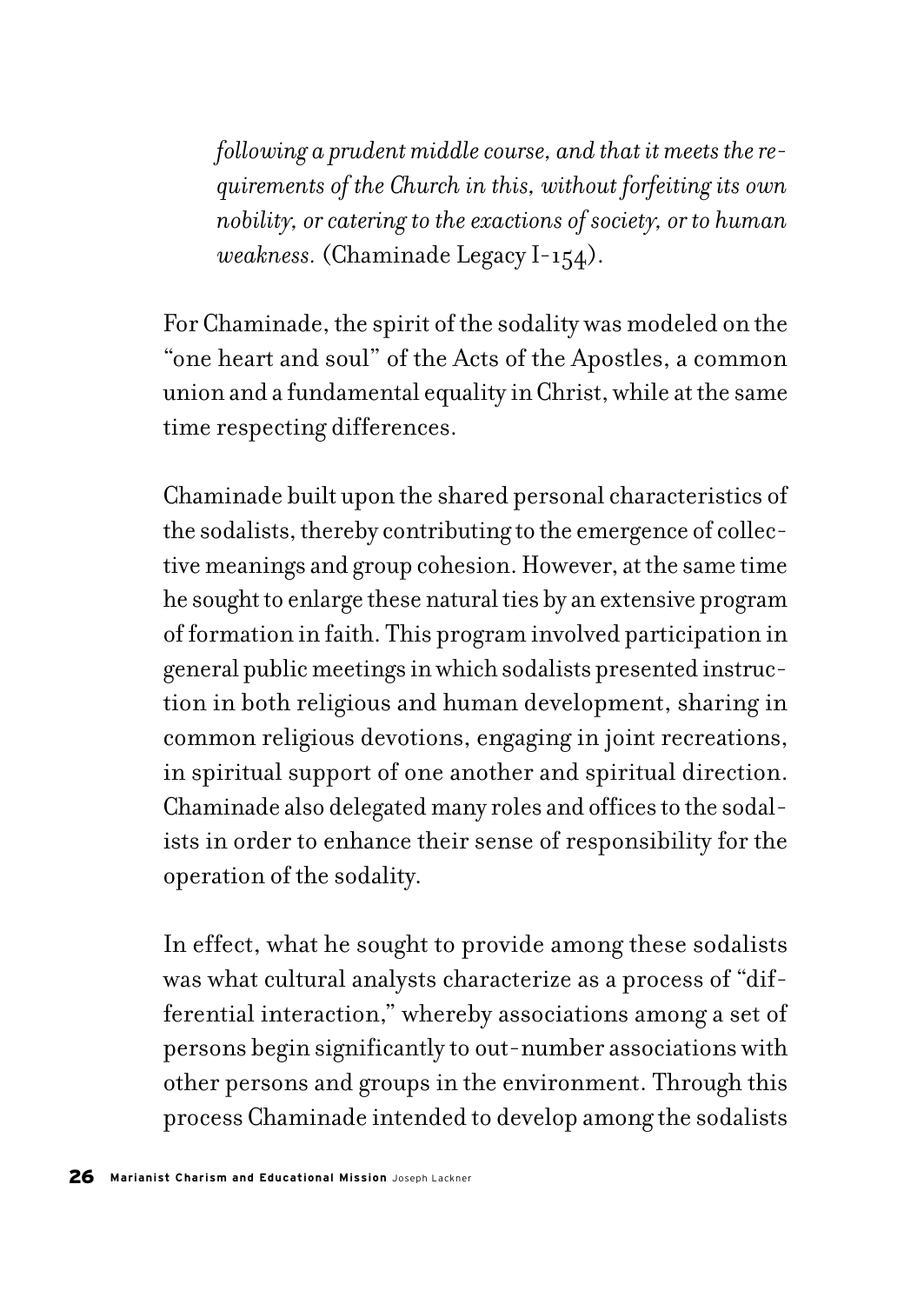"a common frame of reference," a common understanding of the Christian life and mission in face of the alienation from religious faith that had arisen during the second half of the eighteenth century and continued into the present. Through this interaction similar feelings and understandings were fostered among the sodalists, and their dependence upon one another for emotional support engendered commitment to the sodality.

Unlike those who belonged to the sodalities formed before the Revolution, who were already fervent Christians when they became sodalists, the Bordeaux Sodality invited persons of all degrees of commitment to join its ranks. By accepting such persons Chaminade intended to create an organization for the masses, believing that their assimilation in the community would be the means of regenerating the Christian spirit within them. Thus, Chaminade encouraged a more communal approach to holiness than that found in the older sodalities which focused more specifically on each person's own efforts at growth in holiness in a somewhat elitist manner.

By incorporation with others into an active community, individuals would benefit from mutual encouragement in their growth in holiness, a reciprocal formation supported by frequent community gatherings. In effect, he sought to multiply Christians by multiplying Christian milieus. As indicated above, he believed that the creation of these supportive Christian subcultures was essential because the spirit of the age, in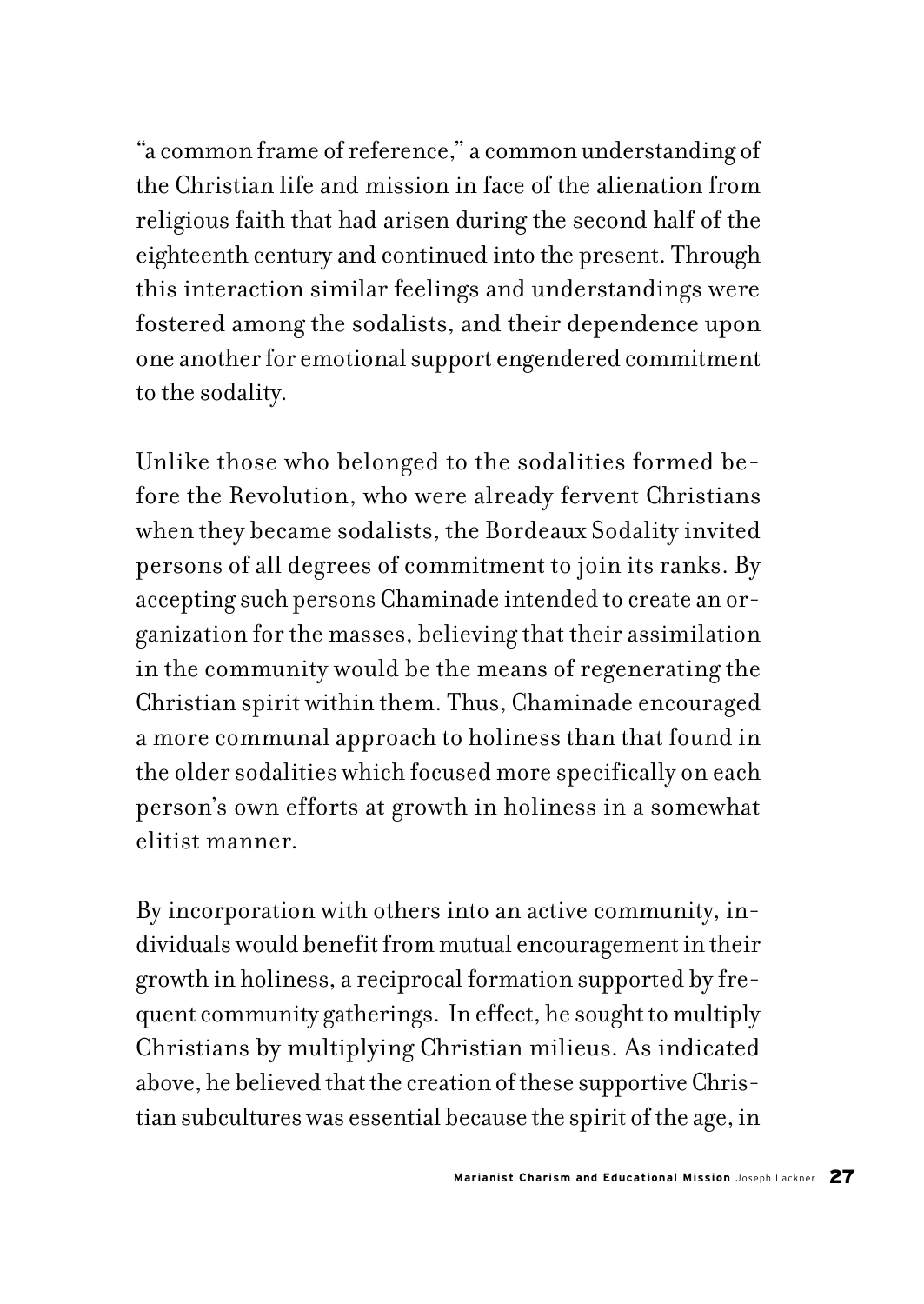so many ways contrary to Christian values, rendered the pursuit of a dedicated Christian life more difficult than in ages past.

Another difference that separated his sodality from those founded before the Revolution was a new focus on apostolic action. The sodality's mission was achieved first and foremost by attracting new members and incorporating them into its community. In the language of cultural analysts, the sodality represented a missionary organization that could be labeled "converter." It hoped "to change the world indirectly, by attracting members and changing them." But the members also engaged in a variety of other works directed toward rechristianizing the country.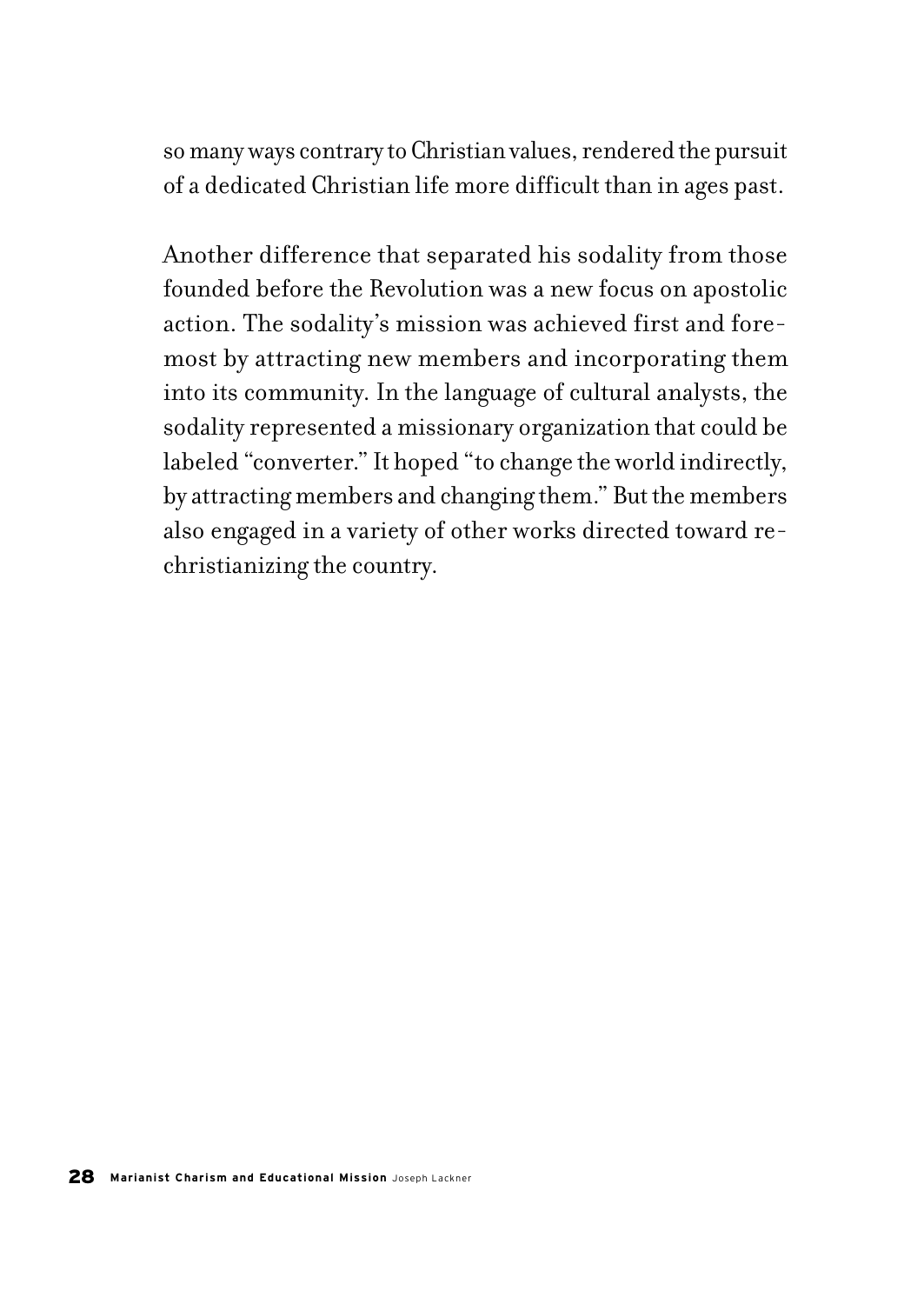## **BATTLEGROUND OF THE SCHOOLS**

## **Foundation of the Daughters of Mary Immaculate and the Society of Mary**

Looking back on his missionary effort in the first decades of the nineteenth century, Chaminade told Gregory XVI that he realized that no matter how excellent the formation of sodalities is, it was not sufficient. The "new wars" had to be fought on another battleground. Undoubtedly, various factors, political and religious, eventually led him to this conclusion. To begin with, two of the sodalists urged Chaminade to form religious orders, Adèle de Batz de Trenquelléon and Jean Baptiste Lalanne.

In 1804 Adèle was fifteen years of age and resided in Trenquelléon, more than 70 miles from Bordeaux. In that year she formed the Little Association. This group of fervent Christians gradually grew. Through Jean Baptiste Hyacinthe Lafon, a sodalist from Bordeaux, Adèle became acquainted with Chami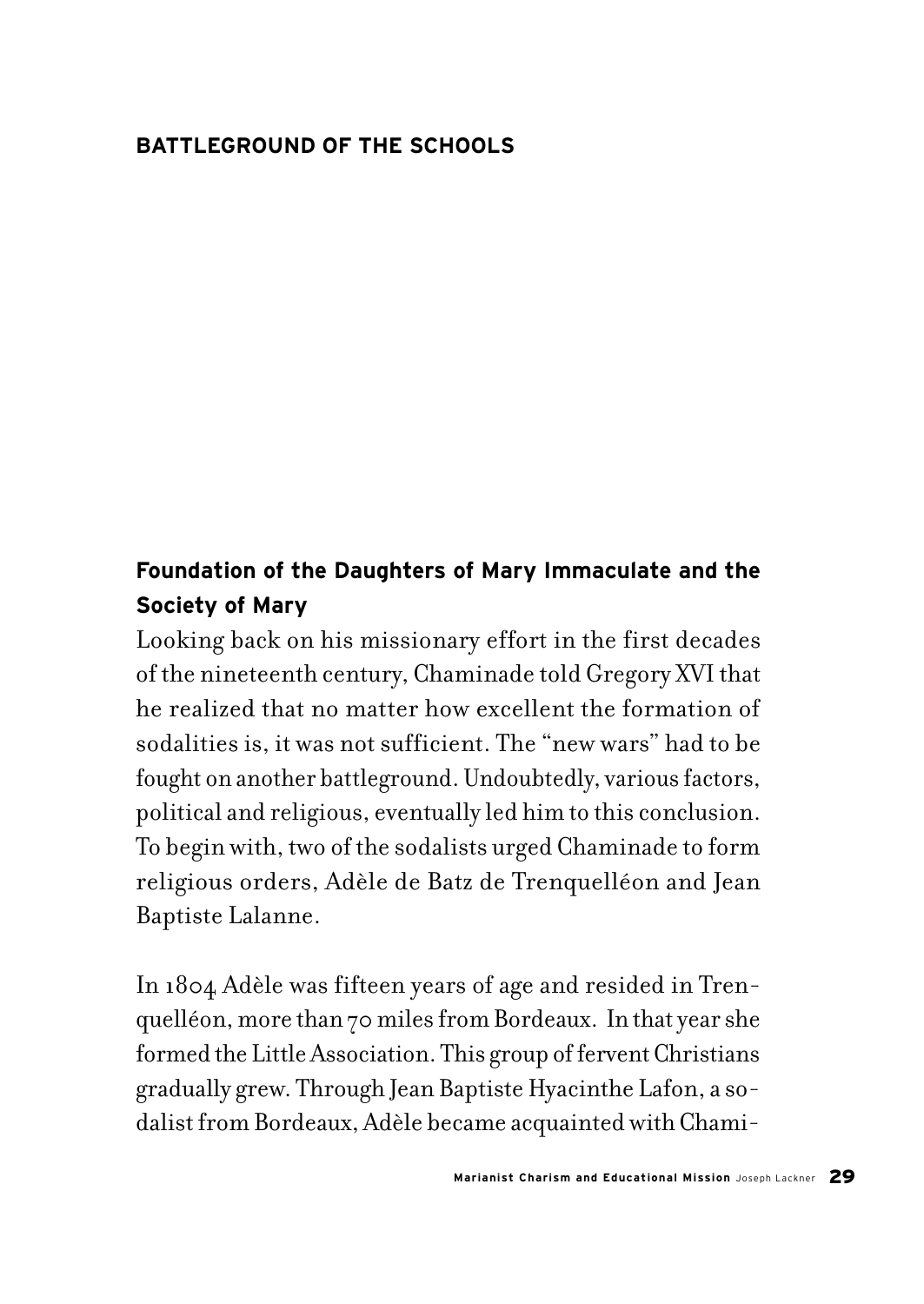nade. Their relationship developed and the members of the Little Association were received as members of the Bordeaux sodality. By 1813 Adèle and some of her associates were considering forming a religious community. At the same time Father Chaminade had been contemplating the creation a religious community living in the world. After much correspondence between the two, the Daughters of Mary Immaculate were formed in 1816. Though there was some initial objection by Chaminade, the first ministry undertaken by the sisters was teaching poor children in Agen.

In the following year (May 1, 1817) Jean Baptiste Lalanne, a sodalist and a seminarian, approached Chaminade to found a religious order of men. According to Lalanne, Chaminade told him that he had been awaiting this moment for thirty years. Six others joined with Lalanne to constitute the initial nucleus of the Society of Mary. The original members were representative of the mixture of the social classes of the sodality and of the mixed composition (lettered laymen, workers, and priests) of the future Society of Mary. During the next two years, these men had weekly meetings to discuss what principles would characterize this new foundation. A summary of these meetings is found in a report made by Lalanne on September 2, 1819. Listed as its main works were "the education of middle-class young men, missions, retreats, and the establishment and direction of sodalities." Three of the founding member (Auguste Brougnon-Pierrière, Lalanne, and Jean Baptiste Collineau) already were teachers and they continued in their occupation.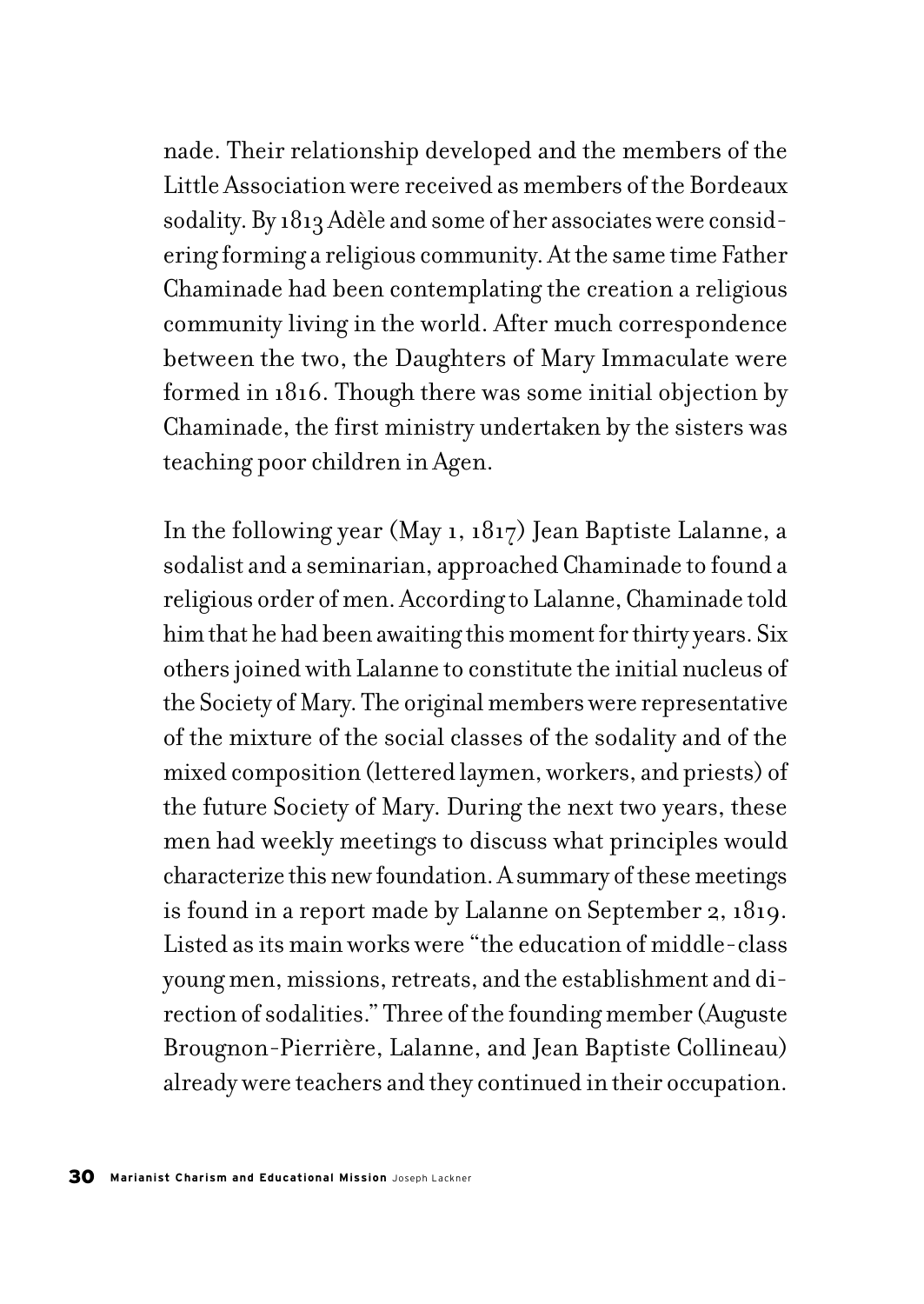In 1818, the Institute of Mary, which Chaminade presented for approval to the Archbishop of Bordeaux and later called "a little outline of the prospective Constitutions," recorded that instruction in the humanities, to the extent authorized by civil and ecclesiastical officials, "while not the immediate object of the Institute, has been undertaken as a good work…" The next year (1819) some members were directing a boarding school in Bordeaux and in 1820, at the request of some sodalists in Agen, a primary school was accepted in that city.

As noted above, eighteen years later (1838), when Chaminade presented the Constitutions of the Society of Mary to Pope Gregory XVI, Chaminade stated that he had founded the two religious orders to "take over the battleground of the schools by opening classes of all levels and subjects, especially for those classes of people most numerous and most abandoned."

## **School laws and the Society of Mary**

Once Napoleon came into power, he undertook a reorganization of education, making France "the first European state to set up a highly integrated, strictly hierarchical organization that incorporated the teaching profession into the state service." What he established by law in 1808 was the Imperial University, "a national teaching corporation that would bring about uniformity of teaching throughout the Empire and have exclusive supervision of public instruction." It was headed by a Grand Master, who was assisted by a council. He appointed Rectors over each of the twenty-eight academies, geographical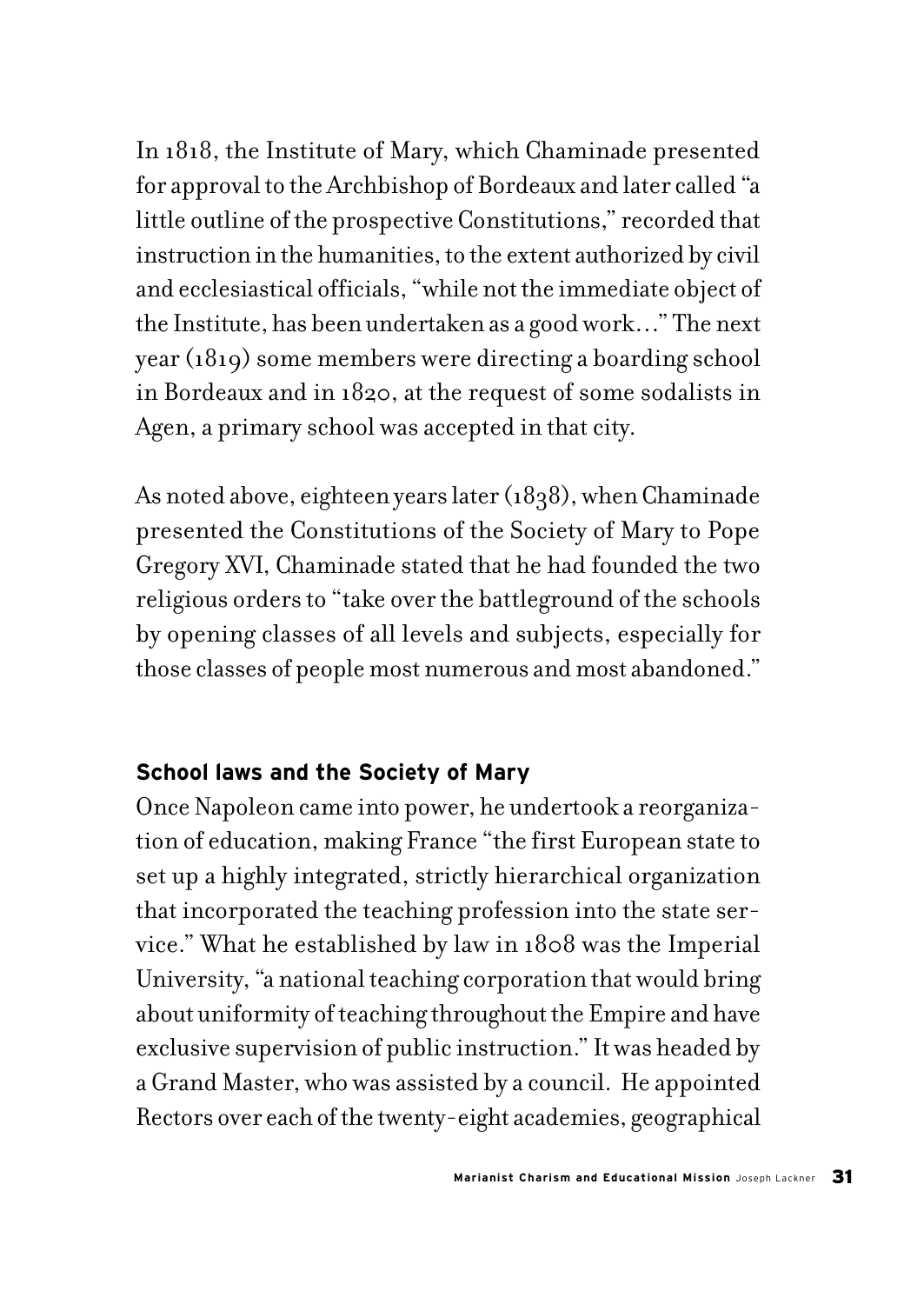divisions into which the country was divided. "No school could be operated except with its [the University's] authorization or employ teachers who had not received its diplomas. It was to be centralized, with the direction tightly controlled by the administration in Paris." This centralization resulted from Napoleon's conviction "that only state monopoly over education could lead to the integration [of the Empire] he sought." In his view education had the "responsibility of molding the moral and political opinions of citizens along the lines laid down by the head of state." In actual practice, primary education received the least attention.

By the time members of the Society of Mary began teaching in schools, Napoleon had fallen and the Bourbons, seen as counter-revolutionary and favorable to the Church, had been restored. However, the royalist government left the university structure in place but sought to infuse it with a spirit that would further the ends of the Church. Various ordinances simplified the process by which members of religious orders were empowered to teach in primary schools. For example, in 1819 the Brothers of the Christian Schools were incorporated into the university and exempted from the *brevet* (teaching certificate) as long as they had a letter appointing them by their Superior General. Soon similar provisions were made for other religious congregations that were authorized by the government.

For this reason and to take advantage of the law that exempted from military service (March 10, 1818) those who promised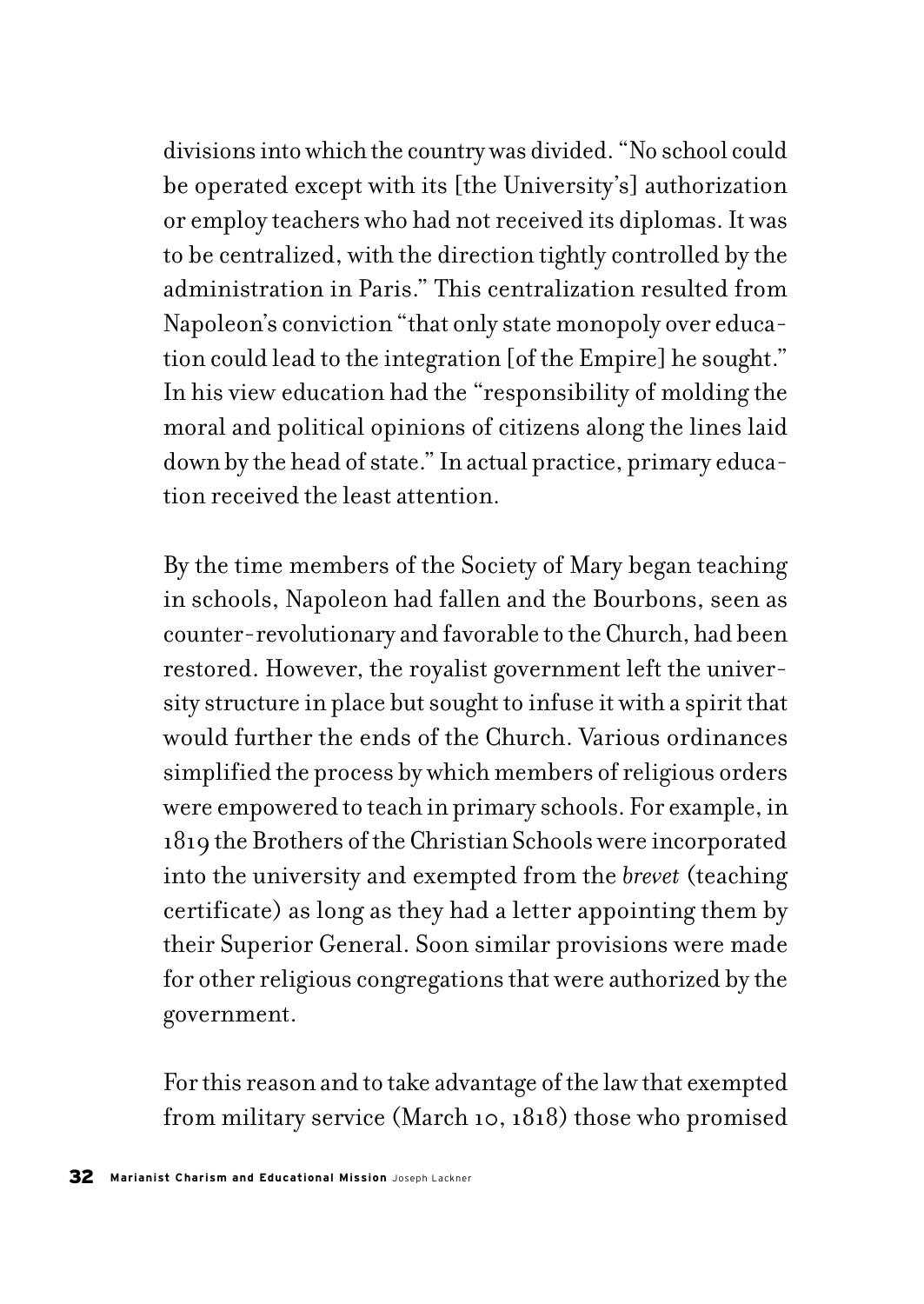to teach for ten years in primary schools, Chaminade entered into nine months of tedious negotiations to obtain legal recognition of the Society of Mary. In the course of this process the civil Statutes of the Society of Mary, which were submitted in Paris, had to be revised several times. The original draft of forty-nine articles was reduced to eighteen in the final edition. Among the works listed in the first draft were schools, sodalities, municipal colleges, and schools of arts and crafts. But in the document finally approved by Charles X on November 16, 1825, only primary education and the possibility of normal schools were mentioned.

However, it was not Chaminade's intention that the means of carrying out the mission of the Society of Mary be so narrowed. Perhaps an inkling of the tension between what was stated in the statutes and what was Chaminade's genuine design can be sensed in the juxtaposition of the following sentences in the *Constitutions of the Society of Mary* (1839):

*It is an effect of this predilection for early childhood and those little children upon whom Jesus showered His divine caresses that the Society of Mary has declared in its civil Constitutions that it devotes itself to primary education. In fact, its principal works relate to teaching. It takes charge of Free Primary Schools, Preparatory Primary Schools, Special Schools, Normal Schools and Arts and Crafts Schools.* (Article 254)

The last two sentences make it clear that the intention of the Marianist apostolic endeavor in schools far surpassed the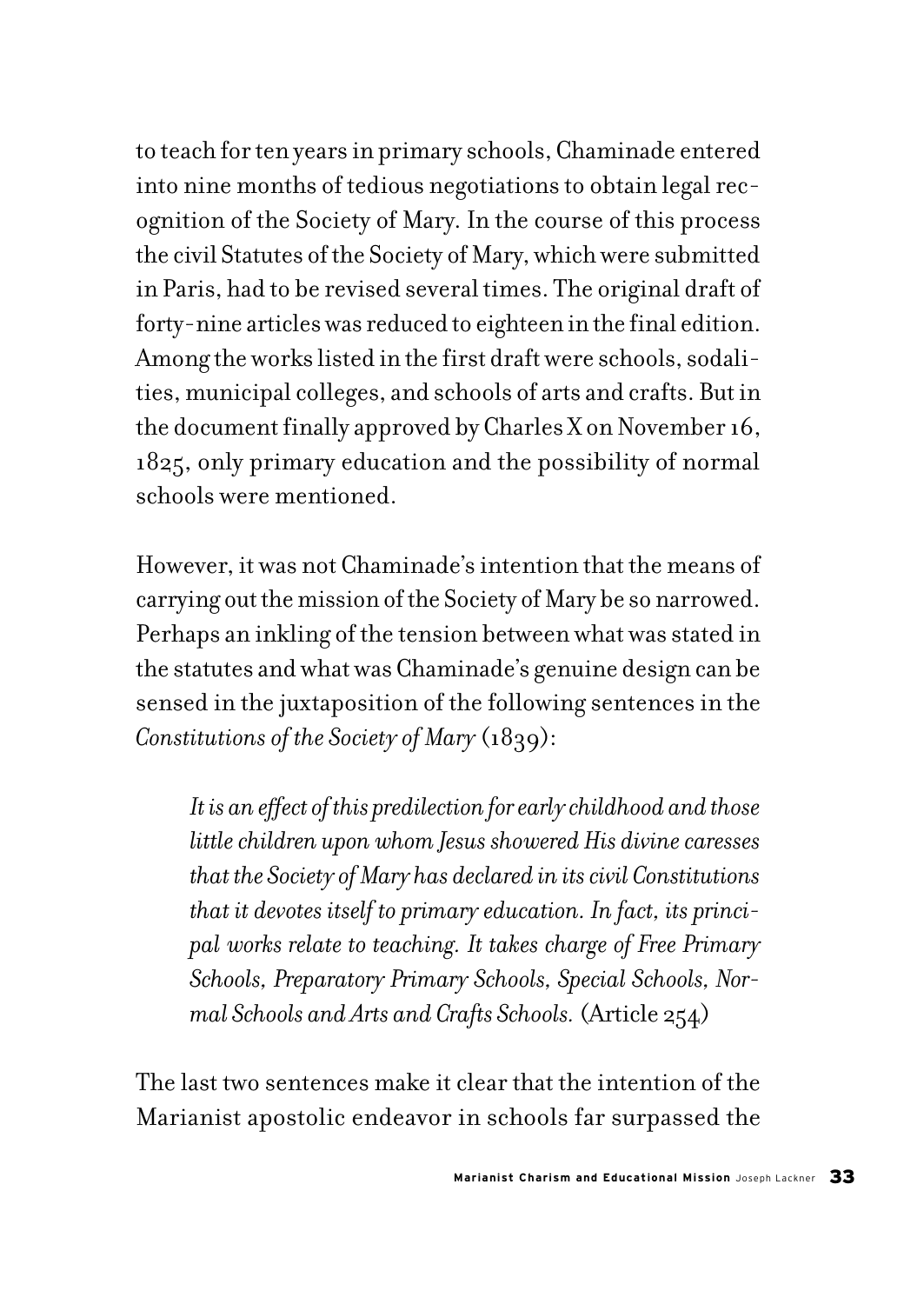confines of primary schools, even though its civil statutes seemed to specify that as its major objective. In Article 362 of the Constitutions, Chaminade broadened the scope of schools even further, stating, "The Society opens also schools of higher education, of literature and of the sciences…."

Besides those works mentioned specifically in the Constitutions, the Society of Mary also sponsored others, such as orphanages and night schools. All this variety, Chaminade contended, was necessary because of the situation in which he lived. "The philosophic spirit," he wrote to the seminary director in Besançon, "is being introduced even into tiny villages, corrupting young and old of all conditions and of both sexes and this by the clever use of every kind of means. This is why we undertake different kinds of works and train or help to train subjects fully capable of sustaining and developing them." (Letter 296, June 11,  $1824$ ). However, he did focus his energy on primary and normal schools.

His efforts at these two forms of education must be situated within the general context of French elementary schools during the first half of the nineteenth century. At the same time, it must be remembered that in terms of the vast needs of France the material contribution of the Society of Mary as well as that of other religious orders was miniscule. For example, in 1835 the largest of the male teaching orders, the Christian Brothers, employed 1,660 members in elementary schools. However, primary schools in France then numbered approximately  $45,000$ , increasing within fifteen years  $(1850)$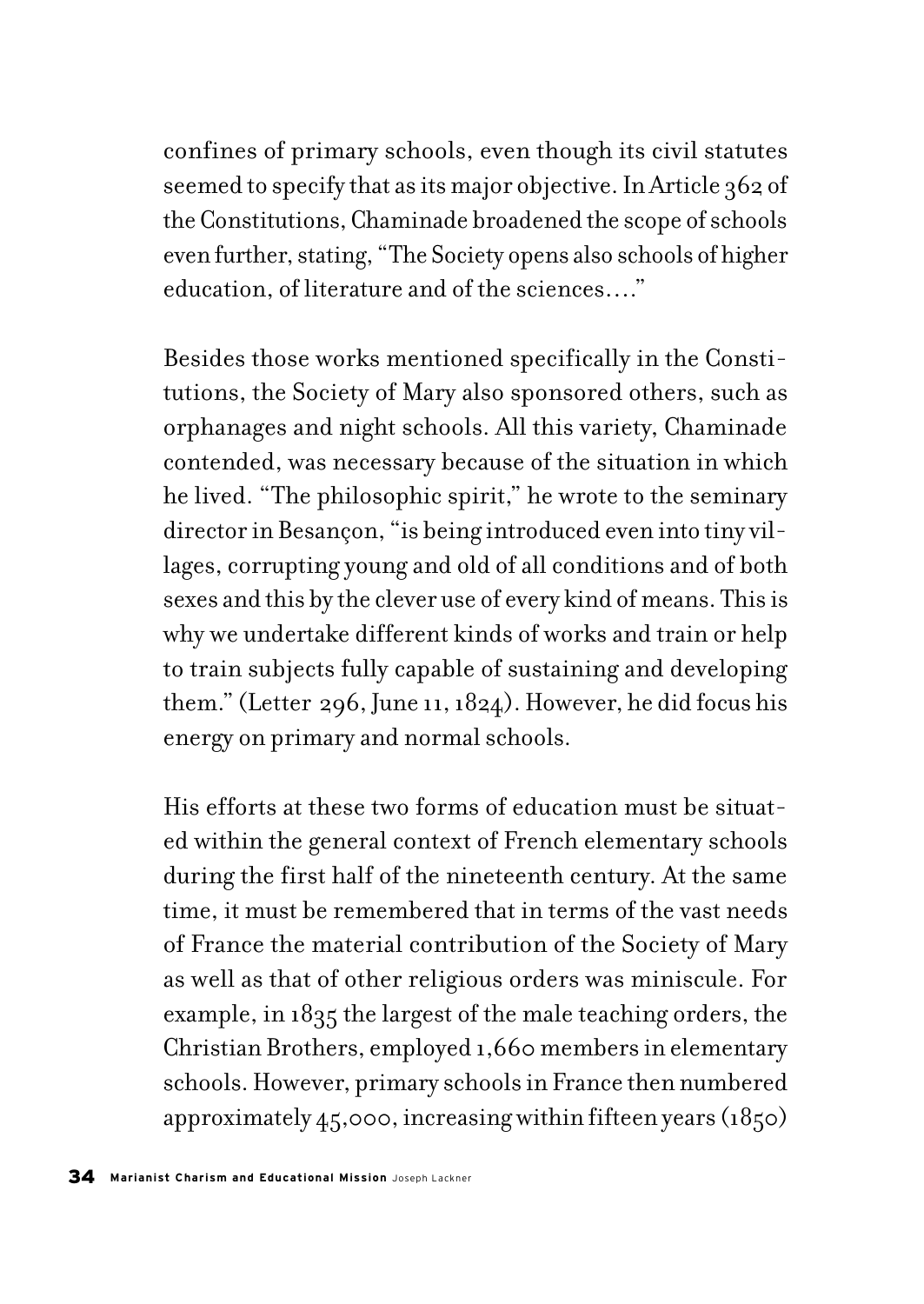to 60,600. By contrast, in 1835 the Society of Mary staffed but twelve elementary schools, the number growing to thirty-two by 1850, the year of Chaminade's death.

## **Normal schools, a work especially inspired by God**

Chaminade's actual results in the area of normal schools were even more meager. These were begun with the purchase of a large estate known as St. Rémy (1823) from Jean-Etienne Bardenet, a diocesan missionary priest from Besançon. At its foundation only three state-supported normal schools existed, those of Strasbourg, Île-de-France, and Bar-le-Duc, though France had seen various attempts at teacher training, beginning with the short lived establishment of St. Jean Baptiste de la Salle (1684).

Chaminade believed that his effort to establish normal schools was directly inspired by God. In this regard, he wrote to Count Alexis Noailles:

*The first means to accomplish my mission [as Missionary Apostolic] was the institution or establishment of sodalities. One of the second means with which God deigned to inspire me, is the establishment of normal schools. If there were one in each Department or one in each province of the Academies of the University, maintained according to the plan I have drawn up, we could renovate the whole rising generation which will soon replace the present one(Letter 523, May 14, 1830).*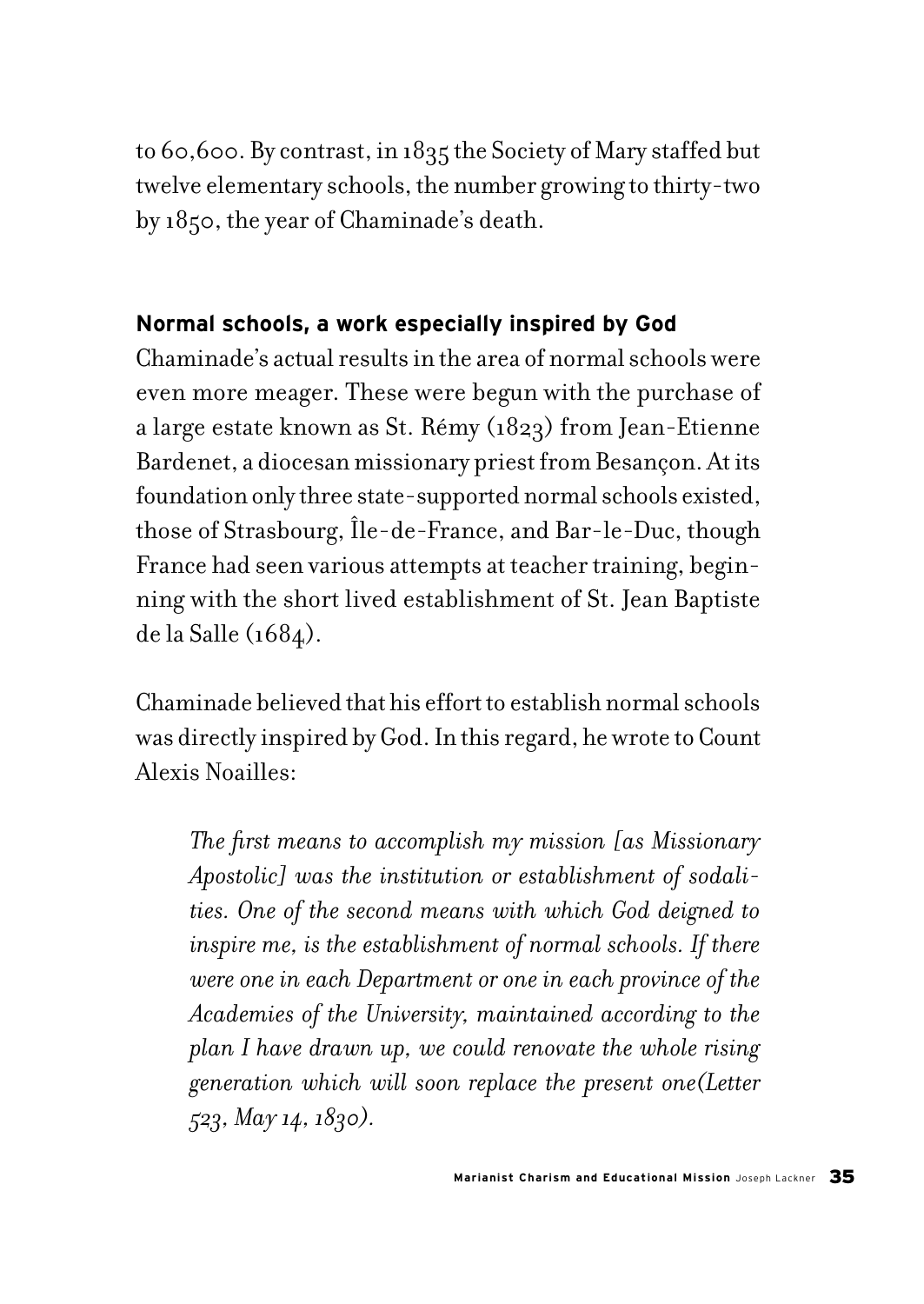Chaminade was intent on founding them in as many departments of France as he had personnel to staff them. He followed St. Rémy with a normal school at Courtefontaine (1829) and an agreement was reached with Count Alexis de Noailles to open one in his region of France. At the same time, «… negotiations were in progress for the establishment of other Normal Schools in several dioceses, and an appeal [regarding the sponsorship of normal schools by the Society of Mary] was… to be issued to Bishops and Archbishops on the one hand, and to the Prefects and Rectors [of the University] on the other…» All told, for eight years Chaminade immersed himself in tedious dealings with government and ecclesiastical officials to make his goal a reality.

But all his immediate plans for normal schools came to a sudden end with the July Revolution of 1830 and its establishment of the revolution-oriented Louis-Philippe, Duc d'Orléans, cousin of Charles X, as monarch. The anti-clerical sentiment of the new regime would not countenance an alliance with the church in the education of the nation›s teachers. This great disappointment notwithstanding, Chaminade continued to view normal schools as an extraordinary means for the regeneration of the Christian spirit in France. Even in the last years of his administrative duties, when no normal schools were staffed by Marianists, he continued to call them «the most cherished work» of the Society of Mary. For example, in an effort to interest Ferdinand Donnet, Archbishop of Bordeaux, in establishing a normal school in his diocese, he wrote (1843):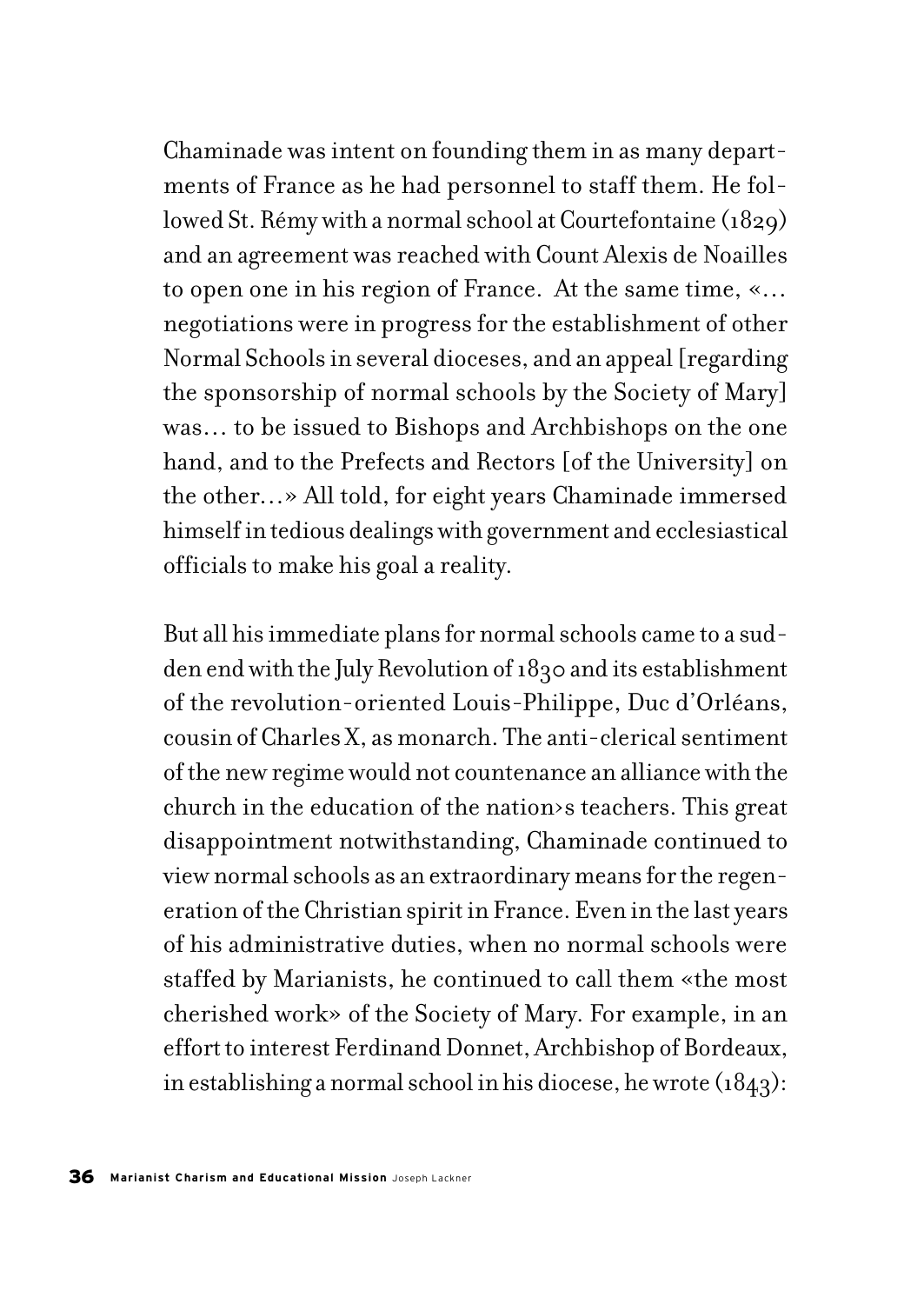*Since the foundation of the Society of Mary, it was arranged that, if for the perseverance of the subjects it was not possible to isolate the Brothers and send them in groups of less than three, help would nevertheless come to the Communes, either too poor or too small, by the organization of normal schools alongside our Novitiates, where we would train for the work of teaching, the subjects who, not having a religious vocation but wanting to live in a Christian manner and to devote themselves to the education of youth, would be sent to us by Providence.*

*The normal schools were and still are our most cherished work. At the time of the Revolution of July, we had treated with a certain number of Departments, but then there came a reaction, and the matter had to be provisionally set aside.*

*Today, Your Excellency, might perhaps be time to think seriously of a normal school of the kind I have just spoken for the diocese* (Letter 1274, September 4, 1843)*.*

Though nothing came of this proposal, nonetheless Chaminade's last administrative act (1845) as superior general of the Society of Mary was to accept direction of a normal school in Sion, Switzerland.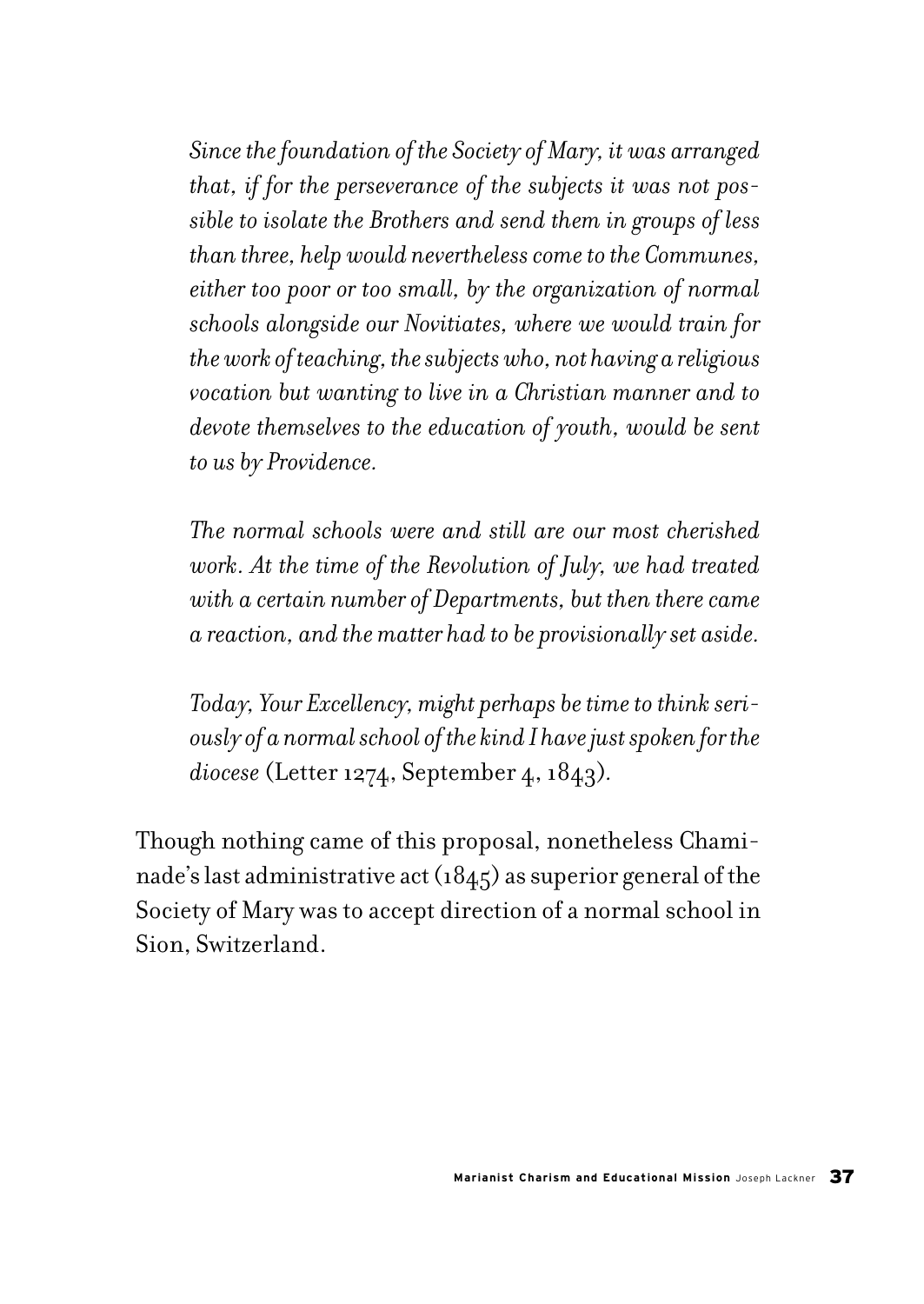# **CHAMINADE'S VISION OF SCHOOLS, TEACHERS, AND EDUCATION**

#### **Crucial distinction between Instruction and Education**

Though not making a significant material contribution to schools, what Chaminade did offer was the vision of an educational culture different from that which was generally prevalent in the France of his day. Like many of his contemporaries, he held that the kind of school one created determined the kind of education that resulted and that the purpose of founding schools was not simply for the sake of instruction but for education.

This fundamental distinction between instruction and education was not original with Chaminade. For example, it was at the center of debates on schools at the National Convention. Throughout the nineteenth century most spokespersons claimed that the aim of schools should be education. For some, this meant fostering a republican character in students. For others, like François-Pierre-Guillaume Guizot, the Orléanist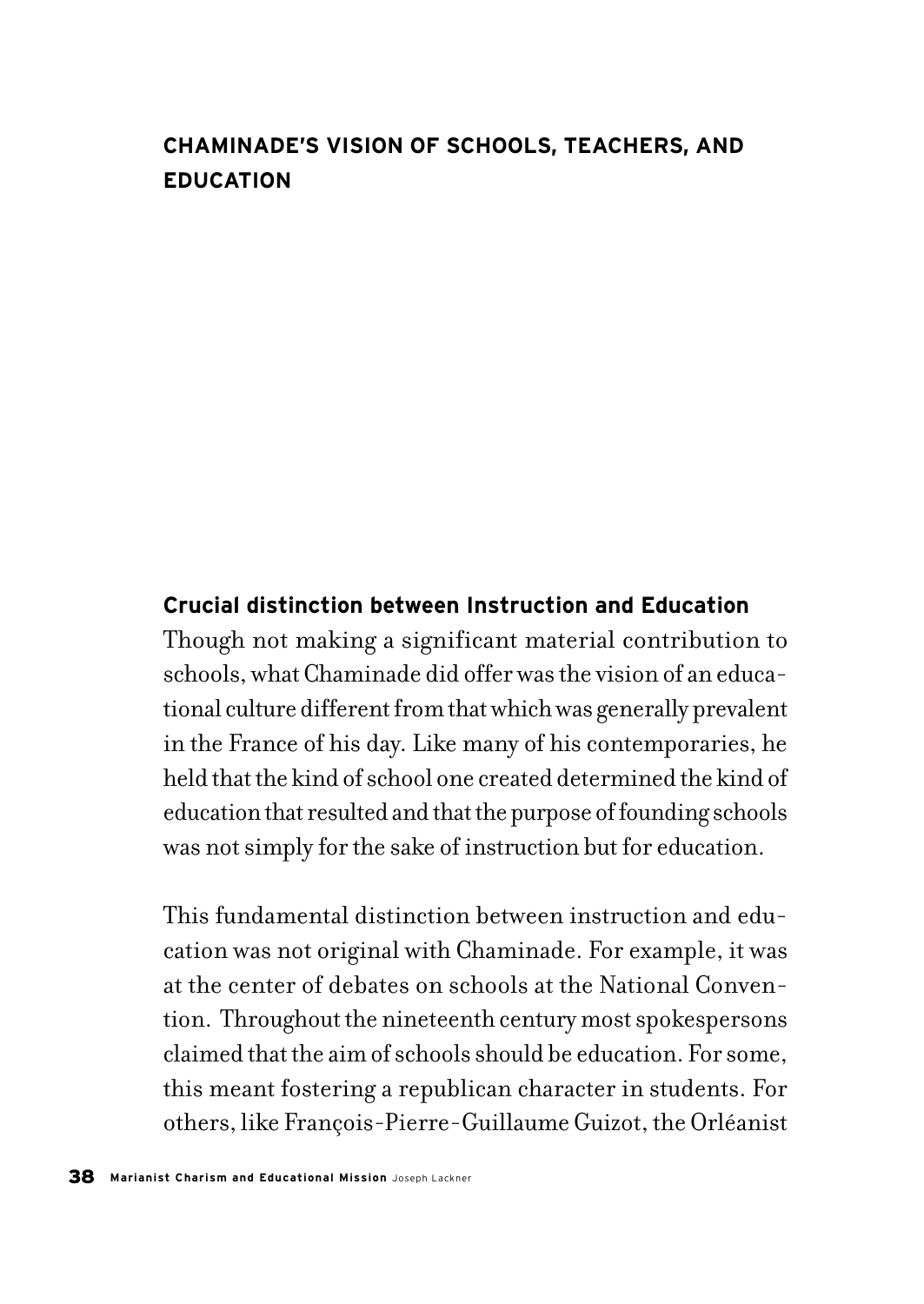Minister of Public Education, it meant providing a general religious atmosphere in schools so that through them respect for order and stability would be instilled in pupils. For still others it meant turning out "producers capable of developing the prosperity of the country."

But for Chaminade it meant that schools existed to impart an education that resulted in the multiplication of Christians, who were imbued with an apostolic spirit. To one pastor, he wrote:

*Christian schools directed according to the method adopted by the Institute of Mary and conducted by its religious destined for this good work are a powerful means of reforming people. The children there generally make such rapid progress and become so docile and Christian that they carry the good odor of virtue and religion into their respective families.* 

*The children become, as it were, apostles to their parents, and their apostolate always produces some happy fruit. That is what makes me call the schools a means of reforming the people* (Letter 203, June18, 1822).

In letter after letter, Chaminade never tired in making the point that the apostolic intent of the schools he founded was for the sake of re-christianizing France, the transformation of society.

Schools, then, were to make up for what was lacking in the family, providing a milieu in which these children could be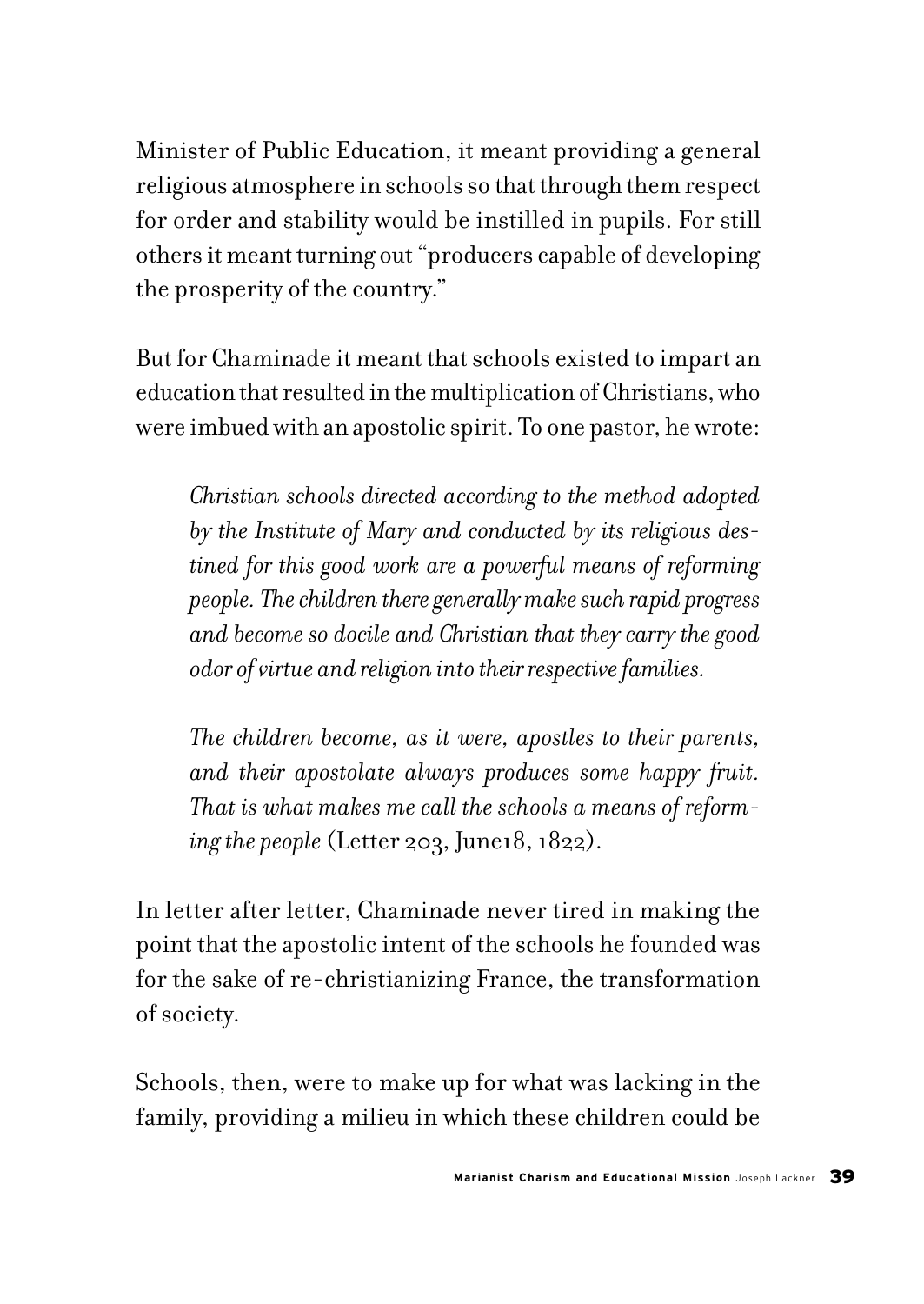formed into practical Christians, who would in turn reform their homes. Upon completion of school, these children would be directed to various Christian associations, like the sodality, so that they would be provided with supportive, apostolic Christian environments from "cradle to grave."

The distinction between instruction and education and the dedication to teaching for the sake of Christian formation were consecrated in the Constitutions of the Society of Mary (1839). "Under this title [Christian education]," he wrote, "are included all the means by which religion can be insinuated into the mind and heart of men, and thus raise them, from tender infancy even to the most advanced age, to the fervent and faithful profession of a true Christianity…" (Article 251) "The Society of Mary teaches only in order to raise [people] in a Christian manner; that is why we have placed all works of teaching under the title of Christian education; care should be taken never to change this." (Article 256)

In the same year that the Constitutions was published, Chaminade addressed similar sentiments to those who were to conduct retreats, which he hoped would be particularly effective in revitalizing fervor among the Marianist religious:

*Yours [retreat masters] [is] to impress upon the teachers what a great mistake they would make if they were to limit their endeavors to instruction in human learning, if they were to put all their care and glory into the making of schol-*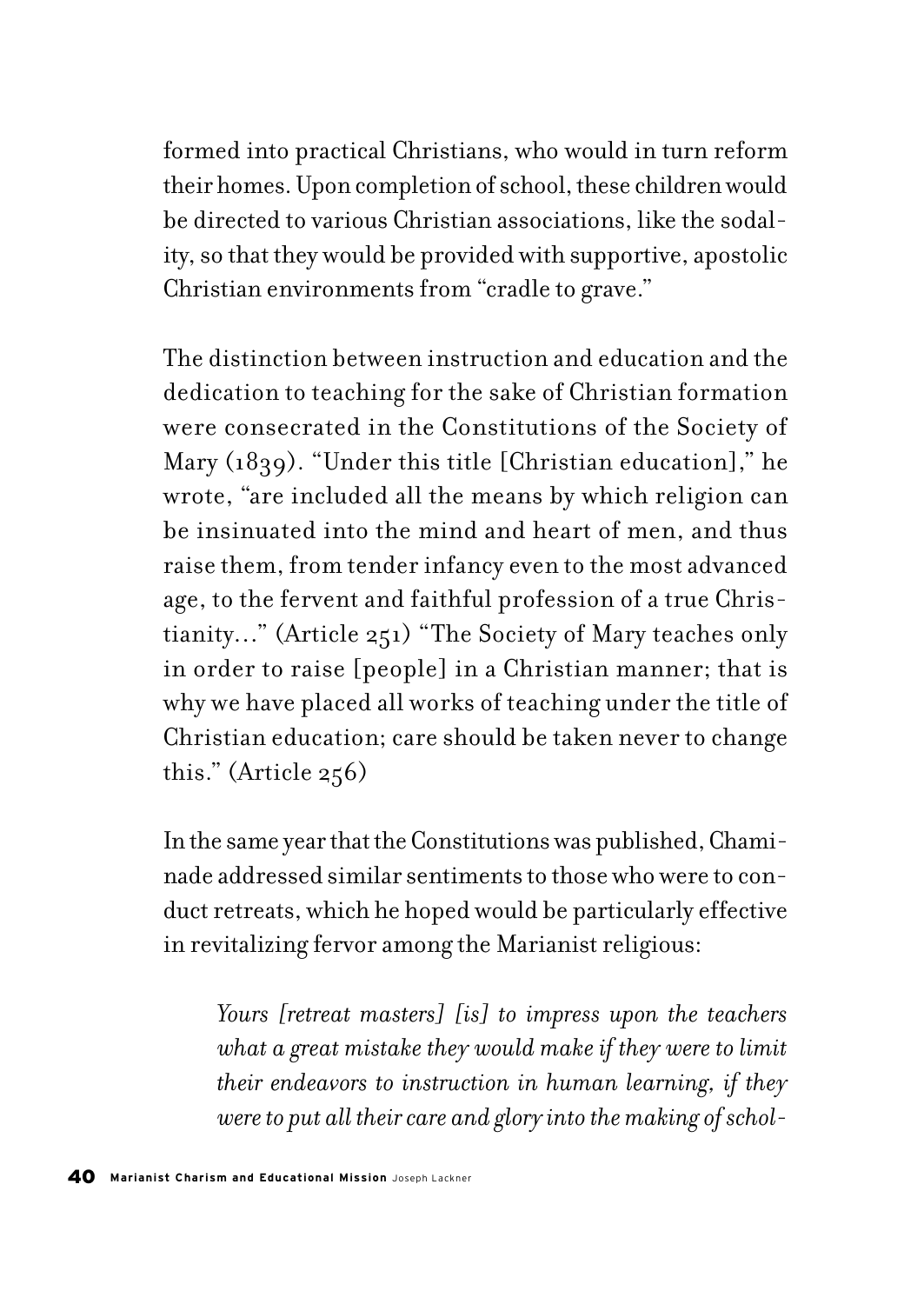*ars and not of Christians, or into the gaining of a worldly reputation. Then they would be forgetting that they are missionaries of Mary and would descend from the high estate of apostles, in order to degrade themselves to the base level of those who work in the educational factories of our century*  (Letter 1163, August 24, 1839)*.*

## **Not simply another congregation of teachers**

The implication of statements such as these is that Chaminade's intention in founding the Society of Mary was not simply to create another teaching order such as that of Jean-Marie Lamennais' Brothers of Christian of Instruction of Ploermelm. In fact, since Chaminade had such a high regard for the Christian Brothers of St. Jean Baptiste de LaSalle, having initiated their re-establishment in Bordeaux (1806) and having directed some of his most devoted sodalists into their ranks, there would have been no need for him to institute a new religious order had his purpose been to found a community of teachers. Rather, Chaminade founded the Society of Mary along with the Daughters of Mary because he believed that they were to wield a "different sickle" in the Lord's harvest than that of other religious orders.

That difference can be somewhat grasped through a brief comparison of the Christian Brothers and the Society of Mary. The Christian Brothers were founded to provide "the gratuitous instruction of the children of the poor," to procure "needed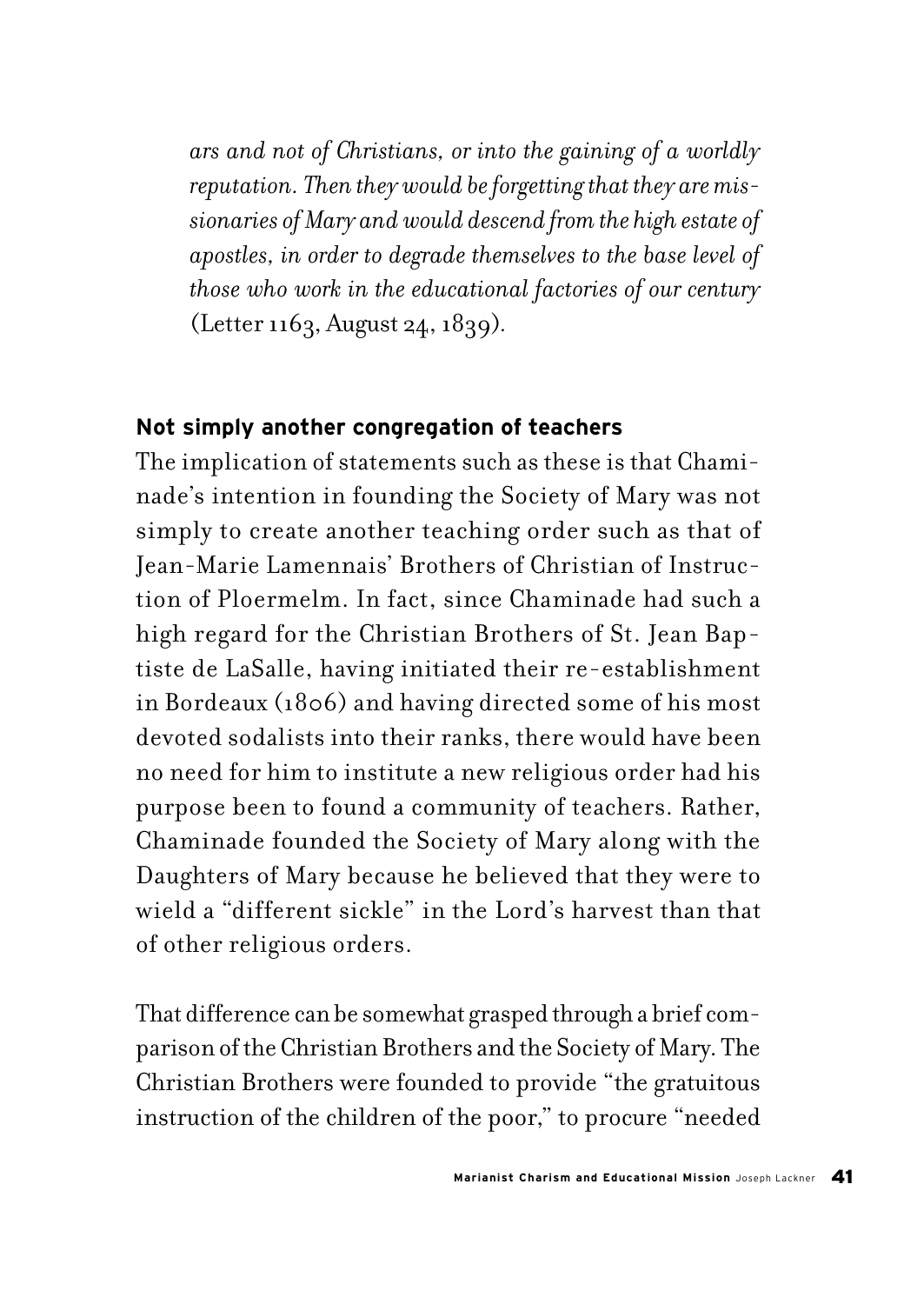instruction" and a "suitable Christian education… for the children of the working class and of the poor…" They were to form "a society of school masters," and they were not to "depart from the specific work he [LaSalle] had inaugurated or be led by outside influences to engage in other fields that would be inimical to the main purpose of the society." In part, it was for this reason that Christian Brothers were prohibited from studying or teaching Latin, lest they be tempted to abandon elementary education for teaching in classical secondary schools or their vocation as lay religious for that of the priesthood. The spirit of their institute, declared the Christian Brother Rule, consisted "in an ardent Zeal for the instruction of children, and for bringing them up in the fear of God, inducing them to preserve their innocence if they have not lost it, and inspiring them with a great aversion and horror for sin and whatever might cause them to lose purity."

In contrast, according to the Constitutions of the Society of Mary (1839) it was "Zeal for the salvation of souls" that was "the motive for the second object of the Society" (Article 5), which was "by means adapted to the needs and spirit of the age, to labor in the world at the salvation of souls by sustaining and propagating the teachings of the Gospel, the virtues of Christianity and the practices of the Catholic Church" (Article 1). According to Chaminade, this zeal resulted from the desire inspired by God in the members of "conforming ourselves with His grace to the resemblance of Jesus Christ and for giving ourselves to Mary for her most humble servants and ministers"(Article 252). As servants and ministers they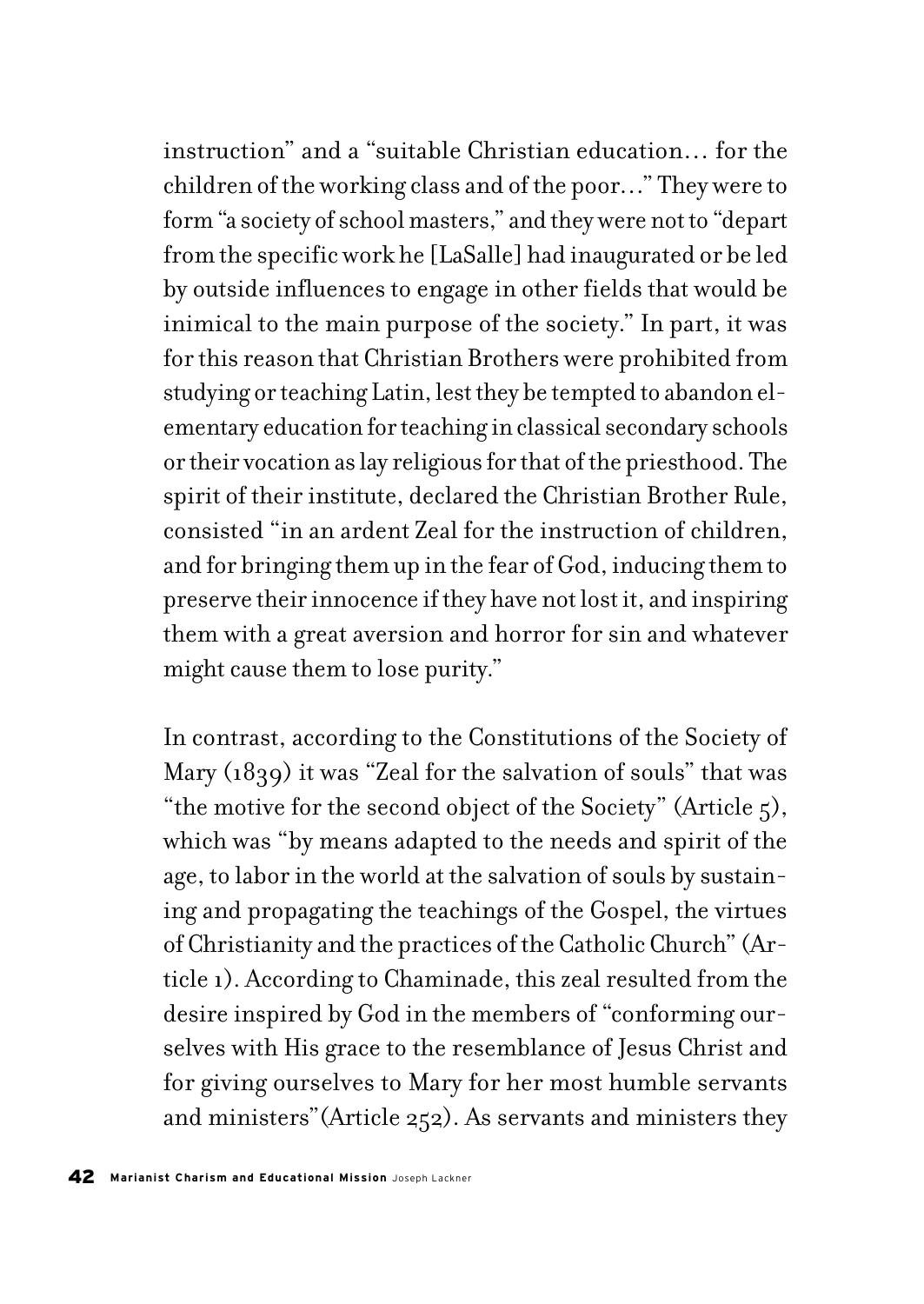might often find themselves as teachers in primary schools, but in principle they were always to be ready to follow Mary's instruction to the stewards at Cana, "'Do all that He will tell you'" (Article 6). Therefore, unlike the Christian Brothers, no kind of work was excluded from the mission of the Society of Mary (Article 2). Thus, for example, some Brothers taught Latin in secondary schools that offered the classical course, priests preached retreats and missions, and sodalities were sponsored.

Partly because this mission was conceived in a universal or totally inclusive manner, the composition of the Society of Mary differed from that of the Christian Brothers. It was not a community of lay religious schoolmasters. It was made up of both lettered and unlettered laymen of all social classes and priests, all enjoying a relatively equal status and membership in the Society, engaging in a variety of works all focused by participation in Mary's eternal role of doing for people in every age what she had done in the fullness of times, nurturing Christ. According to Chaminade, this role of Mary was Christian education conceived in a broad perspective. Further, unlike the Christian Brothers, the Society of Mary was complemented by a female religious congregation and lay organizations (sodalities), all joined together by the common mission that they shared.

This difference between these two religious congregations can be partially ascribed to the different sociological contexts out of which they arose. Jean Baptiste LaSalle was laboring in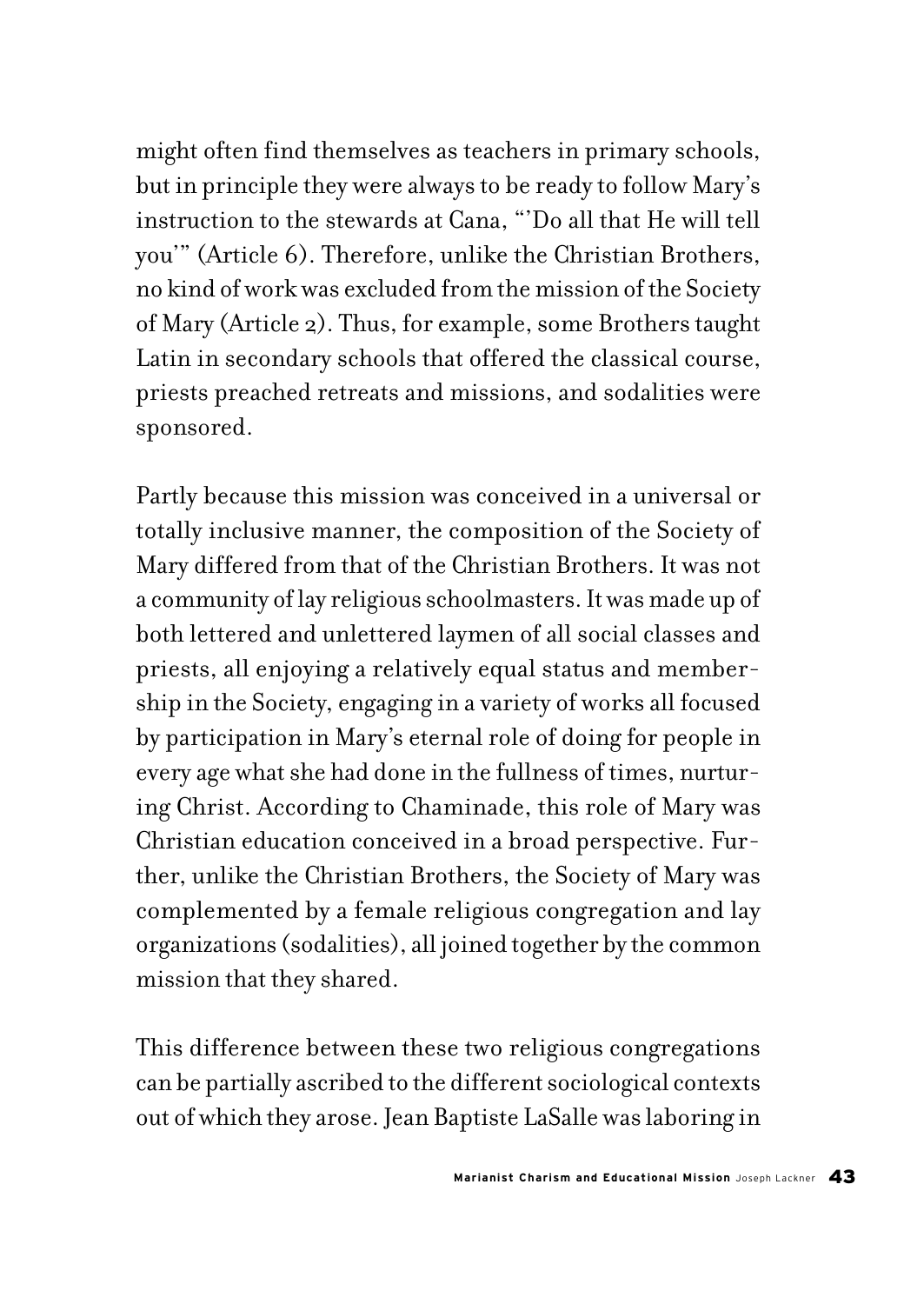the highly stratified, aristocratic society of late seventeenth century France, which generally neglected the education of poor children, whose working class or poor parents, "'being usually little instructed, and being occupied all day in gaining a livelihood for themselves and their families, cannot give their children the needed instruction, or a suitable Christian education.'"

Further, the primary school teachers that existed were generally very deficient in training and character. What the situation demanded, LaSalle believed, was a body of competent, dedicated, and virtuous individuals who embraced teaching in mainly poor primary schools both as a profession and a religious vocation. Chaminade, on the other hand, while recognizing the tremendous contribution these men continued to offer the Church and society in post-revolutionary France, was convinced that the new world that had been ushered in also required a new organization born out of the new times.

#### **To reach the masses**

As Chaminade had sought to reach the masses of this new world through the sodality, not simply an elite core, so he resolved to do the same through primary schools. Though most of the rising generation would attend elementary schools, only a select number among them would continue their education in intermediate or secondary schools. Therefore, rather than concentrating efforts on these latter kinds of schools that would reach only a small number, Chaminade determined to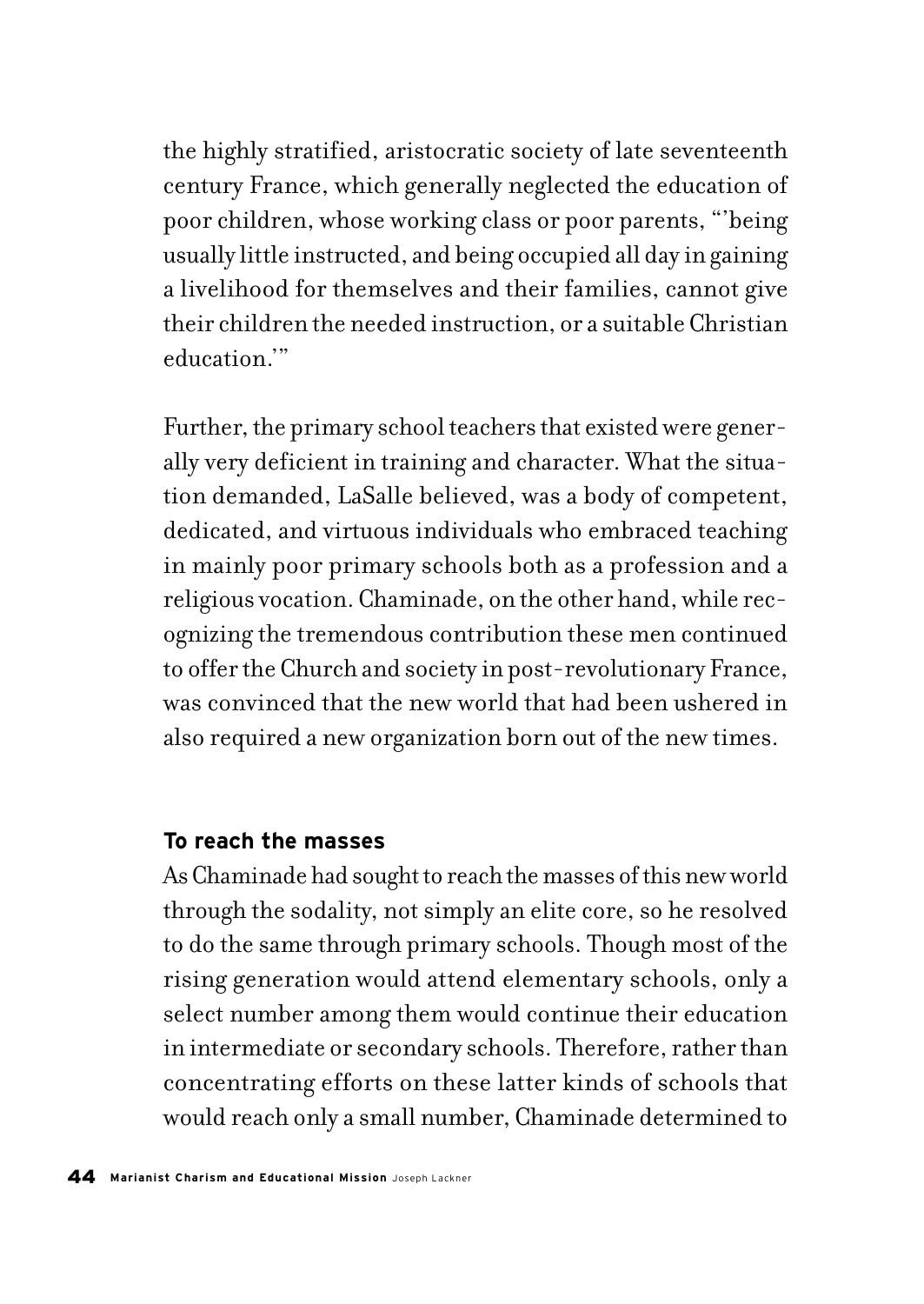focus most of his resources on enterprises that would touch the majority of the population. He expressed this intention in his delineation of the role of teaching Brothers within the Society of Mary:

*Since the Society is devoted to primary teaching, the class of lettered laymen is generally very numerous; it is as it were its principal body. It is this class that is charged with bringing to more than three-fourths of the population the principles of faith along with human knowledge. Oh, what good a religious teacher, truly animated with the zeal of his state, is able to do!* (Article 361)

He also believed that by dealing with children at this early age he would not be faced with a task of reformation: postrevolutionary society would not have yet made a significant negative impact upon these children, which would then have had to be undone in the educational process. Upon completion of schooling, these children were to be directed to various Christian associations, like the sodality, so that they would be provided with supportive, apostolic Christian milieus throughout their lives.

### **The vocation of the educator**

Crucial to creating this educational culture that Chaminade envisioned was a distinctive formation of both lay and religious teachers, which can only be appreciated when placed within the context of the common situation of teachers and schools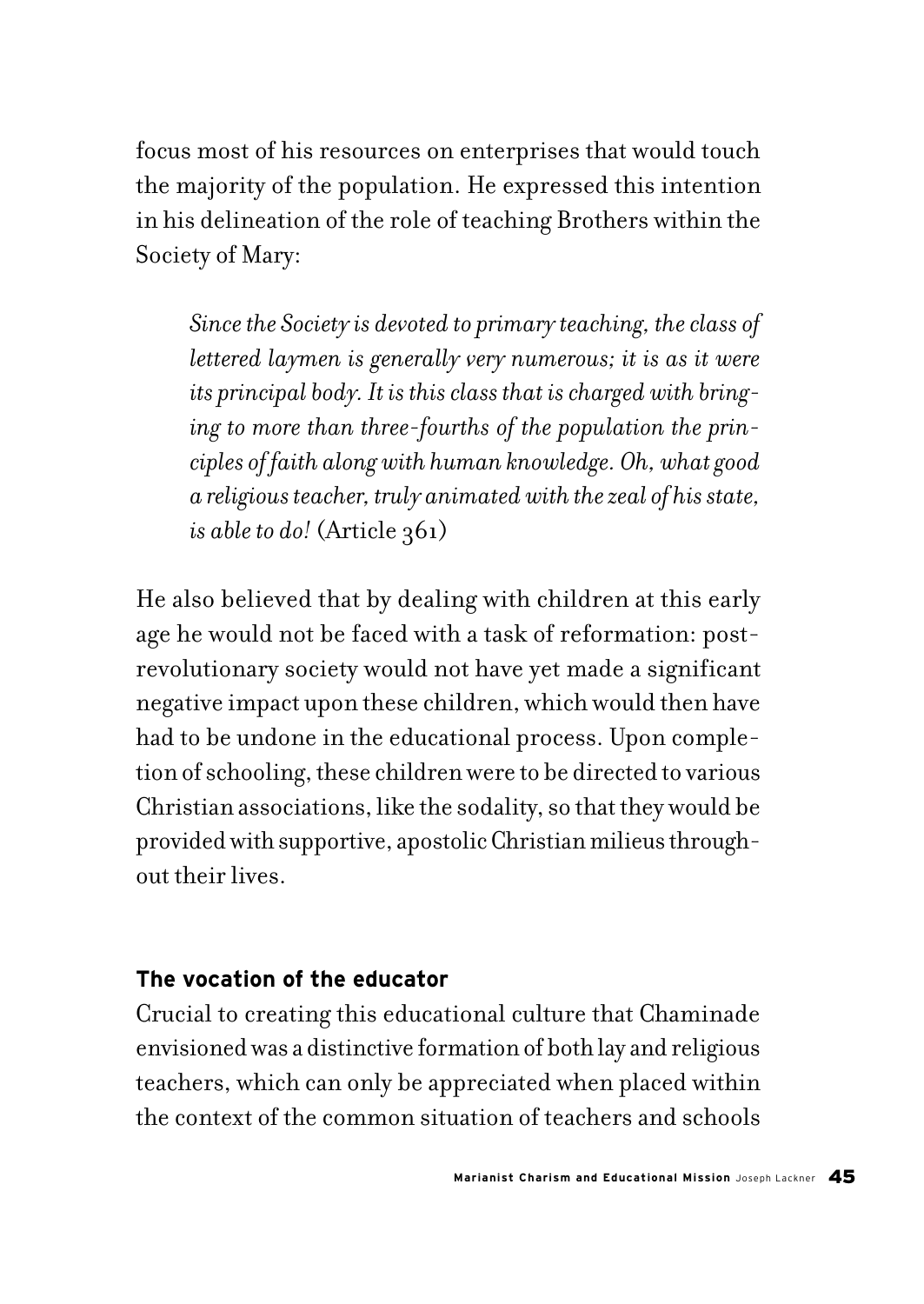at the time. Generally speaking, teaching was in disarray. It was seen not only "as a stand-by job, but also as a last resort."

*There were two reasons for this. First, because in the countryside the profession attracted those that were too weak or too sickly to be able to exercise a manual trade... Second, after the passage of the Gouvion-Saint-Cyr Act (1818), opting for the teaching profession qualified one for exemption from military service, provided one undertook a ten-year engagement; it meant doing away with the nagging fear of turning up the `unlucky number' on recruiting day.* 

Drawn to this low paying occupation were "… untrained military veterans, artisans, farm laborers, and tavern keepers… Few village communities had school buildings but were satisfied with the use of the mairie (city hall), a tavern, or a portion of the church."

Many who styled themselves schoolmasters moved readily from place to place, so that schools would often appear and disappear at the "whims of their [teachers'] personal fate." "There were schools that shifted around on the heels of the teachers that ran them, makeshift schools…, private schools, clandestine ones, and so on." In addition, even capable teachers were generally so poorly paid that they had to seek additional sources of income. Some of these employments were traditionally linked with being a schoolmaster, for example, that of sacristan or town clerk. However, very often these other jobs consisted of such trades as that of weaver, farmer, or barrel maker.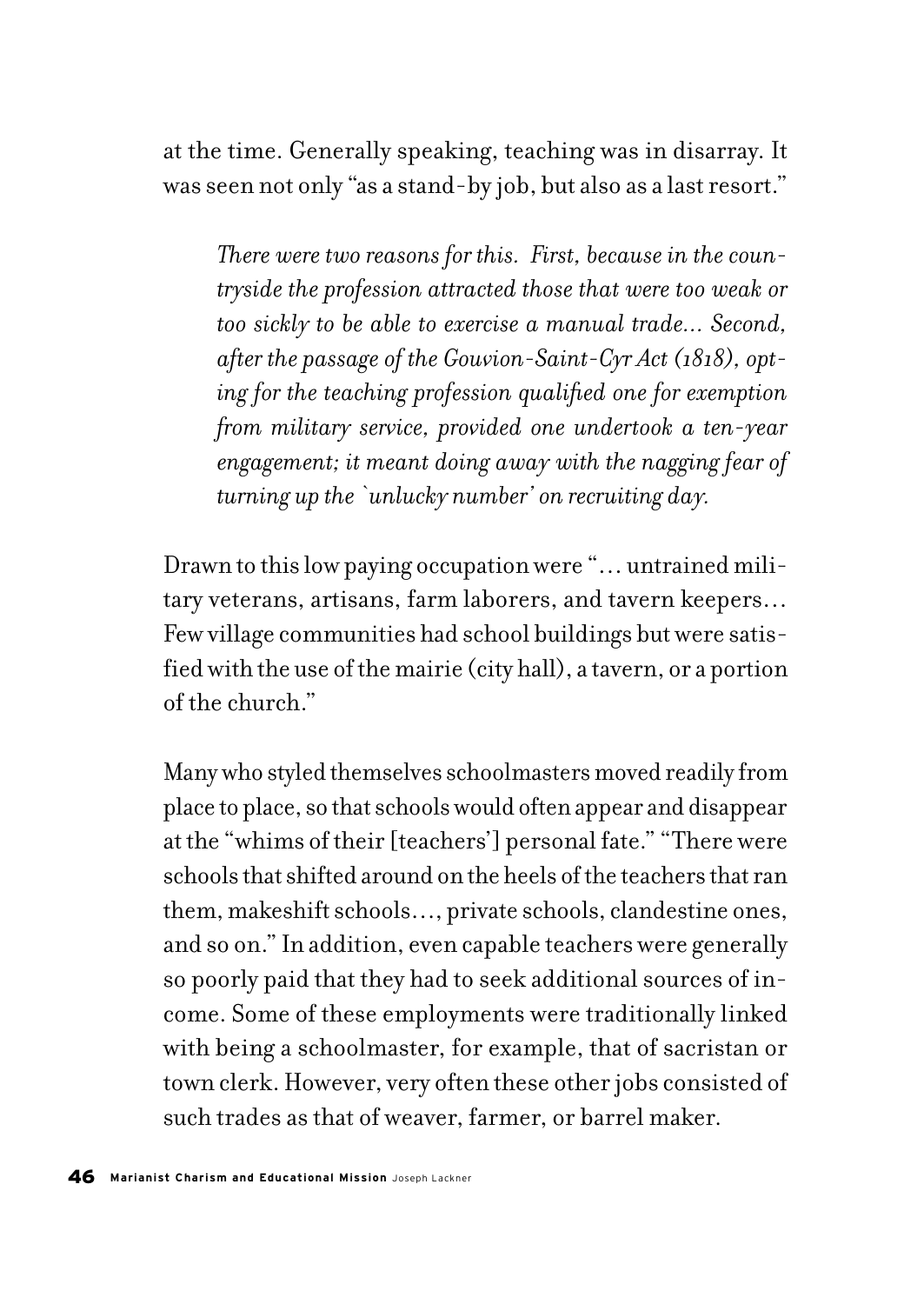The ordinance of February 14, 1830, and then that of June 23, 1833, popularly known as the Guizot Law, sought to remedy the situation. Among other provisions, this latter act required the following:

*…for all schoolmasters — congregationalists included — to obtain a certificate of competence delivered by a departmental commission; for every commune with a population over 500 to maintain a primary school, to provide the master with a living — a fixed wage of F 200 at least — and a roof — somewhere to live; for each department, to maintain a primary-teacher training college for men.* 

Writing to Lalanne about this ordinance, Chaminade maintained:

*"This Ordinance is being issued in a very fine spirit, and it is this same fine spirit which seemed to me to prevail in a Circular of the Reverend Rectors of the Academies on the same subject, and which obliged me to write immediately so as to have the offer of the services of the Society of Mary present to His Excellency. If you are not acquainted with this Ordinance, it must be procured for you, which is easy enough to do.*

*In spite of the goodness of the Ordinance, I presume that its effect will not take place and that it will come to nothing, as so many others: 1. Because great agitations are to be feared; 2. Because in interesting everybody, the Prefects and Rectors, lacking unity, will make little progress; 3. Many means are*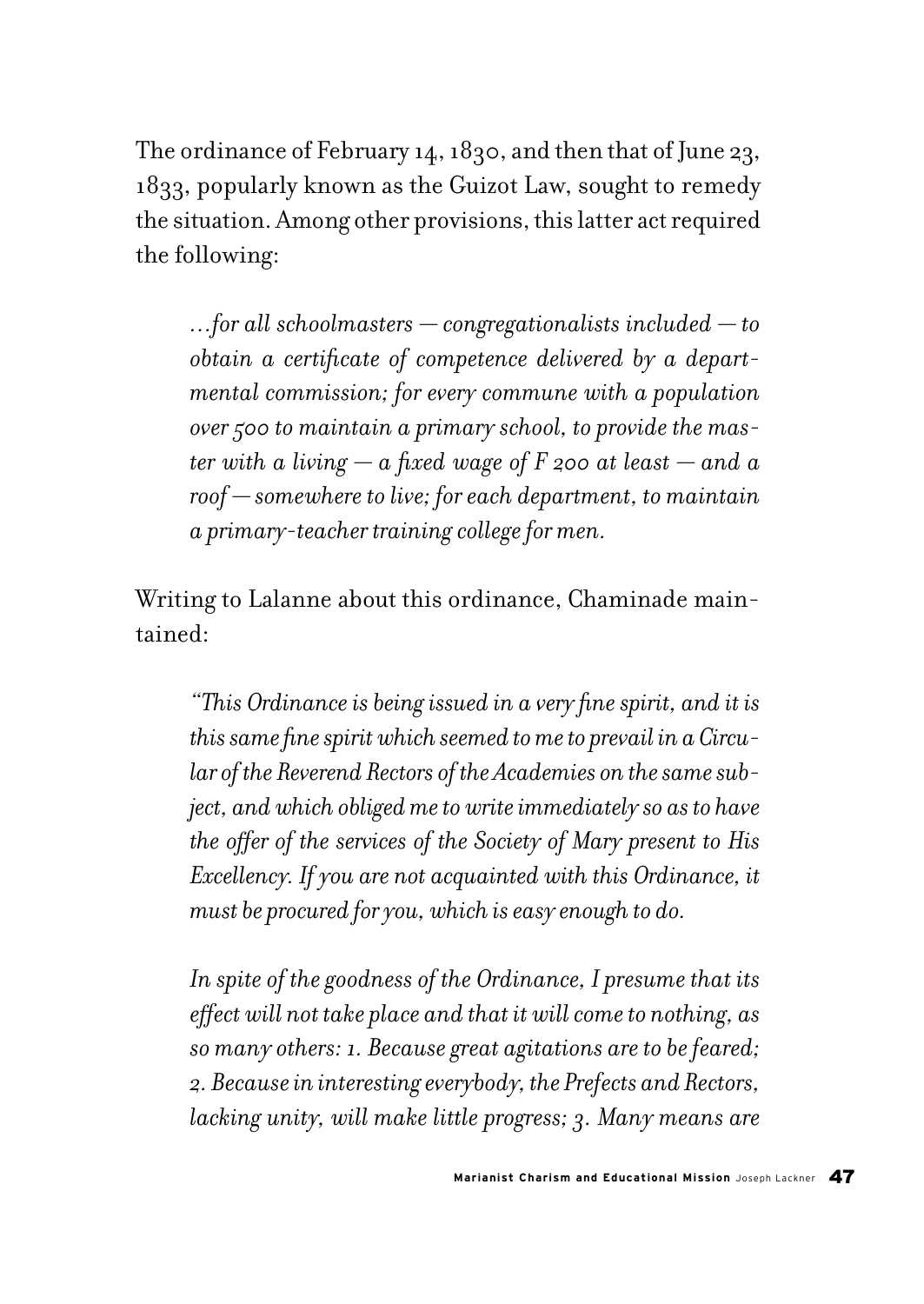*being taken so that there may be no lack of money, which is already great, but who will choose the teachers to be placed in the country? What precautions are being taken for the reformation of the old or former school teachers? Who will*  direct the [model / normal] schools?" (Letter 503, February 22, 1830).

Chaminade's observations proved true. The results of the Guizot Law only gradually appeared throughout the rest of the nineteenth century.

It was in these circumstances, then, that Chaminade focused his energy on teacher education for laymen, since he realized that the regeneration he intended for France through schools could never be achieved simply through the agency of members of the Society of Mary. Through these teachers, he informed his representative in Paris (Georges Caillet), he would counteract the philosophes by their very own method: "If he [Mr. d'Amecort] wants to take notice of it, he will see that this work of the normal schools is directly in opposition to the road traced out by d'Alembert, to introduce by means of school teachers, philosophism into places even the farthest away from the cities." (Letter  $353$ , June  $28$ ,  $1825$ )

Writing to John Baptist Lalanne, he confided similar hopes about the reformation of France through teacher education:

*I am going to make a few more reflections to emphasize the importance of the institution of normal schools of the kind*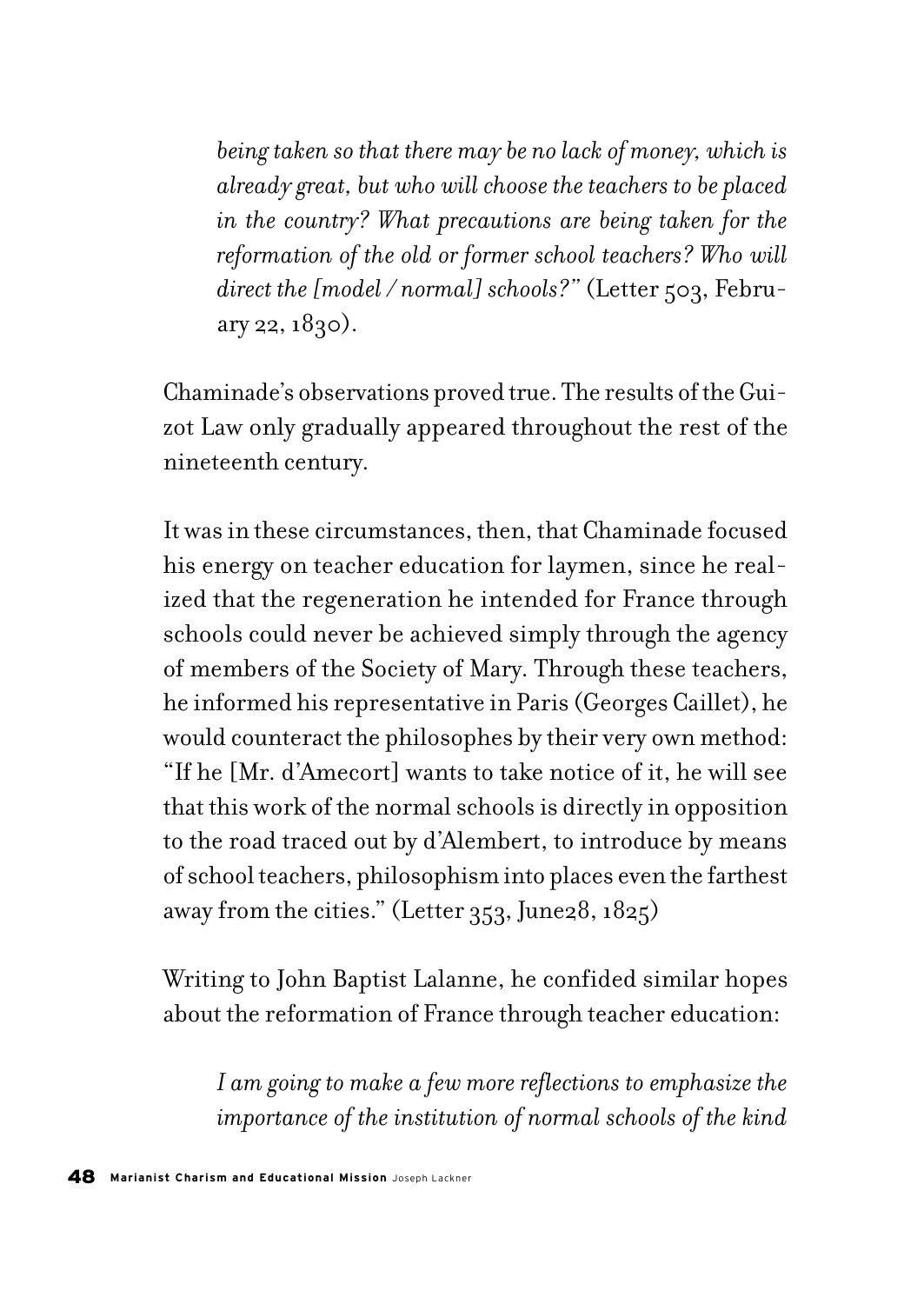*we propose to ourselves. It is certain that France is going to ruin if she does not come victoriously out of the revolution that is threatening her on all sides, if the rising generation is not saved. Now, what means is there to save the present generation that is almost all corrupted? The children will resemble their parents and will adopt their principles and their morals: like father, like son. Whom will we have to make up for the neglect of the fathers? The priests, pastors, assistants? They see the children far too rarely, have too little authority over them, etc…These children are lost, if they don't have good school teachers close at hand. From there, the indispensable necessity of forming a sufficiently great number of school teachers, so as to be able to employ them in all the Communes. From there, the need for multiplying the normal schools in all the Departments. But by far the greater number of the school teachers actually at work are either ignorant, don't know how to handle children or put no interest at all in their work. I take it for granted that they are not scandalous, but even this is not rare. From there, the need for our long and frequent retreats to render them good or at least passable or to replace them by candidates fully trained* (Letter 506, March 4, 1830).

At the end of the month Chaminade again wrote to Lalanne about what kind of teachers he desired to educate:

*In a word, I want to train in these schools, men and Christians who would be able to regenerate their communes, and for that, they would have to be enjoying a certain influence*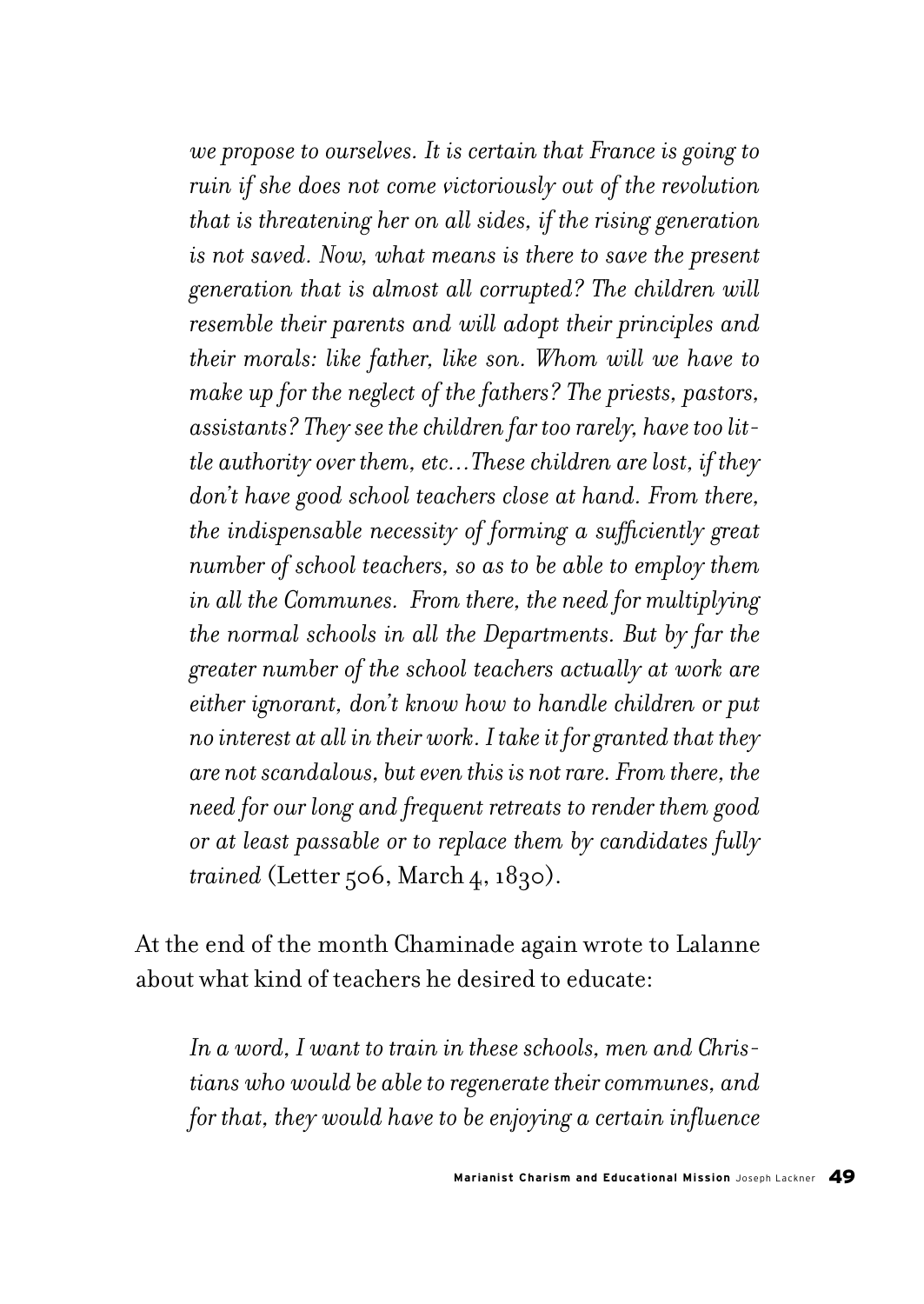*and consideration by the knowledge they have to pass on to their pupils, and by the zeal which could make them really useful to the families composing these communes* (Letter 514, March 31, 1830).

In these letters he hints at a conviction he held when he first returned to Bordeaux: parishes were not a sufficient means to reinvigorate faith. Since children would only rarely come in contact with pastors and priests in the parishes and since their home life was not conducive to religious formation, there needed to be another social or institutional setting in which faith formation would take place through regular contact with attractive adult models of apostolic faith. Schools and teachers educated in the normal schools Chaminade envisioned answered this need. By graduating class after class of students formed in this way, the communes would gradually be re-Christianized, transformed.

Five general concerns are evident in his words. First of all, aware that so many individuals conducting schools possessed little knowledge, he stressed that teachers needed to be adequately prepared in the subjects which they were to teach. Second, he realized that knowing the subject matter was not the same thing as being able to teach it. Therefore, he emphasized the importance of pedagogy.

Third, he contended that unless these individuals were thoroughly imbued with Christian faith, the final purpose for which the Society of Mary engaged in schools would not be achieved.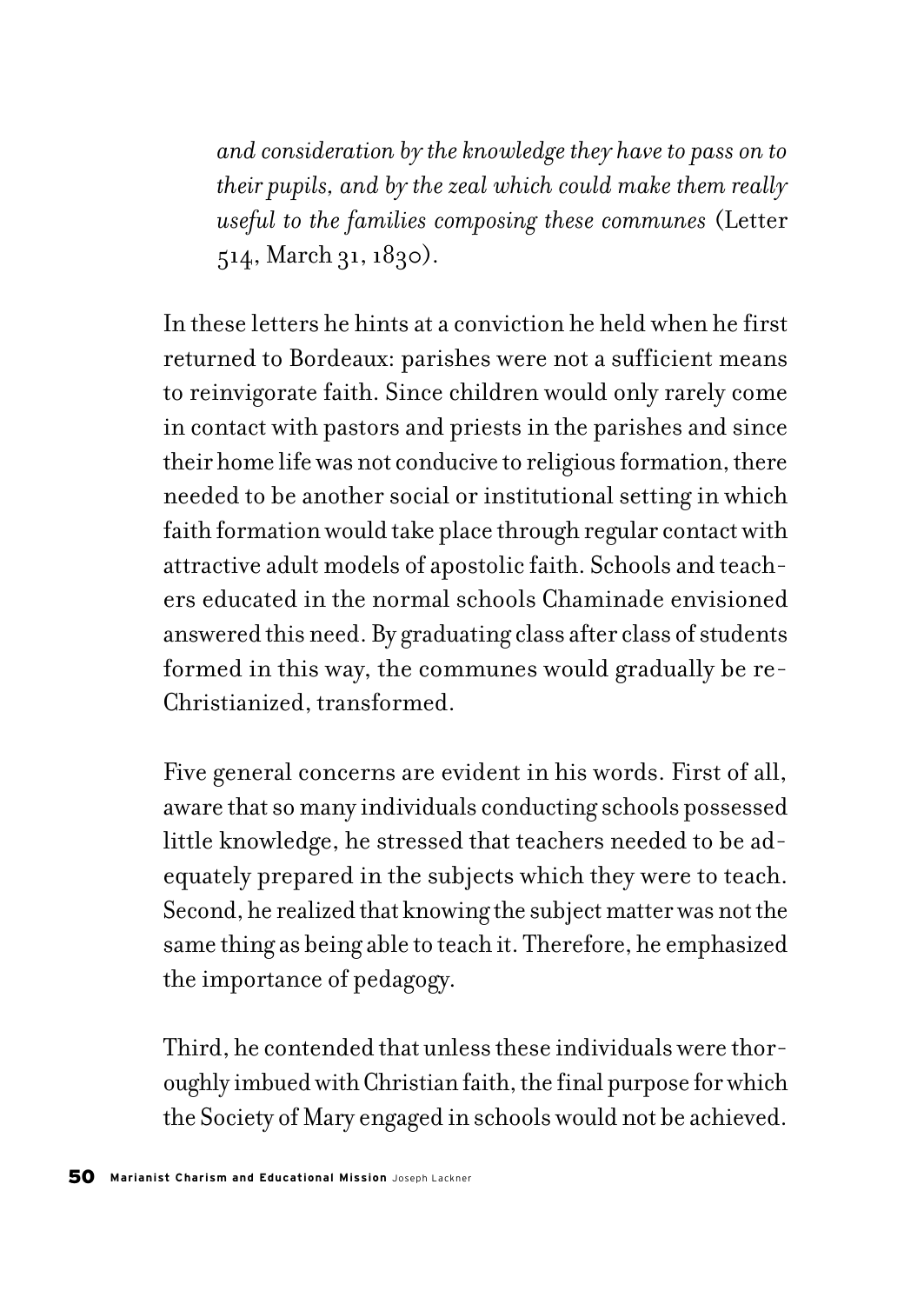"What would the end of all our labors [in the normal schools be]," he declared, "if really the school teachers are not sufficiently instructed in religion and if, well instructed, they neither like nor practice it? I am saying if they do not practice it from their hearts."

Fourth, he maintained that to be successful, the teachers had in some way to appear attractive to the people whom they served. To that end he once recommended that they learn about herbs, plants, tools, machinery, etc. found in the communes wherein they were to teach and thereby demonstrate their practical value to the inhabitants. In regard to the student, he claimed, "No teacher can succeed with a pupil whose esteem and friendship he has not gained in a general way."

Finally, he sought to multiply his efforts by educating a corps of teachers who would in turn educate thousands of children throughout France. A principle of action, explicit here, but one that permeated all of his endeavors was that of multiplication: one should engage in those activities that would by their very nature multiply the initial efforts.

Chaminade, therefore, felt that the regeneration of Christianity depended, not simply on members of the Society of Mary or religious orders in general, but on the creation of a vast corps of lay teachers who would be both mature as men and Christian. For him teaching was not "a stand-by job,… a last resort." Most basically he offered teachers a sense that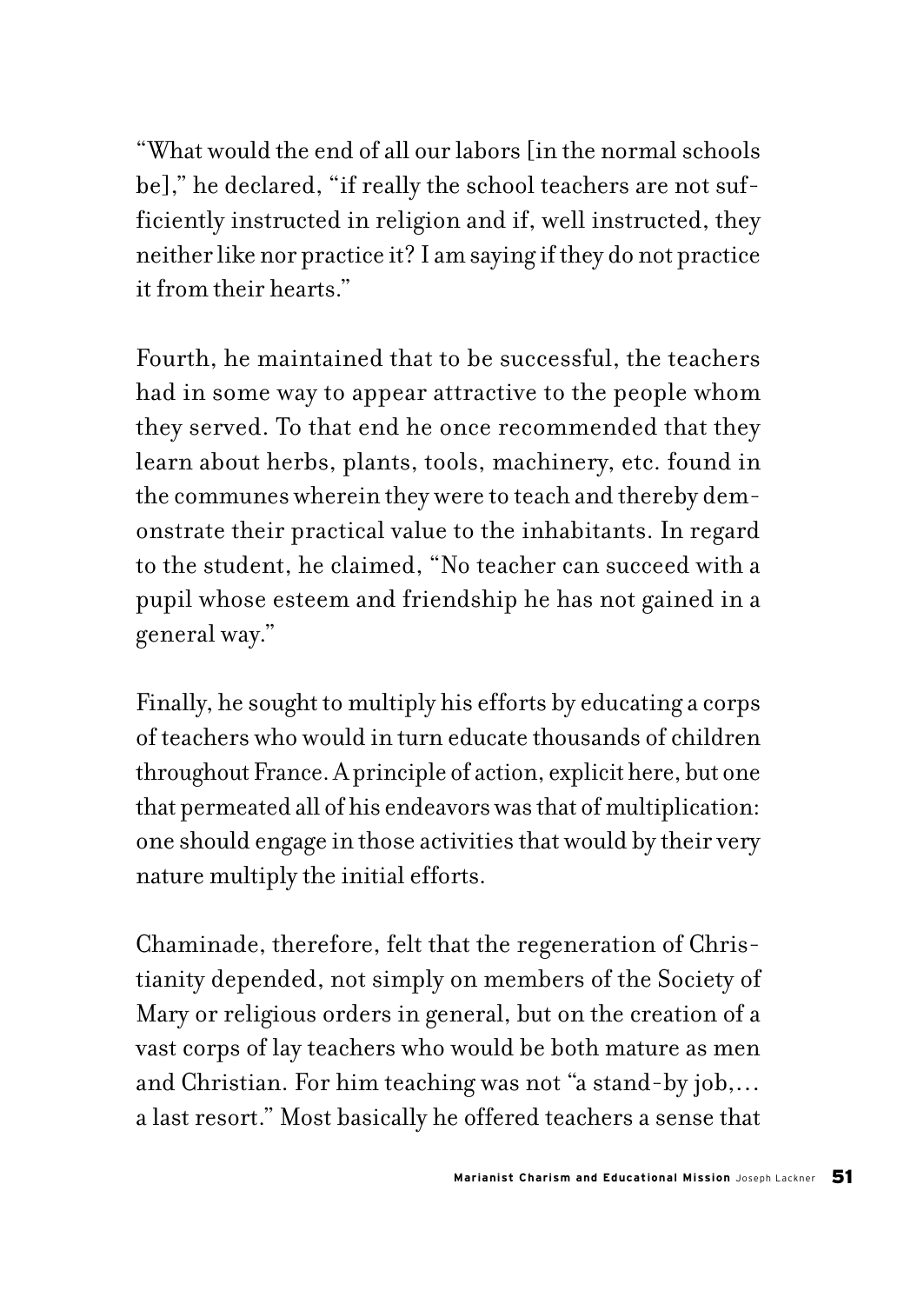theirs was a calling, a destiny, requiring dedication, serving the Church where vowed religious could not go.

He expressed such sentiments to the Archbishop of Bordeaux. As he envisioned it, the teachers he sought to educate were men "wanting to live in a Christian manner and to devote themselves to the education of youth", "virtuous young men who would commit themselves as laymen for teaching," to be sent to the communes "where it would be hardly be possible to have and equip establishments for Brothers. These teachers, trained by us and animated by our spirit, would suitably replace the Brothers, and happily second the efforts of the Reverend Pastors in their respective parishes" ("Note …" of the *Letter 1274*, September 4, 1843). These words are reminiscent of how he described his sodalists almost twenty years before (1824): "But in this age, an age of revival, Holy Mother the Church demands something more from her children. She wishes the concerted action of all to second the zeal of her ministers and to labor at her restoration." (Chaminade Heritage I.154-[9-10]**)**.

### **Behaviors and dispositions of the educator**

Though Chaminade never described the behaviors and dispositions of these teachers in more than general terms such as "virtuous," "Christian," and "dedicated," he did indicate that they were to be "animated" with the spirit of the Society of Mary. He detailed that spirit and its expression in the Constitutions of 1839, which was directed toward the members of the Society of Mary and by extension to those who would share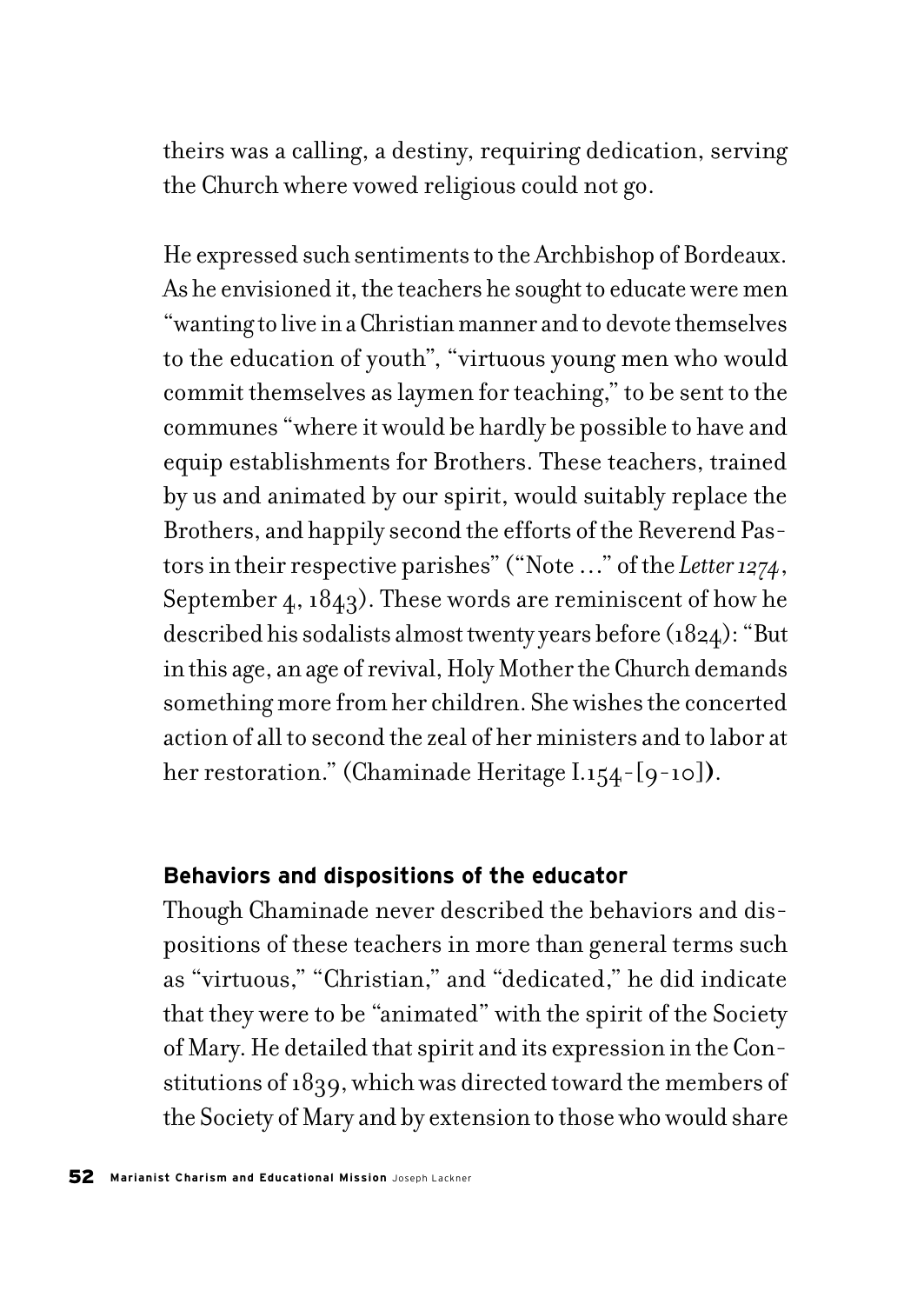in its mission and be animated by its spirit. Teachers imbued with the spirit of the Society of Mary were to cultivate certain fundamental assumptions and attitudes from which flowed specific behaviors.

First and foremost was the conviction that the purpose for which they taught was education, which meant the cultivation of a Christian character within pupils (Articles 251, 256). No matter what they were teaching, they were to keep habitually in mind (Article 257) that they engaged in the activity for the sake of multiplying Christians(Article 22), that they had "children to instruct, in order to inspire awe and love of God in them, in order to preserve them and to divert them from vice, in order to attract them to virtue and to make of them good and faithful Christians" (Article 257).

This conviction was to serve as the fundamental optic or template, an "unalterable intention" ("une intention fixe") (Article 258) that structured their entire endeavor. For that reason, then, it was not necessary that the "greatest part of the time be devoted to the teaching or to practices of religion," because into whatever they taught or did was integrated with the Christian spirit. They were to teach "a Christian lesson by every word, gesture, and look" (Article 258). Thus, the kind of education Chaminade envisioned was to be realized through the kind of presence the teachers created in the classroom. As one of the Chaminade's pedagogical manuals put it, teachers were the "soul of the classroom."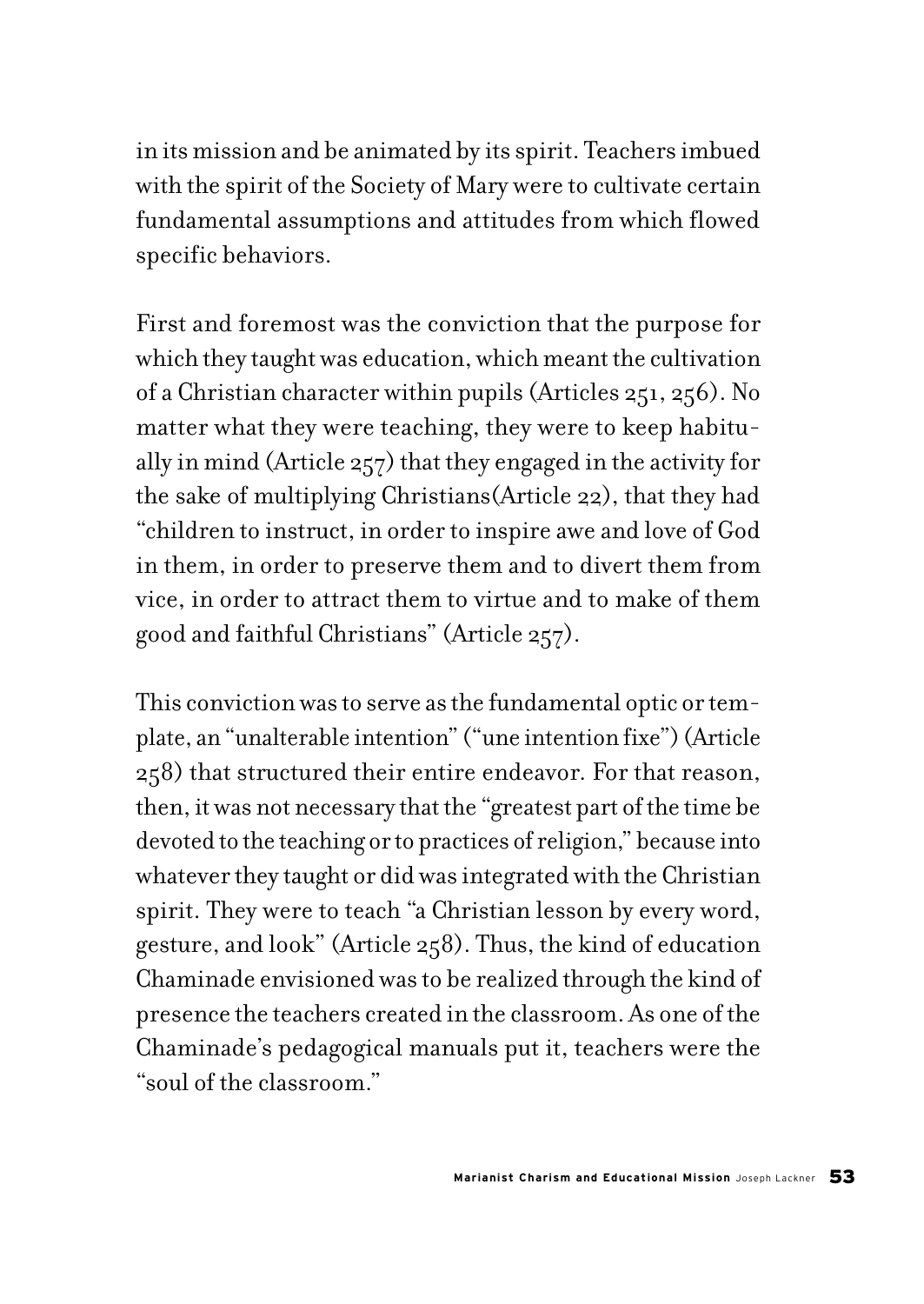## **Importance of instruction**

This emphasis on education was not to be achieved at the expense of instruction, since another conviction that Chaminade would have teachers embrace was that "education can be given only at the time of instruction…" (Article 266). The chief purpose for which parents sent their children to schools was to have them instructed in knowledge and skills that would prepare them to make a living. Without such instruction, children would not attend schools and without the presence of children in schools the opportunity for their Christian formation would be lost.

Chaminade argued this point in a letter to Ignace Mertian because he thought that this priest, the founder of a lay community of teaching religious in Alsace, was willing to place poorly trained brothers in classrooms just for the sake of opening schools:

*We shall never succeed in attracting the country children with imperfect schools which are the main cause of the decline of morals among the people, and the Institute of Mary would never attain the object of its existence by such a use of one of its principal means [primary teaching]. What harmful consequences would not result! Above all I am determined to form really good establishments, before being solicitous about their number* (Letter 202, June 18, 1822).

Therefore, it was essential that all involved in schools be suitably prepared and concerned about good management and the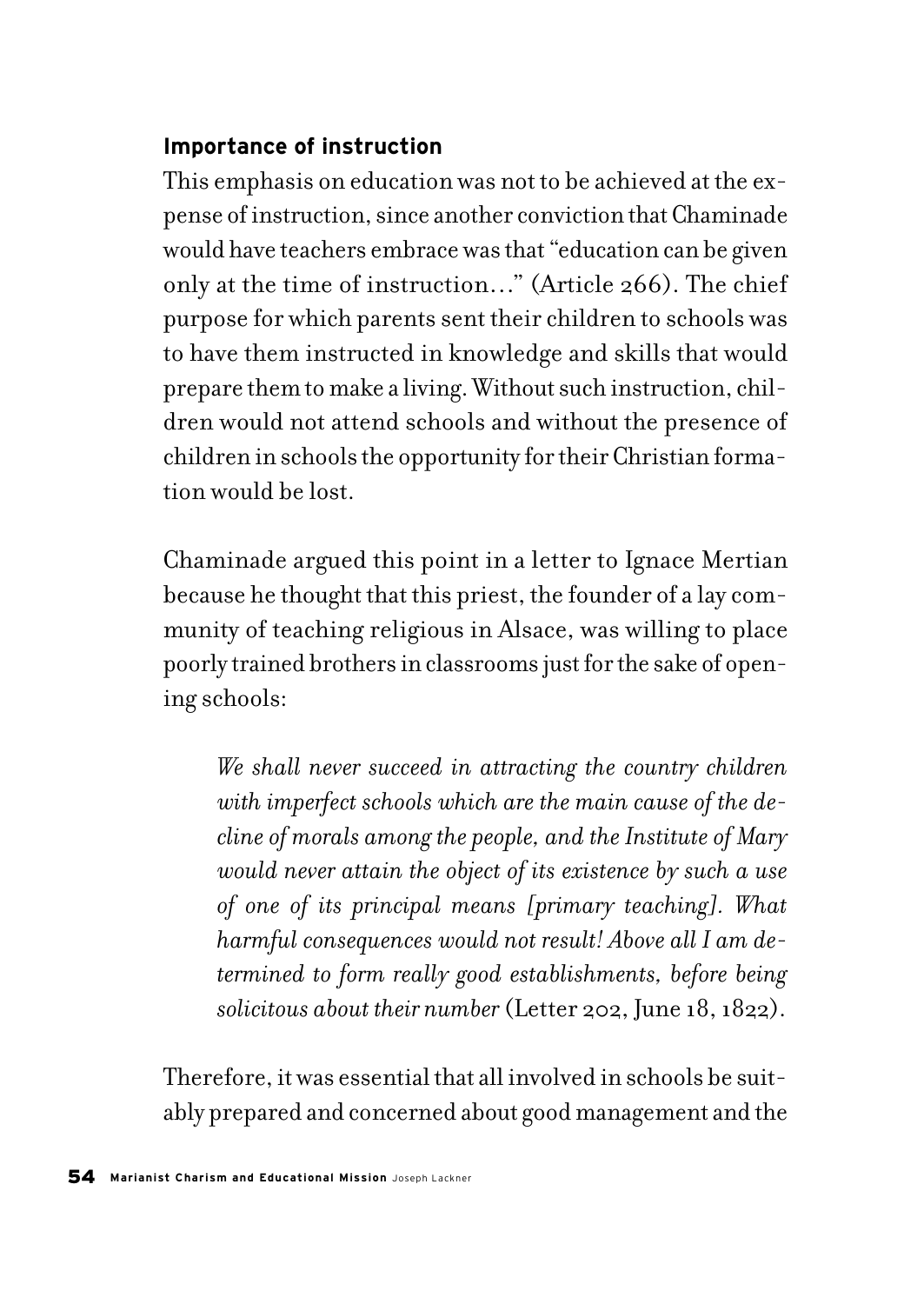perfection of teaching methods (Article 266). Consequently, teachers had to be skilled in exacting "study, order, silence and the accomplishment of all rules…" (Article 261). To that end, he strove to have his personnel obtain appropriate certificates, degrees, and civil authorization for teaching and school administration. On several occasions he encouraged individuals to continue their studies and pursue higher certificates and degrees.

The general curriculum of Marianist schools had to conform to the requirements of the University in order to be acceptable to the communes. At the same time some innovation was evident in teaching techniques, bilingual education in Alsace, and the introduction of history as a subject area as well as linear drawing.

Lalanne has been described by one Marianist historian as the person who "incarnates the Marianist spirit in education" and "the first to catch the innovative spirit of Father Chaminade." At the first Marianist educational institution, a boarding school in Bordeaux (1819), this early Marianist revised the secondary curriculum in order to prepare students to take part in the commercial and technical growth of France. More focus was given to mathematics, modern languages, history, accounting, and geography. He also arranged for the students to have on site visits to factories and workshops to provide them with an opportunity to see the practical application of the theory they had been taught. Marianist teachers followed his lead, including practical projects, field trips, and literary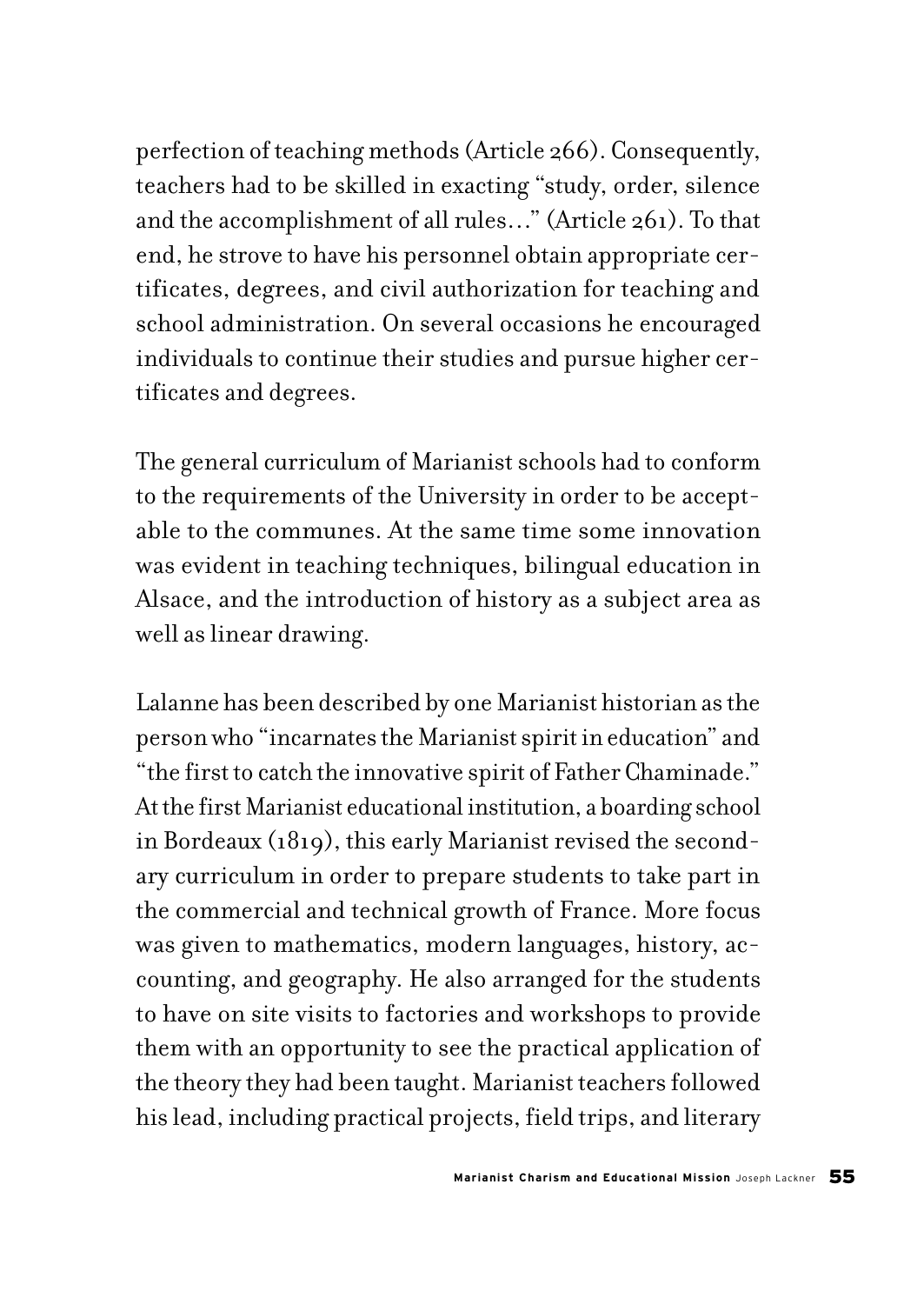entertainments as part of the pedagogical process in primary education as well. Some years later, at another boarding school located at St. Rémy, Lalanne introduced physical education, swimming, horseback riding, botany, geology, and astronomy into the program of studies.

What Lalanne proposed was a unified plan of instruction that encompassed literature, science, and art, as well as what was useful and possible for producing a well-rounded human being. He contrasted the specialist, thought superior in a restricted field but in other areas mediocre or sterile, to one who profited from a "common, extended and varied instruction." Because of his broader education, claimed Lalanne, he would be able to fulfill whatever responsibilities that arose from family, friendship, or civic relations. In a later parlance, what Lalanne advocated was the education of the whole person.

Even though Lalanne was clearly committed to excellent teaching and student proficiency in the various domains of knowledge, for him these were not the final goal of Marianist ministry in schools. His efforts were guided by the important Marianist distinction between instruction and education. For example, in an address to parents several years after Chaminade's death, he explained that the goal of the college was not to produce bachelors of science or of arts, but men. And men, he claimed, were characterized by three qualities: reason, liberty, and love. Education, he continued, aimed at the development of all three qualities, but it was only the development of love of God that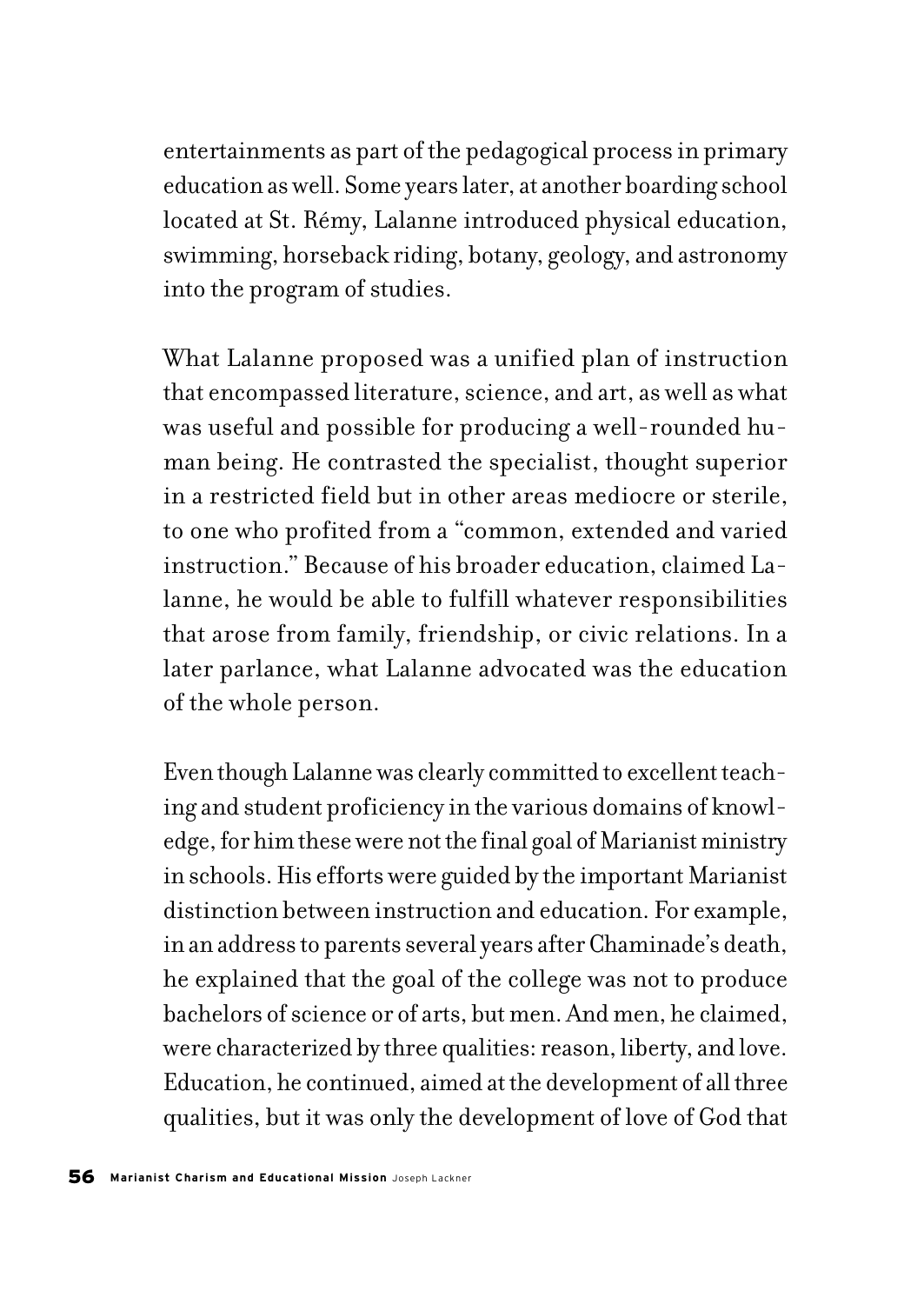rendered the human being the masterpiece of creation and gave direction to and fulfilled reason and liberty.

#### **Family Spirit and collaboration**

Lalanne also envisioned the school as a family, where discipline was based on love and a close relationship between the students and teachers, not on corporal punishment. The experience of family spirit among the religious was to serve as a model for what was desired among the student body and other teachers. In this context, Chaminade and his early reformers of pedagogy thought that education should be aimed at the culture of the heart. They were convinced that though a person may often resist the light of reason, he will seldom resist the impulse of the heart. Thus, education of the heart was central to their teaching method. They sought to understand how the emotions and feelings worked in the human person and by appeal to this affective dimension of the student lead him to embrace knowledge, values, and good behavior (*Constitutions,* Articles 262, 32).

Integral to family spirit was collaboration, which finds its deepest rationale and motivation in the scriptural image of the mystical body of Christ, a teaching very important to Chaminade. Collaboration marked both the internal and external constituencies of the school. Several of the schools founded by Chaminade owed their existence to the efforts of sodalists who sought the presence of the Society of Mary or the Daughters of Mary in their towns. All Marianist schools were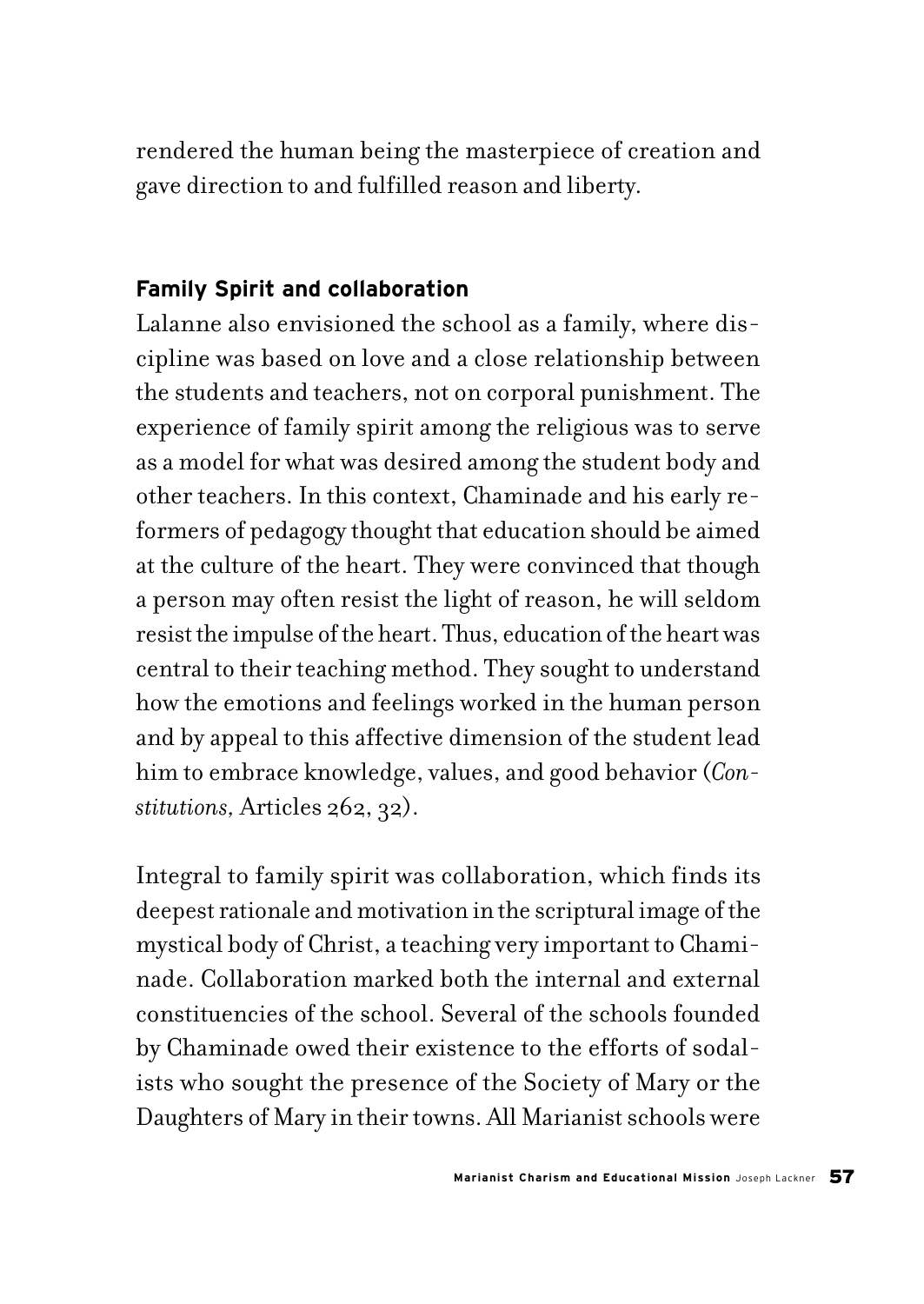established in collaboration with local and regional civil and ecclesiastical authorities, which generally involved Chaminade and his delegates in lengthy negotiations. Parents were invited to attend student exhibits and, when appropriate, teachers acknowledged that their efforts built upon and collaborated with those of the parents.

Internally, the administrative structure of the school was based on a council system characteristic of both religious orders, consisting of a director, a head of zeal, head of education, and a head of temporalities. In large institutions other persons, representing specific concerns, such as the one in charge of the boarding department, were also members of the council. It was the obligation of each of the council members to address concerns in terms of his particular expertise and responsibility, while at the same time keeping in mind that unified action and the common good were ultimately to guide decisions. On occasion, Chaminade also urged that a council of teachers, in addition to the general council of the establishment, be called to discuss important school matters.

Though Marianist schools were generally staffed by Marianist religious, religious collaborated with lay teachers in some of the arts and trade schools attached to the primary schools as well as in some of the secondary schools. Students were also taught to collaborate with one another. Those who had mastered school work better than others were often selected as monitors for their classmates.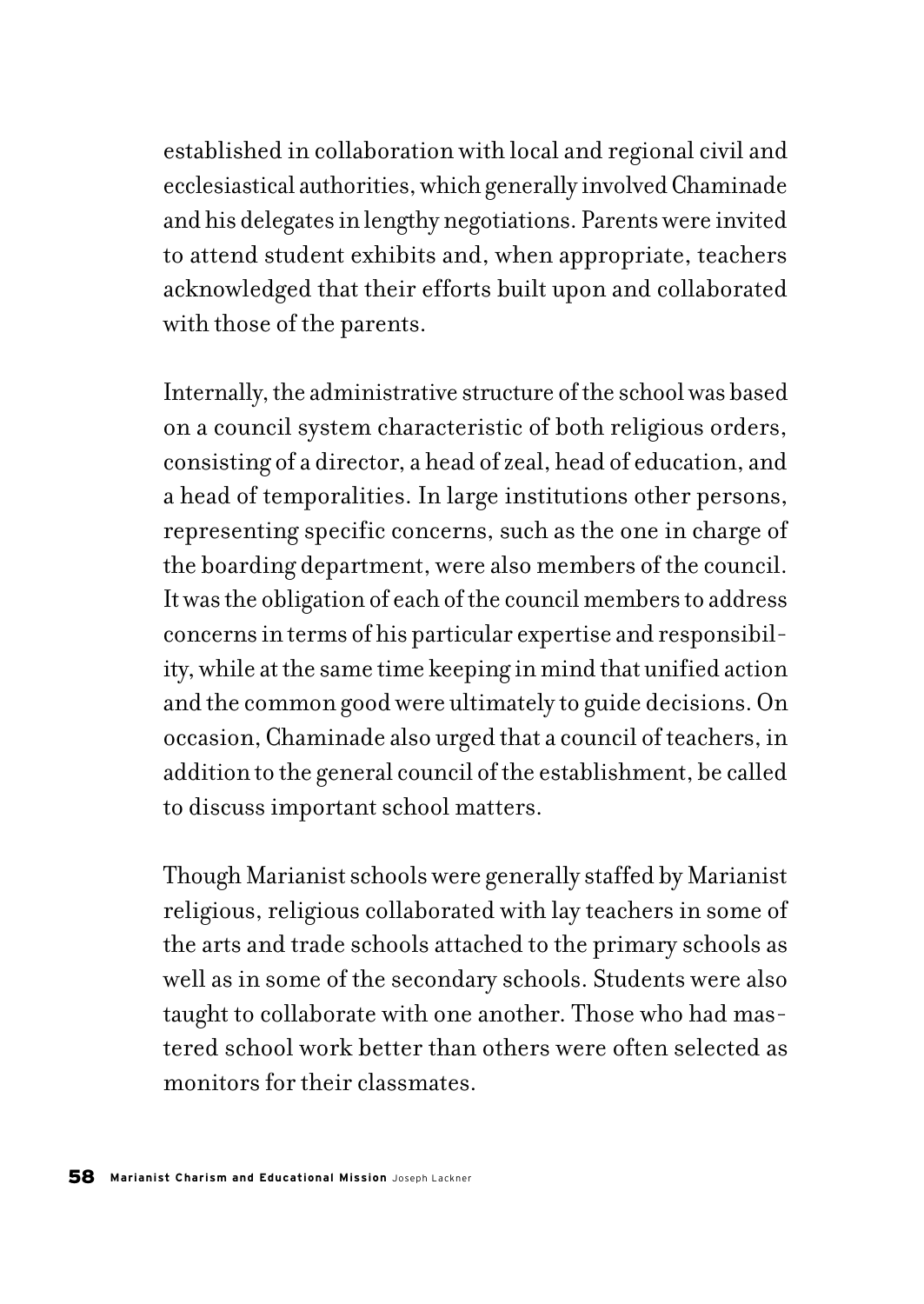Obviously, the operation of a school requires a number of persons cooperating together: for example, administrators, faculty, maintenance personnel, cooks, prefects, dormitory overseers, etc. The larger the school, the more the personnel, and the more essential and the more complex the task of ensuring cooperation among them. That was also true of Marianist schools. Chaminade wrote several letters to directors urging them to work for unity. Even more he impressed upon them that every person from cook to director was important to the mission and each was to be considered equally important. In a letter to Dominique Clouzet of St. Rémy, he expressed that sentiment, commenting on a brother upset about his occupation as a cook. "It seems," Chaminade wrote, "he does not know that in the Society [of Mary] there is no such thing as a despicable or low condition, and that the subject vowed to the service of his Brothers is as much in my eyes, as in the eyes of faith, as the one who is employed in teaching." (Letter 1179, October 18, 1839).

#### **A balance between innovation and conservation**

Chaminade would have his teachers adopt a somewhat middle course between innovation and conservation in the actual practice of teaching. He held that the principles of education, once well grasped, do not vary (Article 267), "but the practices whereby they are applied and the methods of teaching should necessarily follow the progress of human society and be adapted to its needs and to its wishes" (Article 267). In fact, according to him it was the need for adaptation that mo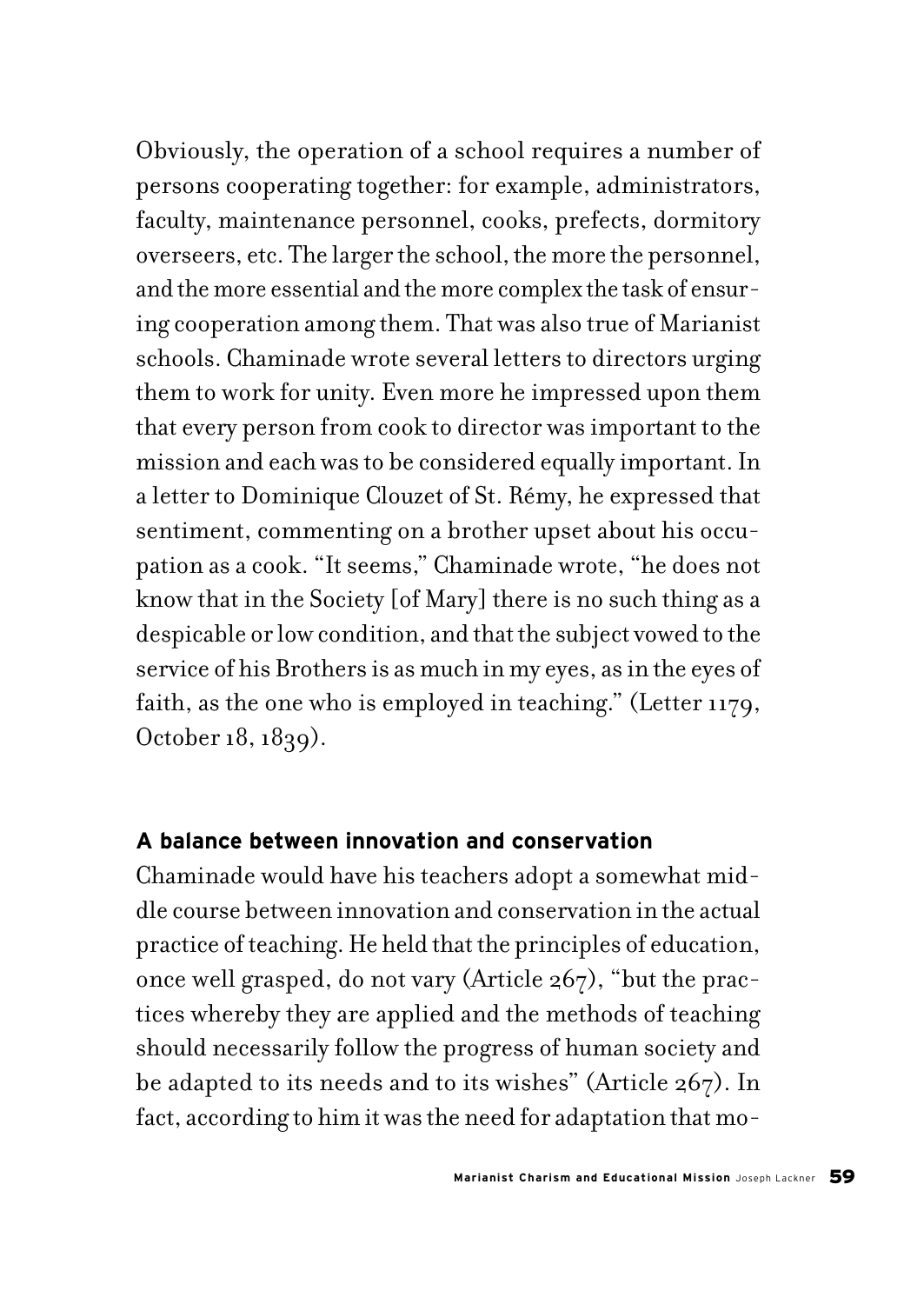tivated his efforts in establishing the sodality and founding the two religious orders. "To adopt invariability of forms and of modes as a principle would be to limit to a very short time the services and existence [of the Society of Mary] …" (Article 267). Therefore, as Marianists and those animated by their spirit "labor in the world at the salvation of souls by sustaining and propagating the teachings of the Gospel, the virtues of Christianity and the practices of the Catholic Church," the means they use must be "adapted to the needs and the spirit of the age…" (Article 1).

On the other hand, no matter how good the intention of the teacher, Chaminade required that he always seek "the counsel of his head [principal, director, "chef"], before executing anything special ["particulier"] that his zeal inspired in him for the Christian education of the children of his class or even of a single child" (Article 265). And in general he maintained that though the basic method of teaching of the Society of Mary was to be periodically reviewed, changes in it were to be made with reserve (Article 268) and were to "be guaranteed by the experience of the most capable teachers" (Article 268).

### **Development of a Marianist Pedagogy**

During Chaminade's day three basic pedagogical methods were employed in teaching. The oldest was the individual method. The teacher dealt individually with the student, while the other students did nothing. Most teachers throughout the nineteenth century employed this method. The second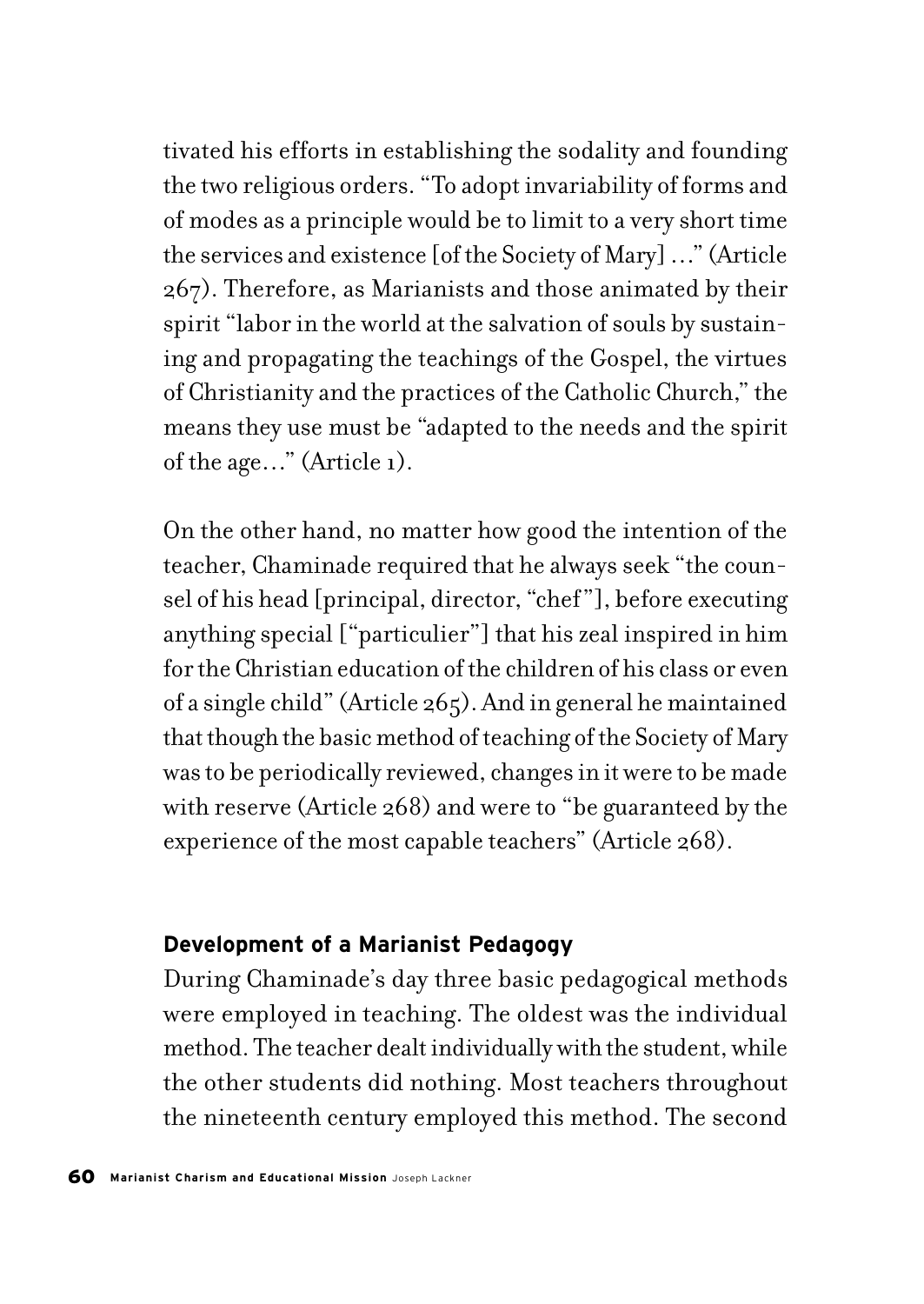was the simultaneous method. Students were grouped by age into various divisions and each group was instructed together. This method had been introduced into primary education by LaSalle. The third was the mutual method, a monitor system developed in England by Andrew Bell and Joseph Lancaster, and introduced into France around 1814. Advanced students were trained by a master teacher so that they in turn could teach groups of less advanced students.

It was in the context of these various approaches that Chaminade and those members of the Society of Mary recognized as master teachers gradually developed a Marianist Pedagogy or Methodology. Beginning in the early 1820s, there were meetings during vacation periods at which current pedagogical theories and the actual practice in the schools were discussed and position papers on method produced. These methods were then tried in the schools, discussed at subsequent vacation meetings, and a revision of the method, based on the discussion, issued. Among the various documents on pedagogy produced during Chaminade's lifetime were: Improved Method for Primary Teaching (1830), The New Method (1831), and The Mixed Method (1841). As the title of the 1841 document indicates, a blending of all three methods eventually characterized Marianist pedagogy. This periodic review of methodology, initiated by Chaminade, continued after his death.

By the development of a common methodology for use in Marianist schools Chaminade sought to maintain the original purposes of the Society of Mary in the work of schools. During the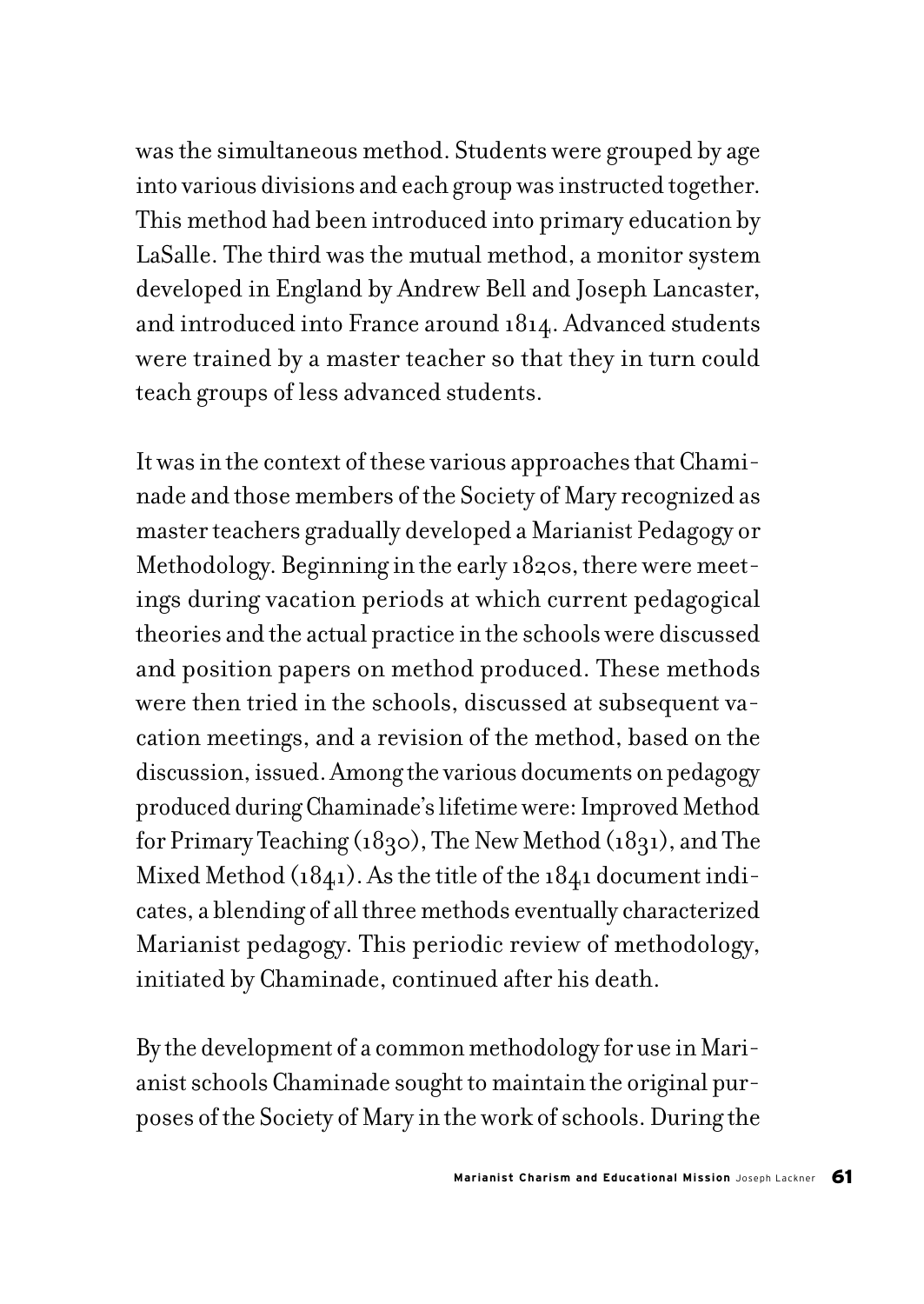year, a mentoring system for lay teachers was proposed as a way to continue their education and assure that the Marianist methodology was followed. In schools staffed by religious, pedagogical conferences, supervision of teaching, and organized private study was overseen by the principal or the superior of the Marianist community.

Chaminade also held that the teaching of religion, though not absorbing most of the instructional hours, was nonetheless decisive to the goal of education. He believed it particularly important in post-Revolutionary France. "Especially must the instruction in religion be weighed and evaluated [in the normal schools]," he wrote Lalanne. "It must be adapted to the spirit of the century and to the position of the schoolteachers." In another letter a week later he indicated why such was so: "We are in a century in which everybody is called upon to reason ["raisonner"] or rather to rave ["déraisonner"], even the peasants in the country to the maid-servants in the cities." (Letter 503, February 22, 1830).

To meet this challenge, he would have prospective teachers "become little logicians, and even something of metaphysicians. They must know all the sources of human certitude." For that reason he instructed Lalanne: "You will, above all, have to work at a method of teaching religion to the candidates of the normal schools… What would be the end of all our labors, all our solicitude in establishing normal schools, if really the schoolteachers are not sufficiently instructed in religion...?" (*Ibid.*).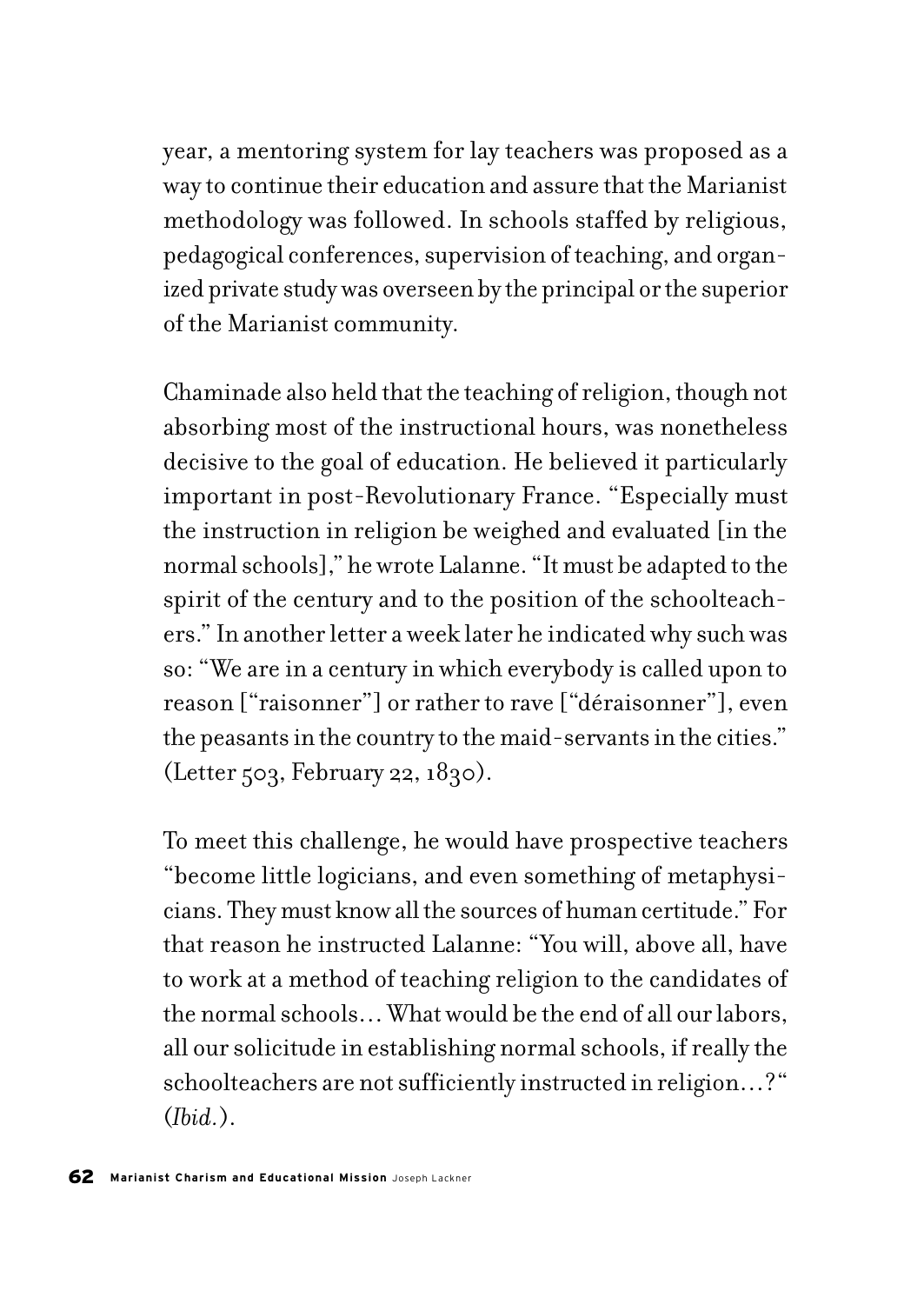But he also recognized that speculative knowledge, though necessary, was not sufficient for communicating religion to children. The teachers must "love it" and "practice it… from their hearts." He made a similar point nine years later in the Constitutions:

*"… the religious who follows exactly what has been established in this regard [the method and the prescribed devotions] is well convinced that it is neither a method more or less ingenious nor any exercise of piety which inspires religion in children; it is especially the heart of the teacher, when it is full of God and when it is in sympathy through charity with the heart of his pupils"* (Article 260).

#### **Beliefs about the nature of students**

Chaminade would also have teachers appropriate certain beliefs about the students they were to educate: that it was not the will of the "'Father who is in Heaven that one of these little ones should perish'" (Article 259); that it suffices "for everyone to be such as God wills him to be"(Article 262); that "we do not all receive the same measure of graces and the same destination" (Article 259). From these convictions flowed certain behaviors. First and most fundamentally, the teacher was to penetrate himself with the "sentiments of the Savior and with the tenderness of Mary" (Article 259) on behalf of the children. No matter what the number before him, the teacher was to "expand his heart in order to have them enter and to carry them there unceasingly" (Article 259).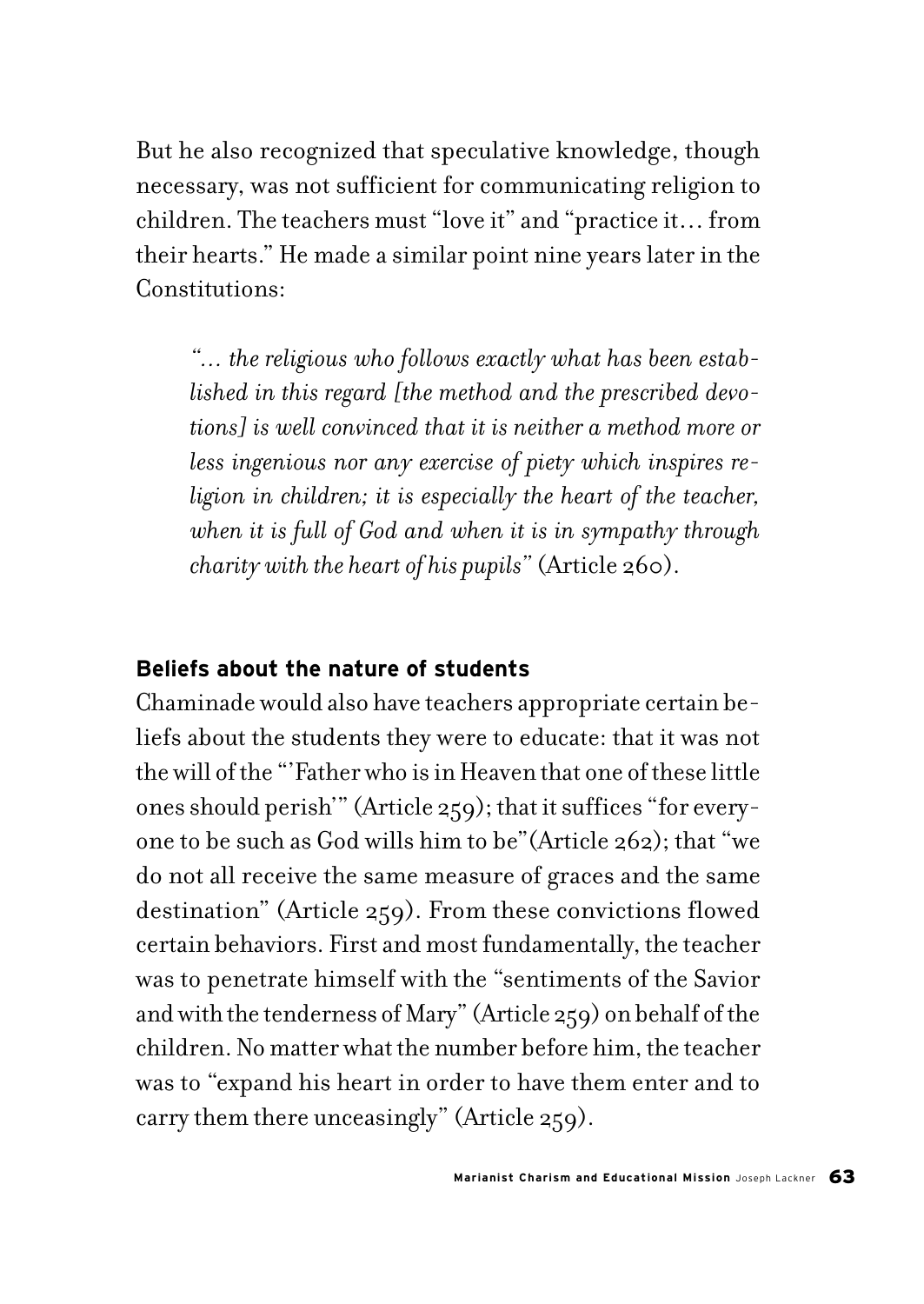For the sake of the children's education and in consideration of how God sees them, the teacher was to exercise "indefatigable zeal, tender charity" (Article 258), and preserve in the depth of his heart an unalterable calm [in the classroom] and a wise propensity toward leniency" (Article 261). Like God who is patient even when rejected, never "wearied by refusals," preserving "with the same goodness those who offend Him and those who serve Him" (Article 261), the teacher was to demonstrate the same patience. He was not to expect evangelical perfection in the children from the beginning, and he was always to keep in mind that it was his role to sow and not to reap (Article 261). "He is careful above all not to reject as bad what is not absolutely good…" (Article 262). And "in his meditations, in his Communions, in all his good works, he makes up for whatever their [children's] weakness and ignorance might not be able to do…" (Article 259).

That these directives had a practical impact in the life of Marianist teachers is indicated in following selection from the New  $Method (1831):$ 

*The Society believes that it would fail in its duty if it closed its doors to children from the rural districts, whose homes are so distant that they could not attend regularly every morning and afternoon, and still less to those who could not attend every day. It does not refuse admission to the children of working men living in the city, if family needs oblige them sometimes to remain at home. It does not wish to forsake such as have been endowed with less intelli-*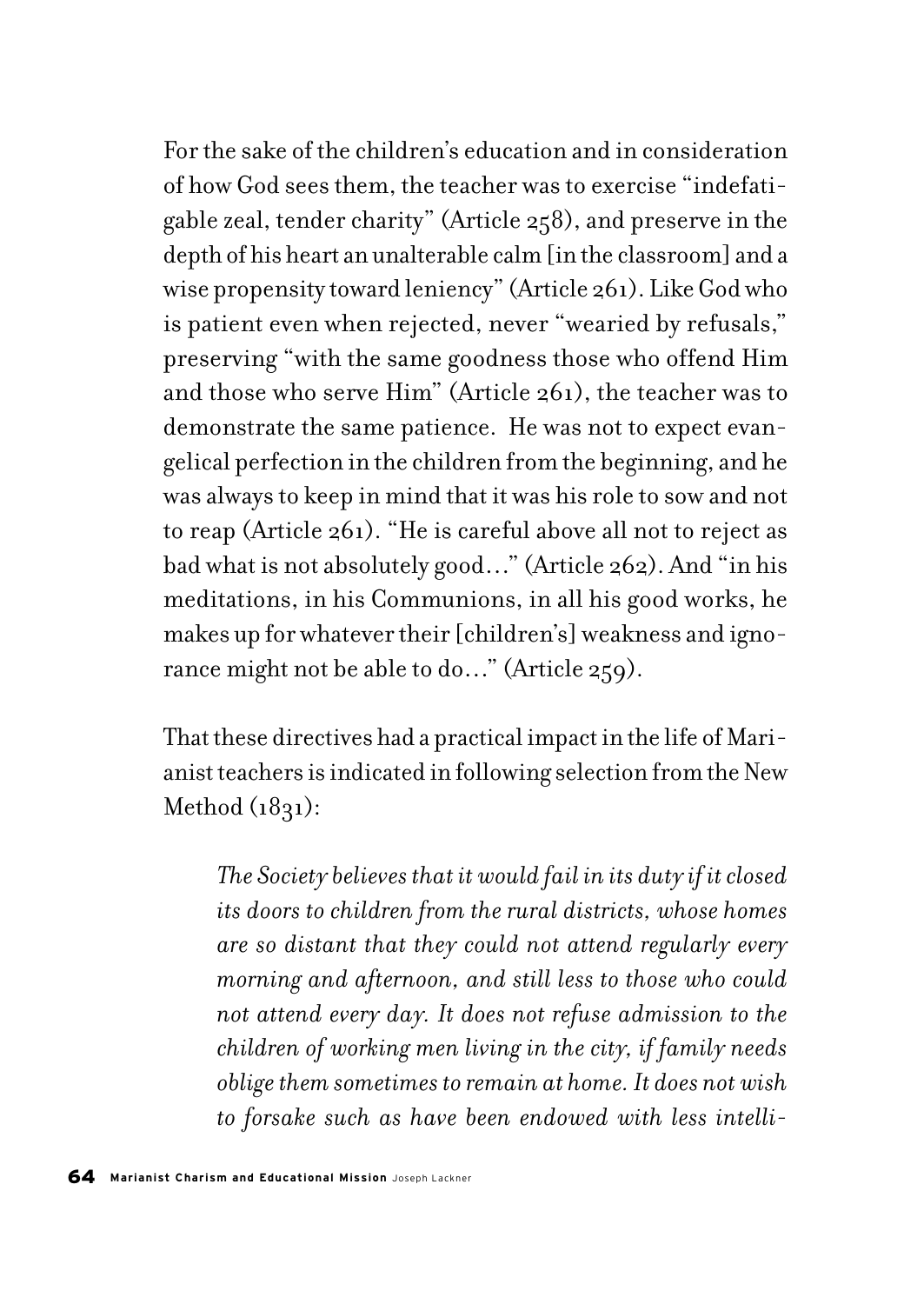*gence, or have not been able to keep pace with their more fortunate companions, and whose advancement might be arrested or at least retarded, by their presence in the same class with others more talented. It does not even abandon intractable characters before it has exhausted all means of reformation. It also reserves to itself the right of cooperating with parents who are satisfied with a very limited education for their children. Finally, it wishes to provide for excluded pupils, unless the dismissal was deemed absolutely necessary, without, however, obliging itself to leave unruly pupils to remain in class from which they should be temporarily suspended, and whose retention would encourage constant misbehavior.* (Chaminade Heritage VII, Doc. 8).

The spirit of Marianist education was to reach as many students as possible, making accommodations for differences as God does. This even meant opening the schools to Protestant children. Though Chaminade thought Protestantism was partly responsible for the sad state of France and though he suspected that opposition he experienced from civil officials was partly because they were Protestant, still he wrote the following to a pastor:

*Should it be asked whether the children of Protestants may be admitted to this school, we answer: Yes. The teachers do for them what they do for the Catholic children, for there is no distinction…*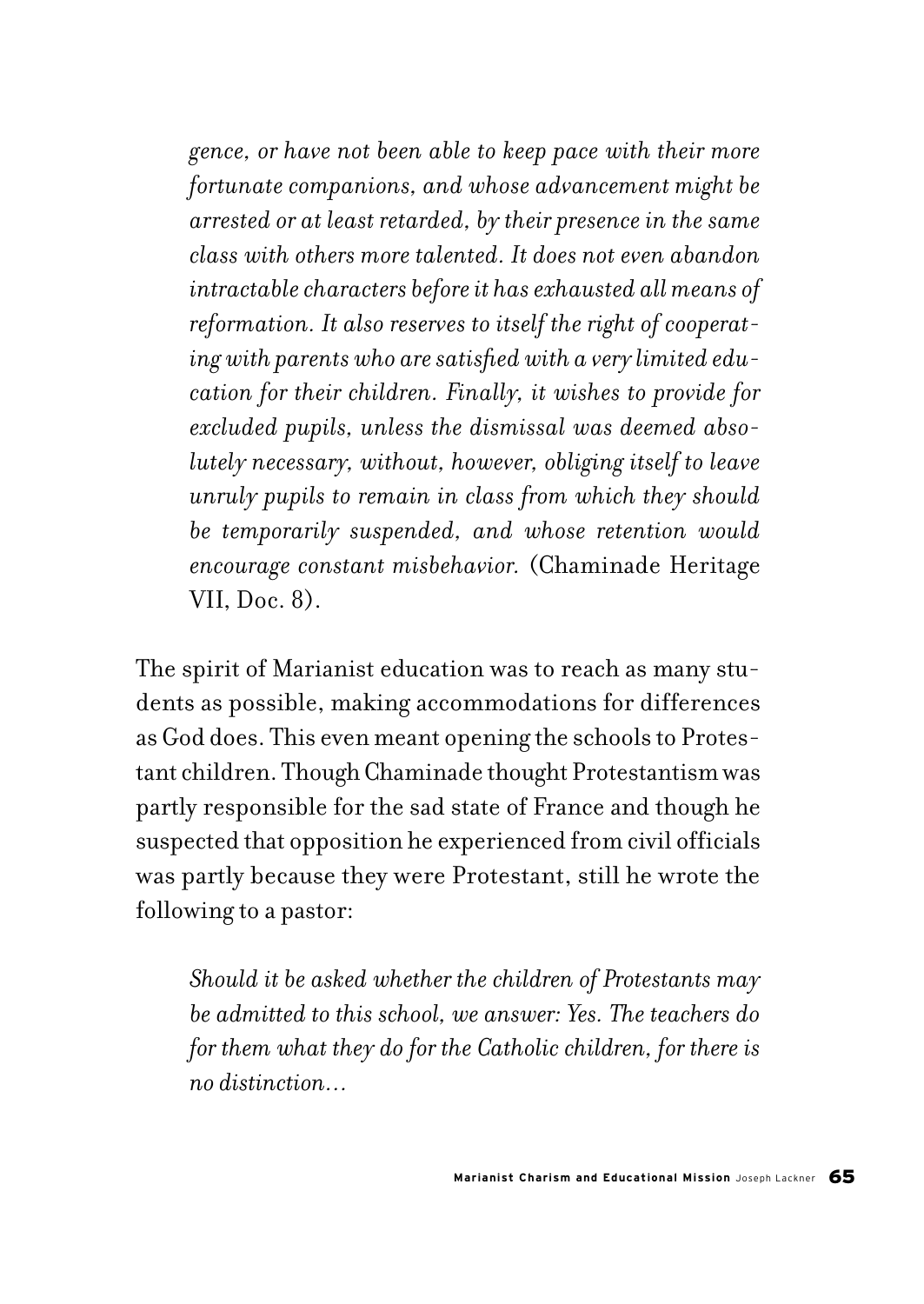*In all the classes, the teachers are never to make any distinction between the Catholics and the Protestants…. Never, outside of classes, are the Catholic children to say anything against the Protestant children and vice versa. They are not even to notice or understand that there is such a distinction.*

*If the School is conducted in this way, there will most certainly be no inconveniences, but there will be many advantages. Avoiding all that would indicate only what is called partisan spirit, let us be Catholic with firmness, but let us always be modest and moderate, that is to say, truly charitable towards all and with a mildness without any trace of bitterness, according to the expression of St. Paul*. (Letter 1014, November 29, 1837)

One way these dispositions, feelings, and behaviors recommended in the Constitutions were to be fostered and maintained in the teacher was through imaginative prayer. He was counseled to picture Jesus and Mary speaking to him, telling him that these are their children whom they are entrusting into his care. And as a model, he was to look to the Good Shepherd and consider himself as fulfilling that role in regard to his students. (Article 259).

At the same time, Chaminade instructed teachers to be attentive to "privileged souls [among their students] who have early in life felt the impression of grace and who are faithful to them…" (Article 263). He reminded them that these children were often capable of being schooled in meditation and that it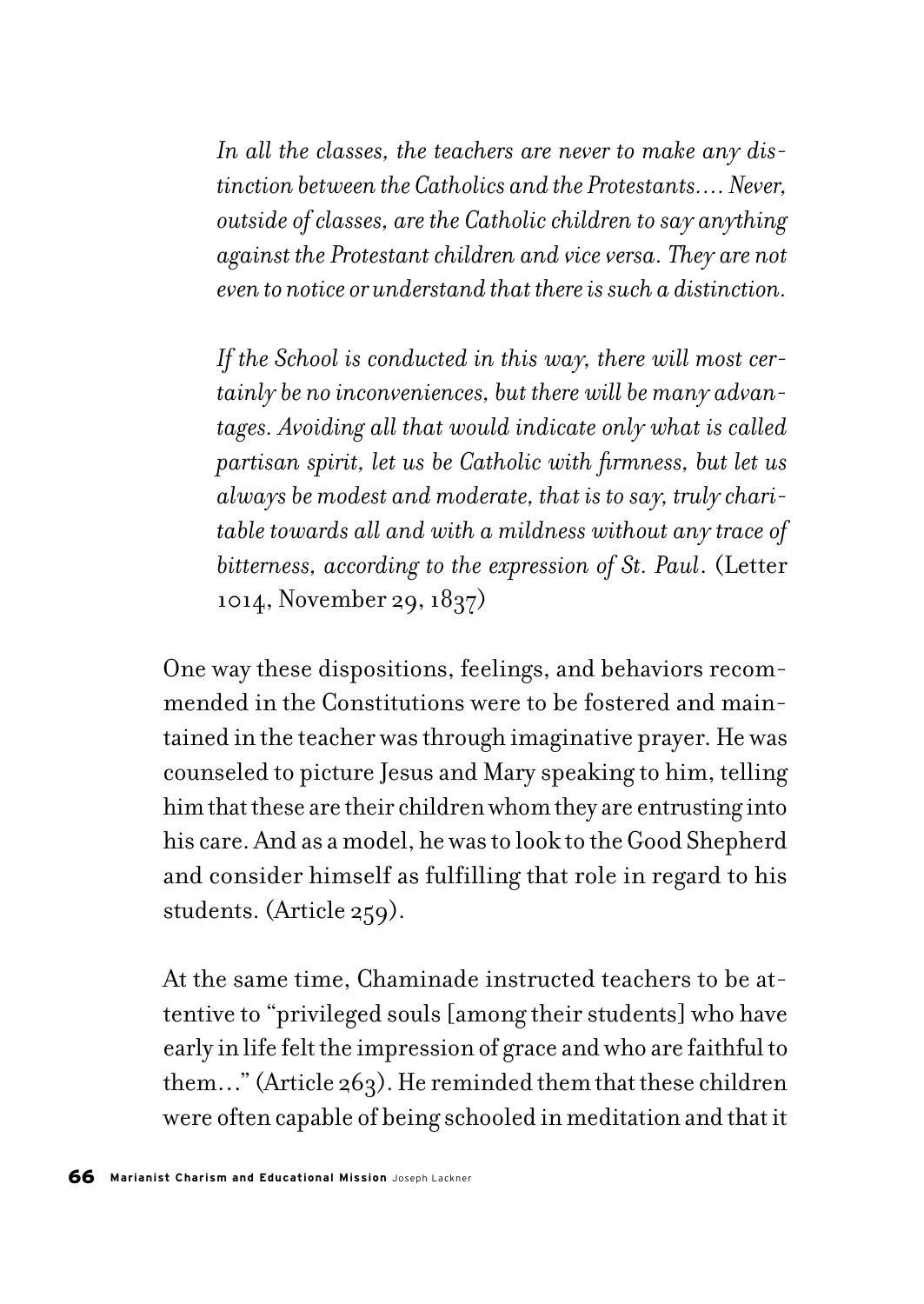was important to cultivate the graces that they had received. Teachers were to encourage these students to frequent reception of the sacraments and to gather them together into little societies that, like the Bordeaux sodality, served as a communal support for the practice of the Christian life (Article 263). Some of these children might indicate dispositions for religious life. If these were discovered and "if he [the child] discloses a willingness to follow it, he must be well received, be made to foresee to the best of his ability the obligations of the life that he wishes to embrace and to be shown its advantages and consolations." (Article 264).

#### **Chaminade's vision of the teacher and the French School**

As the foregoing indicates, Chaminade set the whole calling and practice of education and teaching within a religious context. Though inspired by a variety of spiritual masters, the dominant influence upon Chaminade, one manifested in the Constitutions of 1839, was that of the so-called *French School*. At least three of its characteristics mark Chaminade's portrait of the teacher. The first centers on the emphasis placed on the affective dimension of Christian education. For the French School one drew near to God not simply through intellectual assent but through the movements and affections of the soul, of the heart. It called its followers to an affective, total, absorbing experience of God in Christ, which stood in stark contrast to an extrinsic conception of the Christian life that considered faithfulness synonymous with the fulfillment of a certain number of specific duties and behaviors.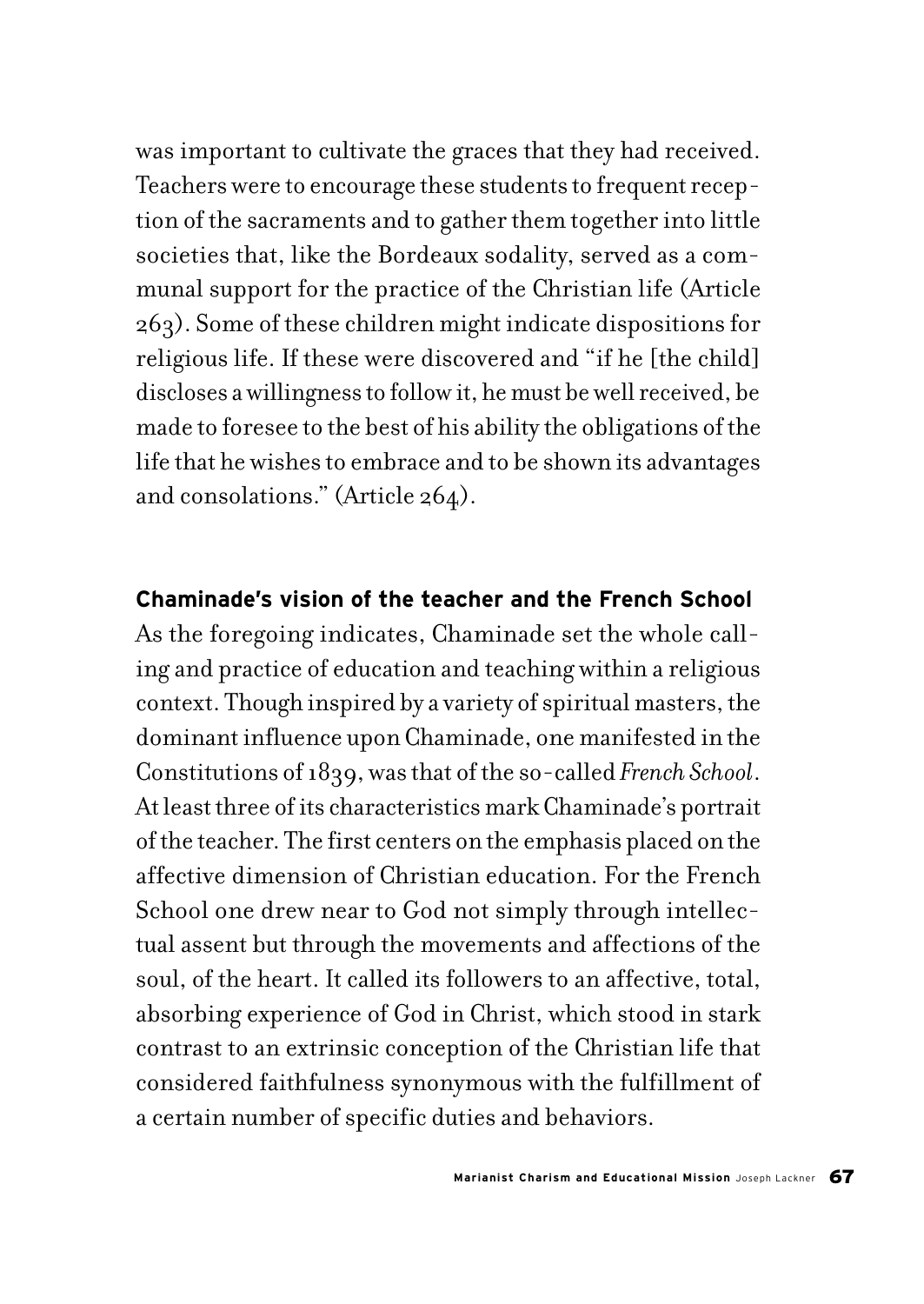In this regard, it will be recalled that Chaminade claimed that it was the heart of the teacher filled with God, one like that described by the French School, that would inspire religion in children. Further, he stated that that heart had to be in sympathy with the heart of the children and be filled with the sentiments of Jesus and the tenderness of Mary for them. These latter observations about the teacher's relationship to Jesus and Mary reflect two other characteristics of the French School: its focus upon Jesus, the Incarnation of God, and as a consequence of its contemplation of the Incarnation, its special devotion to Mary.

Because the Word became incarnate for the sake of mission, the original disciples of the French School felt impelled by the apostolic grace in the Spirit of Christ to be missionaries to France and all the world. In the words of Jean-Jacques Olier, missionaries were "'like sacraments which bear Christ, so that in them and through them he might proclaim the glory of the Father.'" They strove "for communion with the inner attitudes of Jesus [the sentiments of Jesus]… [in order] to be one with his looking at others in love and service…"

This urgency about mission is echoed in Chaminade's constant declaration to sodalists, teachers, and members of his two religious orders that they were "all missionaries," and that they existed in "a state of perpetual mission." His description of the teacher communicating a Christian (Christ-like) lesson in every gesture, word, and look mirrored Olier's conviction that missionaries were sacraments of Christ. Chaminade's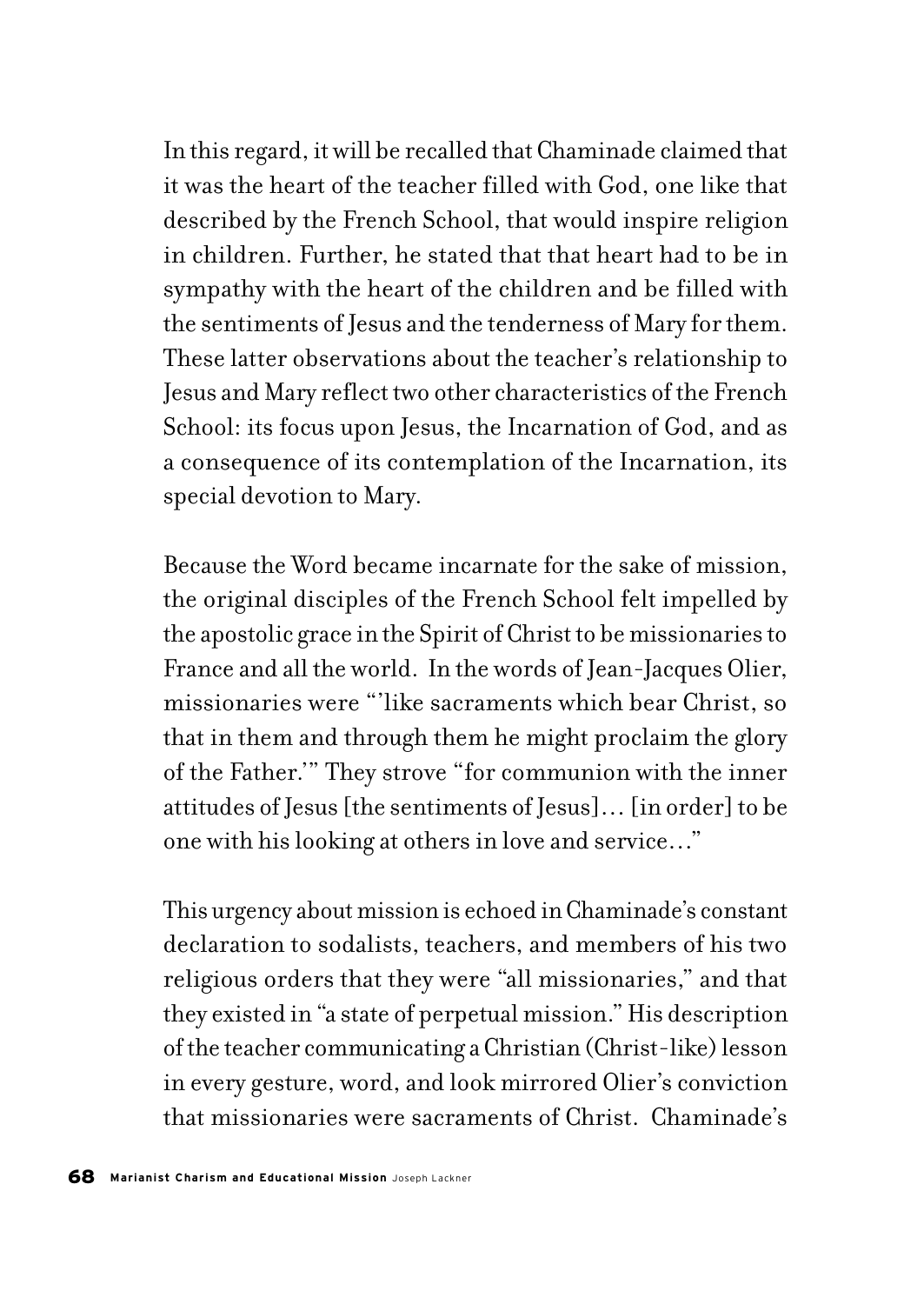claim that ultimately the Society of Mary "has essentially but one end, which is the most faithful imitation of Jesus Christ" (Article 5) reflected the very essence of the French School's teaching.

For Chaminade as well as others in the French School the most "salient point of the imitation of Jesus Christ" (Article 5) was devotion to Mary. He claimed that "in devoting itself to the imitation of this Divine Model under the well-beloved name of Mary, the Society intends having each of its members reared by her, as Jesus was reared by her care after having been formed in her virginal womb" (Article 5). It was to her, Chaminade wrote, that Jesus "especially confided… the care of directing our Christian education as she directed him in the days of his childhood, and of raising us to the height of our holy calling." What Christian educators did, then, was to imitate the vocation of Mary on behalf of Jesus and of all humanity. For that, they needed to be filled with her tenderness.

By the time Father Chaminade relinquished his administration of the Society of Mary (1845), four secondary schools, thirty-two primary schools, two trade schools, and one normal school existed. Besides these, there were six novitiates. Other schools had been founded but had gone out of existence, often because of government interference. Ultimately, all of these depended on Chaminade's leadership. As his letters indicate, for twenty-eight years issues of schools, pedagogy, teacher preparation, and a correct understanding of education were for him a major concern. He devoted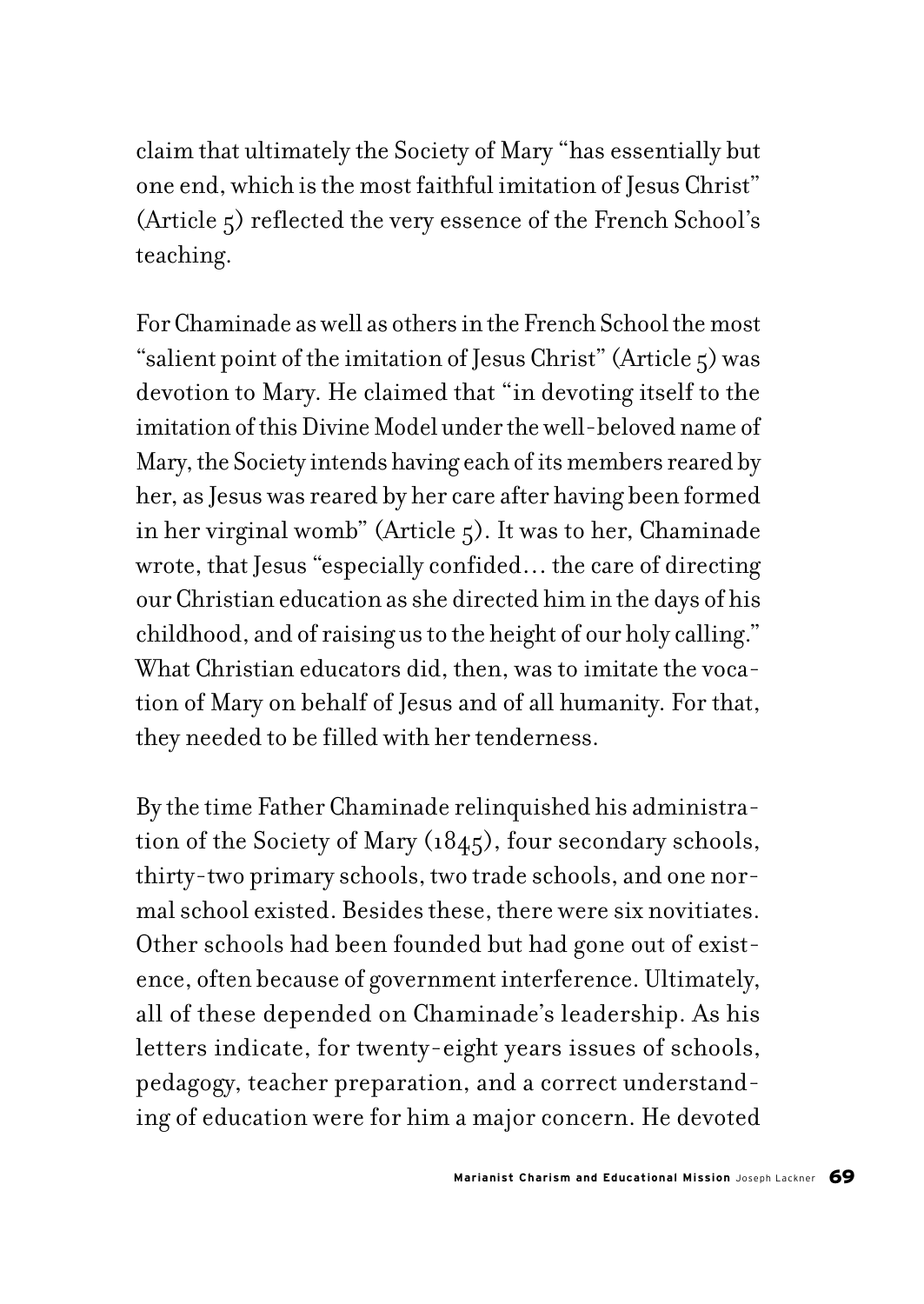so much energy to them because he believed that, given the present time, they constituted the principal way he could cooperate in Mary's mission which would result in the re-Christianization of France.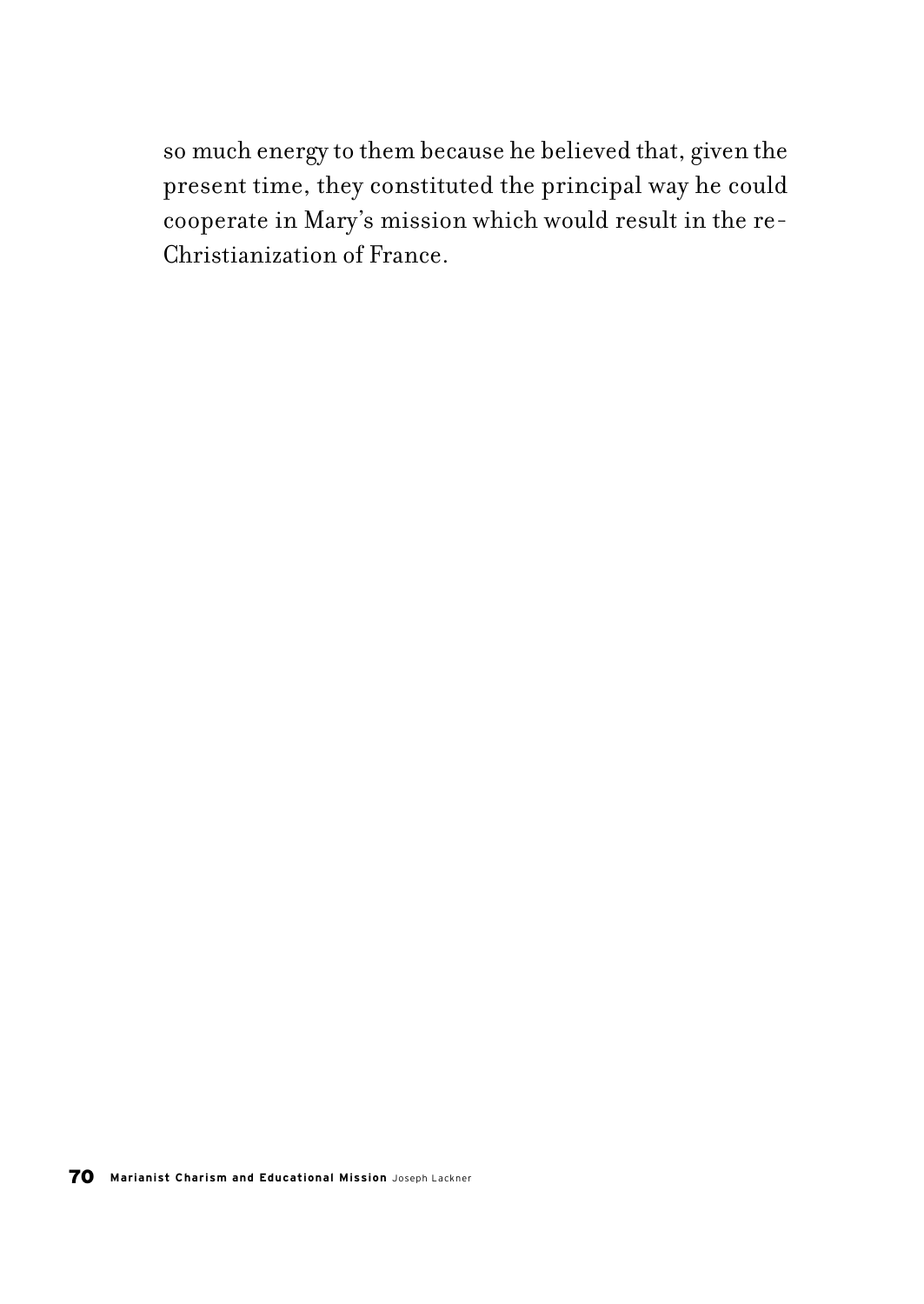# SCHOOLS AND THE MARIANIST CHARISM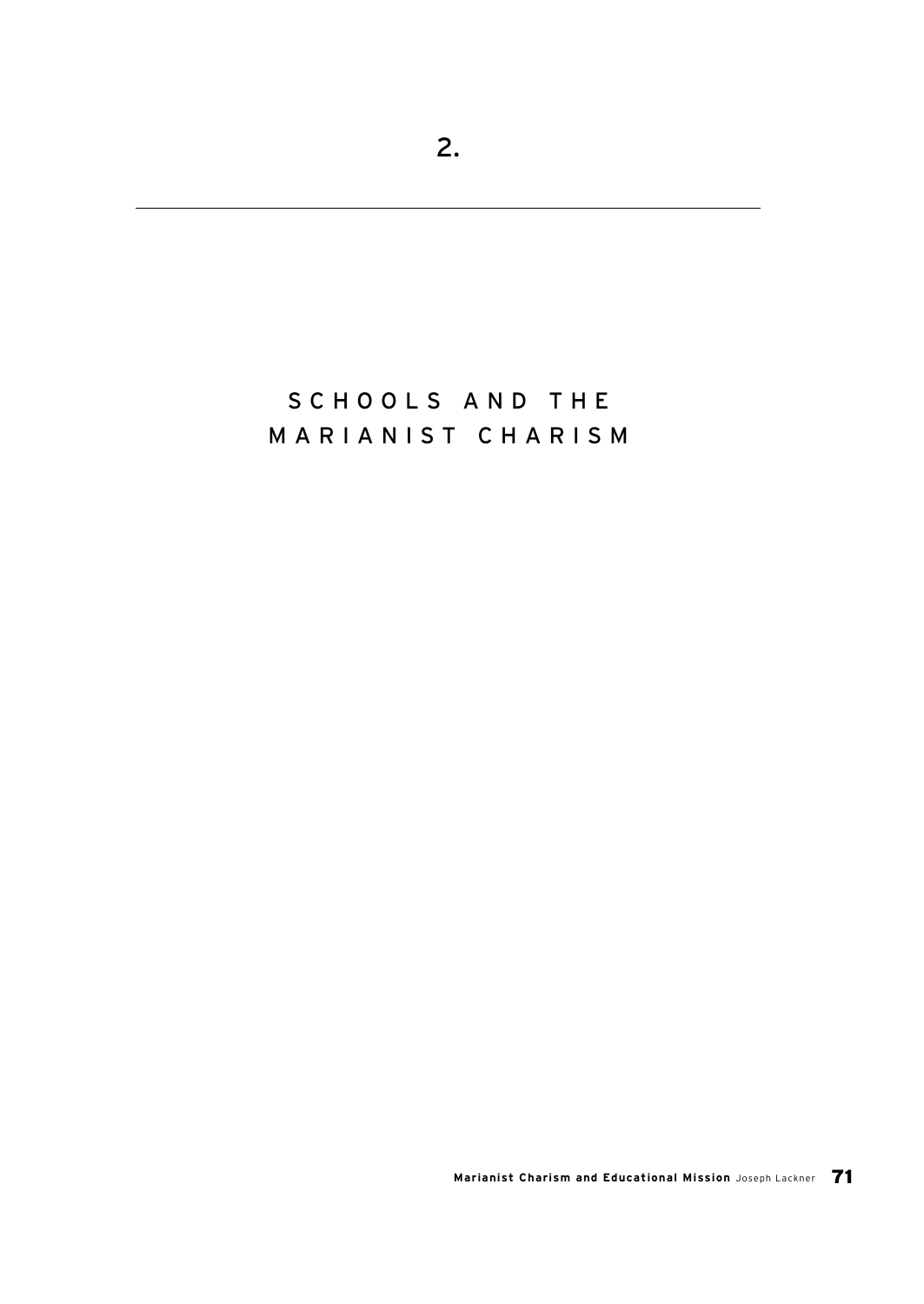#### **CHARISM**

Though derived from scripture, the word "charism" has only enjoyed wide popular usage since Vatican Council II. Even in the council documents it appeared only fourteen times, never in particular reference to religious life, not even in *Perfectae Caritatis*, the council document that specifically addressed religious life. In general, charism was used as a term for a specific grace or gift given to an individual or a group for the building up of the Church.

In the years following the council, Vatican statements began to employ charism in reference to the inspiration a person(s) received from the Holy Spirit for the sake of founding a religious institute. According to *Directives for the Mutual Relations between Bishops and Religious in the Church*, a document issued by the Sacred Congregation for Religious and for Secular Institutes in 1978,

*The very charism of the Founders (Evang. nunt. 11) appears as an "experience of the Spirit," transmitted to their*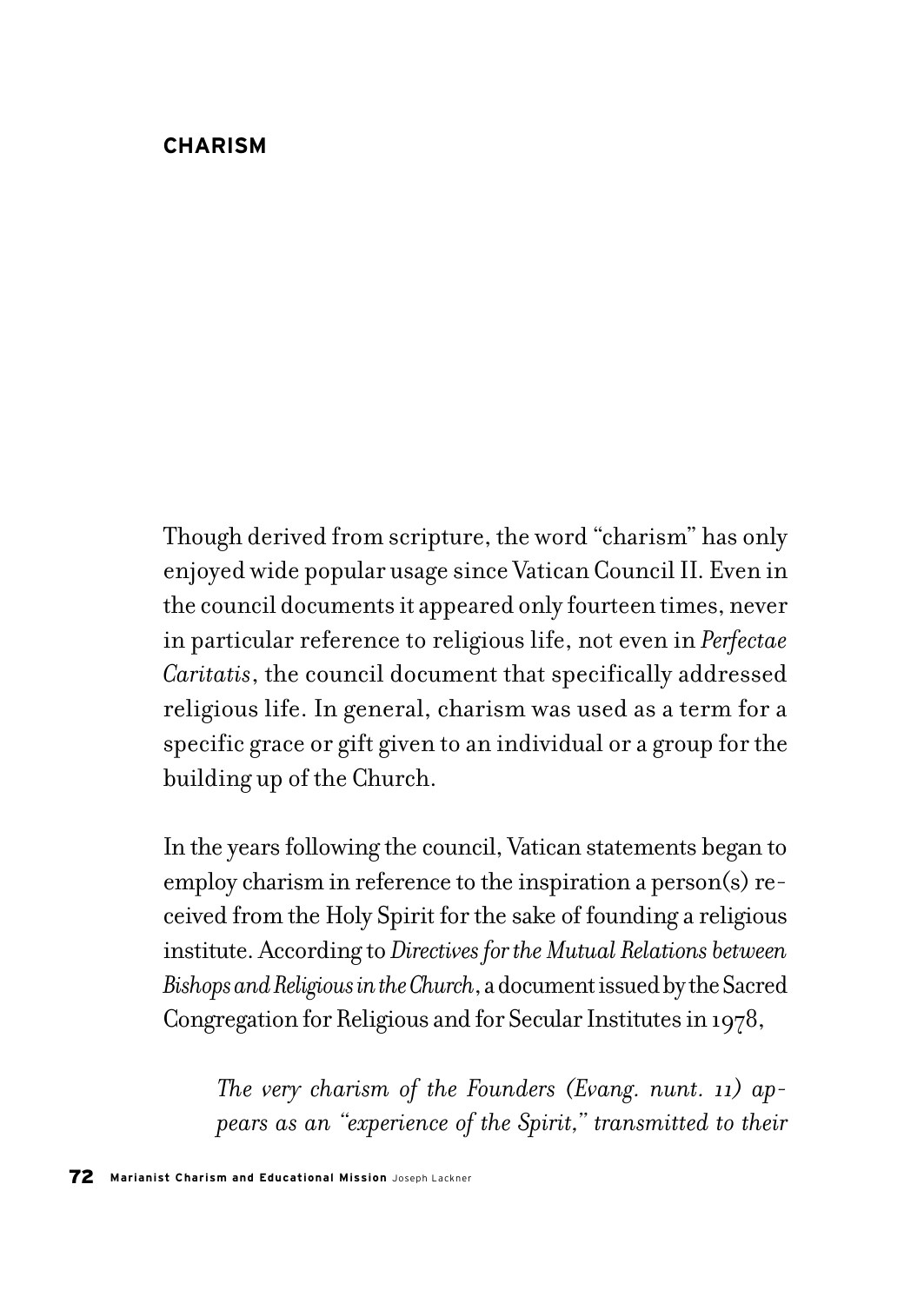*disciples to be lived, safeguarded, deepened and constantly developed by them, in harmony with the Body of Christ continually in the process of growth. "It is for this reason that the distinctive character of various religious institutes is preserved and fostered by the Church" (LG 44; cf. CD 33; 35, 1; 35, 2; etc.). This distinctive character also involves a particular style of sanctification and of apostolate, which creates its particular tradition, with the result that one can readily perceive its objective elements.* #11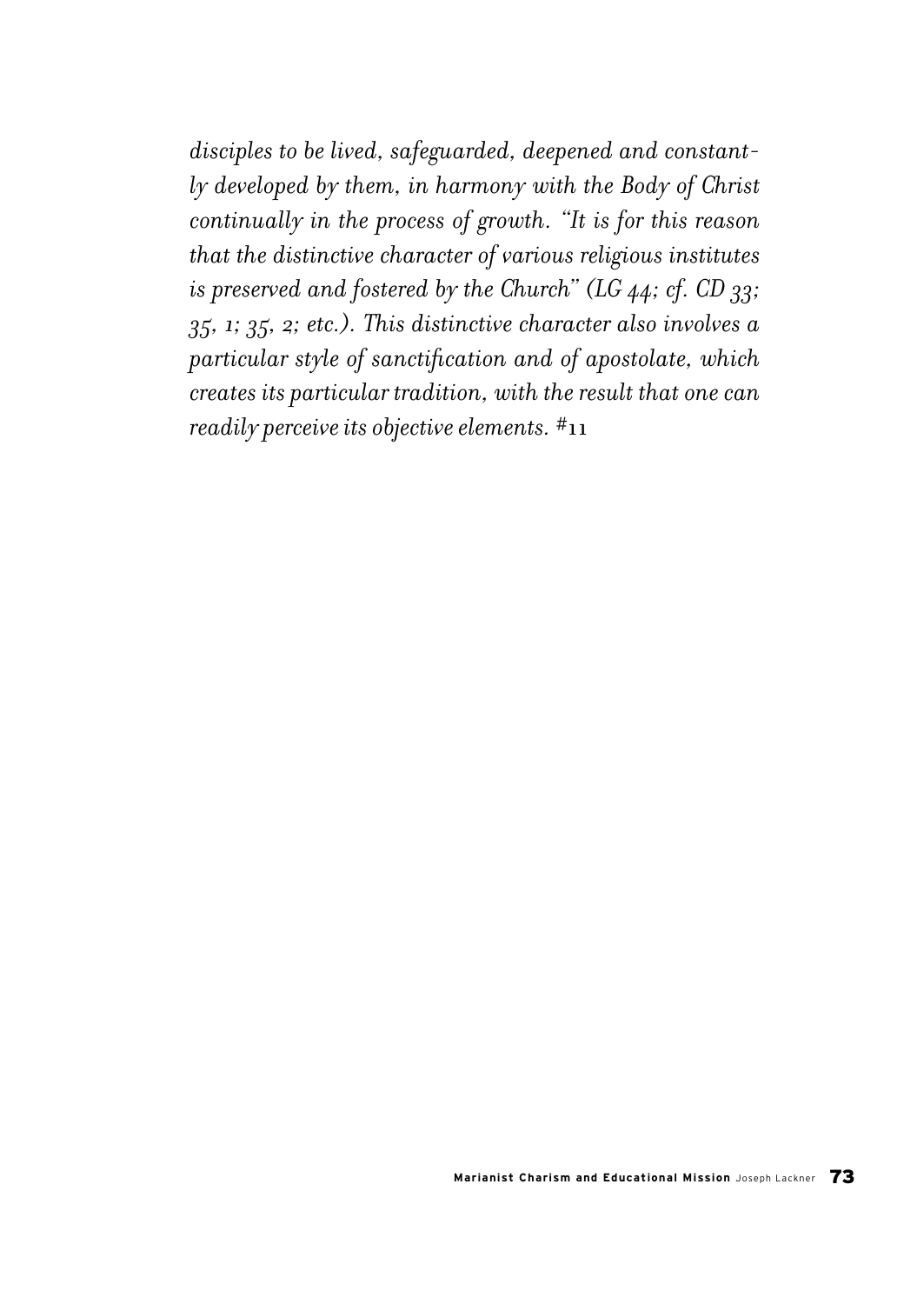#### **MARIANIST CHARISM UNDERSTOOD AS CULTURE**

The sentences above suggest that the charism of a religious order is complex, consisting of various elements. One might imagine it as a precious stone whose facets reflect various dimensions of its reality. Thomas Giardino, SM, has recently suggested that the Marianist Charism be understood as symbol. The approach to the Marianist charism in this document is through the lens of culture. What Blessed Chaminade was inspired to do was to create a specific kind of culture within the larger culture of the Catholic Church, which in turn existed within the larger culture of the civil society of France and the rest of the world.

The following paragraphs present a systematic description of the elements of culture in general, followed by an application of these elements to Marianist culture.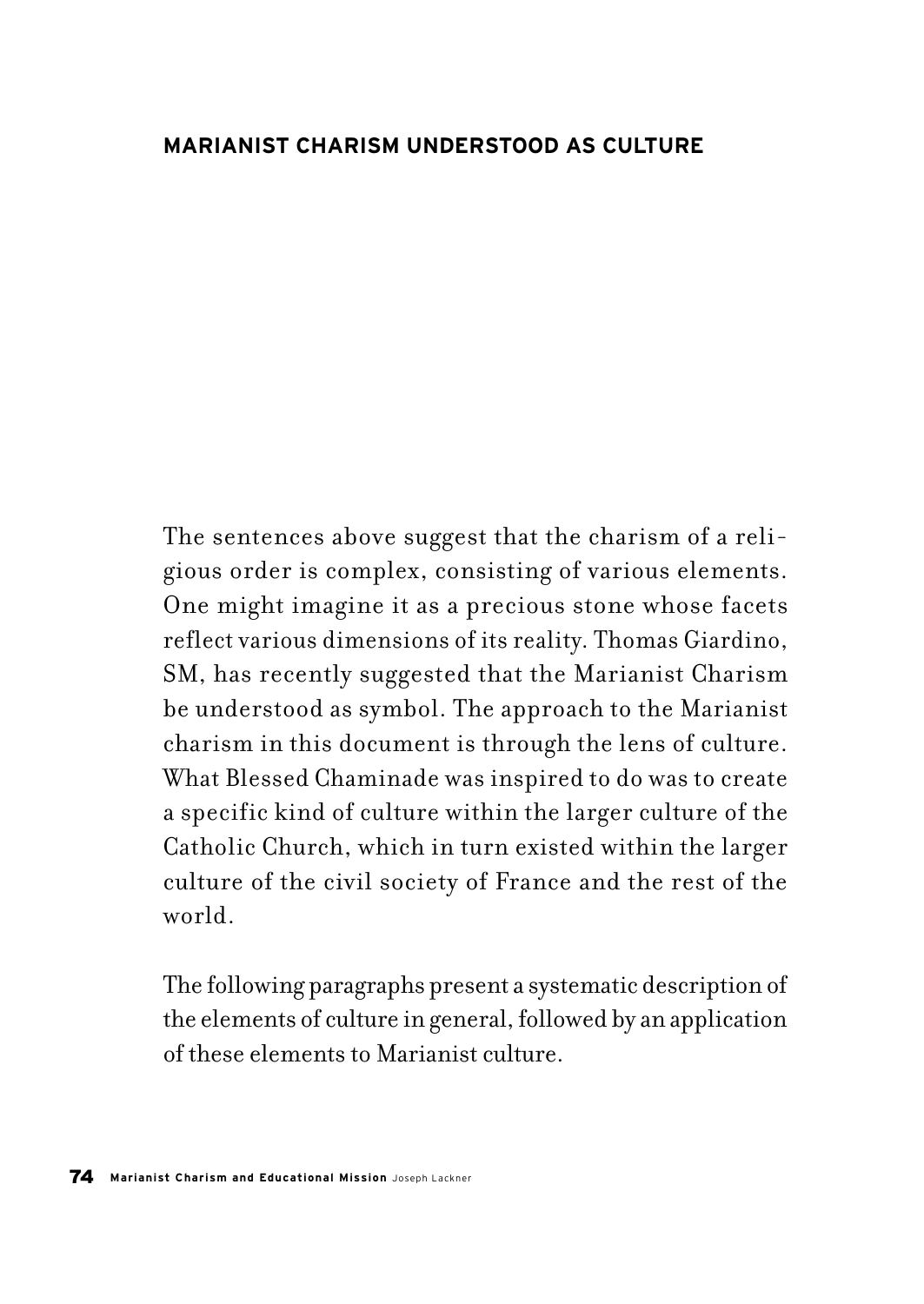## **Elements of Culture**

Culture has been described in many ways, though there is no unified theory of culture which commands the assent of all theorists at present. However, there are certain characteristics or elements of culture upon which there is general scholarly agreement. Among these elements are the following.

- 1. Cultures, whether they are ethnic, national, corporate, or school cultures, arise at a specific time and place and endure throughout history as long as new generations continue to join or belong to them. This element is often called the ecological context of the culture.
- 2. The founder(s) of a culture is pivotal to the development of a culture and even after the founder has died, his or her assumptions, insights, and convictions continue to have the most significant impact upon the culture.
- 3. Cultures are constituted by a collective (a community); they are not simply an aggregate or an assembly of individuals.
- 4. Interaction among the members fosters similar feelings and understandings as well as dependence upon one another for emotional support.
- 5. Through the inspiration of the culture's founder(s) and through the interaction of the members, a certain "web of meaning" or "world of significance is created." This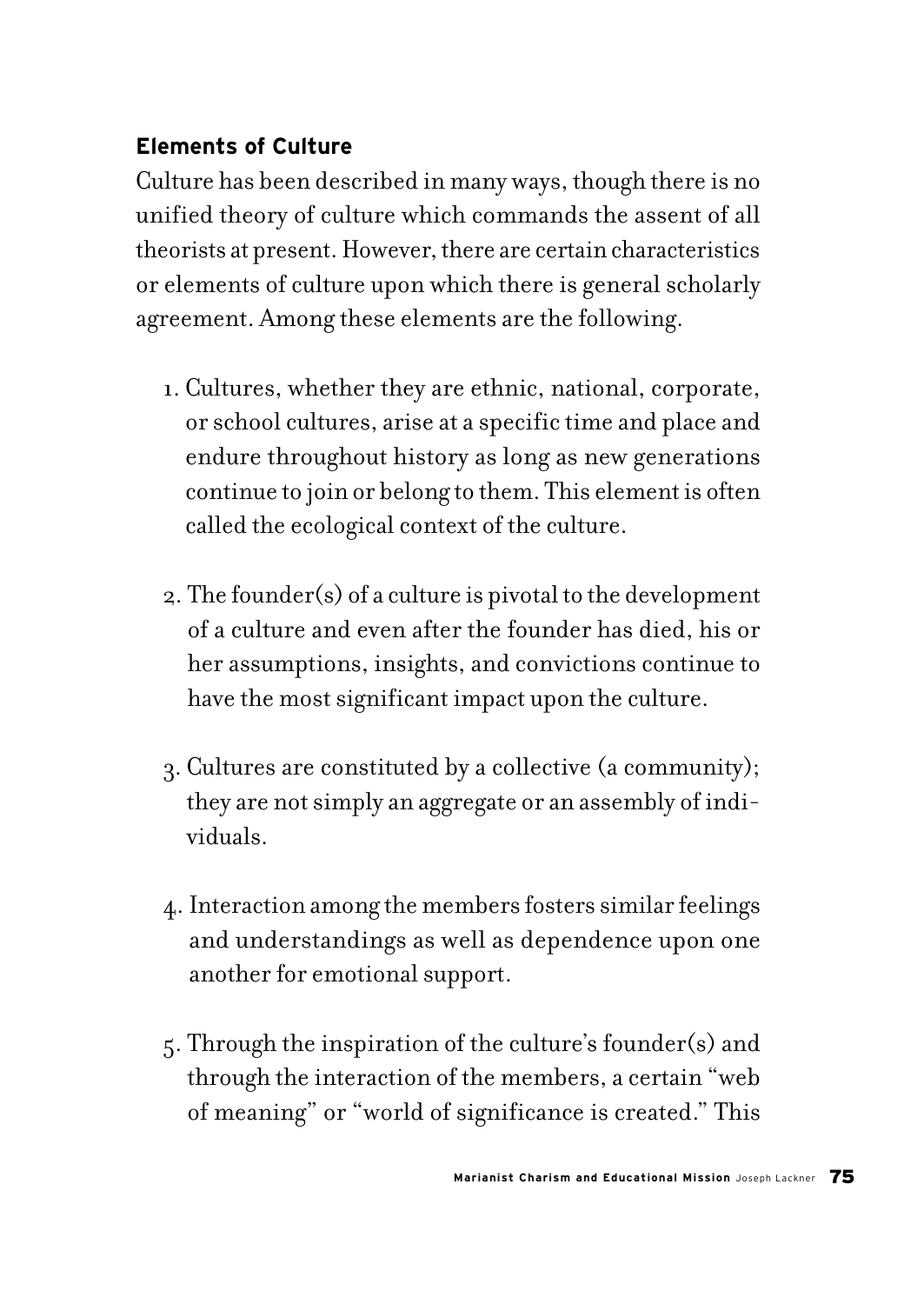represents the content of culture or the collective understandings that form the basis of the members' assumptions. This content shapes how the members understand reality, interpret new experiences, behave, and feel.

- 6. This content of culture is regularly affirmed, expressed, and communicated. For example, it may be affirmed by honoring those who exemplify the spirit and ideals of the culture. It may be expressed in formal documents, such as a constitution or a sacred text or a mission statement. In addition, it may be communicated to members through favorite stories told repeatedly about important deceased members or logos or regular newsletters.
- 7. Characteristic behaviors or practices mark every culture. They represent the way things are done in the culture. Such a practice may be the way courtship is carried out, the way disagreements are adjudicated, or the way meditation is practiced.
- 8. Every culture survives only to the degree that it is communicated to new members. Therefore, every culture has some initiation process such as a new employee workshop or novitiate or rite of passage.

#### **Elements of the Marianist Culture or Charism**

Drawing on the above generalizations about culture, this section will apply them to the Marianist charism or culture.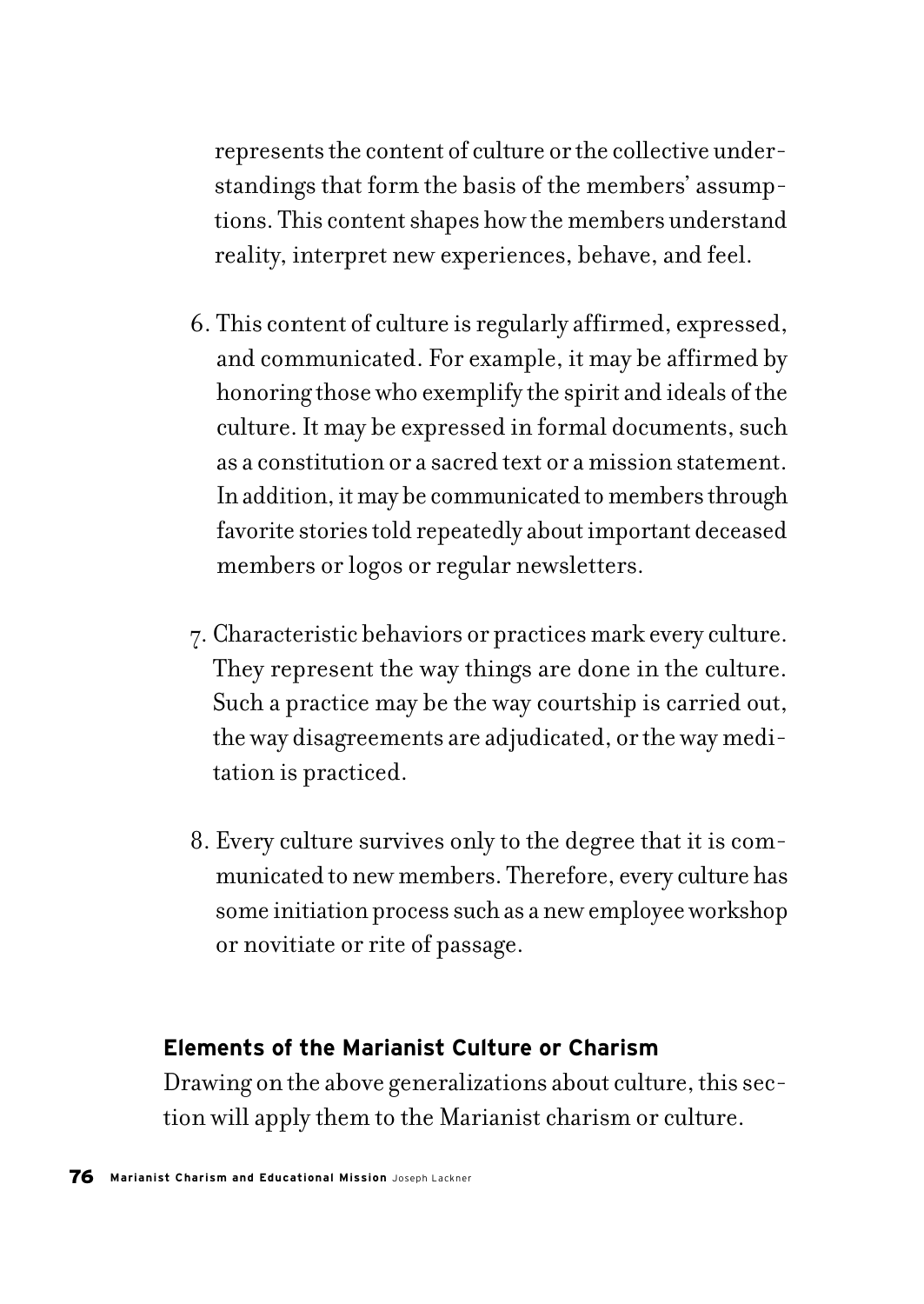## Ecological Context.

As seen above, the Marianist charism or culture arose at the beginning of nineteenth-century France in the midst of the decline and eventual capitulation of the French Catholic Church. Faced with both ecclesiastical and political challenges, it gradually grew in France and spread through Europe, North America, Africa, Asia, South America, and Australia. Today, situated in many countries, among many nationalities and ethnic groups, it has become a worldwide religious culture within the Catholic Church. As religious cultures, both the Catholic and Marianist cultures have as a fundamental intent the proclamation of the gospel of Jesus and participation in restoring all things in Christ.

### Founder(s).

The founder of the Marianist charism or culture was William Joseph Chaminade, a French diocesan priest. Chaminade was influenced by the French School of spirituality, especially through his seminary education under the auspices of the Sulpicians, as well as by Ignatian spirituality, transmitted to him by his older brother. Various significant experiences marked his life. Among these was his twenty years at the Royal Collège of St. Charles in Mussidan (1771-1791), first as a student and then as a teacher. The school was characterized by a familial spirit; perhaps even then he considered the formation of a Society of Mary.

Another experience of significance was his clandestine ministry in Bordeaux during the French Revolution. He had had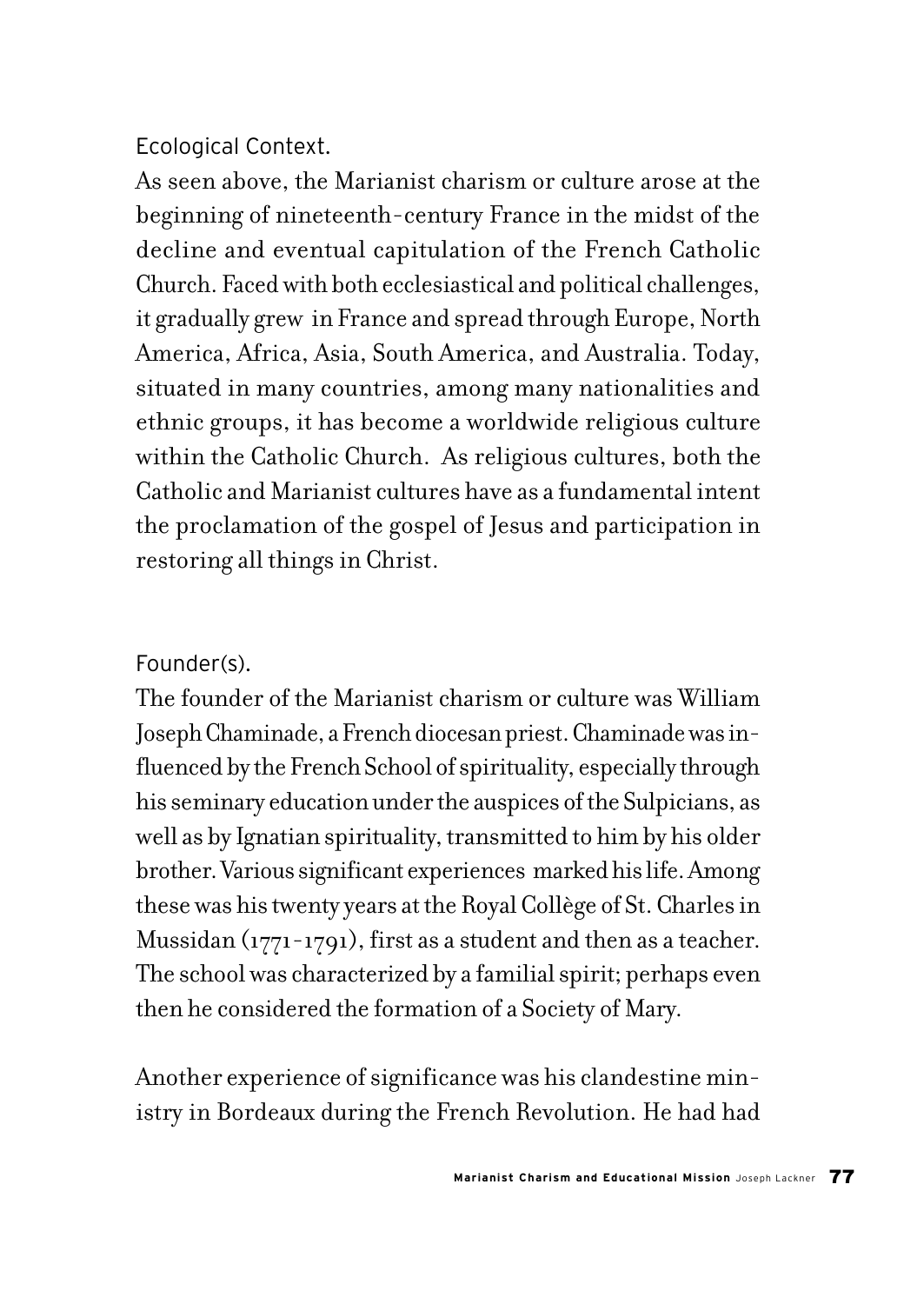some contact with laity in Mussidan, serving at times as a hospital chaplain and presiding at Mass in the parish. In Bordeaux during the Revolution the laity was the church; that laity, particularly women, constituted his ministry.

Finally came his exile at Saragossa in Spain. At the Shrine of Our Lady of the Pillar, where he prayed regularly, he believed he was given a divine mission to return to France after the revolution and participate in its re-Christianization.

Partnering with Chaminade in founding the Marianist culture were Marie Thérèse Charlotte de Lamourous, a laywoman of Bordeaux, and Adèle de Batz de Trenquelléon, a young woman of aristocratic background who lived near the city of Agen. With Chaminade she founded the Daughters of Mary Immaculate.

During the more than two hundred years of its existence, others have played a significant role in shaping or interpreting the Marianist charism or culture, for example, Joseph Simler, often called the Second Founder. However, Blessed Chaminade has remained the pivotal figure of the Marianist charism. His writings remain the foundational documents of the culture. His spirit is invoked when important plans, projects, or decisions are made on local, national, and global levels. A question that is consistently asked by individuals and groups that constitute the Marianist culture is: How am I, how are we, in what we are and what we do, faithful to the inspiration of the founder, Father Chaminade?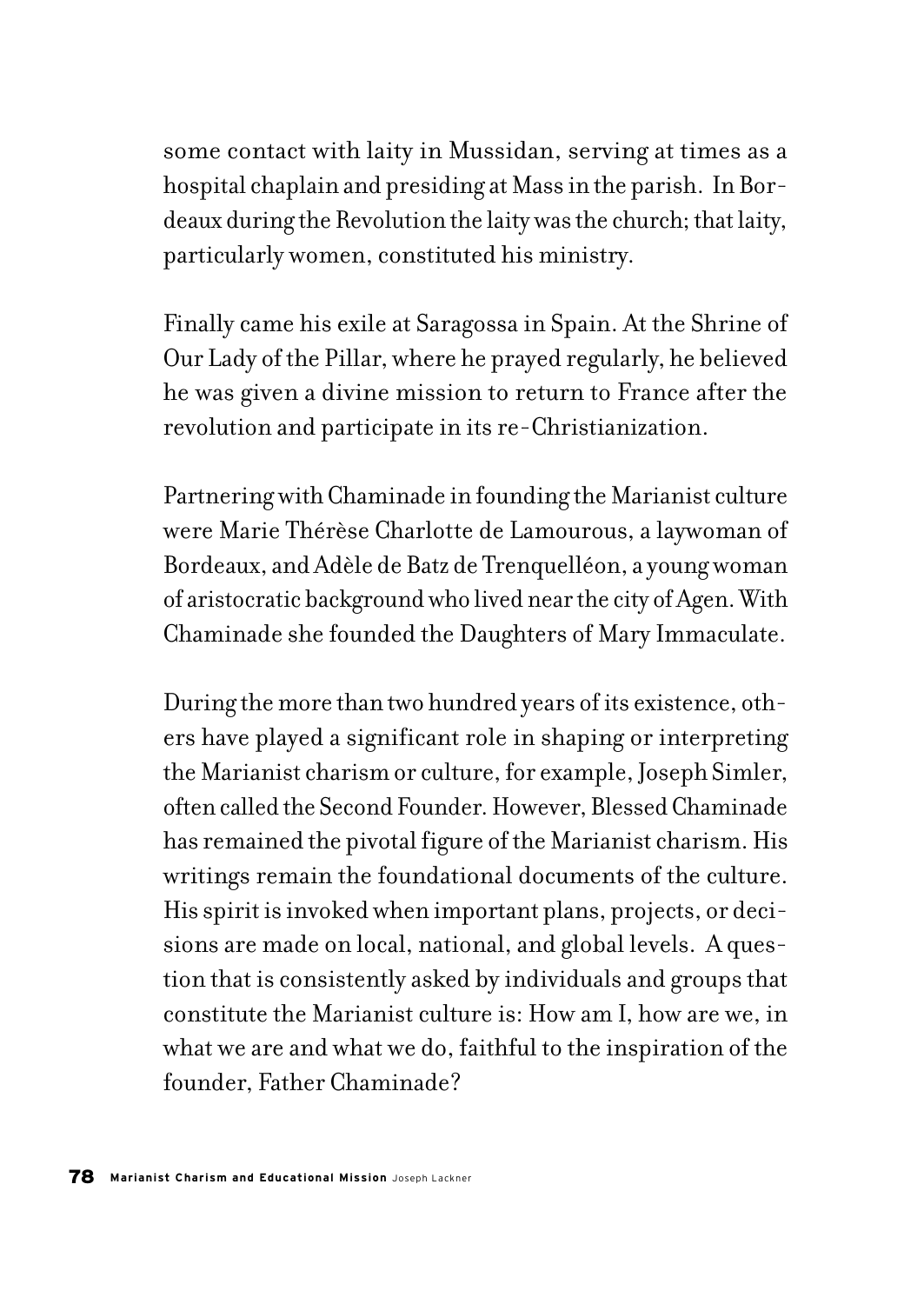Collectivity, Community.

The following points describe the nature of collectivity that forms the Marianist culture.

- 1. The Marianist culture is actually a Community of Communities, commonly referred to as the Marianist Family. The major collectives or branches of the Marianist Family are the Marianist Lay Communities, the Alliance Mariale [a female group aspiring to become a secular institute], the Daughters of Mary Immaculate [female religious], and the Society of Mary [male religious, lay and clerical].
- 2. What unites these communities is their allegiance to Blessed Chaminade and his partners, Marie Thérèse Charlotte de Lamourous and Adèle de Batz de Trenquelléon, as well as their adherence to the contents of the culture delineated above.
- 3. As already indicated, in their difference they witness to the Marianist charism's appreciation of diversity.
- 4. Internationally, these branches are formally related to one another through the World Council of the Marianist Family on whose board delegates from each branch sit. This council fosters a global understanding of Marianist culture, as well as a formal expression of the unity that exists among the diverse branches and among the various manifestations of the charism throughout the world. Among the council's goals are communication, mutual support in the Marianist mission, and the generation of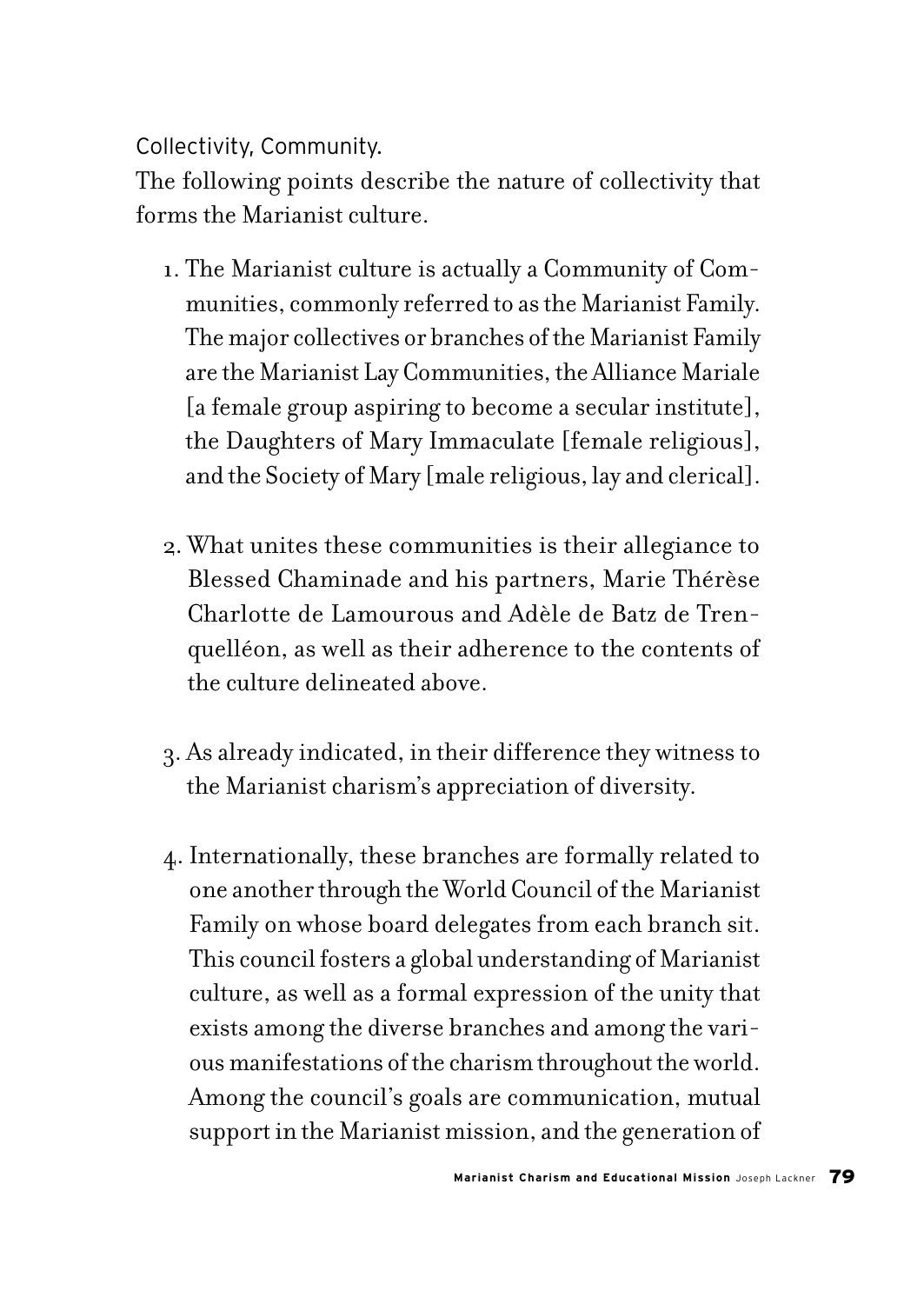and cooperation in joint projects to further the Marianist culture or charism. Similar councils exist on national levels and serve similar purposes.

- 5. Each of these branches in turn consists of smaller communities. The communities of each branch are united by the type of life they live (lay or religious [male or female]) and the kind of commitment the members of each branch make as a sign of their alliance with Mary in her mission. The communities of these branches are multi-national and have both international and national governing bodies.
- 6. The above points form a summary description of the formal structures that provide unity in the Marianist Family and in the branches of which it consists. However, more binding and more profound than the formal structures is the similar world view or faith (contents of culture) in which members of these communities have been nourished.
- 7. Meeting regularly, both locally and nationally; interacting with members of one's branch and across branches; sharing responsibilities; developing bonds of friendship; conversing with one another and in groups about growth in the Marianist charism and about their experience of God, of Christ, of Mary; expressing one's desires and hopes and failures; sharing prayer and praying for one another; working with one another on projects or in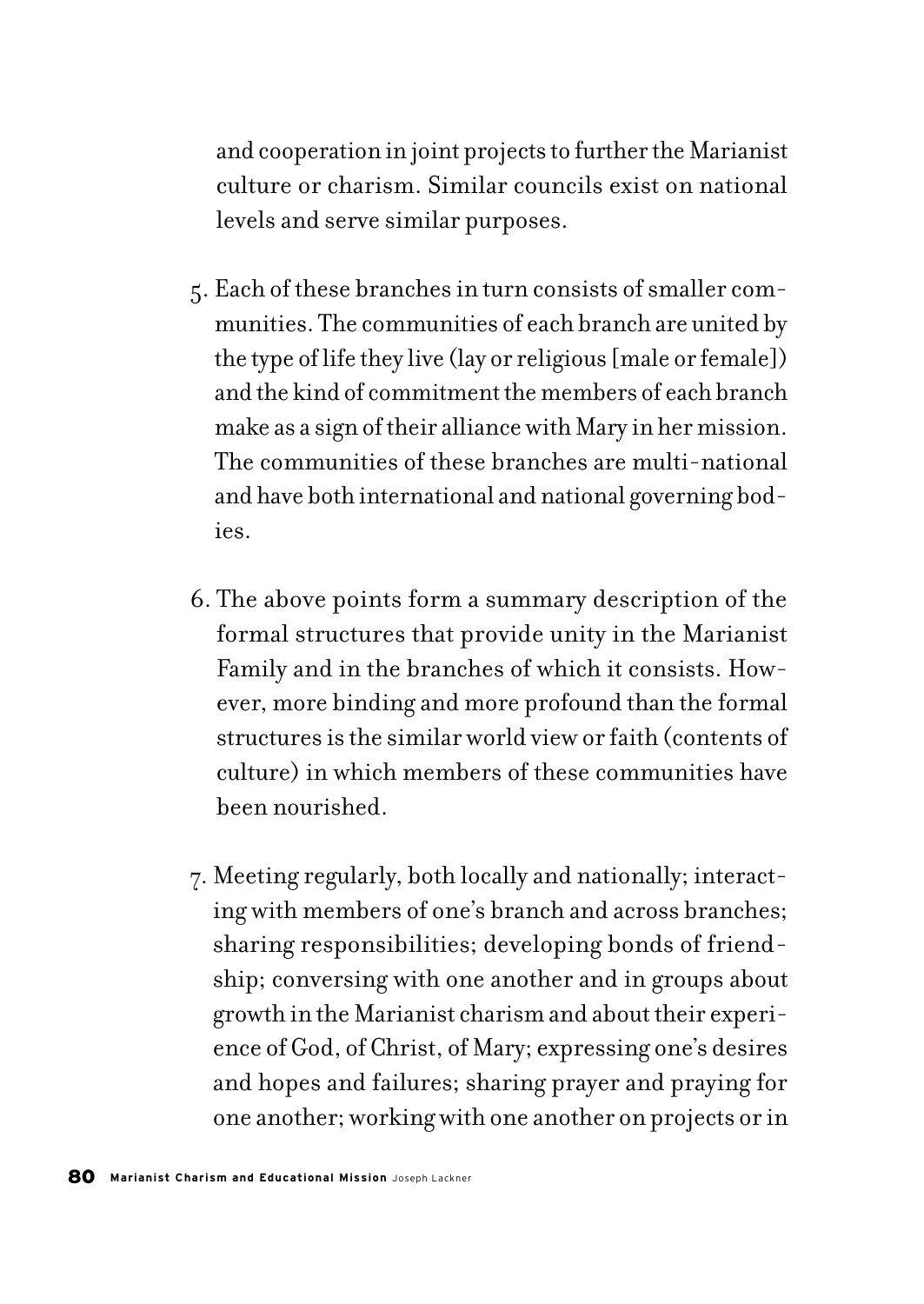specific apostolic ministries; and celebrating important feasts in the Marianist culture, all foster similar feelings among members, despite their diversity. Fostered too is a dependence upon one another for emotional support. These activities provide a reciprocal formation through which the members themselves cultivate knowledge, appreciation, and commitment to the Marianist culture.

8. Whatever a person's background, abilities, ethnicity, or socio-economic status, provided one has a basic good will and a certain degree of perseverance, one is welcomed as a member of a Marianist community. That community, in turn, fosters in the individual, like a salutary leaven, the dispositions, attitudes, behaviors, and beliefs necessary to participate in Mary's mission.

Contents of Culture.

In response to his times, out of his experience of God, especially focused at Saragossa, in cooperation with others such as Adèle de Batz de Trenquelléon and Jean Baptiste Lalanne, and from his particular reading of the scriptures and Catholic tradition, Blessed Chaminade fashioned a vision. That vision, that optic, that "web of meanings," that worldview shapes how those who embrace the Marianist charism or are members of the Marianist culture (Marianists) understand reality and their purpose in life, interpret new experiences, how they act, how they feel.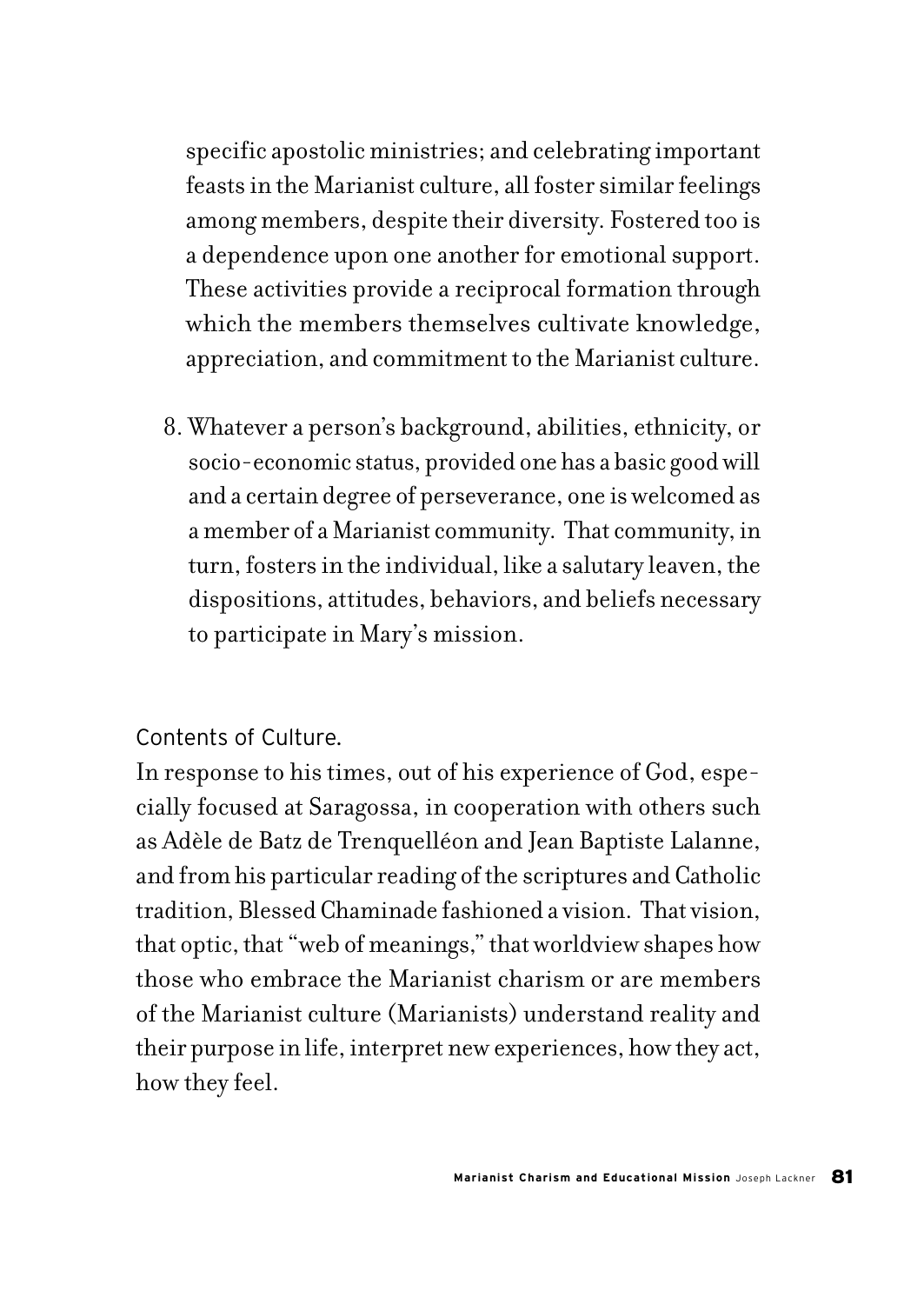# The following are some of **the convictions that constitute the beliefs of the Marianist culture or charism:**

- 1. Most importantly, those who embrace the Marianist charism are rooted in the mystery of the Incarnation, that God became one like ourselves in Jesus of Nazareth, in order to pour himself out in love and, in an alienated, sinful world, to restore creation to its original purpose, to transform it or recapitulate it in Christ. For Chaminade the Incarnation is the "universal principle of grace," that by which God's gift of himself is made possible and present everywhere and always. This conviction forms the template through which Marianists apprehend reality.
- 2. Mary is crucial to the assumptions of Marianist culture because she is crucial to the Incarnation. As Chaminade wrote, "To serve, not only as a useful instrument but as a necessary means for the Incarnation of the Word, to provide Jesus Christ with a body and with everything that constitutes his humanity, this is the high privilege which is Mary's destiny." As mother of Jesus, she was the most significant human other in his life. Her mission in faith was to give birth to Jesus and nurture the humanity of him who shows us how to be human as only God can do. God chose to have her affections, attitudes, choices, thoughts, inclinations, passions, and actions imprint, impact, touch – like the skin of one hand on another – Jesus' humanity, his humanity's affections, attitudes, choices, thoughts, inclinations, passions, and actions.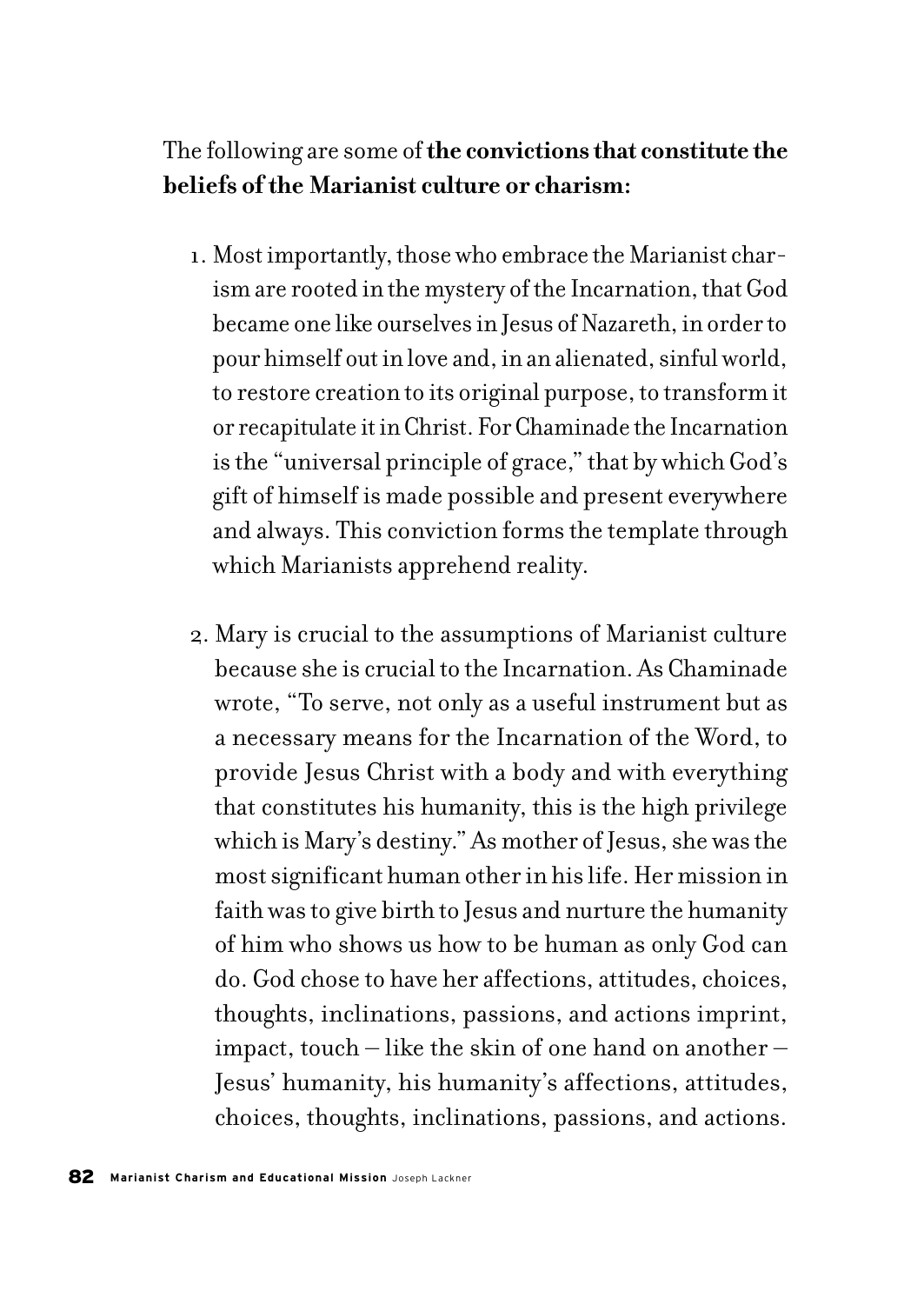Thus, God chose that she be his teacher, as Neubert wrote, that she educate him.

- 3. According to a Marianist reading of John's gospel, at the cross Jesus revealed that Mary was to be for others what she was for him. Her eternal vocation was to make present and form others to be true disciples, other Christs, to enable them to say with St. Paul, "I live, now not I, but Christ lives in me."
- 4. Marianists believe that they have been called to join in an alliance, a covenant, with Mary in her mission of making Christ present and nurturing him in this world. This is the ultimate reason for their existence and the reason for the existence of the Marianist charism or culture. They affirm this belief by making a public commitment to their participation in this mission, often in the form of a Consecration to Mary or in some type of vow(s).
- 5. Marianists hold that as the original presence of Christ in this world was transformative, so also is the presence of those formed by Mary to be transformative in the present time. By the presence of the Marianist culture in which they participate, by the on-going incorporation of others into that culture, and by the various apostolic ministries in which the members of the culture are engaged, action for the transformation of all things in Christ is carried out.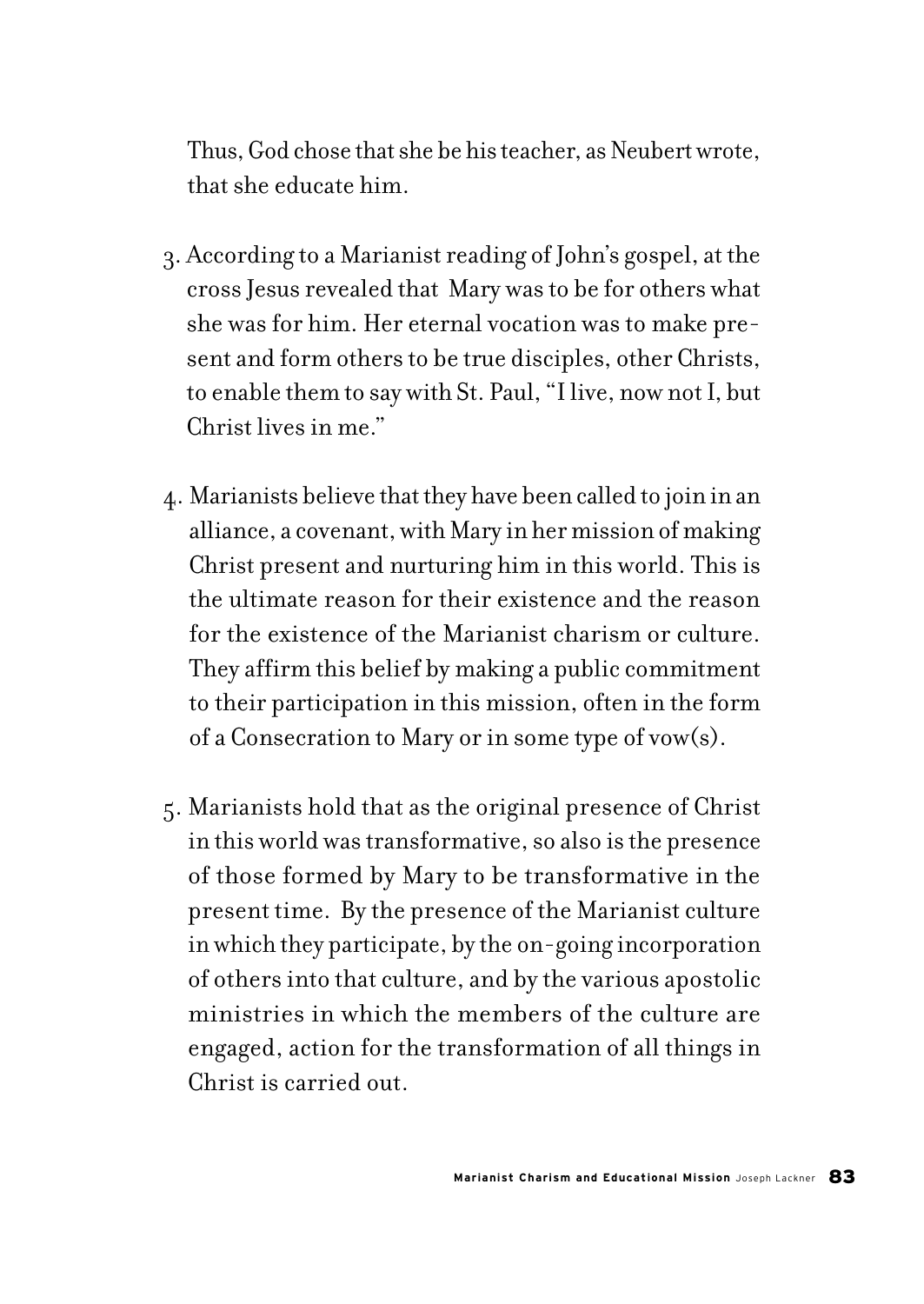- 6. In alliance with Mary's mission, Marianists and Marianist communities consider themselves in perpetual mission. They are missionaries, not necessarily in the sense that they travel to other countries, but in that wherever they are and in whatever they do, they exist for the sake of forming Christ and Christian communities. Or in the nineteenth-century language of the Constitutions of 1839, in whatever they do they are always at the same time engaged in education, using "all the means by which religion can be inculcated into the mind and into the heart of men and by which they can thus be trained from tender infancy to the most advanced age in the fervent and faithful profession of a true Christian life." This is the "habitual intention" that directs all their activity. Thus, like Mary, theirs is an apostolic faith  $-$  it is a faith for the sake of mission.
- 7. Fundamental to this missionary conviction is the appreciation by Marianists of their baptism in Christ. Influenced by the French School of spirituality, Chaminade taught that their call was rooted in Baptism, since that was the manner by which all Marianists had been initiated into the mystery of Jesus and empowered to live like him. Their commitment to the mission of Mary is seen as a profound renewal of the commitment to what was intended by and sacramentally experienced in Baptism.
- 8. In order to carry out their mission, Marianists believe they need to participate in the mysteries of Jesus and Mary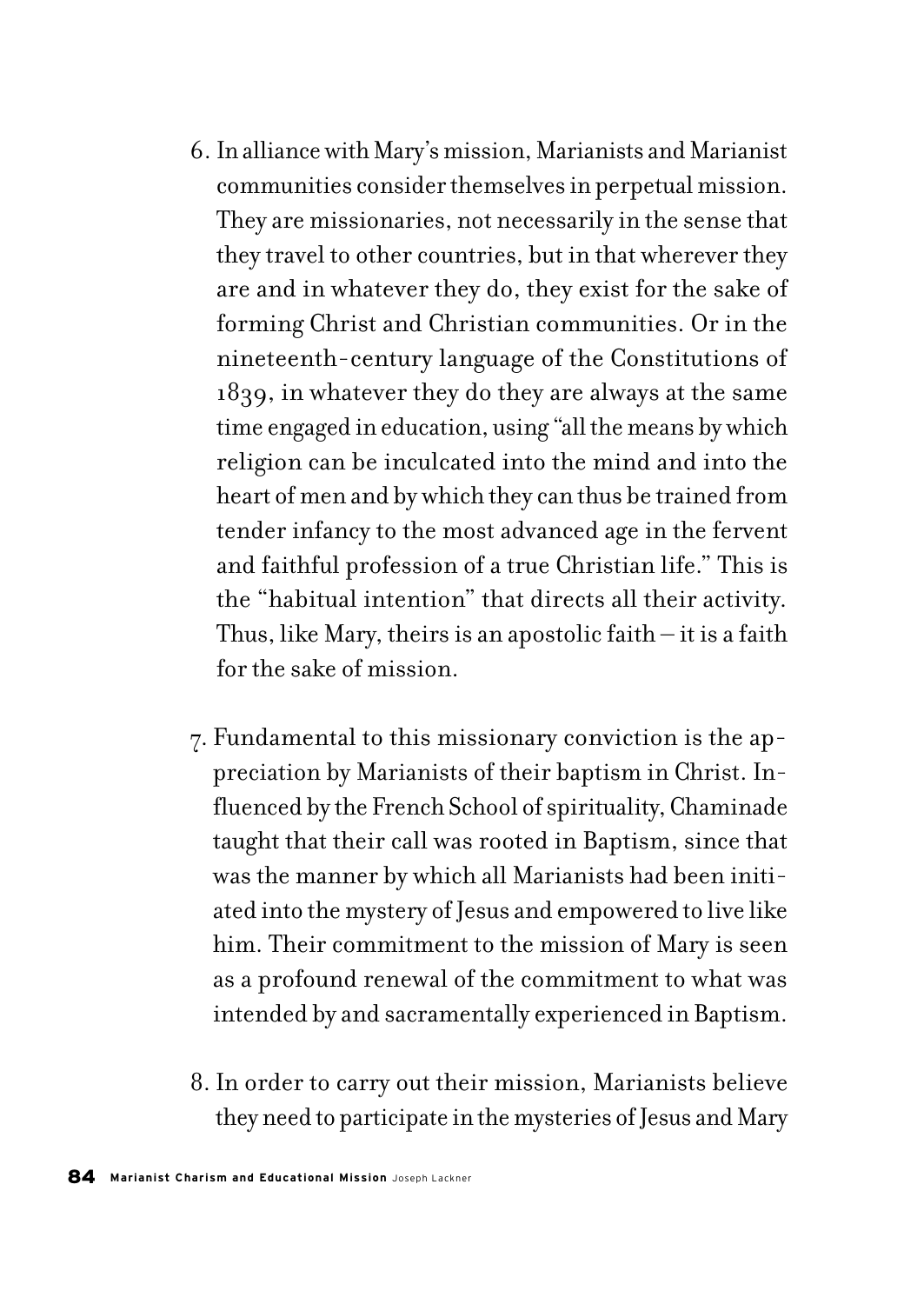(the attitudes, dispositions, and behaviors of Jesus and Mary) as revealed in Christian scripture and in Catholic tradition. In this regard, Chaminade counseled, "It is proper to a Christian [and that much more to a Marianist] to clothe himself, in his interior, with the inclinations, the habits and the virtues of Jesus Christ. 'Put ye on the Lord Jesus Christ.' (Rom. XIII, 14)." In a similar vein, like St. Paul, he recommended putting off the old "in order to clothe one's self with Jesus Christ, the New Man."

In regard to participating in the mysteries of Mary, a rather recent Marianist document has described it as living the spirit of Mary, which is "characterized by evangelical freedom, by availability, by merciful love attentive to every need and every kind of person, by creativity and openness, by humility and simplicity, by the ability to be silent, pondering things in our hearts, by standing beside the cross of those who suffer and by discovering the new things God is bringing about in history."

9. Marianists do not envision mission as individual activity or even as a group of persons who individually carry it out. If such were the case, one could not interpret the Marianist charism through the lens of culture.

Marianists are convinced that their alliance with Mary results in the formation of communities of apostolic action – it is an activity carried out in a communitarian manner. Further, Marianists believe that these communities are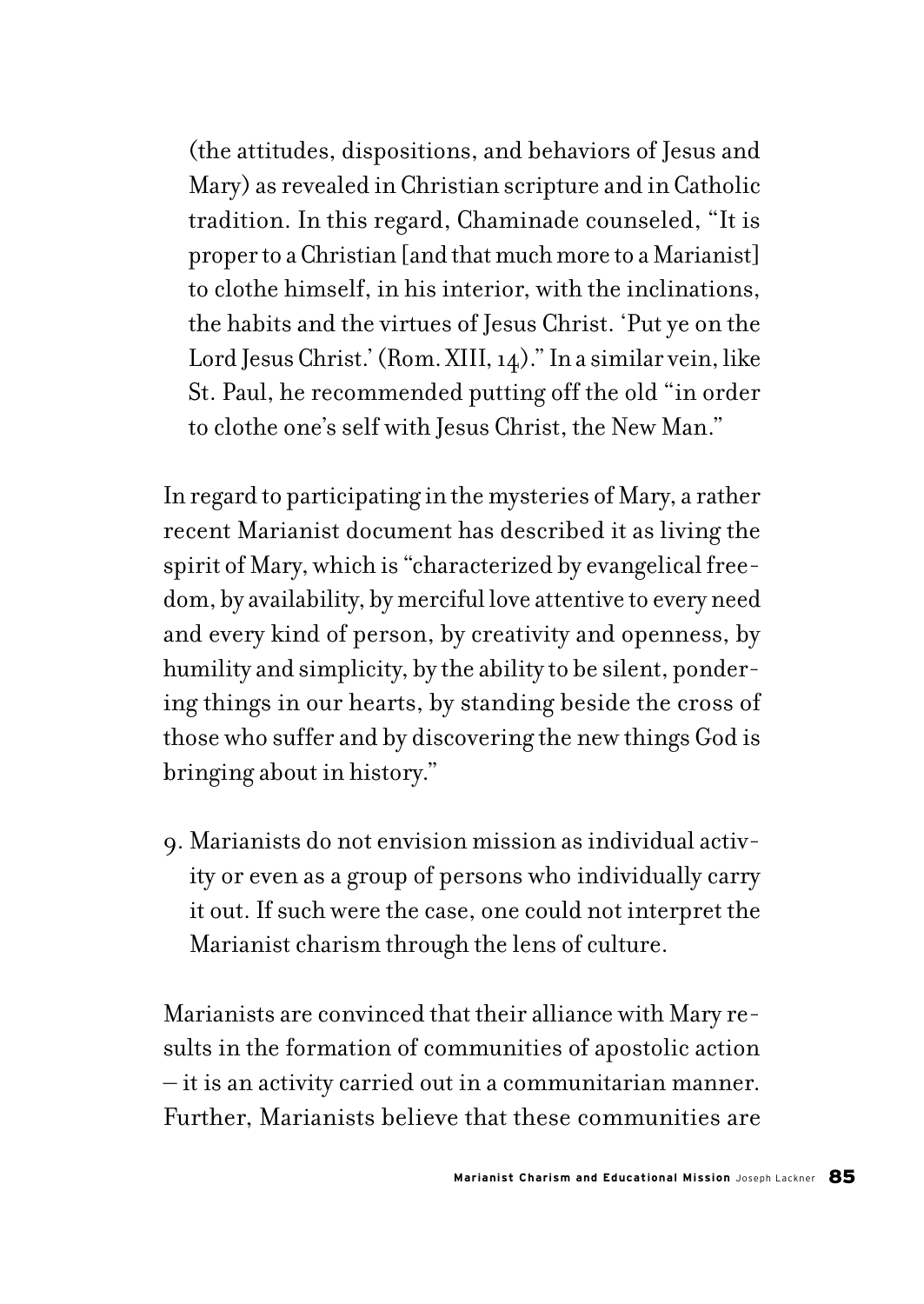enriched by diversity in membership and are united by their mission and their union in Christ. This diversity is evidenced by the fact that the charism's membership is composed of lay men and women, female religious, male religious (lay and clerical), all possessing a relative equality in the Marianist culture.

These convictions are rooted in the very approach of Blessed Chaminade when he returned to Bordeaux in 1800 (as detailed above in the history) and founded on the mystery of the Mystical Body of Christ, a teaching that permeates Chaminade's thought. According to this doctrine, a diversity of persons of differing abilities and qualities makes up Christ's Body, the Church. This Body is not simply an assemblage of persons but an integrated whole, where each needs the other in order to fulfill together the call of being Christ in this world. A genuine sympathy exists among the members, so much so, that when "one weeps, all weep" and when "one rejoices, all rejoice." What brings integration to the diversity is union in Christ, first effected in Baptism.

Chaminade also proposed the description of the ideal Christian community in the *Acts of the Apostles*, where the members were of "one heart and soul" (4:32), as an image of the relationships that should exist among those imbued with the Marianist charism. Traditionally, Marianists have summed up the character of these collaborative communities of apostolic action as Family Spirit.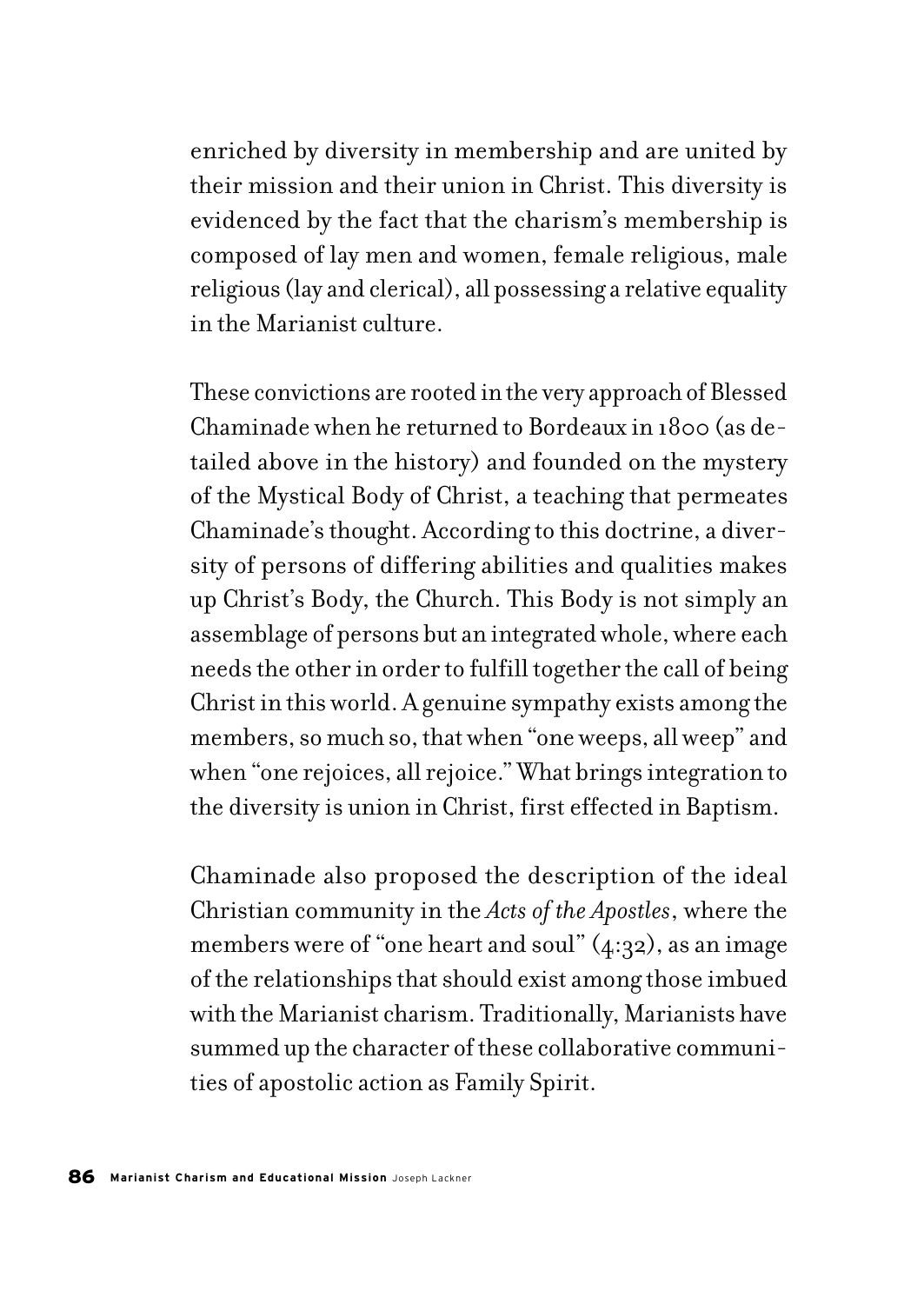The nature of religion in today's society is pluralistic. Thus it may be worthwhile to complement the teaching of the Mystical Body of Christ, the *Acts of the Apostles*, and Baptism with reference to Genesis' teaching on the dignity and worth of each individual as made in the image and likeness of God, and the conviction that all of humanity has been assumed in Christ, the New Adam, who died for all. For all our differences, as human beings we share a fundamental unity in creation which is re-affirmed in Christ.

- 10. Marianists recognize that to be true to their alliance with Mary they need to foster in themselves, in others, and in the communities to which they belong a rich faith. Contrary to an extrinsic conception of faith as a notional consent to a number of dogmas and doctrines, exhibited in a set of specific duties and behaviors, Marianists, following Chaminade and the French School, understand that faith needs to shape all one's cognitive and affective capacities. Without neglecting the cognitive dimension of faith that involves thought, reflection, imagination, and understanding, Marianists often emphasize "a faith of the heart" that implies sentiment, felt appreciation of the mysteries of faith, and the full gift of oneself, represented by the heart, to God, to Christ, and to Mary in whom one believes.
- 11. Marianists hold that a primary way of carrying out the mission is recruitment of others to the Marianist culture and charism and to all other communities that are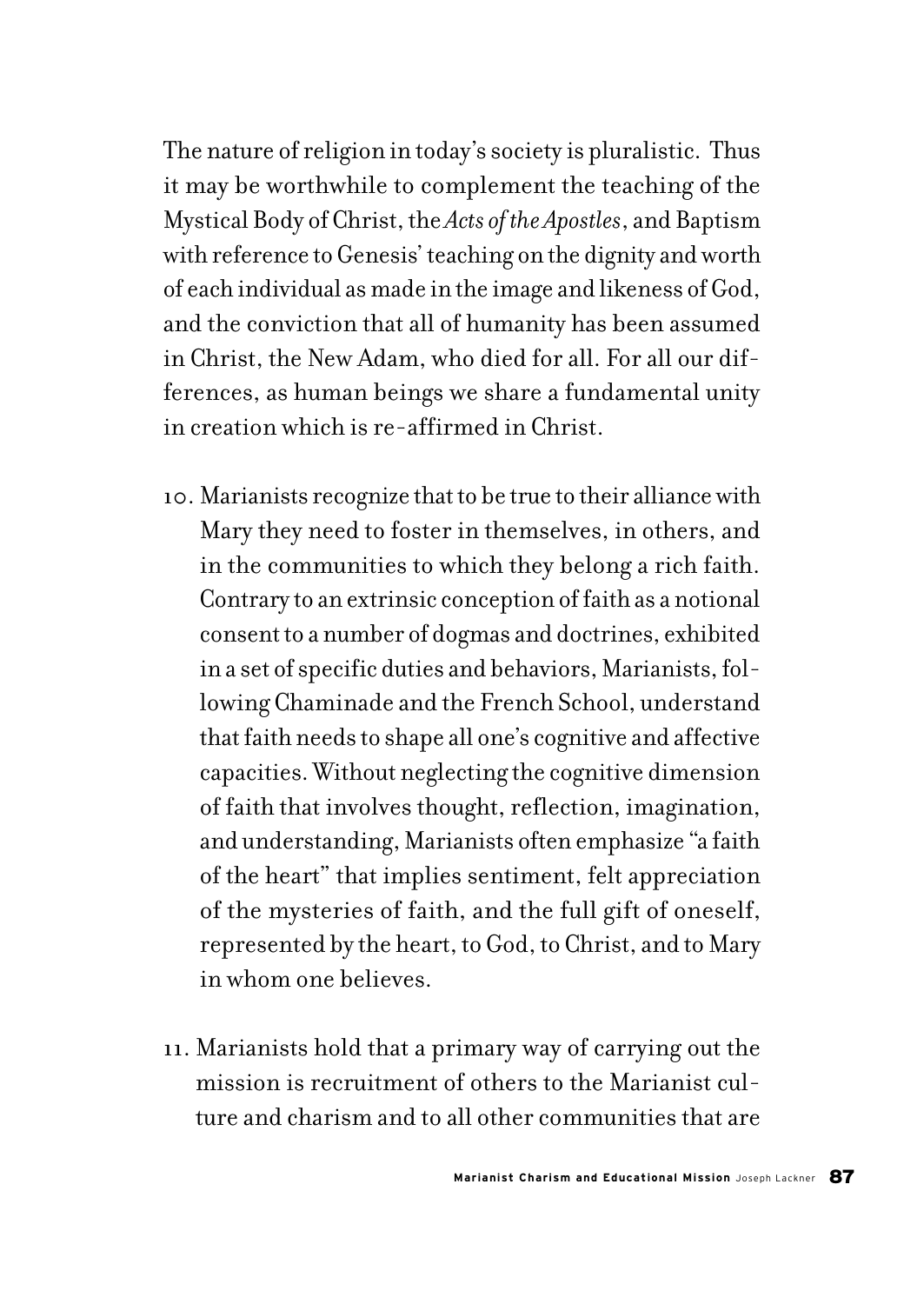influenced by the Marianist spirit. Further, they have developed certain criteria for the choice of works, ministries, or apostolates beyond that of recruitment to the Marianist culture. These criteria are the following: a) that the ministry affords the opportunity of working together as an apostolic team, highlighting the diversity that exists in the Marianist culture; b) that the ministry meets the needs of the Church and society in their time and place and provides an opportunity for welcoming others to join the Marianist culture; c) that the ministry provides a setting for forming persons and communities in apostolic faith that helps foster solidarity and justice in the world.

- 12. Following Blessed Chaminade's example, Marianists have recognized that schools, as well as other educational institutions, formal and non-formal, provide a ministry wherein all the criteria for accepting an apostolic work are met.
- 13. Those Marianist lay men and women, religious, and priests who minister in schools hold to all the assumptions of the culture aforementioned, as well as to others more specific to Marianist education in schools. Among these are the following:
	- a. The crucial distinction between instruction and education. As described above instruction involves the development of skills and the transference of the vari-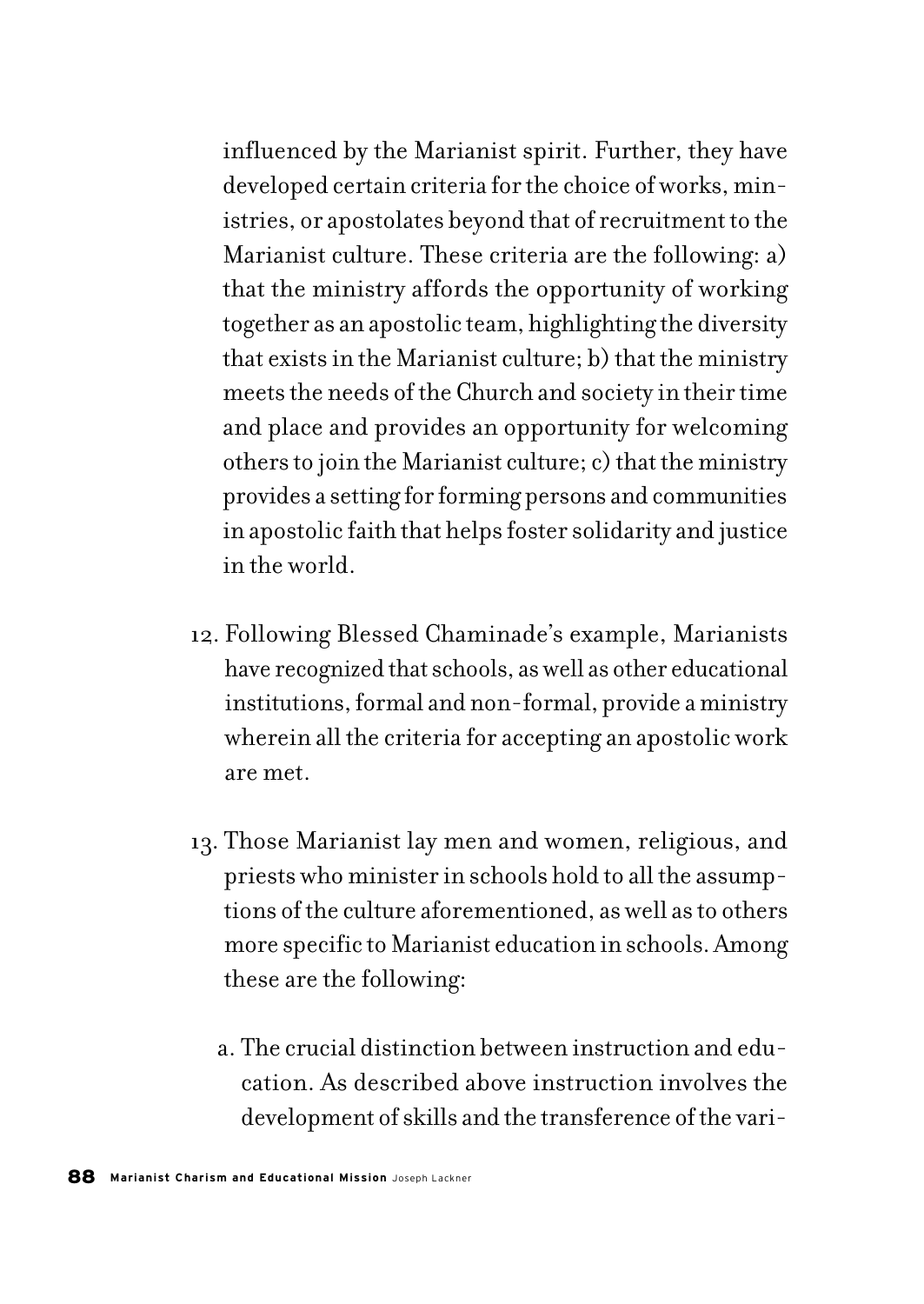ous domains of knowledge. Education, as Chaminade taught, means using all the means possible to develop a Christian spirit within students. Those in Maranist schools recognize that a principal context in which this education takes place is in the course of instruction.

b. Development of the whole person. The first Marianist teachers aimed at developing the whole person, his intellectual, physical, moral, emotional, and spiritual dimensions. For example, they introduced history, natural science, business, music and vocal performance into the curriculum years before they appeared in the official French syllabus. And at the same time they spoke of the education of the heart as well as the mind. That tradition continued through the centuries. For example, in the *Manual of Christian Pedagogy for use of the Brothers of Mary* (1899) it is stated: "Education, in a general sense, is the art of cultivating, developing, strengthening, and perfecting the physical, intellectual, and moral faculties, which, in the child, constitute human dignity." Today, Marianists who serve in schools propose "an integral, quality education" which attends to the whole person. Mindful of Chaminade's definition of education, Marianists assume that education consists in the cultivation of habits of mind and heart, the integrated maturation of the potential of body and soul – intellect, will, emotions, spirit – all informed and animated by the Christian spirit.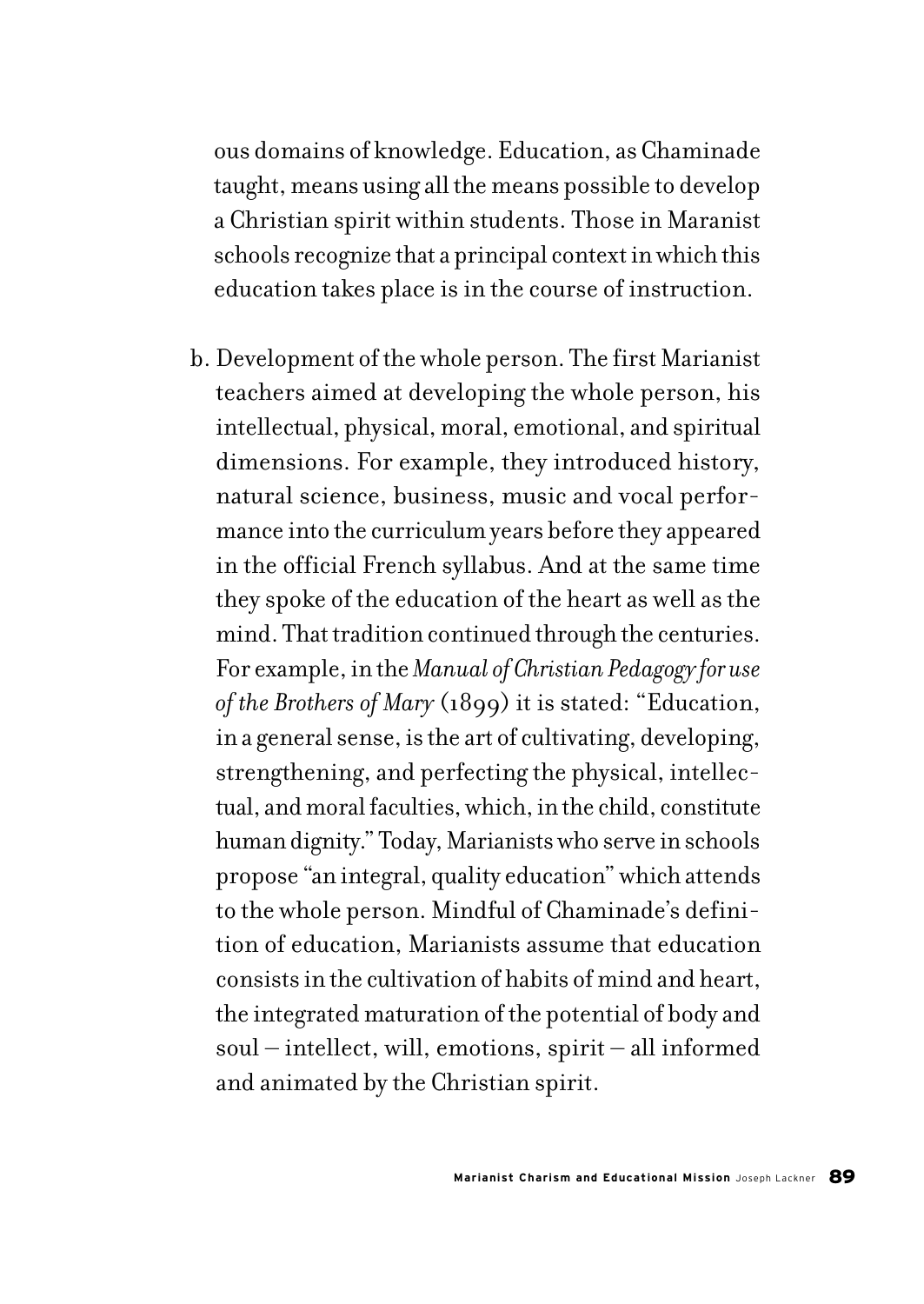- c. The ministry of presence. Those who minister in Marianist schools understand that it is especially through who they are, through the way that they present themselves, and the kind of atmosphere they create that teachers and all who serve in schools educate. As Chaminade wrote, they educate "in every word, look, and gesture." They are to be models of Christian maturity whom students wish to imitate, attractive examples of the Christian life. With St. Paul they could say, "Imitate me as I imitate Christ."
- d. The importance of education of the heart. Following the tradition of Chaminade, those Marianists who minister in schools believe that important to education is the development of a culture of the heart. They are convinced that though persons may often resist the light of reason, they will seldom resist the impulse of the heart. Therefore, they seek to understand how the emotions, feelings, and passions work in humans and by appeal to this affective dimension of the student to lead her or him to embrace faith, knowledge, and Christian values, to exercise virtue and to exhibit good behavior.
- e. Convictions about who the student is and about what it means to be a teacher. These have been developed in the historical section of this document.
- f. The characteristics of Marianist education. A recent articulation of the philosophy and pedagogy of Marianist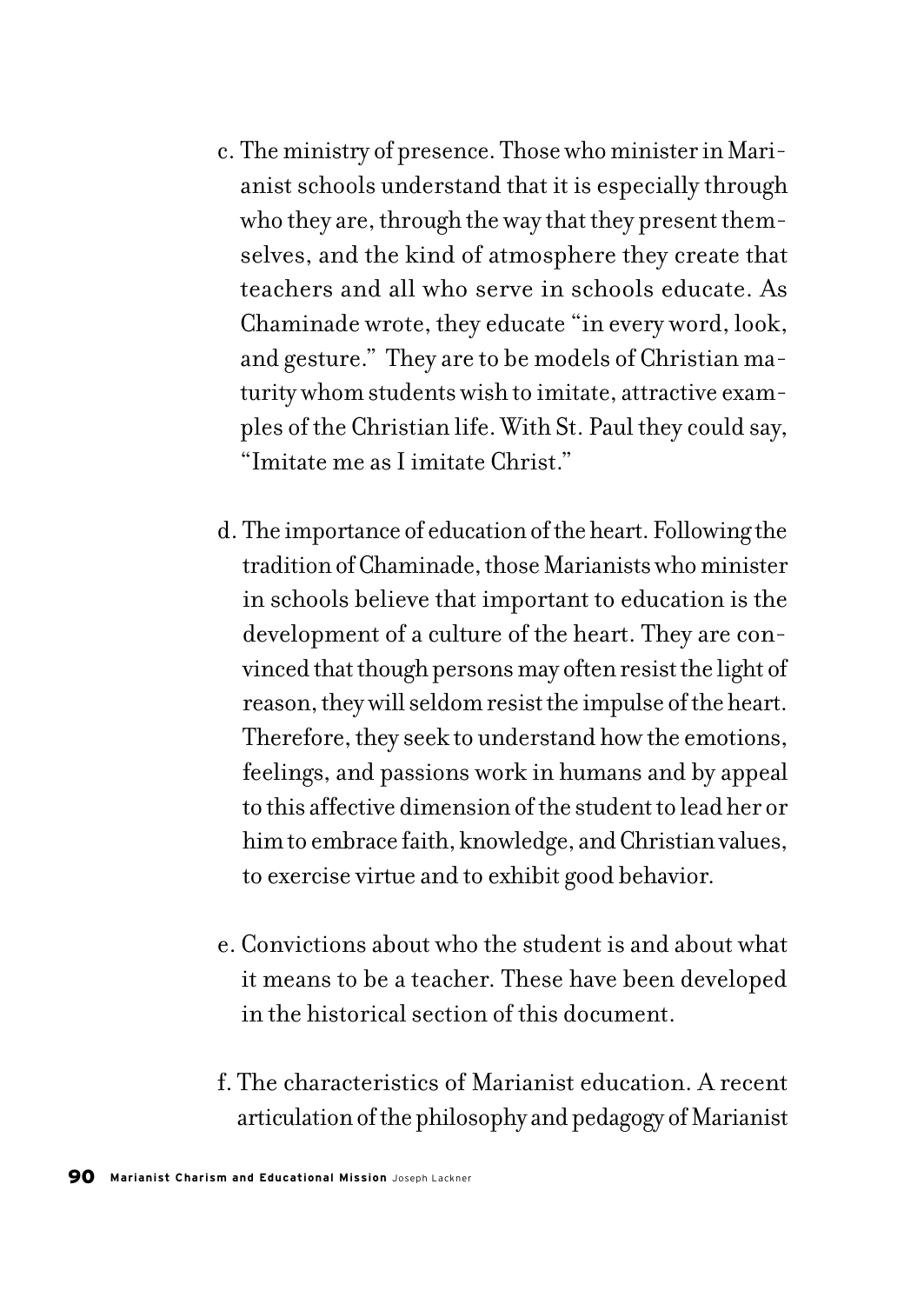education is found in *Characteristics of Marianist Education* and *Characteristics of Marianist Universities*. For those ministering in schools the five characteristics listed in the documents are a short-hand way of stating the Marianist mission in schools: a) to educate for formation in faith; b) to provide an integral, quality education; c) to educate for family spirit; d) to educate for service, justice, and peace; and e) to educate for adaptation and change.

These, then, represent some of the most important assumptions of those involved in the Marianist culture or charism. These assumptions form their "world of significance," their understanding of their purpose in life.

## **Affirmation, Expression, and Communication.**

The following points indicate some of the ways the Marianist culture is affirmed, expressed, and communicated.

Affirmation

- 1. Regularly, Marianists affirm Marianist culture by celebrating their founders in prayerful ceremonies and festive meals on special days, both as individual branches of the Marianist Family and as joint activities of some or all the branches.
- 2. Apostolic works, houses, small communities, and awards are often named for deceased Marianists who exemplified the culture.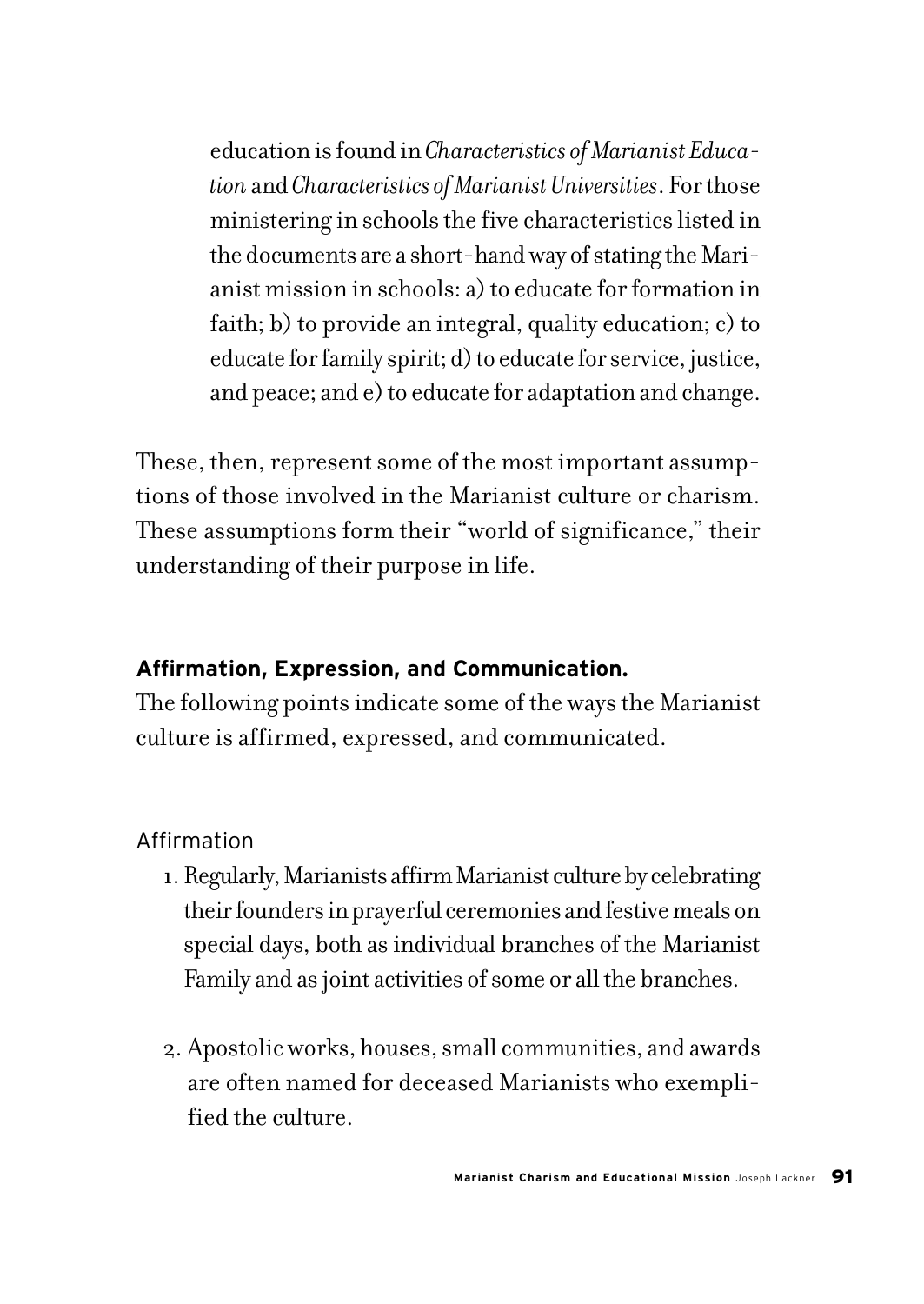3. Current members who live out the charism in a particularly striking manner or who are able to articulate it in a clear, convincing style are often formally or informally singled out for their contribution to the culture.

### Expression

- 1. Mission statements, constitutions and rules of life, official documents produced internationally, nationally, and locally by each branch and by the Marianist Family as a whole are some of the ways by which the Marianist charism is expressed.
- 2. Distinctive artifacts, such as the Marianist commissioned sculpture of the scene of Mary and the Beloved Disciple at the foot of the cross, and statues, paintings and serigraphs of the founders, as well as prayers characteristic of Marianist culture, such as the Marianist doxology and the Three O'Clock Prayer, are other examples of the charism's expression.

Communication

1. International and national newsletters and web pages of the Marianist Family as well as its branches are means of communication for members of the Marianist culture and for those beyond it.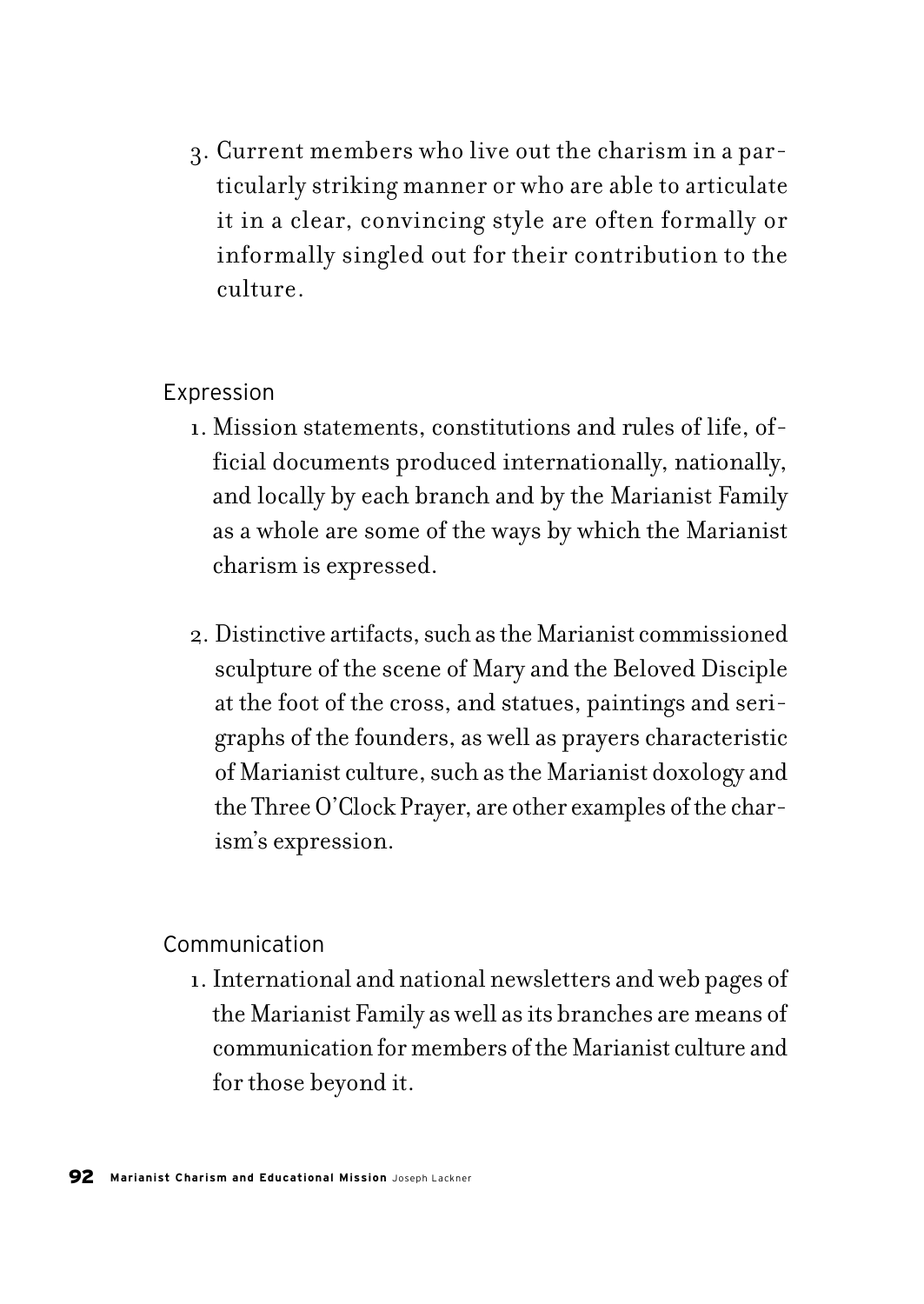2. Recounting favorite stories about the founders and their sayings also serve as examples of informal communication among the members.

### **Characteristic Behaviors and Practices.**

The following items represent some of the characteristic behaviors and practices of Marianist culture:

- 1. In addition to the regular practices of prayer that mark Catholic culture, there are, as mentioned above, certain vocal prayers characteristic of the Marianist Family, for example, the doxology and the Three O'Clock Prayer. Meditation on the creed, as a way of enriching faith and fostering a love for the Christian mysteries, a faith of the heart, as well as making acts of faith throughout the day are practices that reach back to Blessed Chaminade.
- 2. To be faithful to their alliance with Mary, Marianists recognize a need to develop certain virtues that enable them to further the mission. Over time Chaminade identified these virtues and proposed that Marianists develop these in a progressive manner, consisting of three stages: Virtues of Preparation, Virtues of Purification, and Virtues of Consummation. This practice is called the System of Virtues. Used either by persons individually or in a group, its purpose is to foster Christlike strengths that enable Marianists to act out of an apostolic faith, hope, and charity.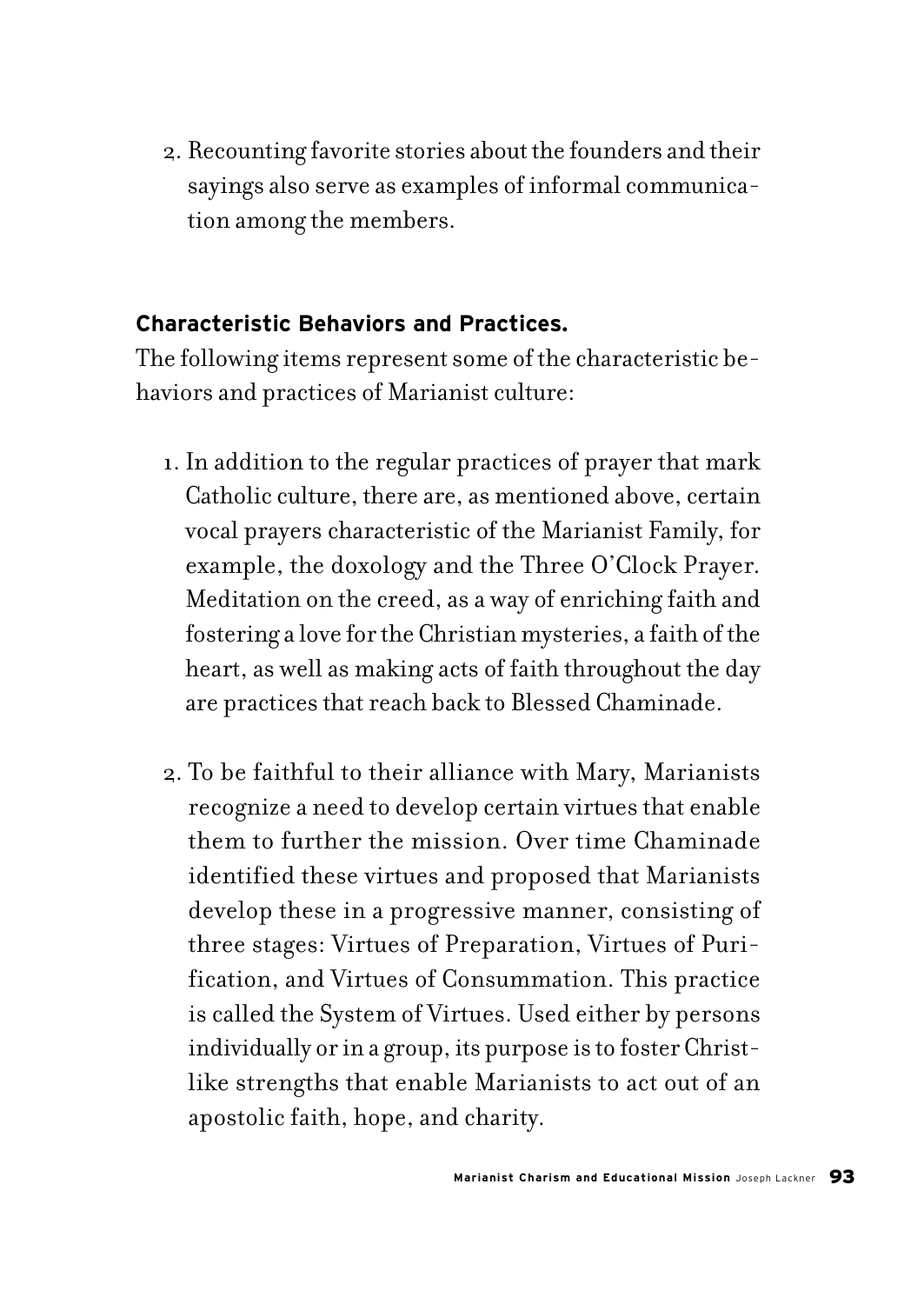- 3. The gospel mandate "to read the signs of the time" was a byword for Chaminade. Following the founder's example, Marianists remain ever alert to cultural transformations (for example, spiritual, economic, social, and intellectual changes). They seek to understand these in terms of what good God desires achieved in the present circumstances and what changes are necessary in order better to carry out the mission of making Christ present in these new situations and in the future. Therefore, a willingness to adapt and change methods, strategies, and practices characterizes the behavior of members of the Marianist culture.
- 4. Every issue or decision is considered from a threefold perspective, that of the religious, instructional, and temporal dimensions. The conviction that is the foundation of this practice is that no one perspective "views an endeavor in a completely comprehensive way." Originated by Chaminade, this practice is formalized or implemented by the appointment of individuals to represent each of these concerns on every international, national, and local council that exists in the Marianist Family. The practice is known as the Three Offices and the councilors are called the Head of Religious Life, Head of Instruction or Education, and Head of Temporalities. The Three Offices is a specific instance of an overall Marianist conviction about the exercise of authority, leadership, and decision making, namely, that the best way to achieve the mission is through collaboration.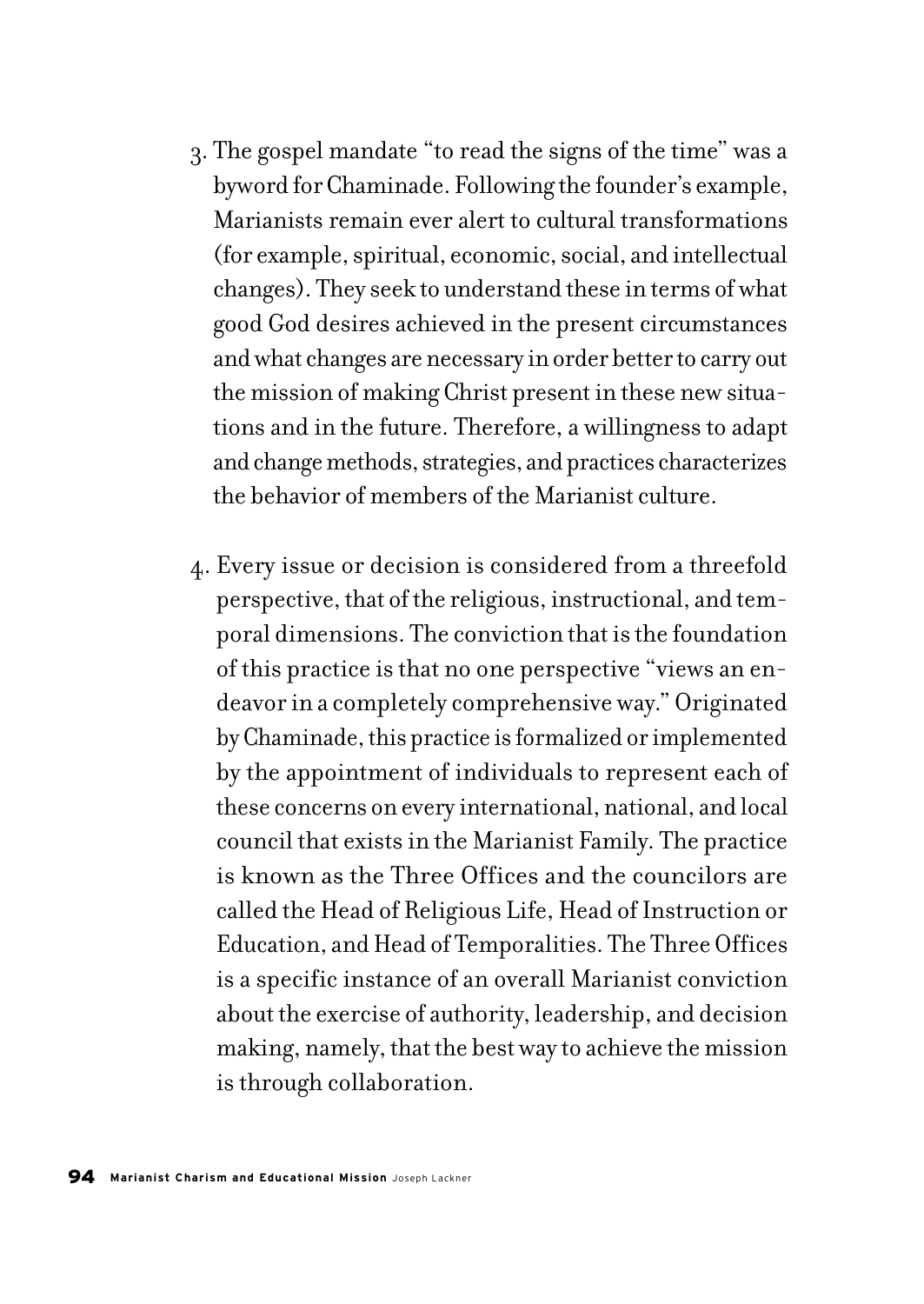5. The Marianist Family only sponsors ministries that by their very nature multiply the efforts of those involved. For example, as seen above, Chaminade focused on Normal Schools because the effort invested in teachers would not only benefit the teachers but they would in turn impact hundreds of students who would in turn impact hundreds of people through their lives. The same is true of those who taught in Marianist schools. Through these students the teachers would extend their positive influence on the students' families and on others.

Perhaps a counter example can help make the point. Marianists would not choose some hospital ministry, even though tending to the sick is a corporal work of mercy recommended by Jesus in word and deed. Generally, a minister to the sick, whether she is involved in providing medical attention, ministering Holy Communion, offering pastoral counseling or the like, impacts that individual alone. Also, usually the time spent with a sick person is not of sufficient length to foster or shape the person's character. On the other hand, the amount time of spent by students in school provides an ample opportunity to do the work of education, as Chaminade defined it. As indicated above, Chaminade made a similar point in one of his letters, wherein he contrasted what happens in a parish with what happens in a school.

These, then, are some important examples of the characteristic behaviors or practices evident in Marianist culture.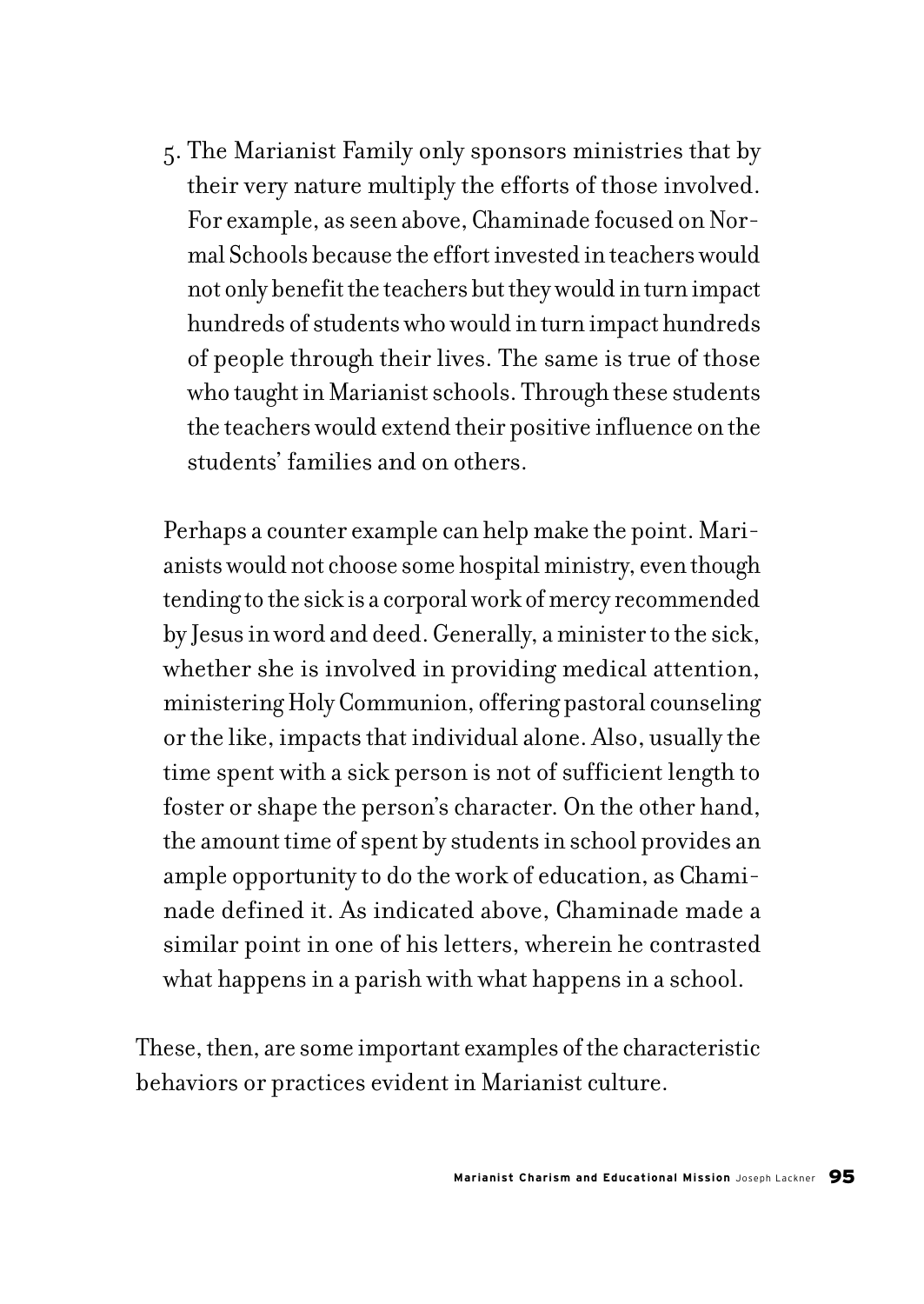Recruitment and Initiation.

The following points describe some of the means by which members of the Marianist culture are recruited and initiated.

- 1. Blessed Chaminade hoped that the communities that formed the Marianist Family would present to the world a spectacle of saints and as a result attract others to their membership. This method of attraction is still an important factor in gaining new members for the Marianist Family and for its apostolic works.
- 2. Additionally, each branch of the Marianist Family carries on an active recruitment program using various means to recruit new members.
- 3. An important source of new members is the pool of those individuals who work in or are served by its apostolic works but who have not made an explicit commitment to its culture or charism.
- 4. Each branch of the Marianist Family has some initiation process for new members. The kind and intensity of the program varies depending upon which branch the new member joins.
- 5. Workshops, novitiates, selected readings, classes, on-line courses, lectures, and seminars are some of the means that are used.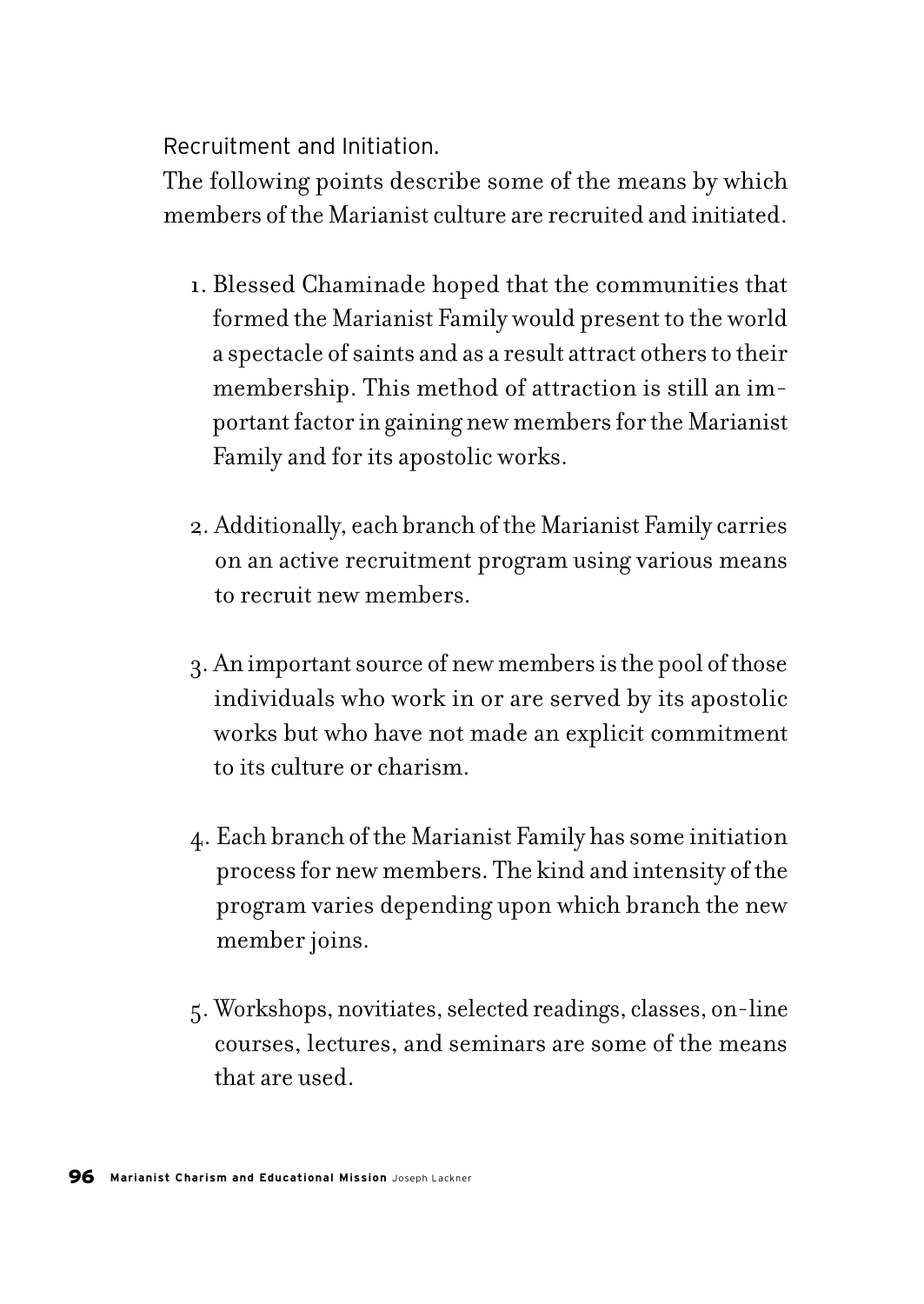- 6. The goal of initiation is to introduce new members to the elements of the Marianist culture or charism described above and its practices. Some new members are already familiar with the culture, for example, those who are former students of a Marianist institution, or those who have been in association with an apostolic work, or have had an acquaintance with Marianists.
- 7. An important factor in initiation is the reciprocal formation that takes place within the communities, as mentioned above.
- 8. In addition to the initial formation or initiation, all members participate in some kind of on-going formation throughout their lives.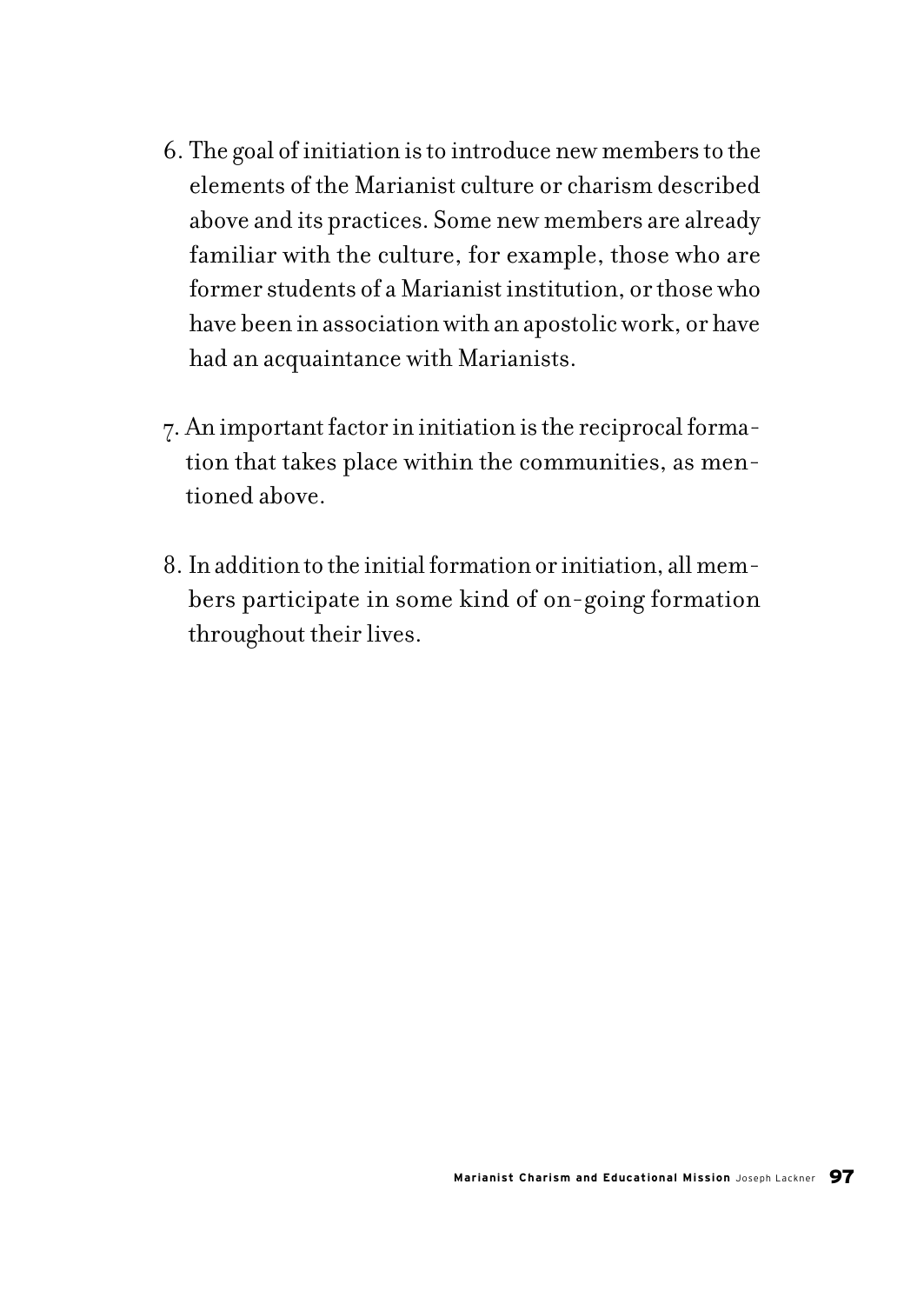#### **SUMMARY**

At the beginning of the nineteenth century, in the midst of the capitulation of French Catholicism, William Joseph Chaminade, the founder, in partnership with Marie Thérèse Charlotte de Lamourous and Adèle de Batz de Trenquelléon, began to form missionary communities of apostolic action that eventually evolved into the Marianist culture. Throughout this culture's two hundred years of existence, Chaminade's thought, inspiration, and action have been the touchstones of the culture's growth and development.

Influenced by the French School as well as the doctrinal and spiritual implications of the Incarnation, Baptism, and the Mystical Body, Chaminade invited people of all different walks of life to join together in these apostolic communities in order to make an alliance with Mary in her mission to give birth to Christ and nurture him in every age. It is this alliance that is the overriding assumption or driving force of the Marianist Family in general and of the various communities that com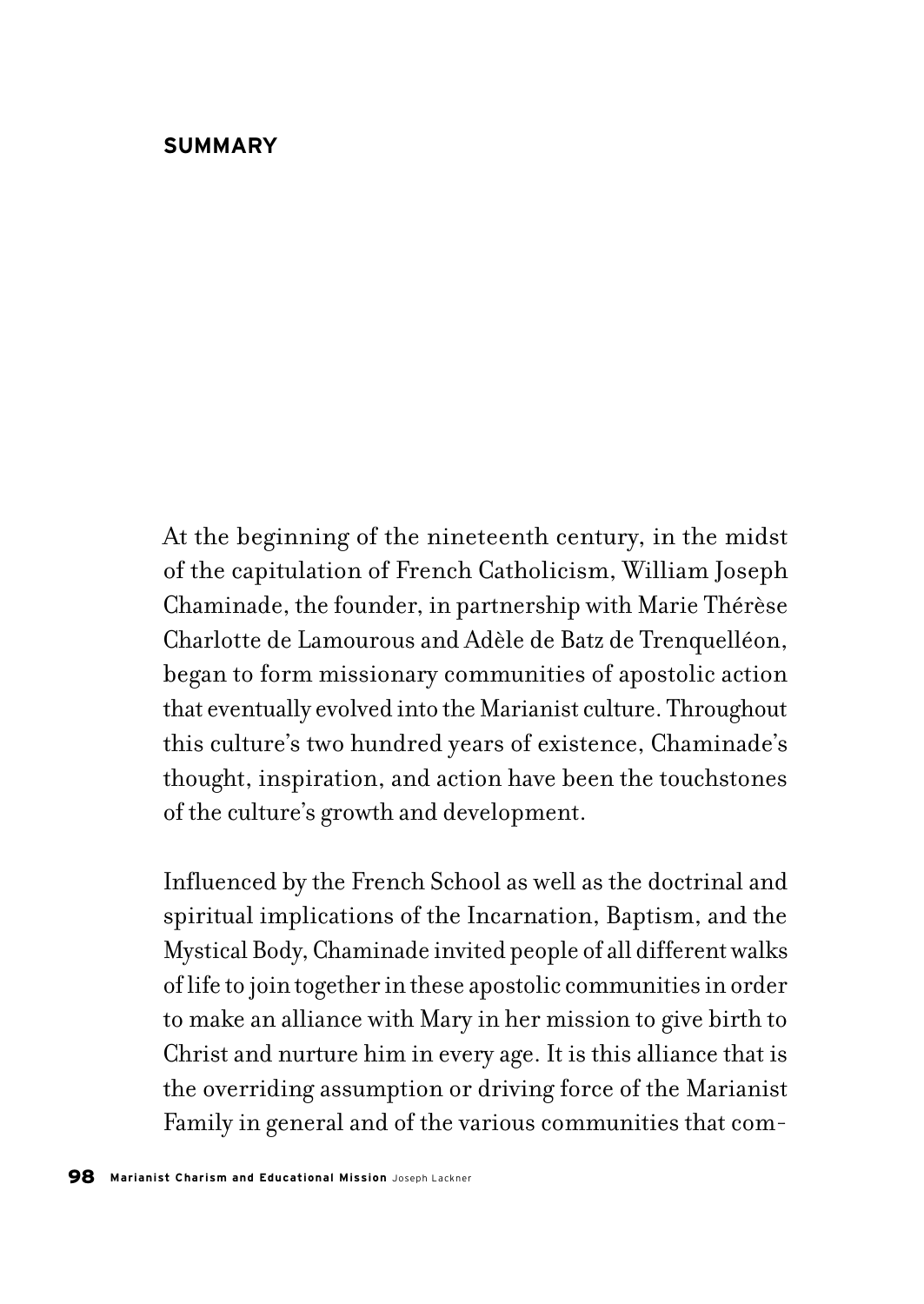pose it, as well as a source of the unity that exists in the midst of the diversity.

Chaminade held that a principal way of achieving this mission was through forming communities that nourished the presence of Christ among the members and that actively invited others to join with them. One of his insights was that the community itself was formative. The interaction of the members resulted in a reciprocal formation. Part of this formation consisted in the appropriation of the attitudes, dispositions, and behaviors evident in the mysteries of Jesus and Mary found in scripture and tradition. These communities also fostered growth in a faith that informed both cognitive and affective dimensions, a faith of both mind and heart. The System of Virtues, developed by Chaminade, also provided the members and communities with a way to develop the strengths necessary to carry out their mission. Finally, the climate that characterized these communities, internationally, nationally, and locally, was spoken of as Family Spirit.

Chaminade also proposed that certain apostolic orientations should characterize both the Marianist communities and the apostolic works they undertook. The first was to "read the signs of the time," to be aware of transformations in the larger culture, in order to adapt practices, strategies, and methods so that the mission be better carried out in changed conditions. Second, he held that leadership and decision making were best done in a collaborative manner. A specific example of collaboration was what was eventually called the Three Of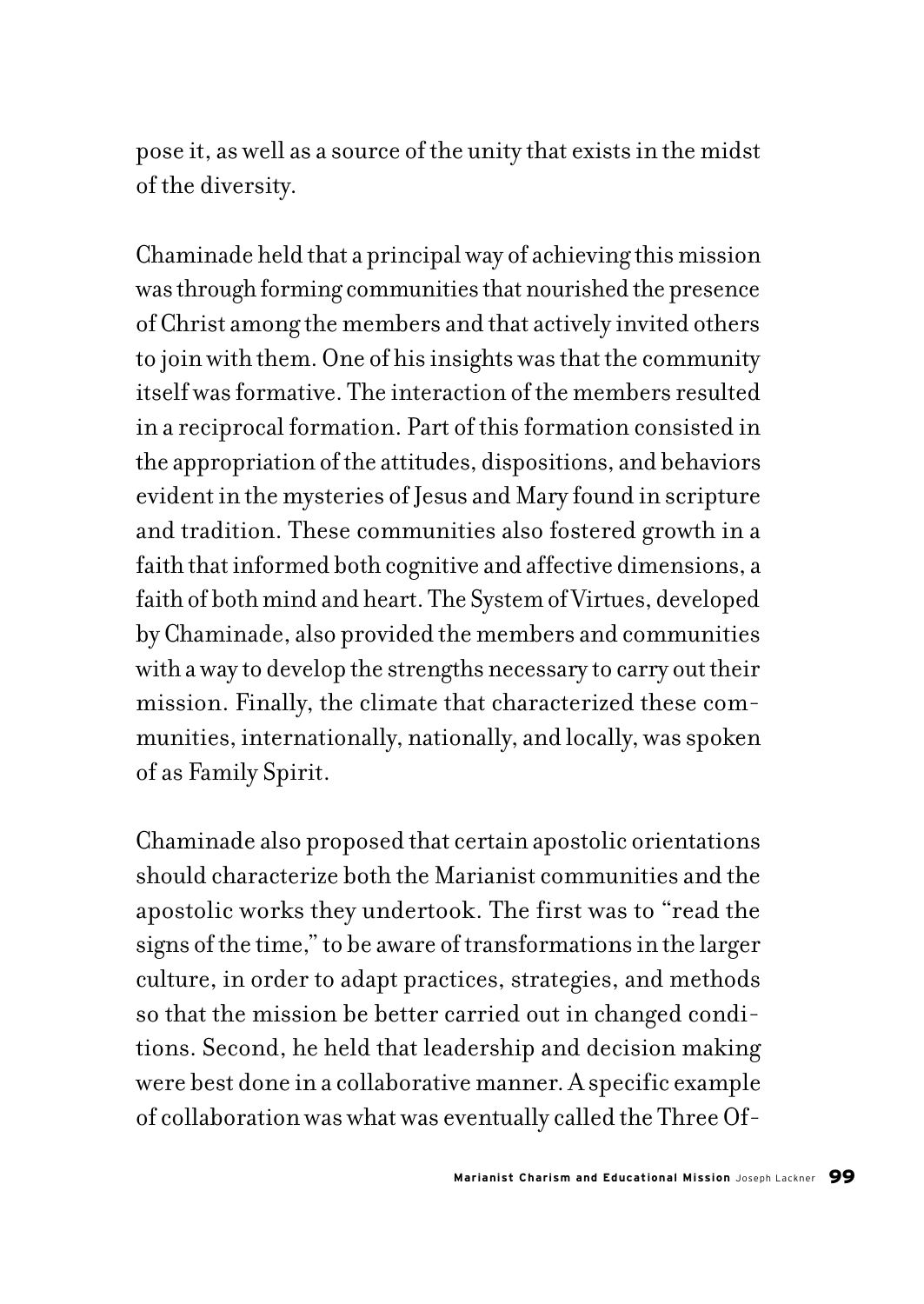fices. Finally, he proposed that an important factor in choosing an apostolic work was whether the effort invested simply benefited those served or whether those served would in turn serve others who in turn would serve others, so that the initial effort generated a ripple of apostolic activity.

Today, Marianist communities are found in Europe, North and South America, Africa, Asia, and Australia. Though the culture has developed over time and taken on some of the patina of the nations and ethnic groups in which it is situated, still wherever Marianists are found they look back to Chaminade for their inspiration and understand that their basic reason for being a part of the culture or living the charism is to join Mary in her mission.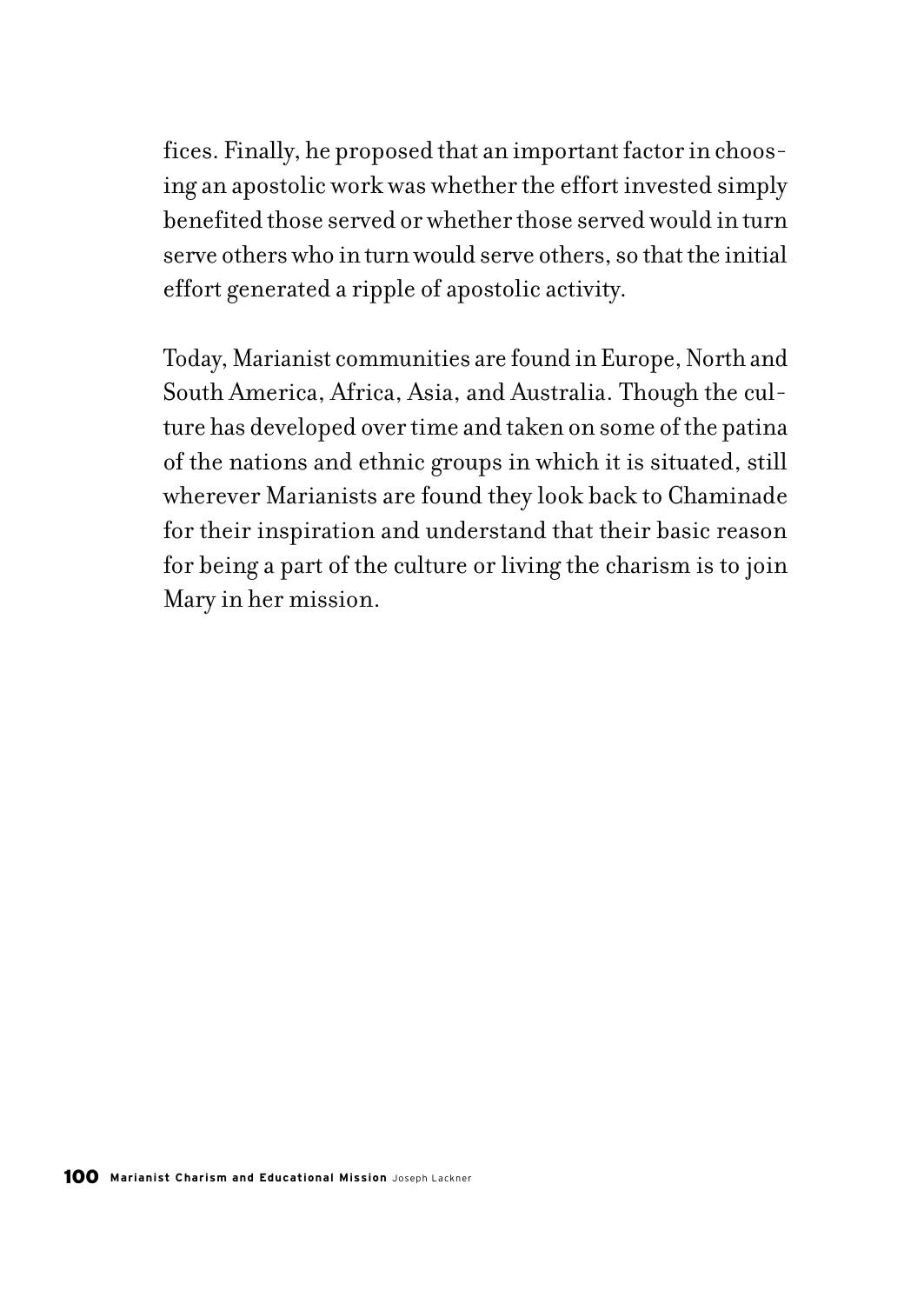## **MARIANIST SCHOOLS AS A MANIFESTATION AND PER-PETUATION OF THE MARIANIST CULTURE/CHARISM**

#### **Introduction**

1. As indicated above, the first thing that Chaminade did when he returned from exile to Bordeaux (1800) was to form communities composed of various groups of laity as a means of re-Christianizing France. However, after 1817 his efforts were more and more focused on school communities. He became convinced that a principal way through which the re-Christianization of France would take place was through schools – schools in which all members would be formed and nurtured as Christ. It seems self-evident that had there not been a clear congruence between what Chaminade intended in schools and his fundamental mission and religious understanding, initiated at Saragossa and matured throughout his life, i.e., the Marianist charism, he would not have invested so much energy in them.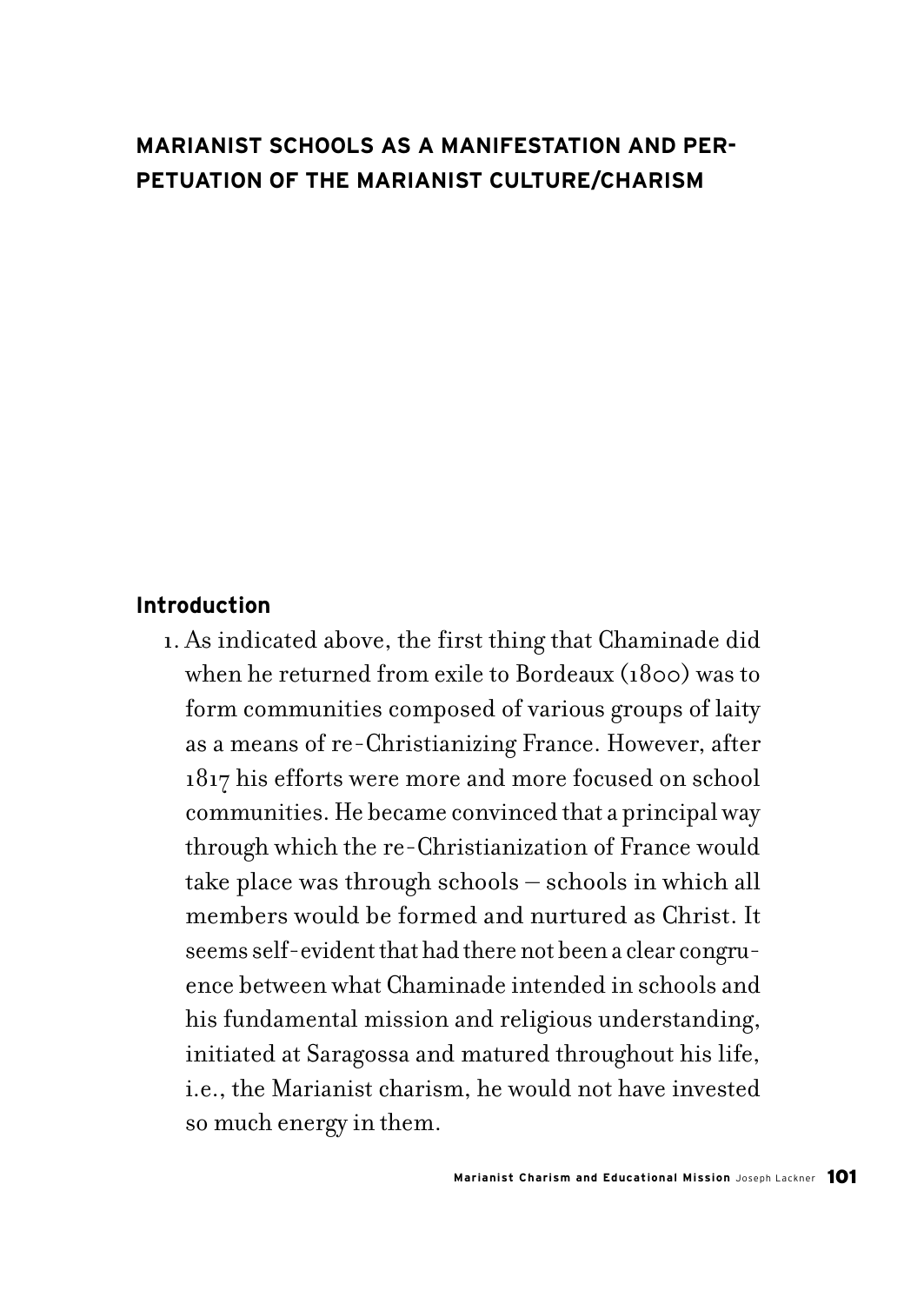- 2. Based, then, on the founder's own example, Marianists believe that schools remain a major way in which the Marianist charism or culture is enacted throughout the world. As already stated above, Marianists have recognized that schools, as well as other educational institutions, provide a ministry wherein all the criteria determined by the Marianist culture for accepting an apostolic work are met. It is the intent of this section to demonstrate how the elements of the Marianist culture or charism delineated above are constitutive of a Marianist school. It is the contention of this section that Marianist schools are an enactment of the Marianist charism and because of the nature of schools, a perpetuation of it.
- 3. Just as some may never have imagined interpreting the Marianist charism through the lens of culture, so also, some may never have considered schools as constituting cultures. However, at least since the 1930s the term has been employed in relation to schools, and beginning in the 1970s this concept gained popularity among educational theorists and practitioners. Today it is commonplace to analyze school cultures and to argue that the kind of culture that is evident in a school contributes to the school's distinctiveness as well as to its educational outcomes. It is the supposition of this document that the distinctiveness of Marianist schools depends upon the elements of the Marianist charism or culture that constitute it. What makes Marianist schools different from neighboring government schools or schools sponsored by different religious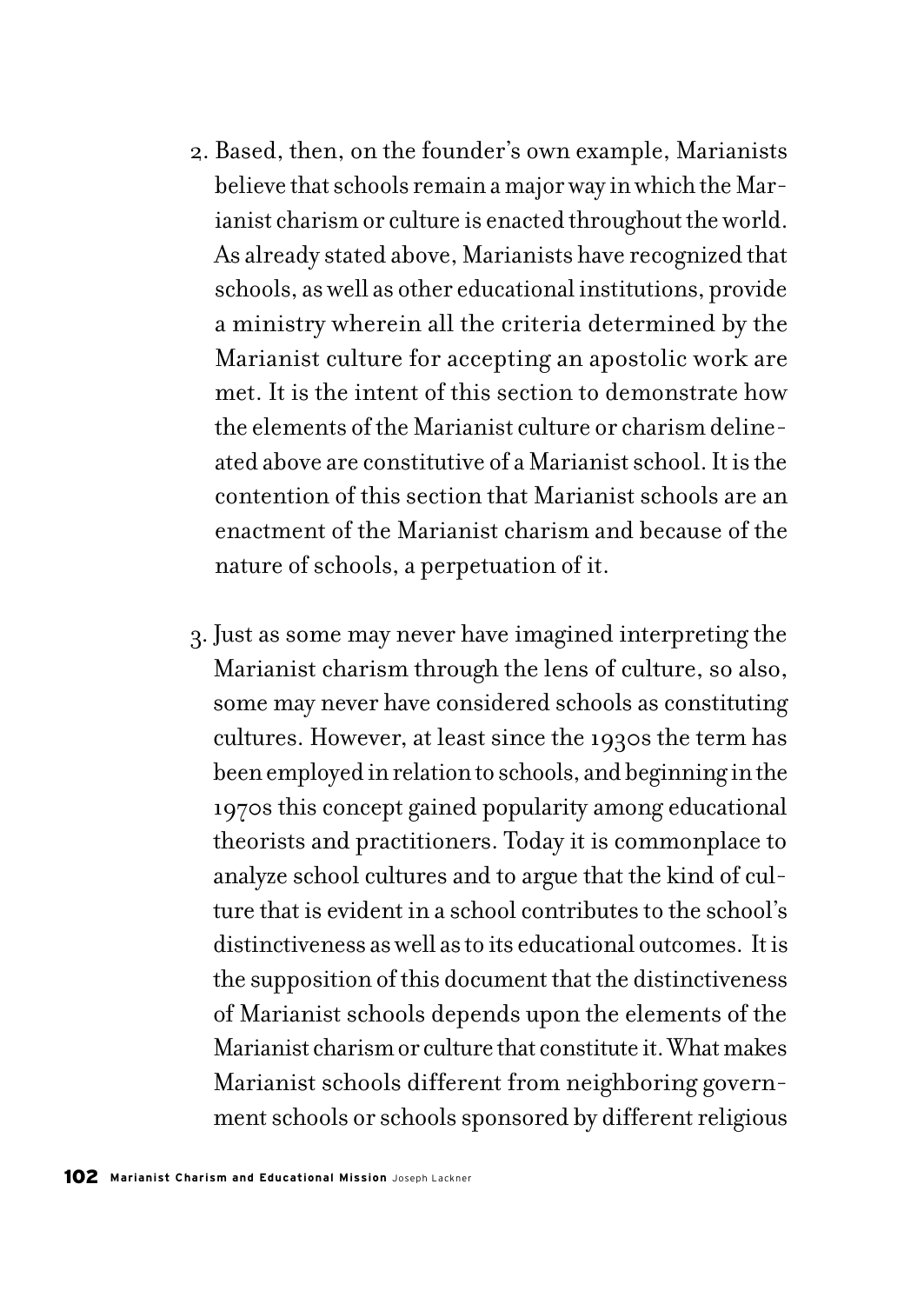congregations are the elements of the Marianist charism embodied in the Marianist schools' culture.

4. In turn, because the Marianist school is an enactment or manifestation of the Marianist culture, one of the continuing apostolic possibilities of the Marianist school is to introduce the Marianist charism to large numbers of people beyond the Marianist Family. No other Marianist ministry consistently involves so many people of different socio-economic, ethnic, linguistic, and professional backgrounds: the students themselves, parents, boards of trustees, alumni and alumnae, non-governmental organizations, and various business and political organizations. What these thousands of people have in common is some type of association with a Marianist school and through it some awareness of the Marianist charism or culture.

# **The culture of Marianist Schools as enactment of the Marianist Charism**

The purpose of the following section is to relate various aspects of Marianist schools to some of the elements of the Marianist culture or charism in order to indicate how the schools enact, make present, portray or manifest that culture. It proposes as well to suggest how the schools are a means to perpetuate that culture or charism.

Ecological Context.

As detailed above, once the Daughters of Mary Immaculate and the Society of Mary were founded, the way their alliance with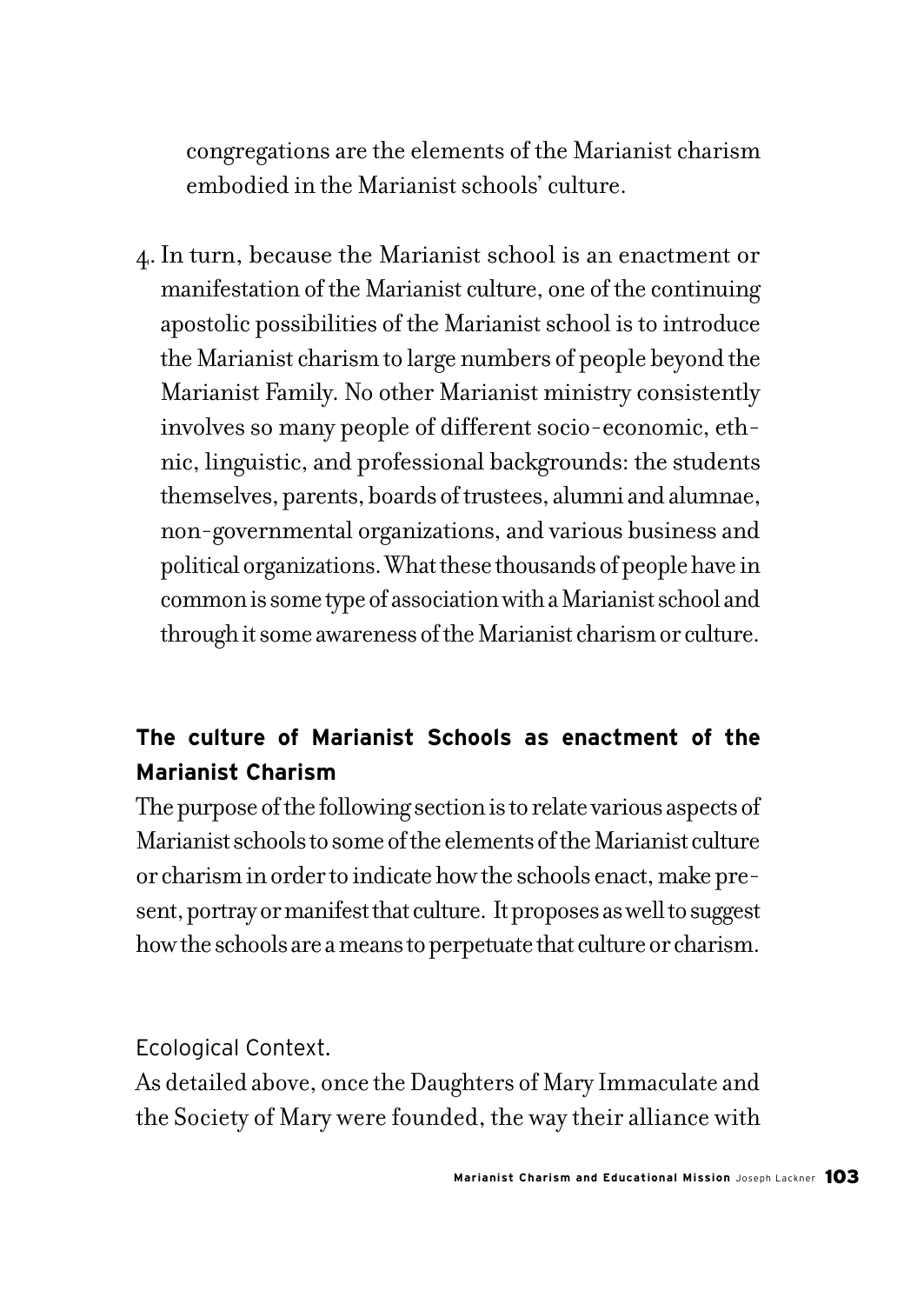Mary was more and more lived out was through dedication to the "battleground of the schools." In 1816 the Daughters of Mary accepted a school for poor children in Agen, and by 1819 some members of the Society of Mary were directing a boarding school in Bordeaux. From these cities, the Marianist ministry of schools fanned out through France, then beyond to the rest of Europe, North and South America, Africa, Asia, and Australia. Most often, the way the Marianist charism first entered a city, a nation, or a continent was through the ministry of schools. Today, as in the time of Chaminade, a variety of schools characterize this ministry: pre-school, kindergarten, primary, middle, and secondary schools, universities, trade schools, as well as other modes of education. Though Marianist schools have opened and closed throughout history, they are found even today on every continent mentioned above except for Australia.

### Founder(s).

The following comments describe how Blessed Chaminade and those who partnered with him in developing the Marianist charism are related to the Marianist school culture.

1. Every Marianist school has a unique story about its origin, history, purpose, challenges, and successes that it reiterates periodically for its constituencies and especially for those new to its culture. But though each school's saga is unique, ultimately at the beginning of each one stands Chaminade and his partners, Marie Thérèse Charlotte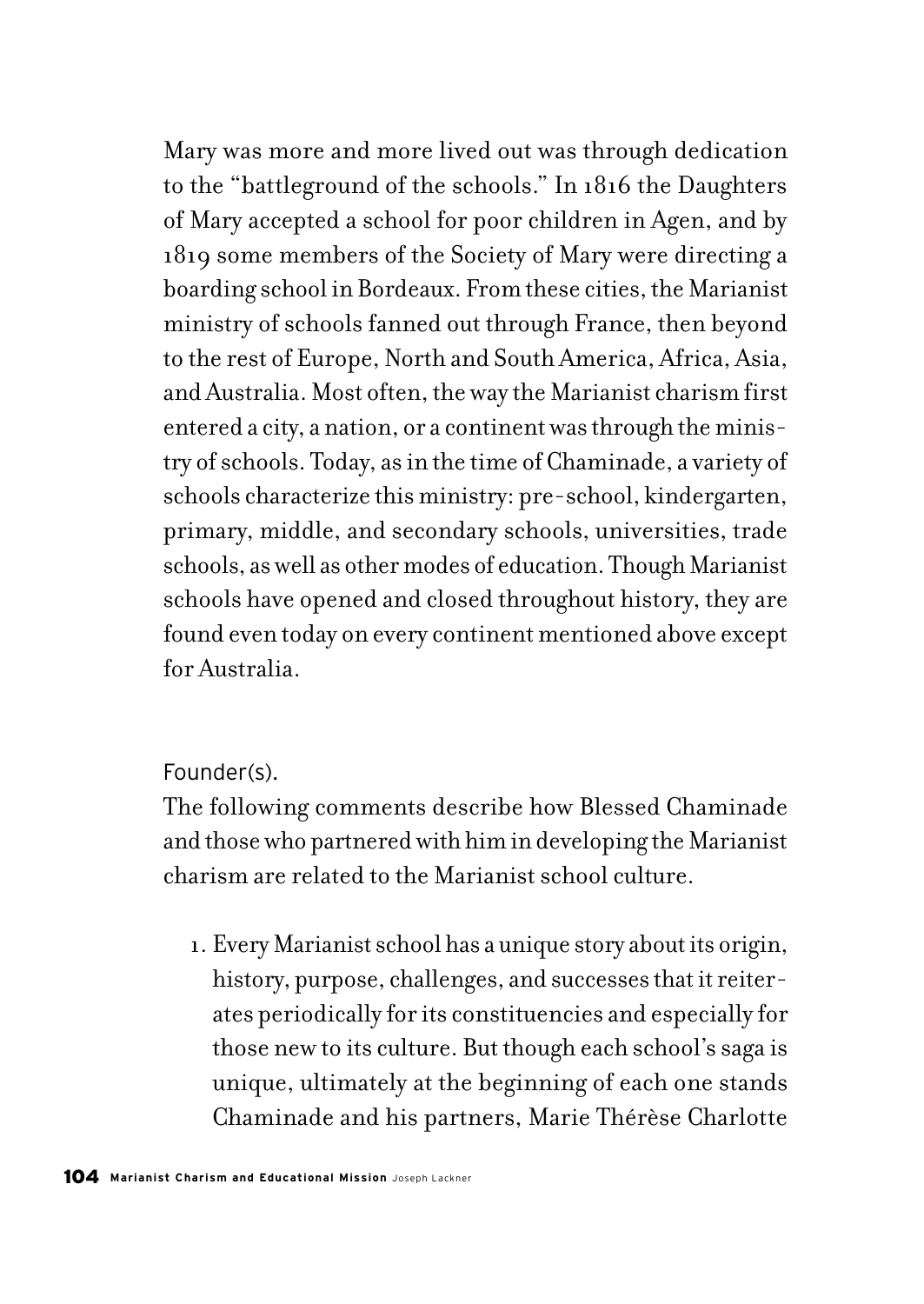de Lamourous and Adèle de Batz de Trenquelléon. Had Chaminade not received his inspiration at Saragossa and then developed it with the collaboration of these women, there would have been no Marianist charism, no Marianist culture and, therefore, no Marianist schools. The only reason that any Marianist school exists is because Chaminade existed.

- 2. Mission statements, school histories, newsletters, selfstudy and accrediting documents in all Marianist schools state that they trace themselves back to the initial inspiration of Blessed Chaminade and the Marianist charism that animated his mission in schools. Despite differences that exist among themselves, all Marianist schools, like members of the Marianist Family, evaluate their outcomes and make institutional decisions in terms of their faithfulness to Chaminade's educational tradition, especially in its most recent expression in the *Characteristics of Marianist Education*.
- 3. As ecclesial documents indicate, it is important that a founder's charism "be lived, safeguarded, deepened and constantly developed…." Marianist schools of higher studies and universities afford opportunities for students and professors from a variety of perspectives and disciplines to participate in reflection and the development of knowledge of Chaminade, the Marianist charism/culture, and Marianist schools. This process enriches those involved in the study as well as the institutions in which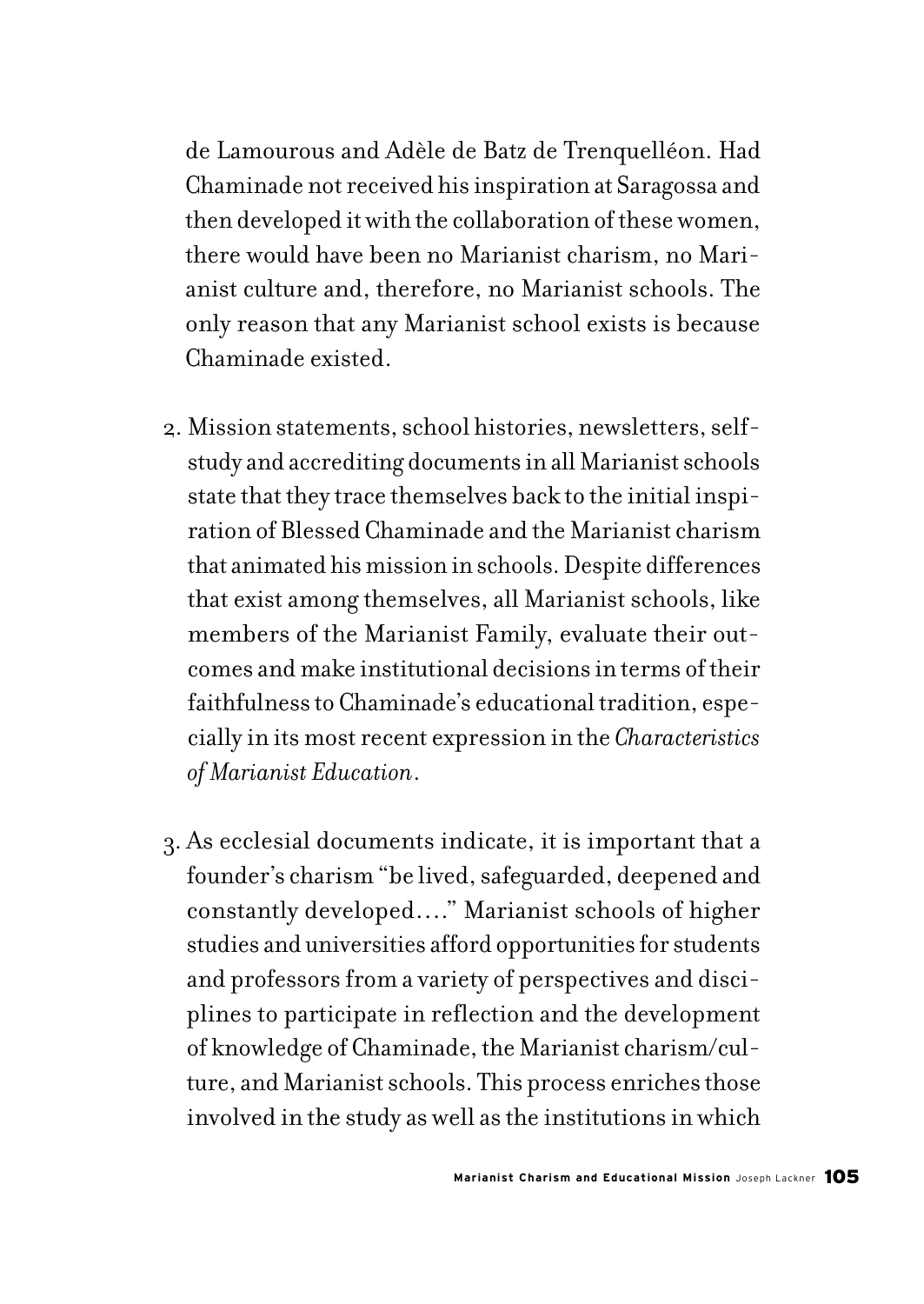they serve. It also has the potential to become a useful resource for the Marianist culture, including schools, and to ripple out to those beyond the Marianist Family.

Collectivity, Community.

The following points indicate how the characteristics of the collectivity or community of the Marianist culture are manifested in Marianist schools, especially unity in diversity.

1. Like the Marianist Family, Marianist schools represent a community of communities or an international network of institutions which exhibit the diversity of the Marianist culture. What unites them throughout the world is their sponsorship by branches of the Marianist Family as well as their appropriation of the contents of culture of the Marianist charism, especially those that relate to Marianist pedagogical assumptions. Designated persons, the Heads of Instruction or Education, on the international and national councils of the religious branches of the Marianist Family serve as a sign of unity among the schools and coordinate joint projects and facilitate communication among them. In some countries there are national consortiums of Marianist schools that advise and aid the Head of Instruction in her or his responsibilities. Unity in this international and national diversity is also fostered through meetings of administrators, teachers, pastoral or campus ministers as well as by exchange of personnel, official and unofficial communication among schools, administrators, faculty,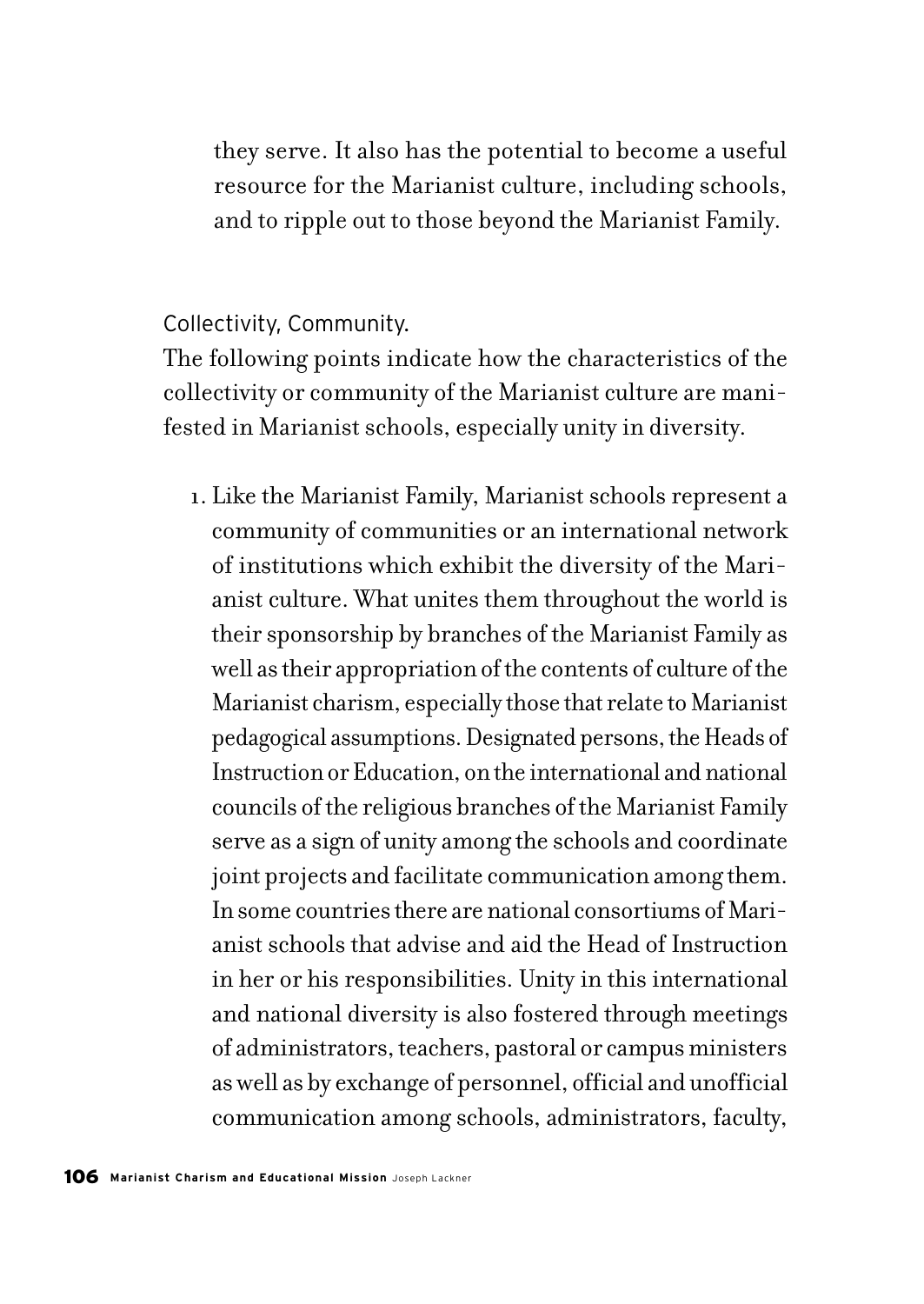and pastoral ministers; workshops for teachers in specific disciplines; retreats on the Marianist culture for teachers and other personnel; and the like.

- 2. In most Marianist schools there are groups of students organized into religious associations such as small Christian communities. These students interact nationally in meetings and retreats that manifest both their diversity and unity. Events such as World Youth Day provide opportunities for international gatherings of Marianist youth, which manifest the diversity of ethnicity and nationality, personality and experience, as well as their unity in Marianist culture.
- 3. The collaboration evident on the international and national levels is also found on the local level. One of most characteristic marks of a Marianist school, attested to by school personnel, students, alumni and alumnae, parents, board members, and others in some way acquainted with the school, is what Marianists call Family Spirit. The work of various school councils, the delegation of authority and responsibility, and the formation of policy and the administration of discipline aimed at creating community help foster this environment. Constant reference is made to this spirit in communications (for example, in newsletters, school memos, and addresses) across the school's constituencies.
- 4. Through the informal interactions of the various members of the school community, such as relationships among the faculty and with students and parents, a sense of family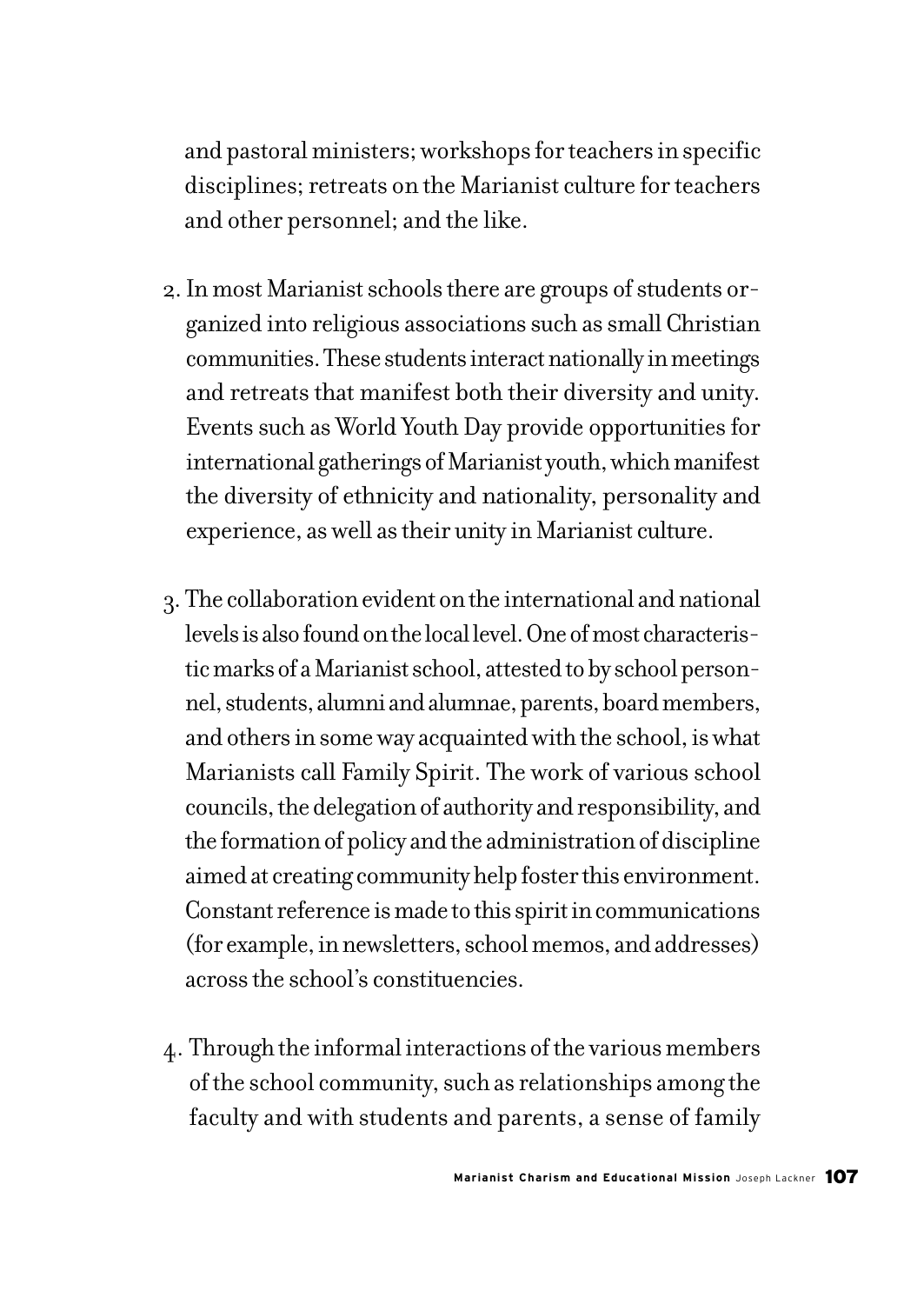is engendered. As the founder emphasized, it is especially important for teachers to win the admiration of students and cultivate an appropriate level of friendship with them. Unlike the factory atmosphere in schools censured by Chaminade or the barracks style, criticized by Father Simler, Marianist schools, like all cultures, create a sense of belonging and mutual relationships among the members, a setting that in and of itself is formative of a "culture of the heart."

- 5. Year after year, new students, teachers, administrators, parents, and other school personnel enter into the Marianist school culture, where their older counterparts transmit through their formal and informal interaction with them the spirit that gives life to the community. In turn, the new members are invited to make their own contribution to the culture, so that a mutuality or reciprocity characterizes the interaction of all who make up the school community.
- 6. By their very nature schools require a diversity of persons to carry out their ministry, from cooks to presidents, from janitors to principals. As noted above, the very spirit of the Marianist school promotes a sense of cooperation among these members. But even more stands the conviction, frequently emphasized in letters of Fr. Chaminade to directors of schools, that everyone is essential to the success of the school and shares a basic equality within the community. All share in different ways the mission of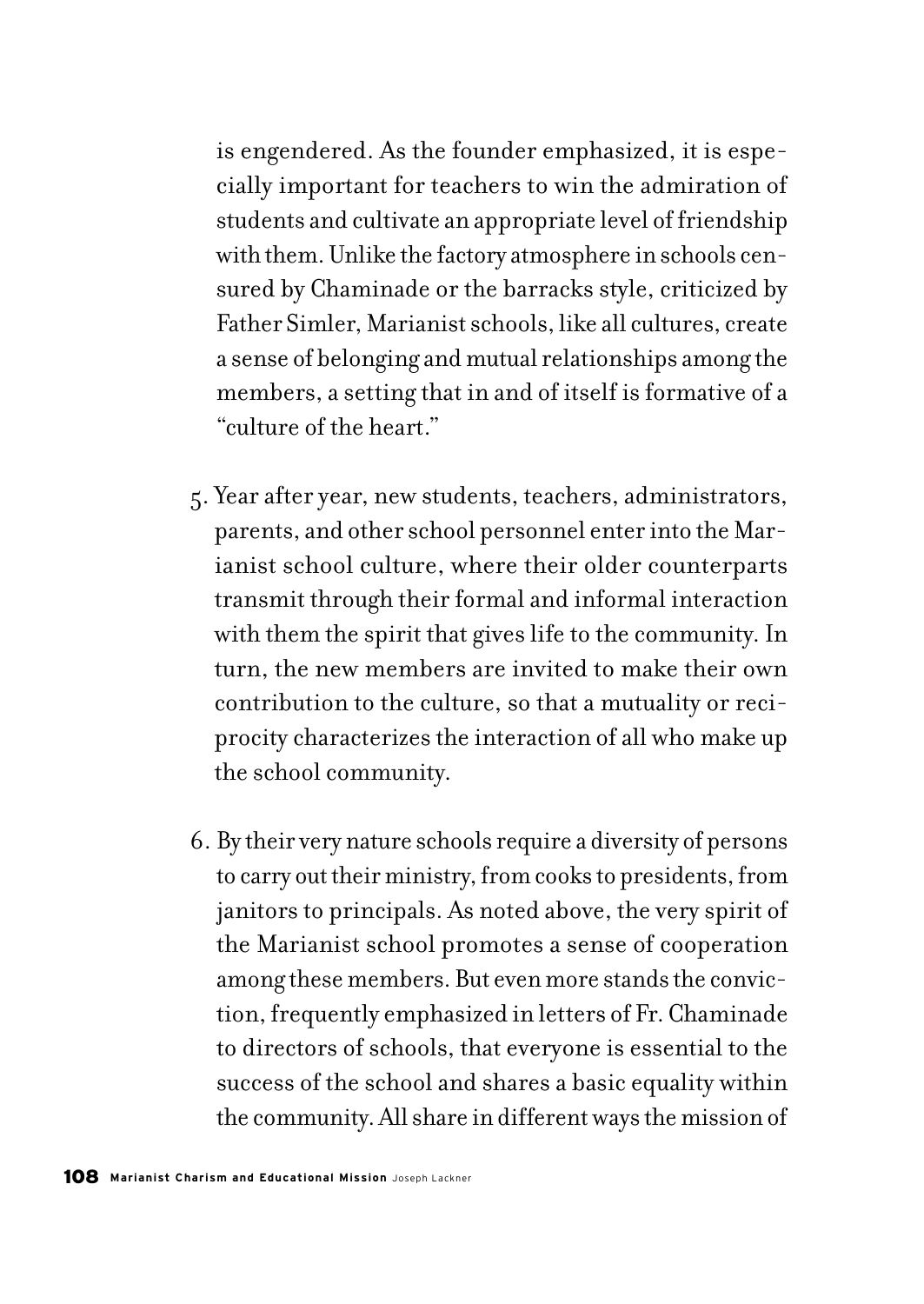the school to educate, to cultivate within students habits of mind and heart permeated with the Christian spirit.

- 7. When anyone becomes a member of the Marianist school culture, whether she or he be a board member, teacher, secretary, parent, or a student, she or he makes an alliance with the school and its mission. It is that mission that bonds members together both from a cognitive and affective perspective. Fundamentally, it is an alliance in Mary's mission to make Christ present in the world and nurture him in others. Often it is expressed as education, understood in the full, rich sense of the Marianist tradition that stems from Chaminade.
- 8. Since mission is what unifies the diversity found among the school personnel, it is essential in inviting individuals to become educators (whether they be teachers or secretaries) to invite them to appropriate the mission. One non-negotiable in hiring an individual as a member of the school personnel or inviting someone to partner with the school (for example, as a board member) is whether she or he is willing to support and contribute to the mission, to educate not simply instruct.
- 9. Just as the membership of the Marianist Family is marked by differences in natural abilities and talents, socio-economic conditions, culture and race (Africans and Indians from different tribes and locations, Spaniards, French, Japanese, etc.), so also diversity characterizes the student body of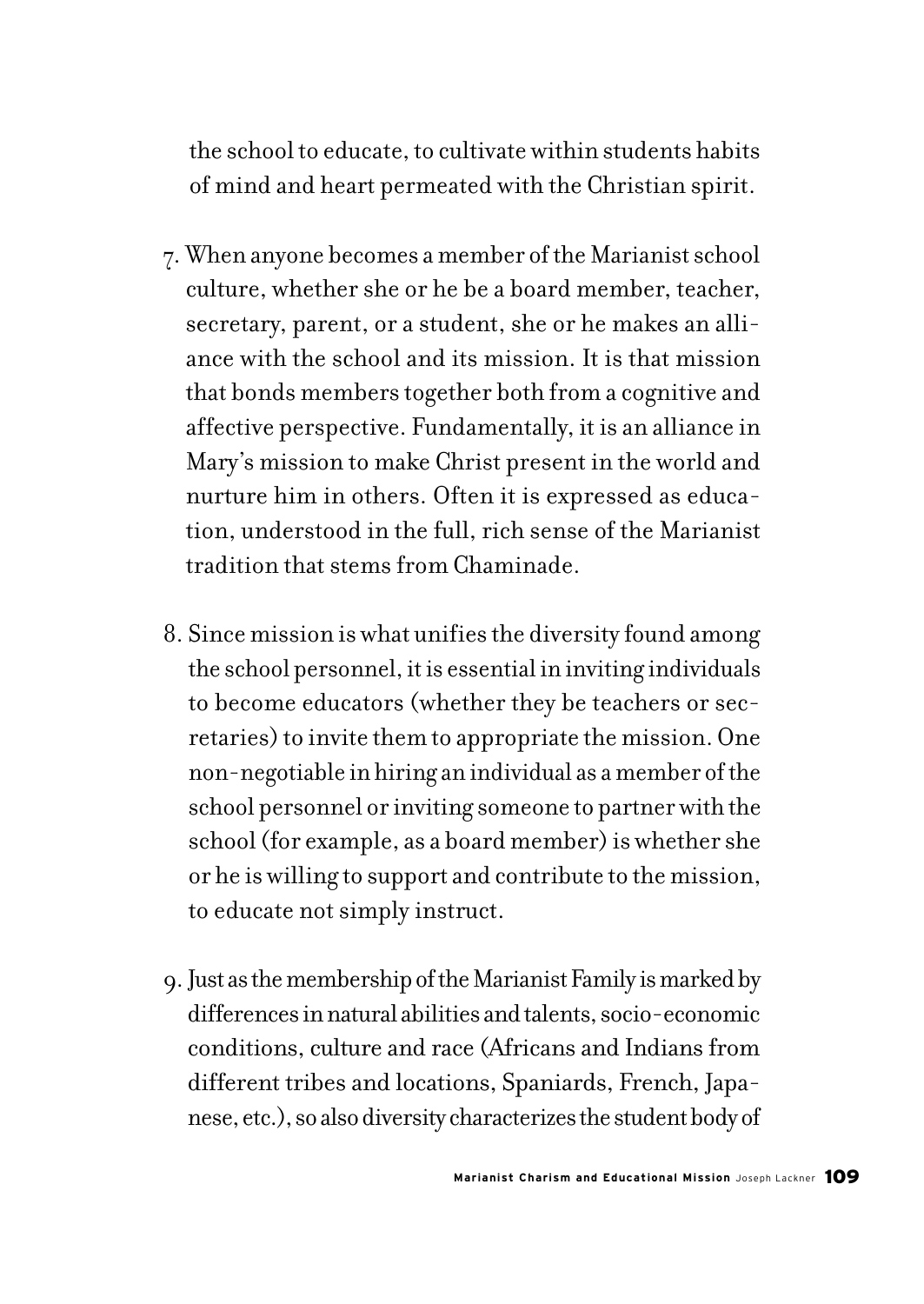Marianist schools. Mindful of Blessed Chaminade's principle that it suffices "for everyone to be such as God wills him to be," with different graces and destinations in life, Marianist teachers accept students as they are in all their individuality and help them develop their potential. To this end Marianists engage in a variety of schools, providing formal and nonformal instruction as well as vocational training.

10. It is the goal of Marianist schools that graduates (as well as other members of the school community), having been immersed in this collaborative culture, where diversity as well as unity is appreciated, have an appropriate appreciation of their own individuality and that of others. They need to sense at the same time the importance of collaborative leadership and decision making. Students witness parents and teachers, boards and presidents, teachers and other students working together to achieve the mission. They themselves participate in teamwork in the classroom, in learning together with other students, and in activities such as student councils. By this experience students are nurtured to value and to think collaboratively and appreciate each one's unique contribution to any project or decision.

Contents of Culture and some of the ways it is affirmed, expressed, and communicated.

The following section is devoted to showing how some of the elements of Marianist culture are present in Marianist schools.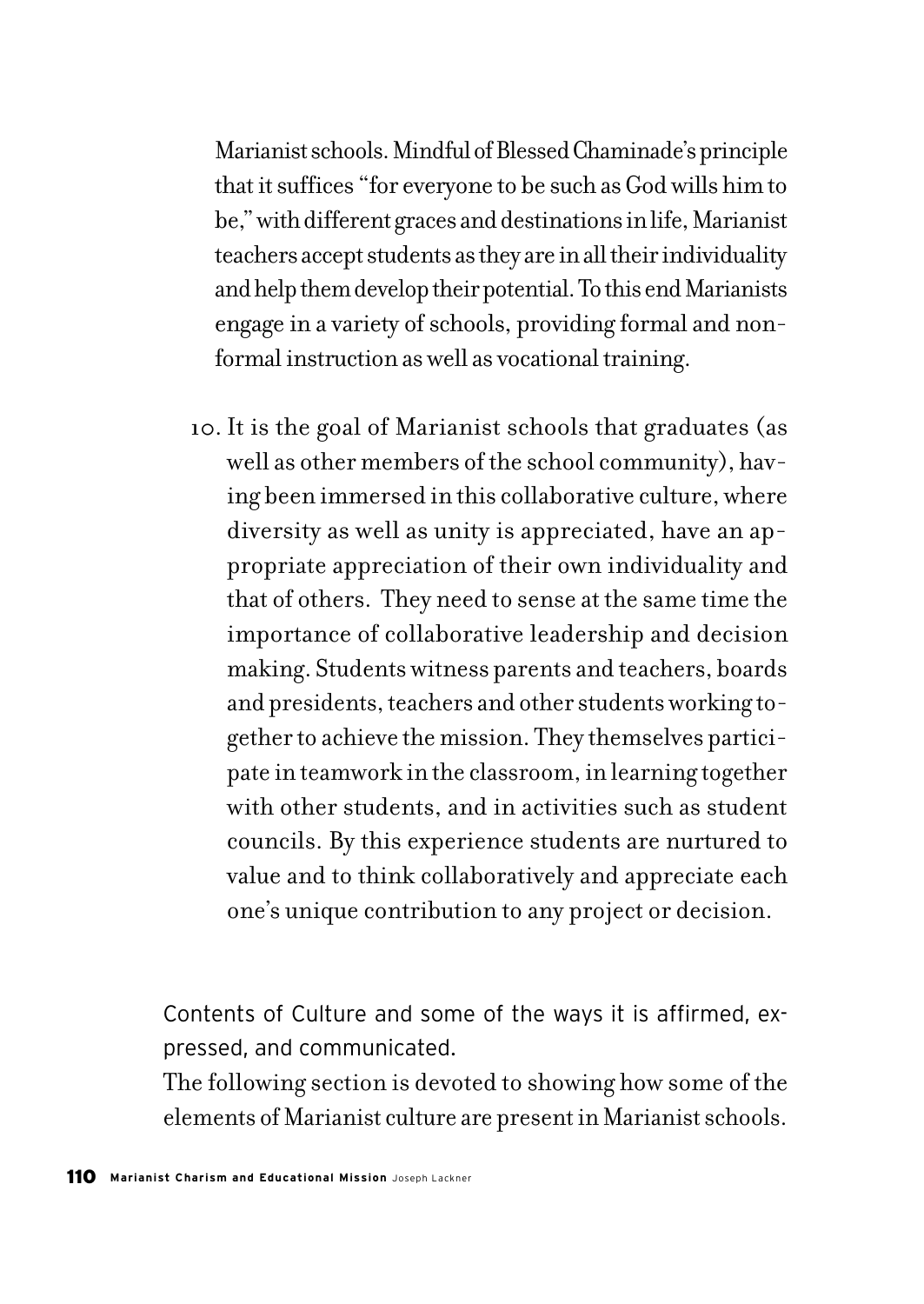In several instances comment on these elements will be enriched by a description of possible ways they might be affirmed, expressed, or communicated.

- 1. All Marianist educators, lay men and women, religious and priests, who are consecrated members of the Marianist Family, embody in mind, heart, and spirit all the elements of culture that are part of the Marianist charism. That culture imbues their presence as they minister in Marianist schools.
- 2. But just as there were members of the Bordeaux sodality who, at least initially, varied in their degree of commitment, so also members of the Marianist school community vary in their degree of commitment to all the contents of culture, the full worldview, of the Marianist charism. As was remarked above, whether they be students or board members, they form a pool of persons who can be invited to greater degrees of commitment. Invitation to these individuals to deepen their commitment is a means of perpetuating the Marianist charism and because schools are enduring institutions, that pool of persons is always renewing itself with new students, new school personnel, new parents and the like.

The essential is that they understand the mission of Marianist schools, to educate in the full sense that Chaminade intended, and have the good will to support the mission in whatever way they are able.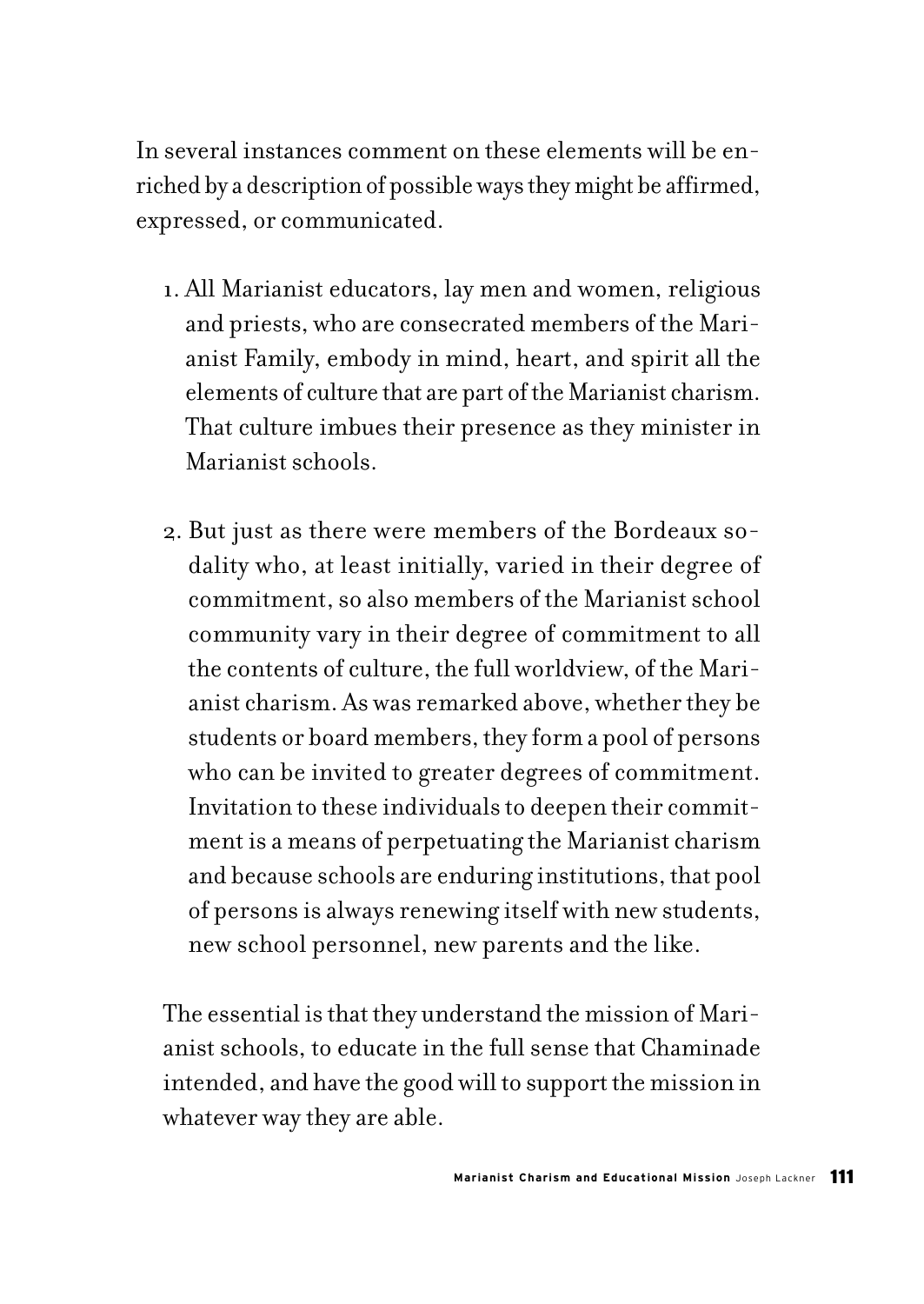3. As allied with Mary's mission, Marianist schools intend to make Christ present in the world. They do this in a variety of ways.

a. To its constituencies and those beyond, the Marianist school communicates what the school's mission is, namely, that the school exists to make Christ present through education. At the same time it makes clear that it is because of its commitment to Jesus and his example and his commission to Mary that it engages in the good works of instruction and education.

b. The Marianist school in its unity in diversity is a manifestation of the Body whose Head is Christ, as well as of the Christ who took on the humanity of all.

c. In some instances, were it not for the presence of the Marianist school, there would be no tangible manifestation of Christ among those whom it serves, for example, in parts of Asia and Africa. So its presence in these places is, perhaps, a more dramatic enactment of this dimension of Mary's mission.

4. Being allied with Mary's mission, Marianist schools intend to nurture Christ in others and in communities. In other words, they are intent on formation in faith. They do this in a variety of ways.

a. Marianist schools have a well developed curriculum for religion classes that is grounded in the mysteries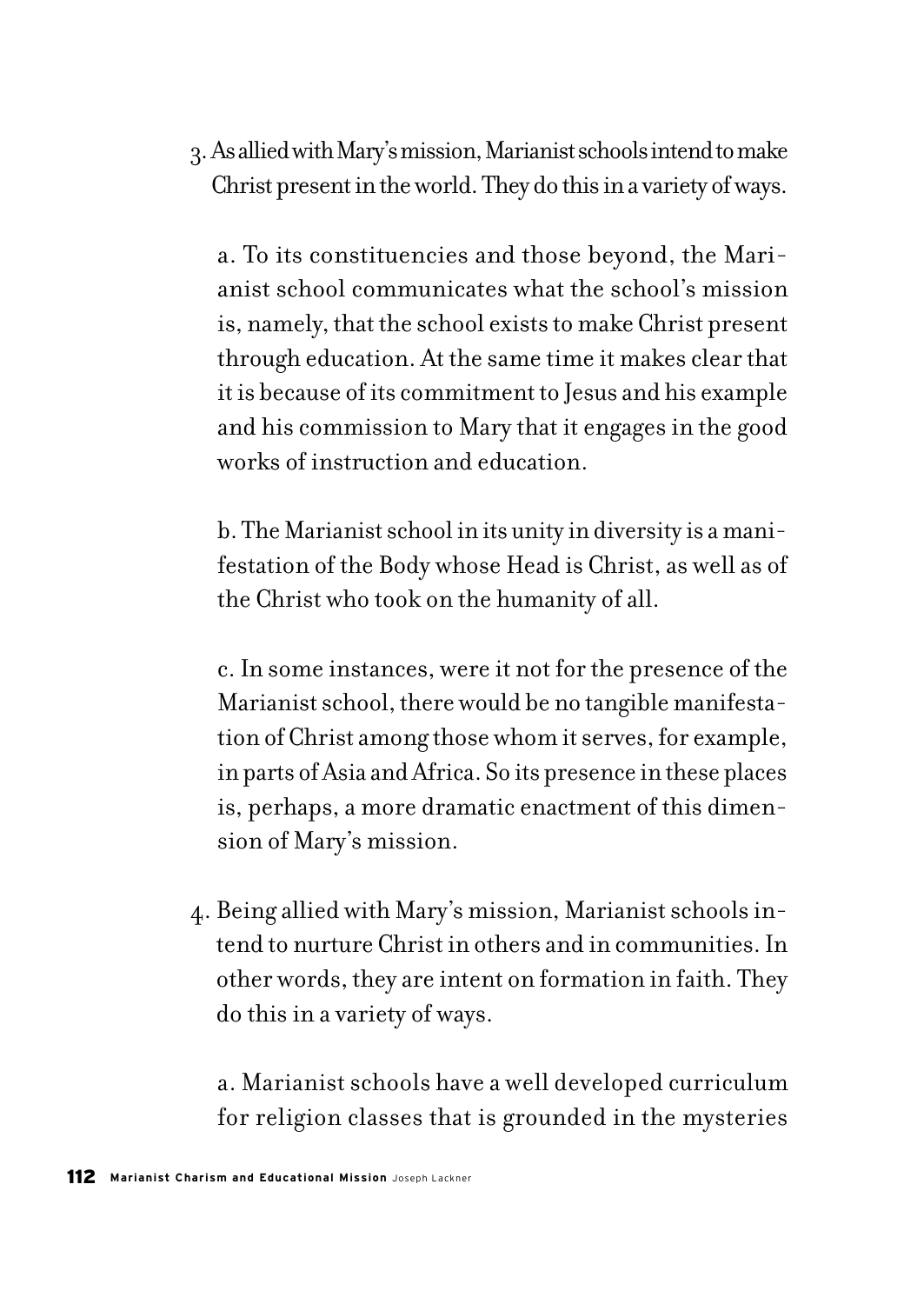of faith and appropriate to the student's age, place, and time.

The goal of the religion curriculum is to develop not only the student's knowledge base and cognitive capacities but also to nurture his or her affective and behavioral dispositions. As a result, it is the goal of the religion curriculum that through this instruction and education the student will have acquired a "felt appreciation" of and commitment to Christ and his mysteries as well as a moral sense rooted in Christ-like values and attitudes, pertaining to both the individual and social aspects of life.

b. In the process of teaching religion a kind of reciprocal formation takes place. The teachers' faith and commitment are enhanced by their preparation for class. The faith of the students is enhanced as well. Student questions, observations, and comments often are instructive for the teachers and their own understanding and practice of faith. What results is a learning community wherein all are enriched in faith.

In schools of higher studies and universities, professors and students have opportunities to explore of the mysteries of Christ and Mary at a more profound level as well as to consider the implications of their belief for their life and their future professions.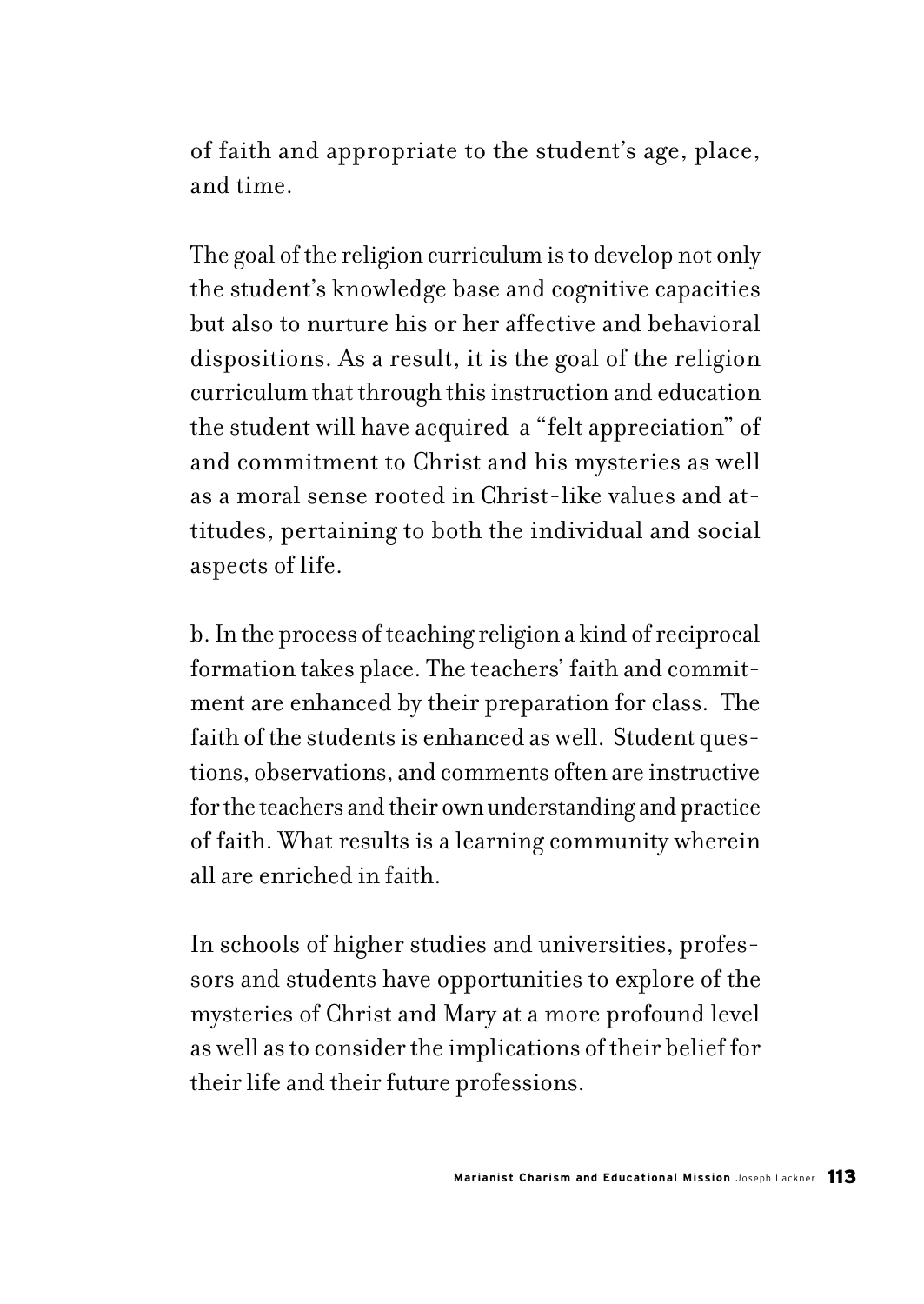c. Complementing the religion curriculum are activities of the pastoral or campus ministry team. Among other things, this team, often composed of both students and adults, provides students with experiential opportunities for the expression of faith in Christ through such things as divisional and school-wide celebrations of the sacraments, pageants, pilgrimages, retreats, prayer services, and membership in small Christian communities. As with the teaching of religion, reciprocal formation takes place as the pastoral team works together and as it interacts with different groups of students.

d. Issues of faith, peace, service, and justice are considered across the curriculum, not only in religion class. For example, in discussing literature it is often natural to compare the outlooks of different authors on similar themes and trace their interpretation back to different philosophical and/or faith perspectives. In British literature, for example, one might compare Gerard Manley Hopkins' "Grandeur of God" with William Wordsworth's "The World Is Too Much With Us." Both are Petrarchan sonnets, written in the nineteenth century, that lament the results of the Industrial Revolution. But Hopkins' poem ends with a clear note of hope whereas Wordsworth seems close to despair. The themes are the same but handled differently because of different religious or faith perspectives. Literature as well as history and the other arts also easily lend themselves to questions of justice, peace, and service.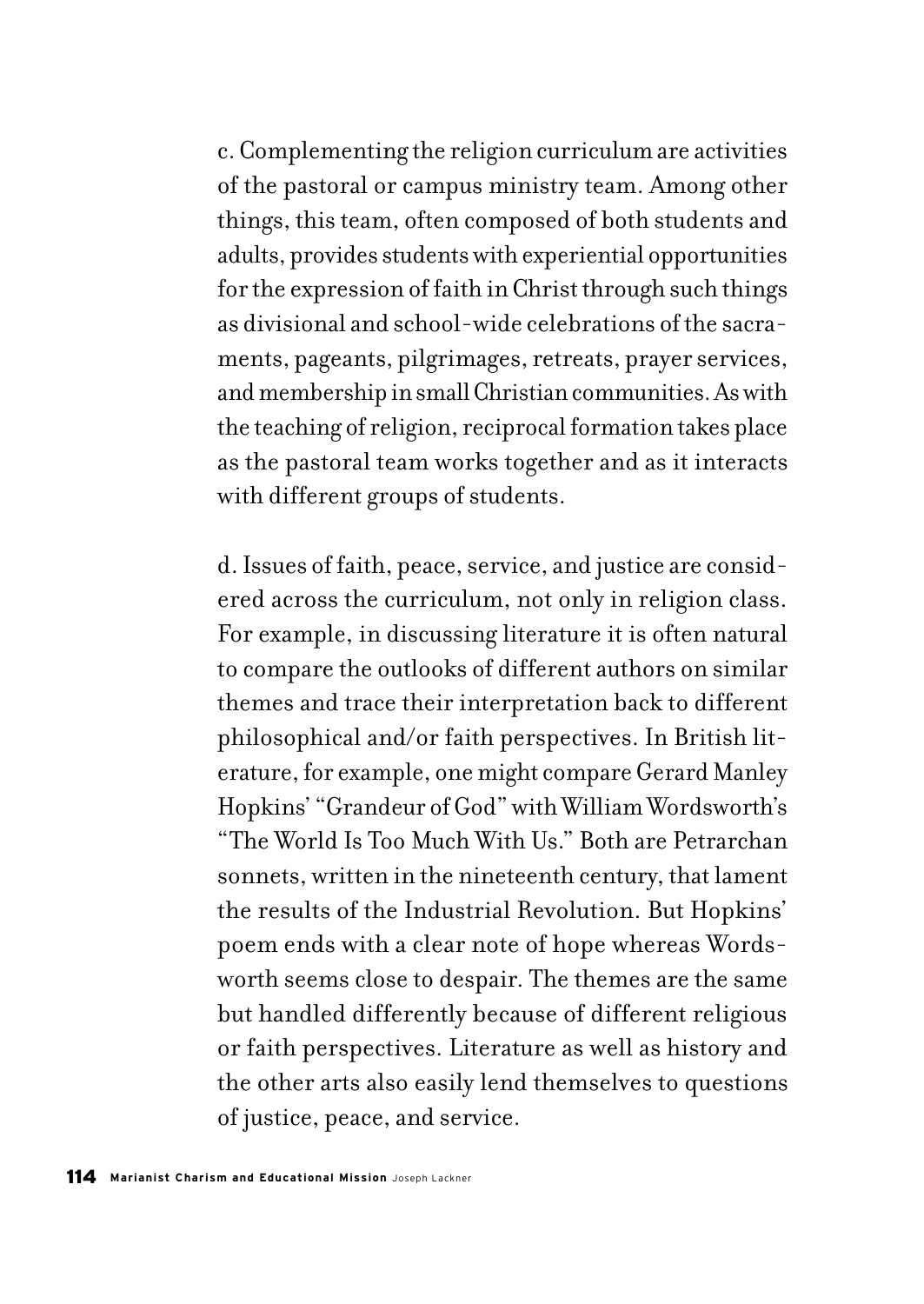In the same way, the teaching of science and technology raises questions of faith, justice, peace, and service. There might be some discussion of how in the development of scientific knowledge individuals necessarily exercise a natural faith or trust in the work of others (sometimes misplaced) by using their results as a base to do further research (see: Michael Polanyi). Though one should not turn the teaching of biology into a religion course, some time might well be devoted (perhaps in cooperation with the teacher of religion) to issues such as faith and the Darwinian theory or the religious and ethical issues related to cell manipulation. Obviously, questions arise about peace and justice in regard to technology, for example, in terms of who has access to it and how it is used, whether in service of creation and human welfare or for destruction.

The above examples are not the point. The point is that the curriculum of Marianist schools integrates issues of faith, peace, service, and justice in all domains of knowledge and skills and thus indicates that these are not just peripheral matters which can be easily dismissed or simply relegated to the religion class.

e. Looked at from the perspective of St. Irenaeus' often quoted saying that "the glory of God is man fully alive," the Marianist conviction that the school should develop the whole person is really a contribution to the formation of individuals in Christ. For Irenaeus Jesus is the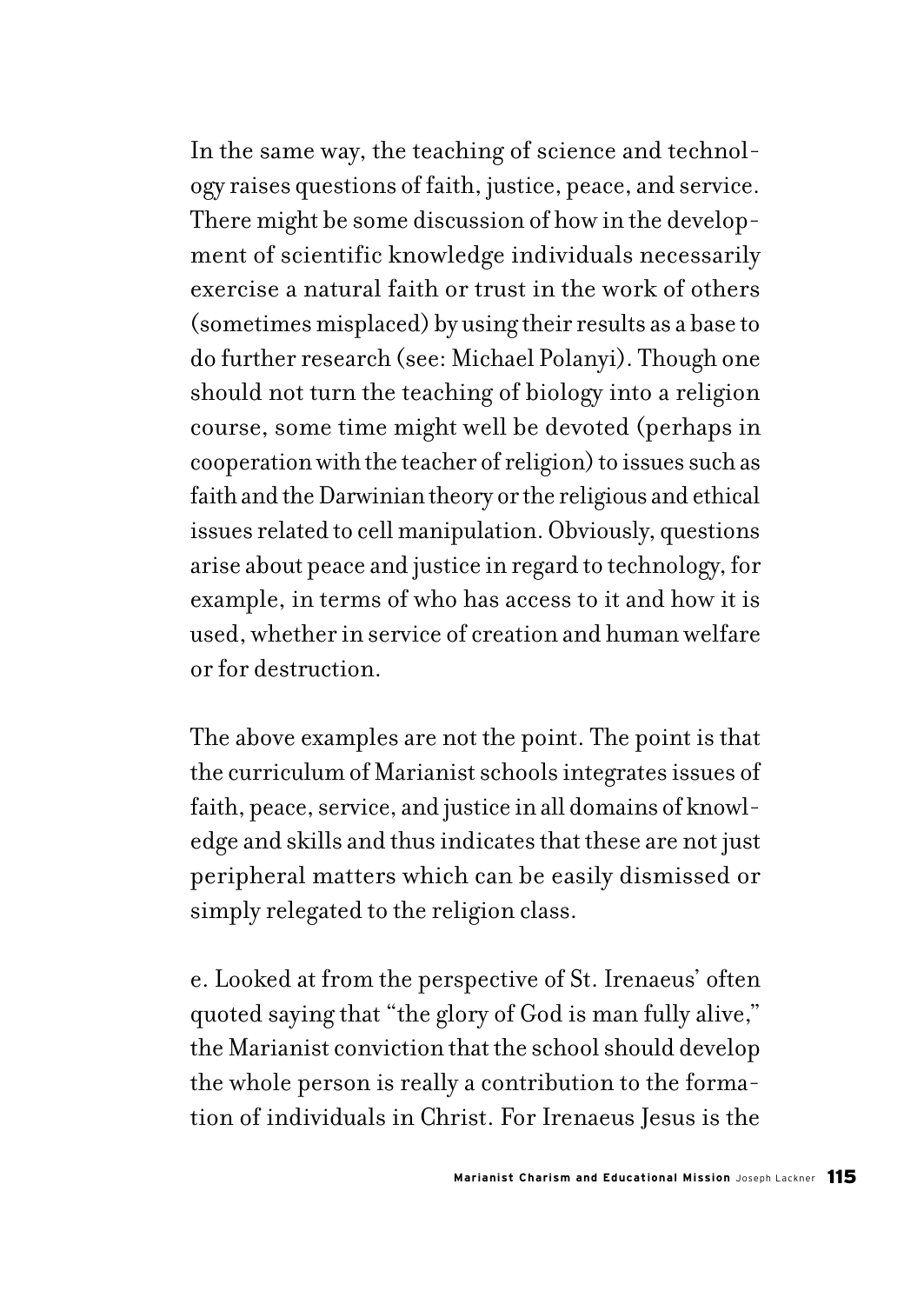glory of God, for he is the most fully alive human being. In his humanity the habits of mind and heart are fully integrated, all suffused by unwavering trust or faith in the Father. The gospels picture him as sage, prophet, healer, friend, lover, forgiver, servant, and teacher. He delights in fellowship, is attentive to the beauties of creation, has moments of ecstasy, experiences both emotional and physical pain, suffers and dies, and is transfigured with eternal life. He is present to people of every strata – little children, women, tax collectors, day laborers, prostitutes, ascetics, students of the law, wielders of power. He can listen, learn, instruct, debate, touch and be touched, be angry at evil, unite, intuit reality, go beyond appearances, be silent.

Integrity characterizes his life. His ways of thinking and believing, his ways of feeling – his desires, emotions, passions and his relationships with others and with the Father – worked in harmony with one another. Nothing human was foreign to him. He experienced every dimension of human life and as such he was the one who was fully human.

In genuinely developing the whole person – the physical, intellectual, affective, moral, and spiritual dimensions – Marianist educators aim at enabling students to become fully alive like Christ. Just as nothing human was foreign to Jesus, so education of the whole person ultimately involves fostering such a humanity in each student. And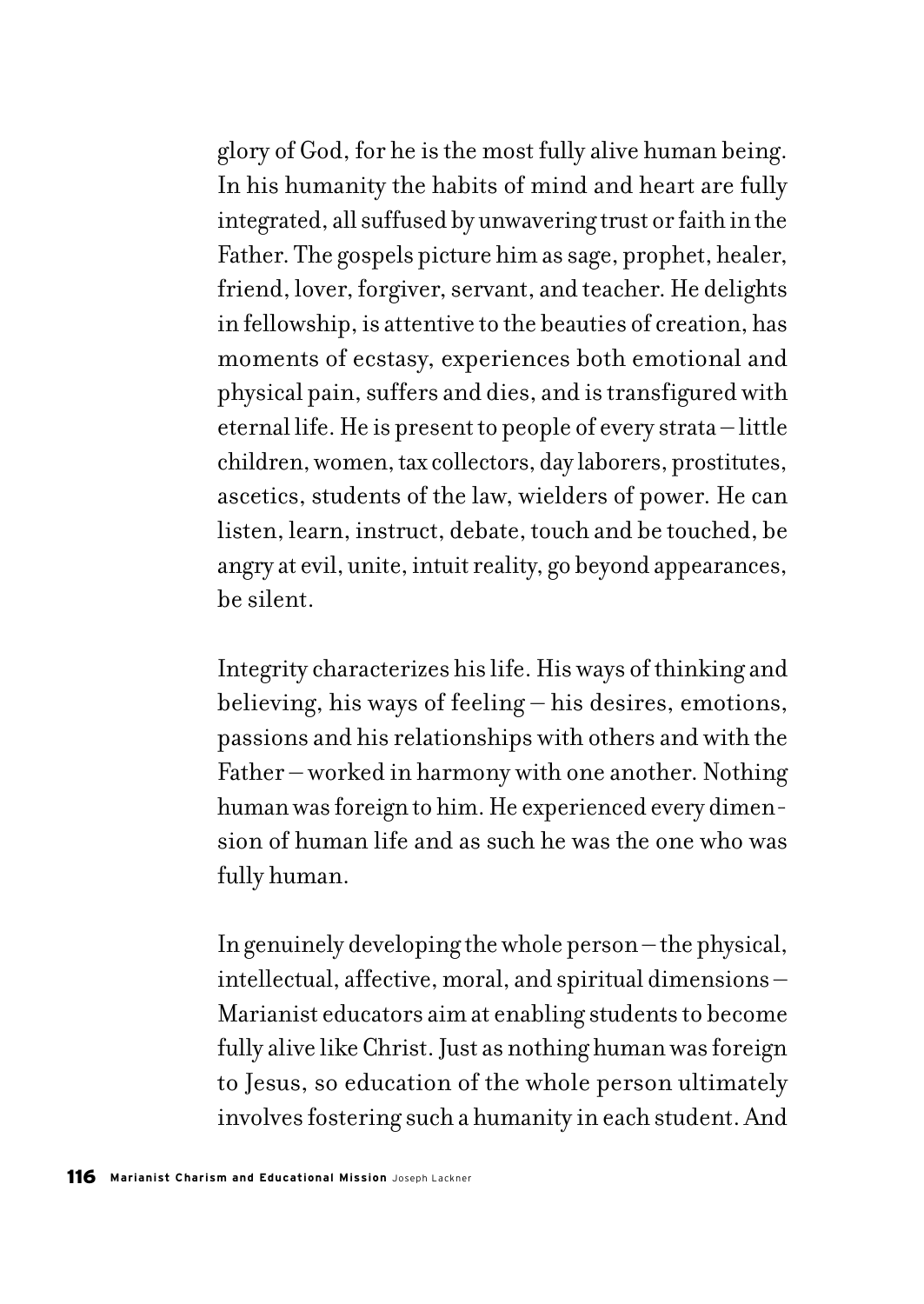like Jesus who in his humanity grew in his sense of vocation, so also, in educating the whole person, Marianists aim at aiding students discover the "deep purposes that lend meaning, wonder, and fulfillment to their lives" as they come to understand the vocation, the calling in life, that is theirs.

f. Another very important way the school community and individuals are formed in faith is through the kind of presence, atmosphere or climate school personnel create, especially teachers. As one of the early Marianist pedagogical treatises phrased it, teachers are the "soul" of the classroom, or in Olier's terms, "sacraments." Simply put, they form Christ by giving a Christian example in "every word, look, and gesture." They stand as models of maturity, examples of Christian living to whom students are attracted to imitate. The diversity among them witnesses to the fact that there is not just one way to be Christ-like – each person is called to manifest Christ in his or her individuality.

To be attractive models, teachers need to be adequately prepared in their subject matter, adept at teaching methodology, skilled in adapting and changing methods according to student needs, and able to win the esteem and friendship of students. The teacher, in other words, needs to be a professional, a reflective practitioner, because that is what justice to the students and to their parents demands, as well as because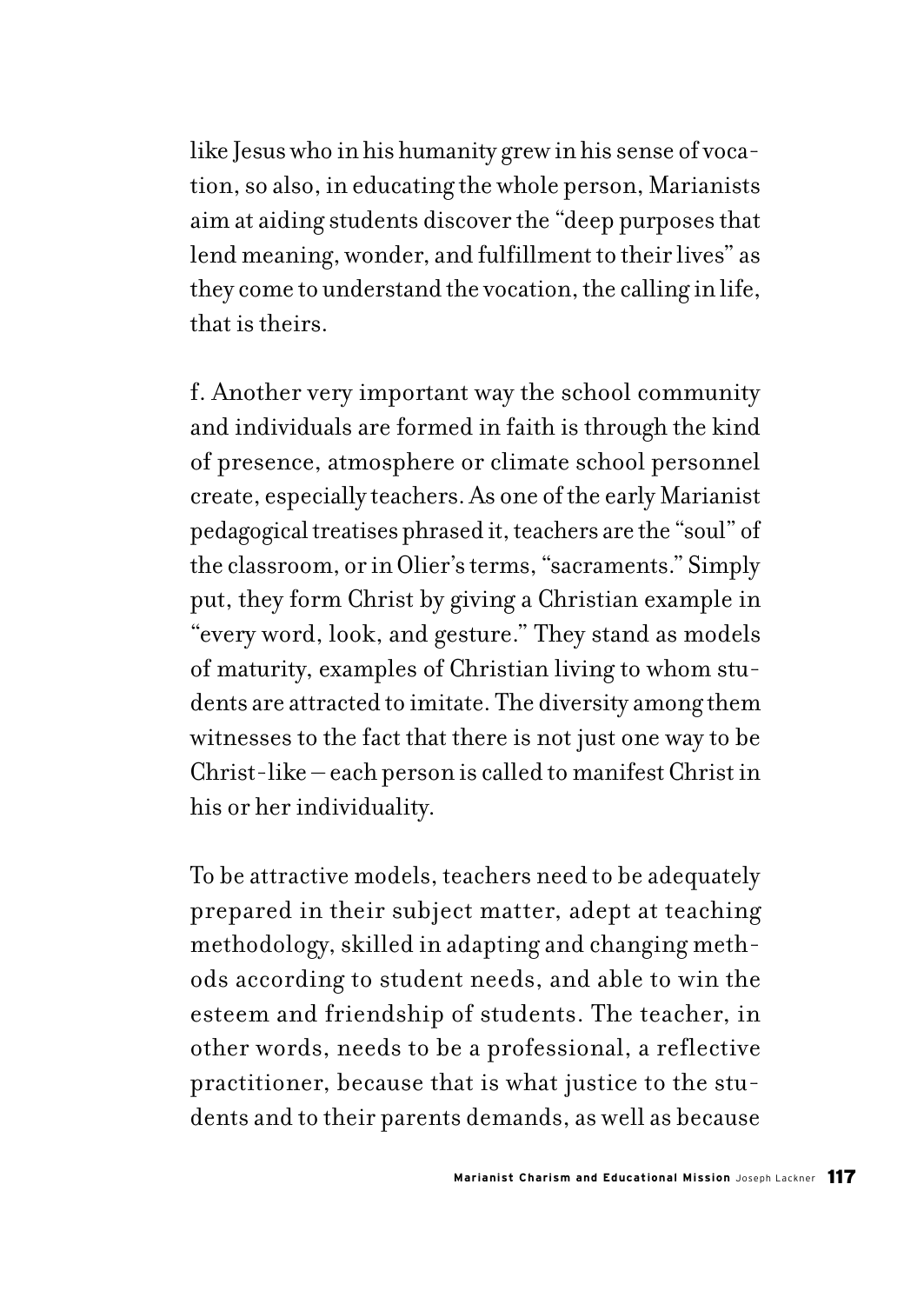it is in the course of good instruction that education is carried out.

But beyond professionalism, Marianist teachers have to possess certain virtues or strengths to carry out their ministry, many of which are developed in the Marianist System of Virtues – the five silences, recollection, perseverance, patience, confidence in God, humility and the like.

Teachers also need to live by certain convictions:

- $\blacksquare$  that theirs is a vocation, a calling, a ministry, not simply a job;
- that their mission is to educate as Chaminade and other Marianist documents have defined the term;
- that this mission is their fundamental intention, orienting all that they do;
- that to fulfill their mission of nurturing Christ in others and in the community, they themselves must be exemplars of faith;
- that their mission calls them to prayer for themselves, the community, and their students.

Teachers also have to foster certain attitudes or beliefs about students:

that each is made in the image and likeness of God;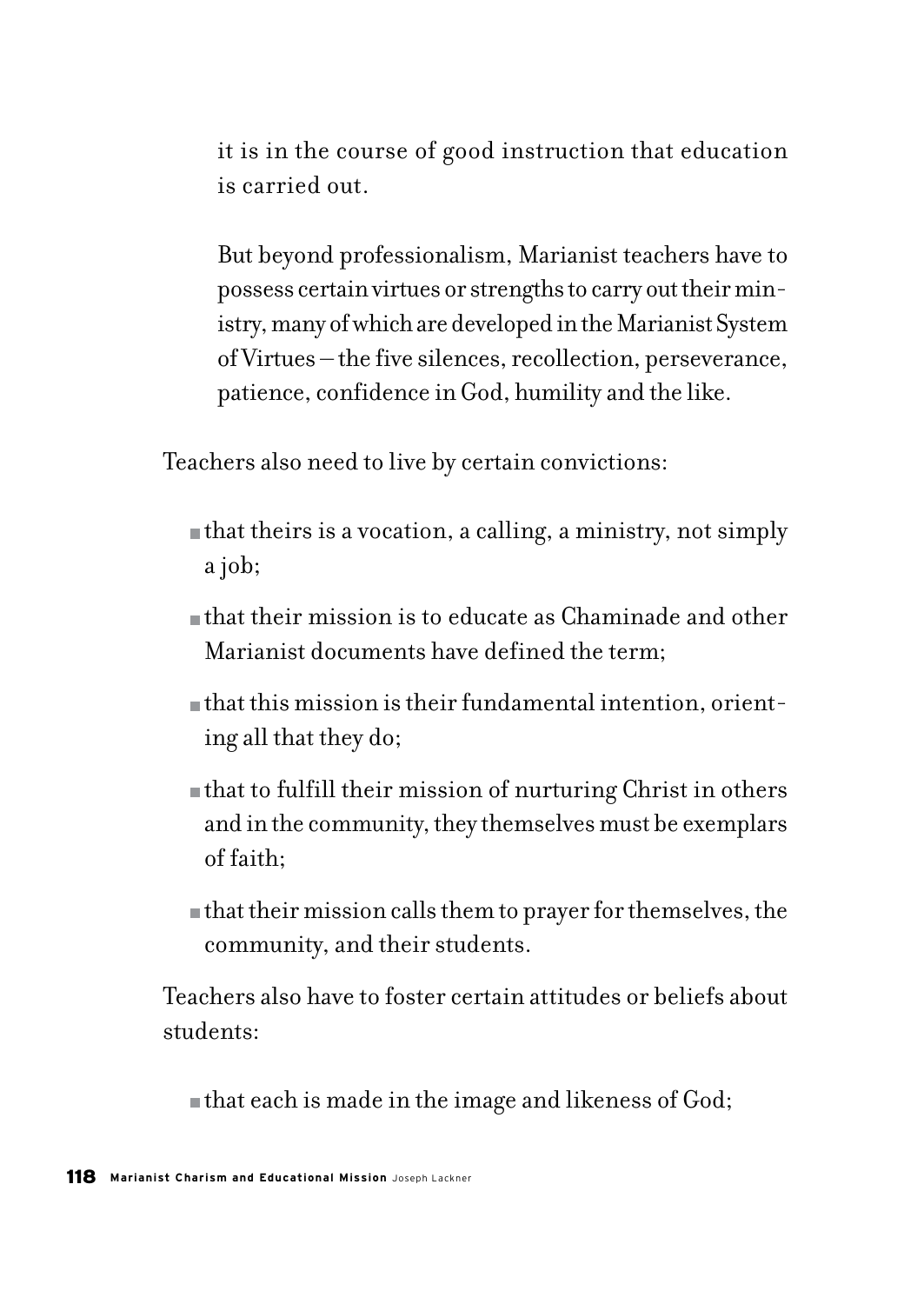- that it is sufficient for a student to be as God intends her or him to be;
- that no student is given exactly the same graces and potential as others;
- $\blacksquare$  that though no student is perfect, that which is not perfect should not be rejected as totally bad;
- that a student should be helped to develop that potential that he or she has;
- that each student is capable of mirroring Christ;
- that with others each student has the possibility to transform the world in some way.

(For a much more developed list of convictions and activities necessary to Marianist teachers see Appendix A: Convictions and Actions of Marianist Teachers as delineated in *Characteristics of Marianist Education*.)

g. Much of what has been stated about the implementation of faith formation, the nurturing of Christ in others, in regard to teachers and students also applies to the other constituencies of the school. The Marianist school, in so far as it is able, strives to provide opportunities to all the members of its community to grow in faith both individually and communally. Through newsletters, presentations, participation in events of faith such as pilgrimages, pageants, and the celebration of sacraments; through instruction in the mysteries of faith, prayer ex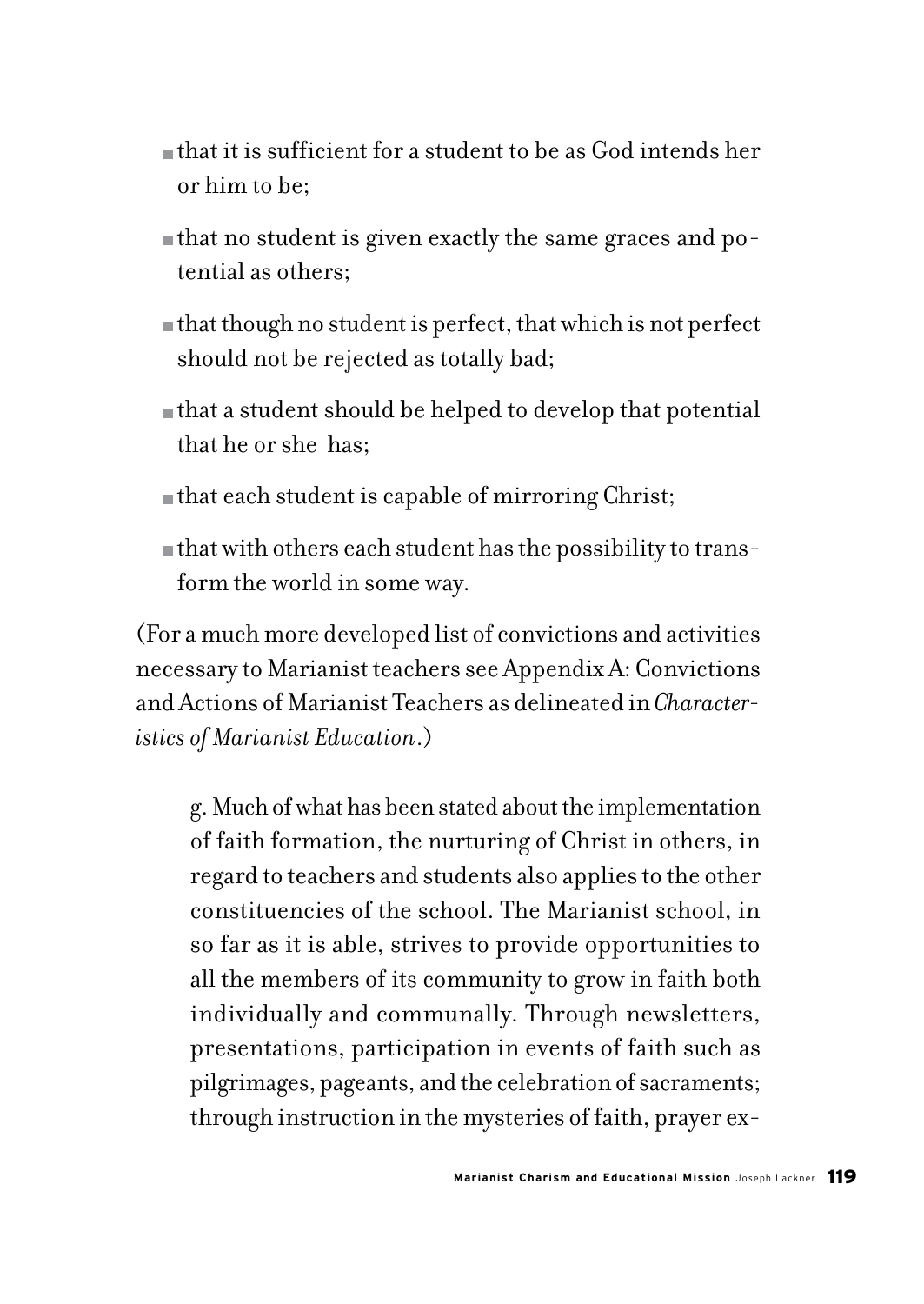periences, workshops; and through an invitation to join branches of the Marianist Family, the Marianist school strives to foster faith in all who are associated with it. Also, as students in Chaminade's schools became apostles to their parents, so, too, today, very often it is through their sons and daughters that parents catch the spirit of the Marianist school.

h. As part of faith formation in Marianist schools, knowledge and devotion to Mary are cultivated because it is her mission that provides the fundamental motivation for the schools' existence. Statues and other art work stand as tangible reminders of her presence and role in salvation. Several of her feast days are celebrated. Characteristic Marianist prayers are incorporated into the routine of the schools. The mysteries of her life are considered in the religion curriculum. In schools of higher studies and universities, students and professors from a variety of disciplines study her influence through the centuries. Mary as a model for all women as well as all disciples is explored and appropriated.

i. Because of a sense of inclusivity (a modern interpretation of the fundamental Marianist conviction of diversity), Marianist schools, as noted above, invite people of various levels of commitment to be part of the different constituencies of the school. This does pose a challenge to the mission, since it is difficult to imagine, for example, non-Christians attuned enough to the mysteries of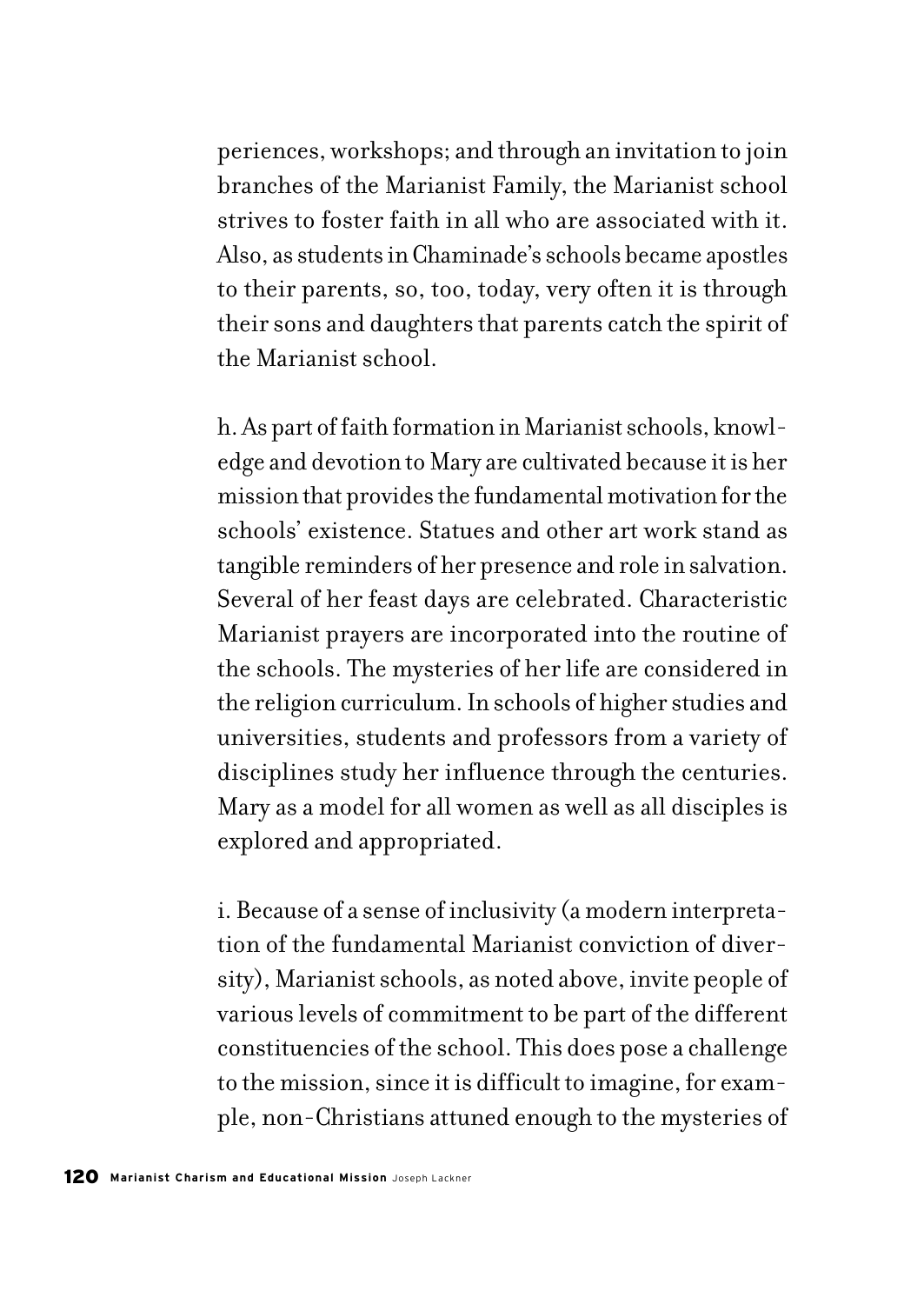Christ and willing enough to foster an explicit Christian faith in students and others. What these individuals can be expected to do is to support, affirm, appreciate, value, and contribute to the mission in whatever way they can. Integrity requires this of such persons.

Clearly, though, the mission of Marianist schools requires a critical mass of teachers and other school personnel fully committed to Christ and to Christian formation in faith. Other constituencies of the school, especially boards, also require such persons.

Especially in schools of higher studies and universities, the presence of teachers and others who profess beliefs different than those of Catholics or no religious beliefs at all present an opportunity for ecumenical discussion as well as conversation with those who constitute the members of what Benedict XVI has called the Court of the Gentiles. As has often been noted, when such dialogues or conversations are really genuine, one of the results is the enriching of one's own faith. Thus, these conversations can become opportunities for faith formation.

j. A similar challenge that faces Marianist education in regard to formation in faith is how to articulate the way this central mission is to be achieved in schools, as well in other educational institutions, that serve mainly non-Christian populations. Today, the first concern of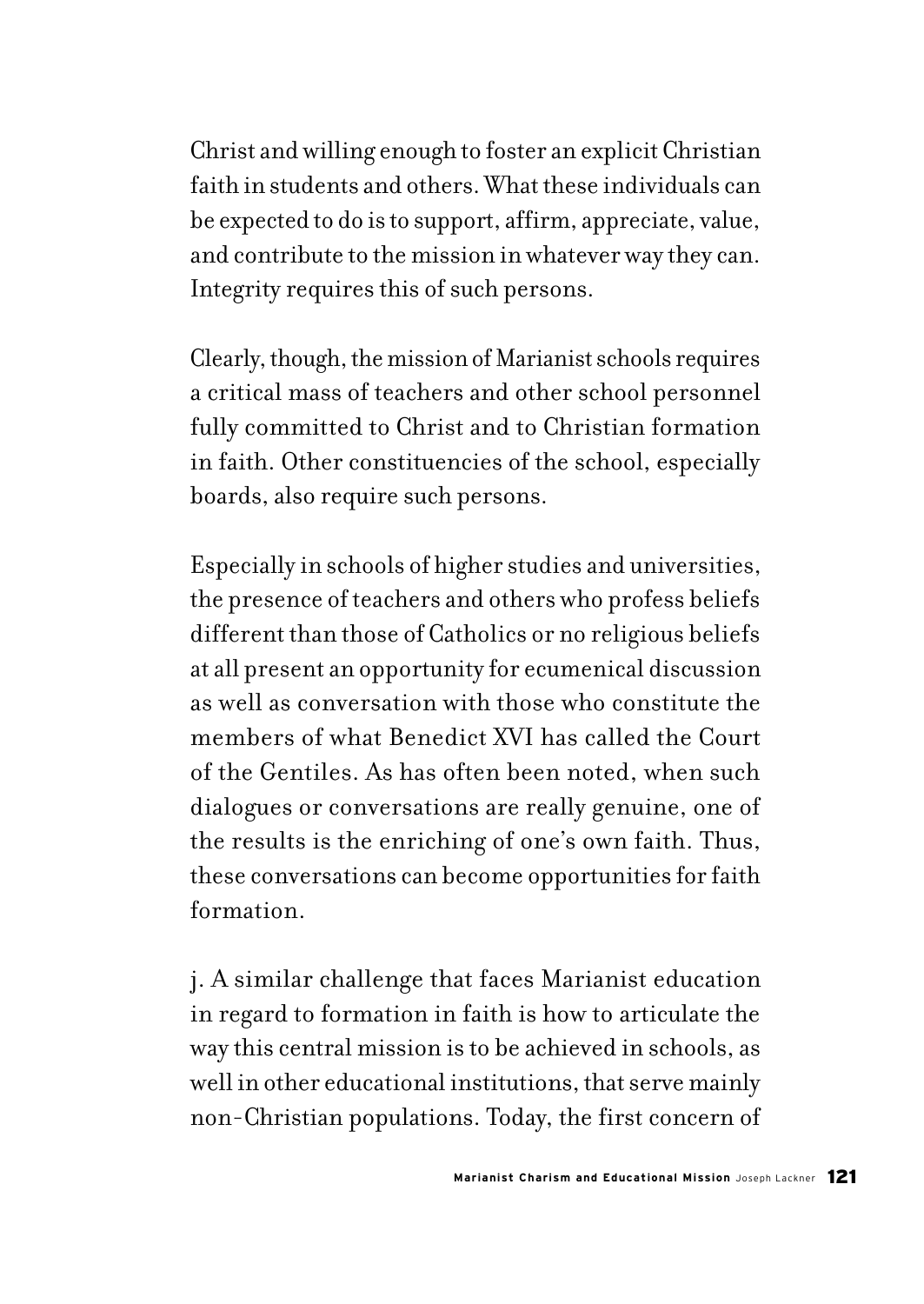Marianists is not to convert these people, though Marianists do show them the attractiveness of Christianity and offer them that gift in so far as societal and political conditions allow.

A major Marianist motivation in the newer African and Asian missions to non-Christians is to serve the poor and marginalized, thereby to follow Christ's injunction to serve the least, to make him present in action, and to meet the universal call for education. As stated above such activity serves the first dimension of Mary's mission, to make Christ present, but it does not address the second part of the mission, nurturing Christ in individuals and communities.

In this context of ministry to non-Christian populations one might imagine that formation in faith, nurturing Christ, is carried out in the educational process by fostering in students and other constituencies of the school Christ-like attitudes and dispositions, which, as argued above, really express what it means to be truly human or fully alive. Such formation does not address issues of explicit trust in Christ and participation in his mysteries but it nonetheless seeks to permeate the habits of the minds and hearts of the students and others with the Christian spirit.

Marianists need to continue to discuss how the Marianist school which serves non-Christian populations is faith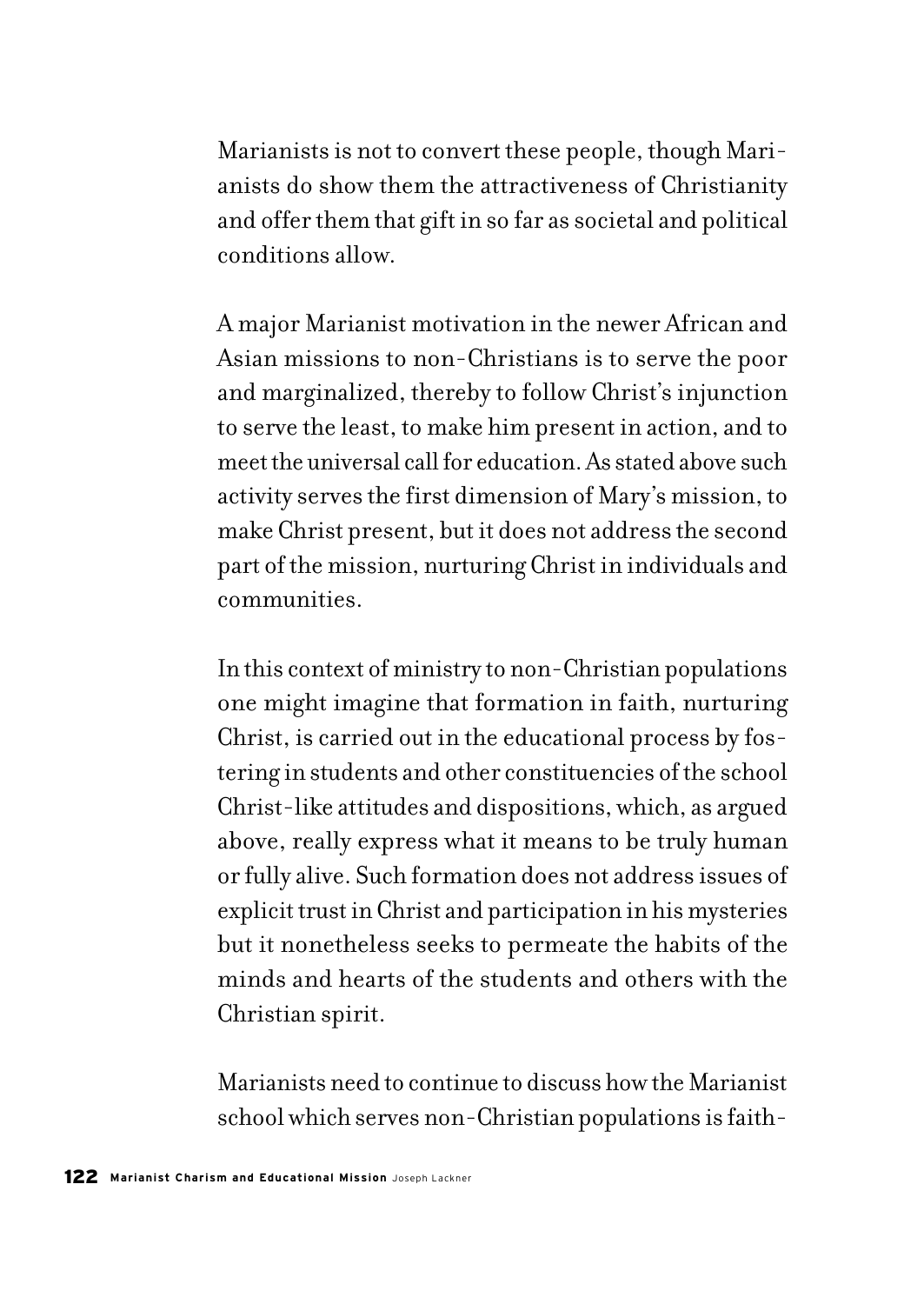ful to the alliance with Mary in her mission. The above offers but one way to articulate the matter.

5. In alliance with Mary's mission, Marianist schools form individuals and communities empowered to transform the world.

a. Knowledge is power. Through the instruction imparted to students, Marianist schools prepare them with an integrated understanding of the various branches of knowledge as well as the development of skills essential to living and working in today's world. Such quality instruction is essential to enable students to become agents of change.

Through the education imparted through instruction, students are formed in attitudes or perspectives that orient their use of knowledge and skills not simply for themselves but also for the development and Christian transformation of the various communities to which they belong: familial, municipal, national, and global.

Through exposure to Catholic social teaching, through study and experience of various social problems, and through the example of their teachers and others of the school constituencies, a sense of solidarity with humanity is fostered in students' minds and hearts as well as the realization that they, individually and corporately, have a responsibility for the betterment of society.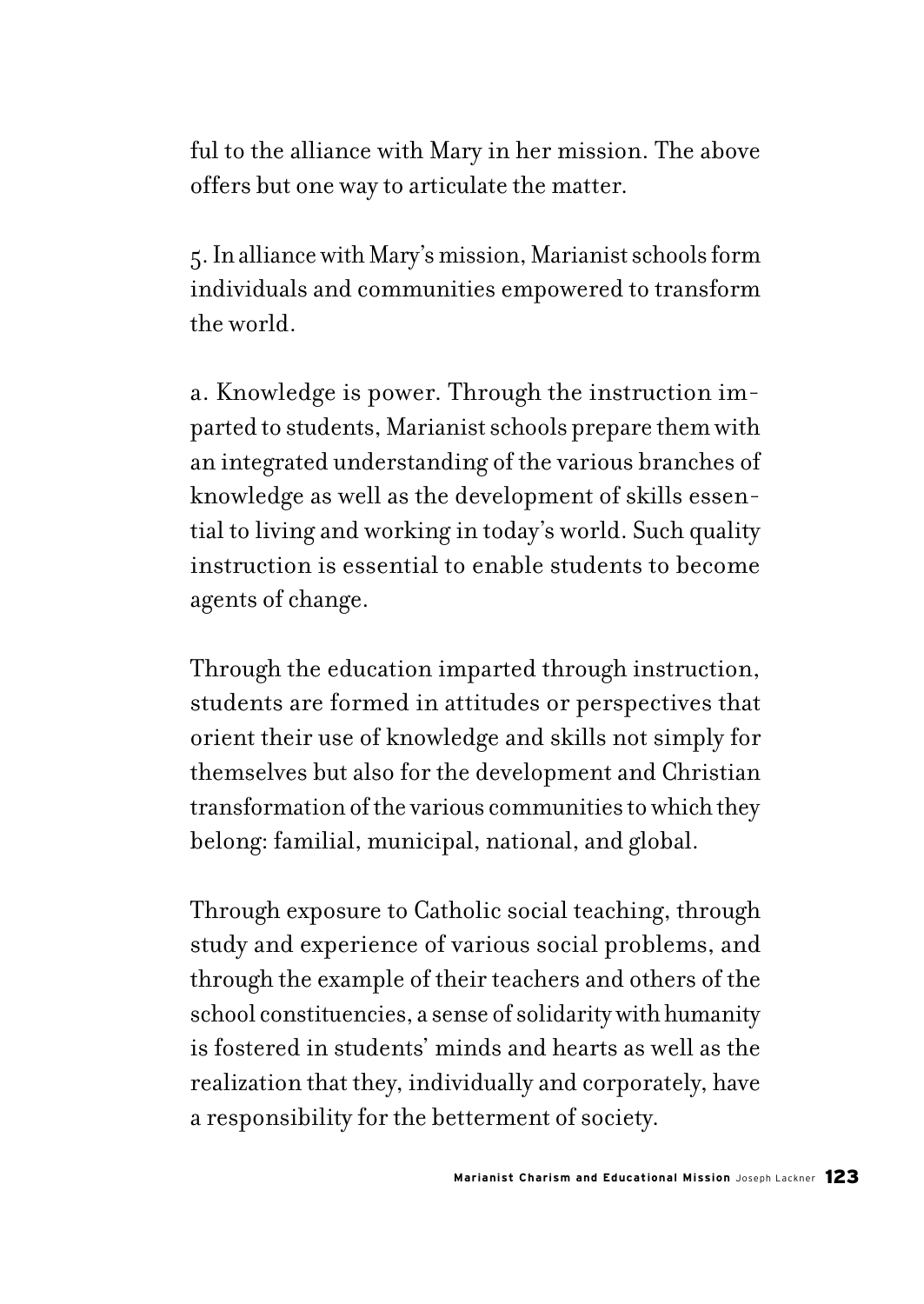Extracurricular activities such as service clubs, participation in peace and justice activities, and programs that immerse students in different cultures and in different socio-economic settings give them some real-life understanding of the reality of the world and some indication of what needs to be changed. Hands on work in tutoring disadvantaged students, in visiting prisons, in providing food for the poor, in community organizing, and the like, provide students with some practical experience in changing or bettering the situation of others. Service-learning, where a service component is linked to instruction in a particular discipline such as social studies or art, offers students an opportunity to connect the knowledge or skill they learn in a classroom with how it can be used to help others or transform conditions in their environment. The reflective component of service-learning, done individually and with fellow classmates, spurs students to consider why service and transformation are necessary, what changes have to be made, who needs to be served, what motivations move one to serve, and how adaptations and changes might be practically effected.

Marianist schools foster a disposition in students to be attentive to the signs of the times and to evaluate the cultural assumptions of their society in terms of the coherence of those assumptions with the Christian vision. Just as Chaminade realized that a "new fulcrum" had to be found to move the modern world,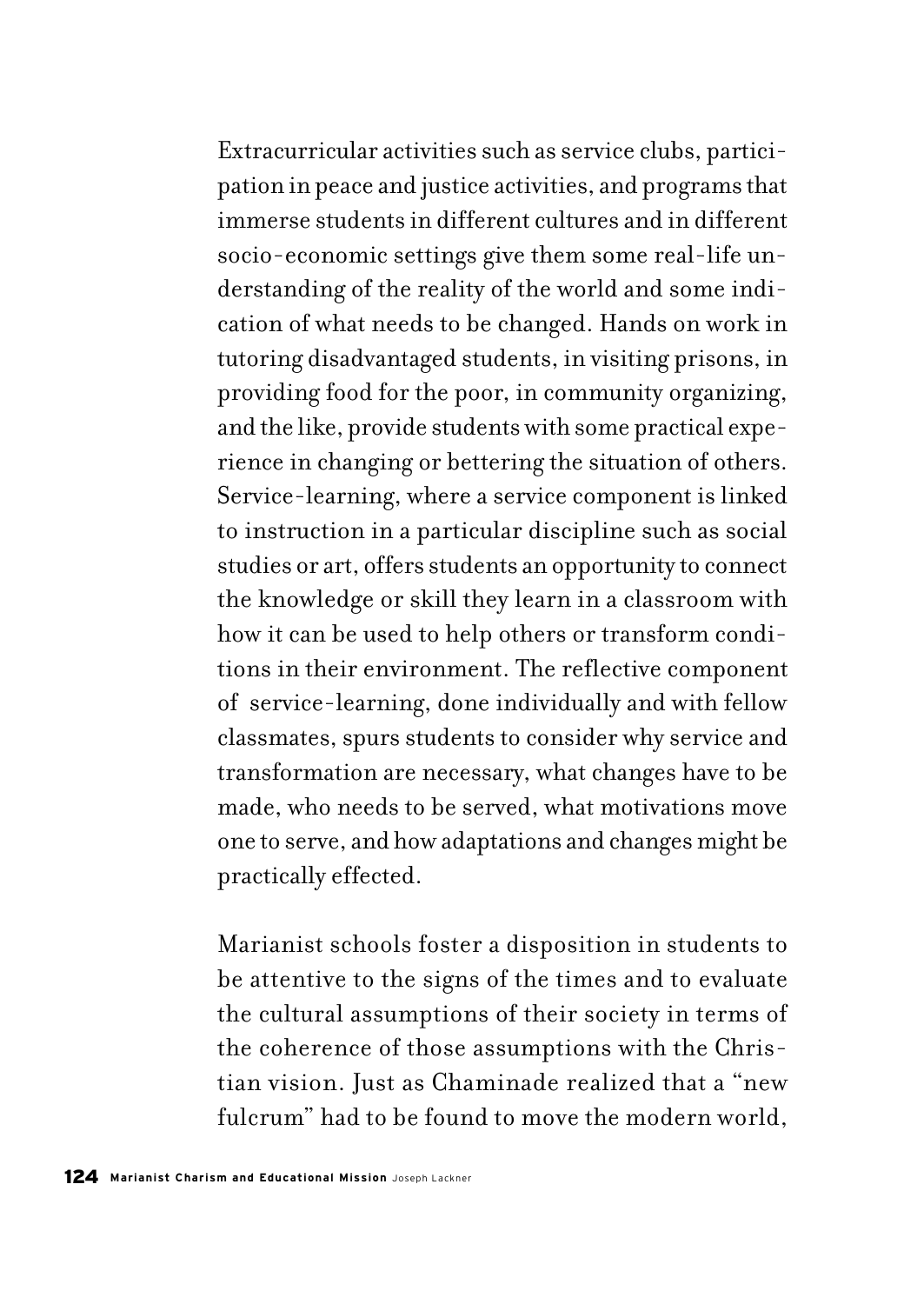so, too, students are skilled in the use of imagination in order that they might frame or picture situations in new ways for the sake of the mission. In fact, education in all five silences of the System of Virtues provides habits of mind and heart that nurture reflection, behaviors, and emotions that assist students to be attentive, discerning, and pro-active as they collaborate in the transformative process.

Since our world has become global, Marianist schools prepare students to be citizens of the world as well as of their own city or nation. Learning how to engage in productive and civil conversation, how to evaluate the opinions of others in an objective manner, how to articulate one's own opinion and how one arrived at that opinion, and how to incorporate into one's own understanding what is judged good in the opinion of others and to work toward consensus – all these skills are essential as part of quality instruction that prepares students to live and work for positive change in a cross-cultural, global situation.

Gaining an understanding of various cultures and being able to recognize similarities and differences among them as well as with one's own culture, broaden students' vision. Developing a critical sense that can distinguish between what is simply something different from one's own cultural practice, versus a cultural practice that is harmful and unjust is crucial to discerning what needs to be transformed in our global world. For example, hav-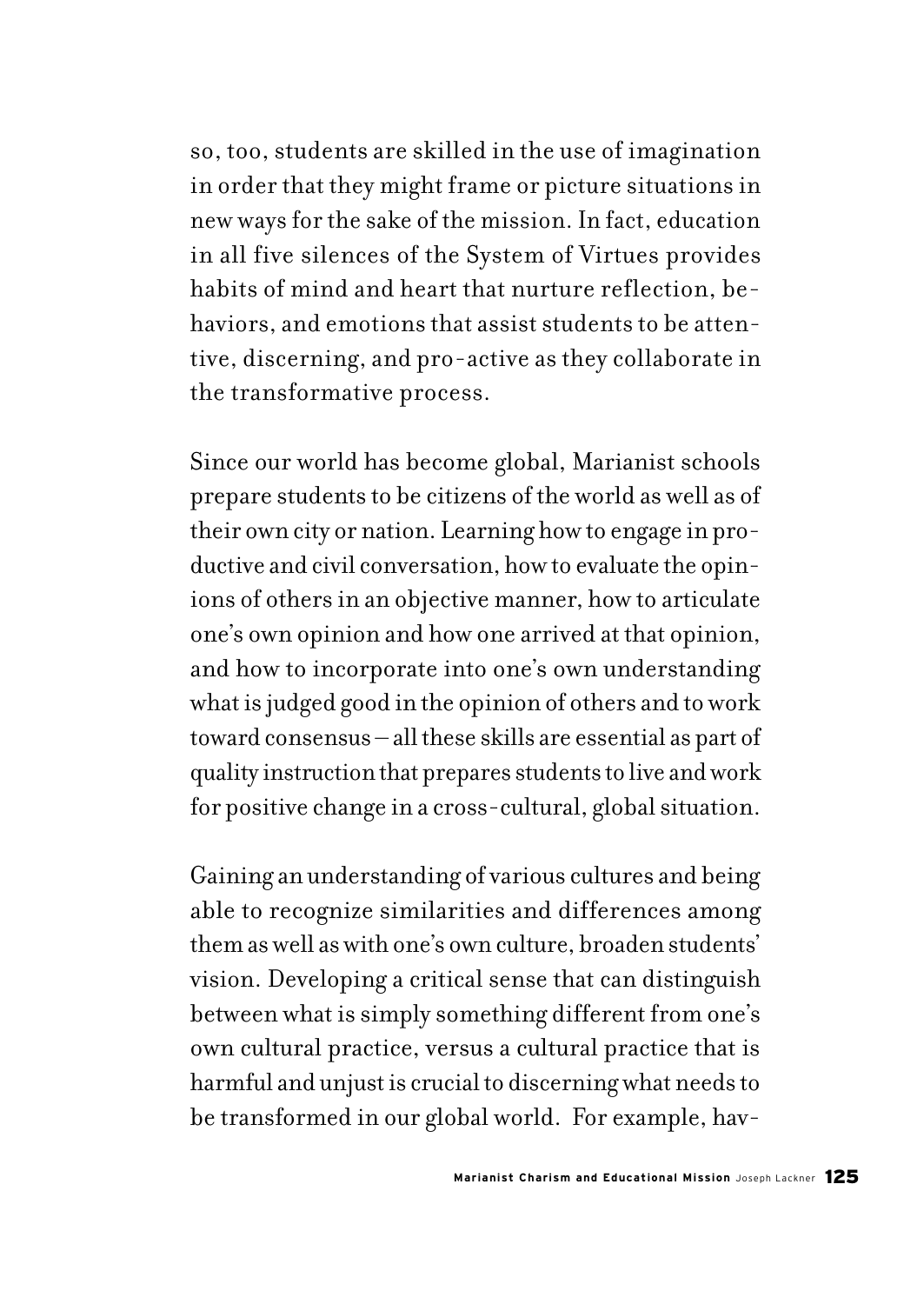ing rice as a staple food of the diet rather than pasta or potatoes is culturally different, but not wrong. Female circumcision, on the other hand, is a cultural practice that is harmful and unjust. Even more essential to a Christian global vision is an absolute belief that every human being is made in the image and likeness of God and thereby has inalienable dignity and worth despite her or his ethnicity, race, culture, nationality, degree of learning or socio-economic condition. So too is unwavering conviction that the grace of Christ encompasses all people, even those unaware of it.

These are some of the elements of an education for a global world that Marianist schools provide as part of their effort to enable students to be missionaries, those who move the modern world as did Chaminade.

b. Having been educated in an incarnational spirituality, students possess the conviction of the ever present love of God for all people and all creation. That love most fully manifested in Jesus' mission to renew creation makes them sensitive to the cost involved in any transformation – for Jesus the cost was the cross. But it also brings them assurance that ultimately the good God intends will be achieved, as revealed in the resurrection. Thus, a sober hope stays them in their efforts to contribute to what John Paul II and Benedict XVI have called a "culture of love."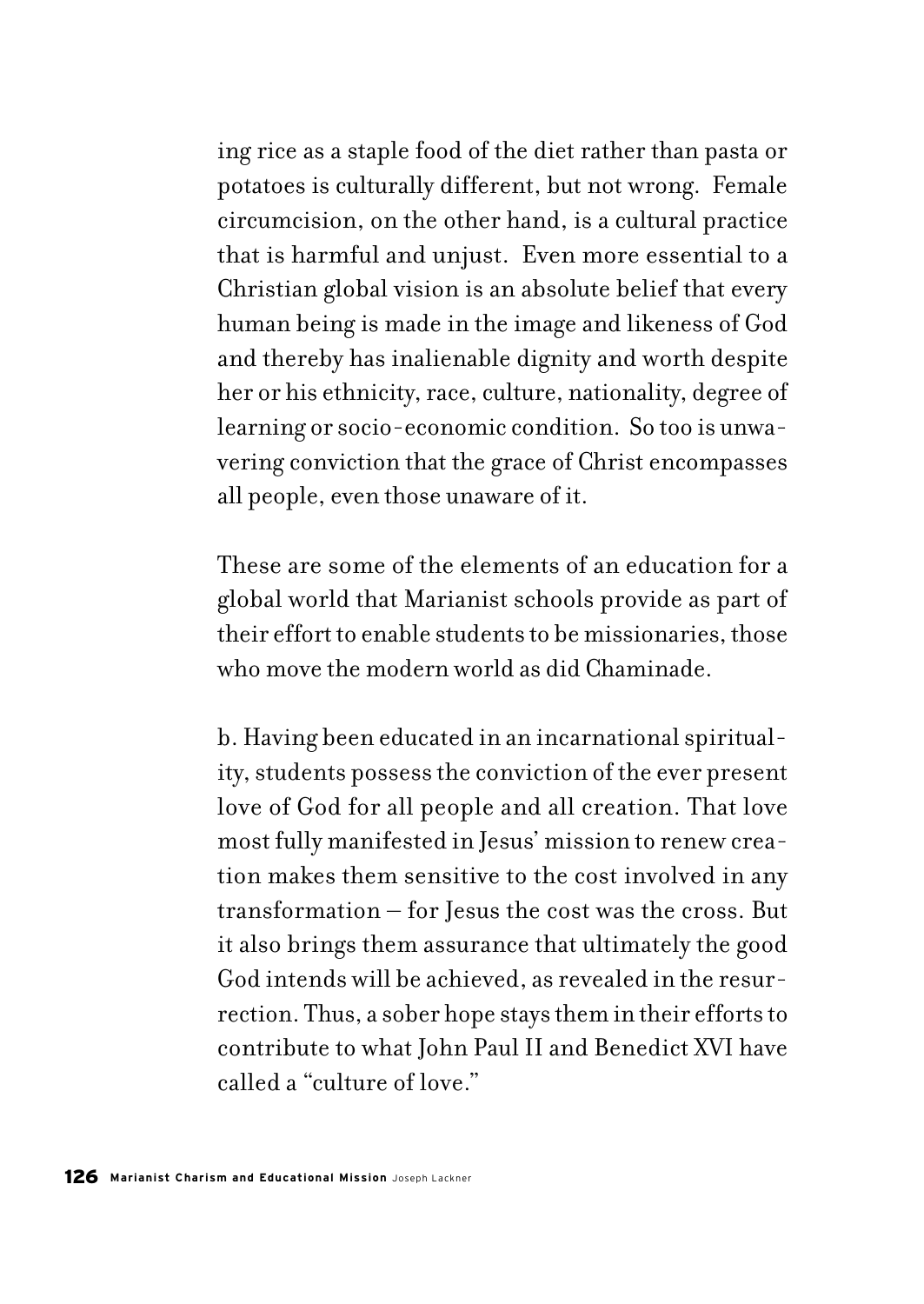c. Schooled in the history of Blessed Chaminade, students, graduates and other members of the school's constituencies see a similarity between his time and their own. In fact, they recognize that today's secularism may be more of a challenge than what Chaminade called "religious indifference." In the words of Benedict XVI, the present state is one in which the radical Enlightenment culture has reached its full development so that "in a manner unknown before now to humanity, [it] excludes God from the public conscience, either by denying him altogether, or by judging that his existence is not demonstrable, uncertain and, therefore, belonging to the realm of subjective choices, something, in any case, irrelevant to public life."

Just as Chaminade proposed a spectacle of saints, who would show the practicality of the Gospel and challenge the propaganda of *philosophes*, such as Jean d'Alembert, so graduates of Marianist schools, educated as indicated above, teachers, and other members of the school's constituencies form a cadre of involved, articulate men and women ready to challenge this culture and work to transform it through the example of their lives and the presentation of a convincing argument for and a description of the Christian vision of humanity and society.

d. Since the future of society depends upon each succeeding generation, the Marianist school serves as a re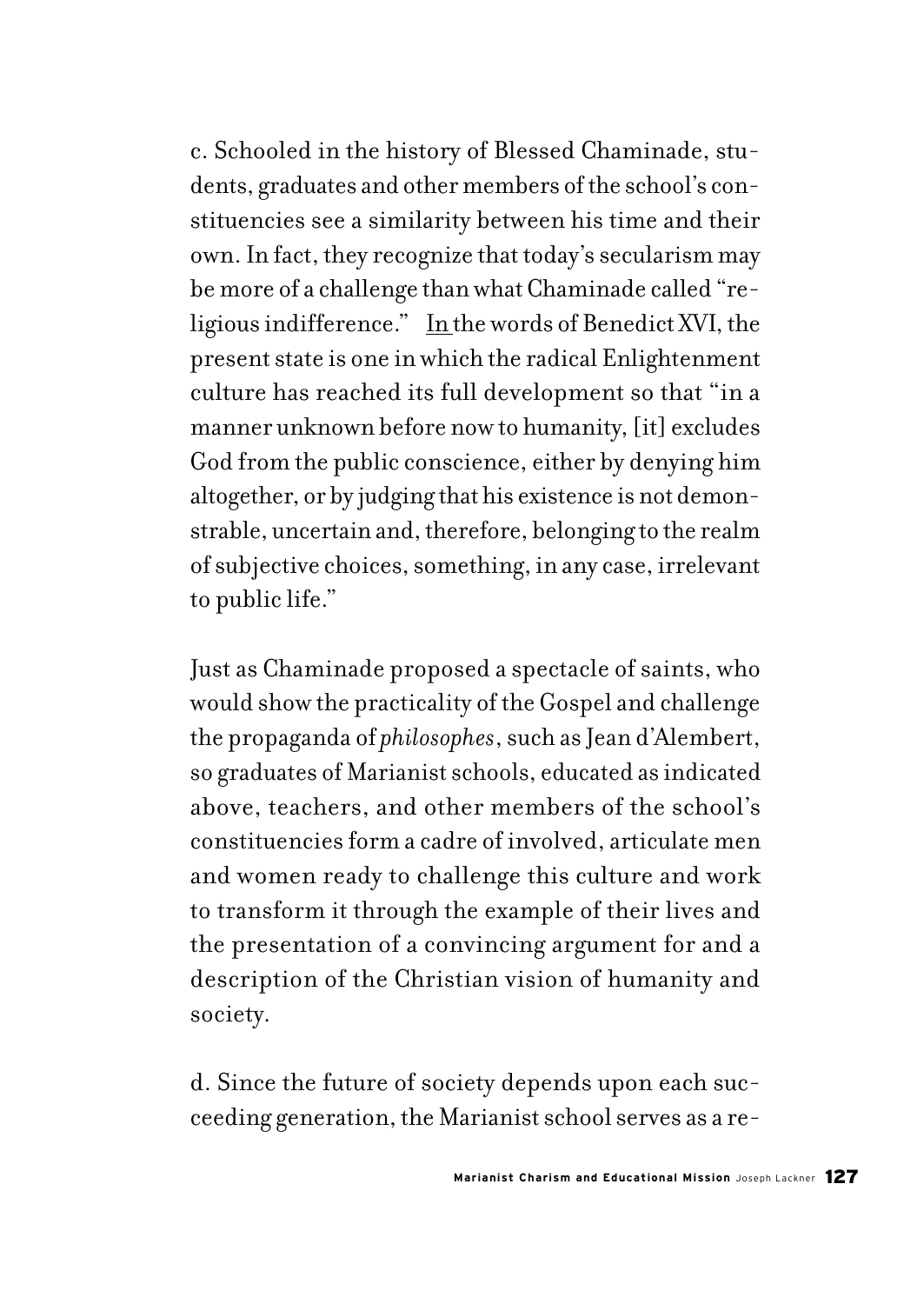source of persons ever renewing itself and oriented to transforming the world as did Christ.

These, then, are some examples of how the contents of Marianist culture are enacted in Marianist schools.

## **Affirmation, Expression, and Communication.**

The following points indicate some more ways the Marianist culture is affirmed, expressed, and communicated in schools.

## Affirmation

- 1. Marianist schools celebrate Blessed Chaminade and his partners in founders' day activities, affirming their inspiration and the Marianist educational tradition that animates the schools.
- 2. Marianist schools regularly celebrate the mysteries of Jesus and Mary in prayer services, pageants, pilgrimages and the like.
- 3. Awards to students, teachers, school personnel, and other members of the school's constituencies are named for Chaminade and other outstanding Marianist educators.
- 4. Awards to students, teachers, school personnel, and other members of the school's constituencies are given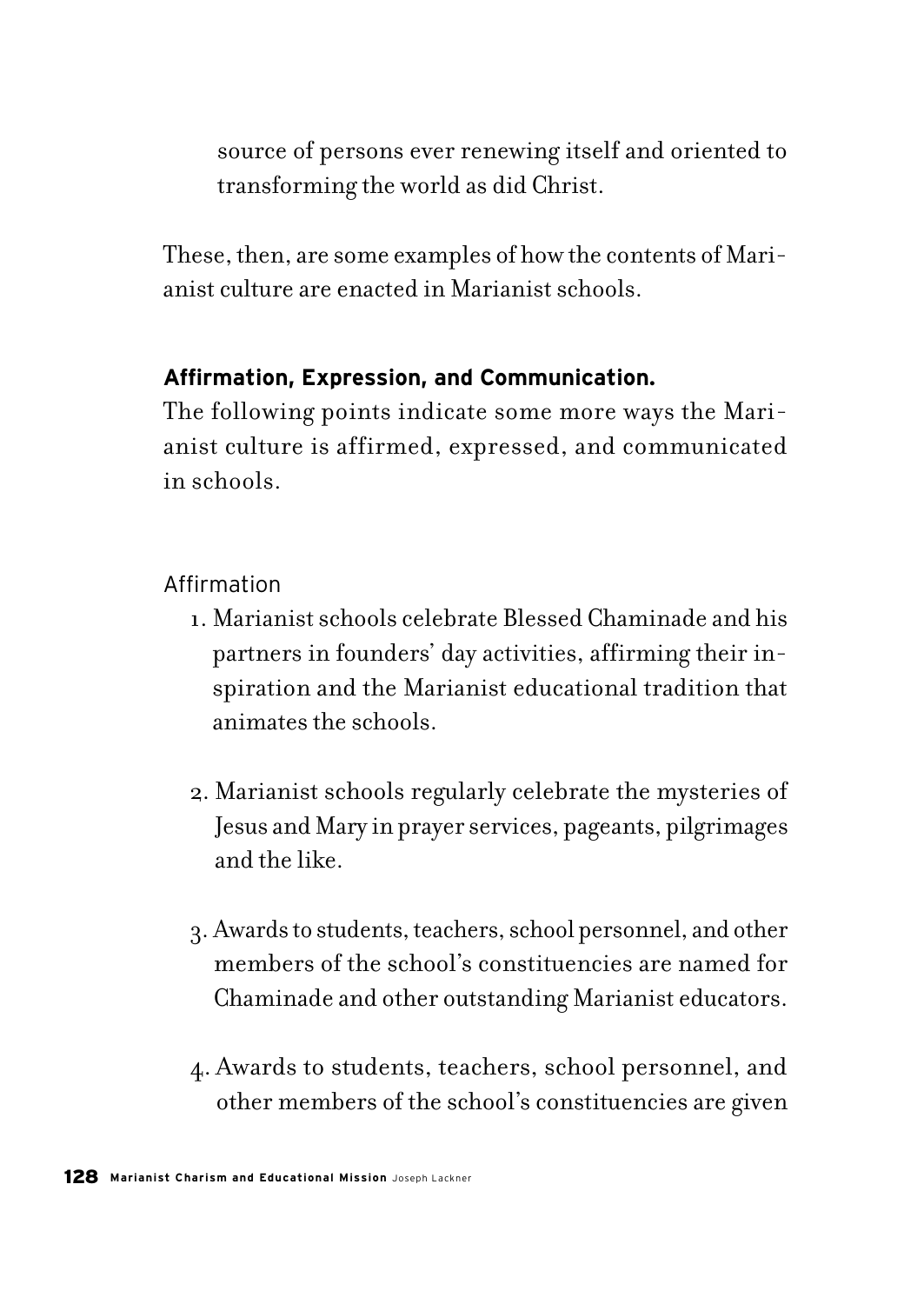for exemplifying characteristics of the Marianist charism, especially as they pertain to education.

- 5. Schools, projects, centers, lectures, programs, scholarships and the like are named for the founders of the Marianist culture and other significant figures of Marianist history.
- 6. The budget of the school is created in such a way that appropriate funds are allotted for support of the Marianist characteristics of the school.
- 7. In enrolling students, hiring teachers and other school pers onnel, and enlisting board members, Marianist schools strive to maintain diversity in its membership.

## Expression

- 1. Documents, such as the *Characteristics of Marianist Education*, provide expressions at the international level of the Marianist features manifested in the Marianist educational culture.
- 2. Statues, portraits, posters and serigraphs of Blessed Chaminade, his partners, other notable Marianist educators as well as Marian scenes stand in schools as reminders of the Marianist educational tradition.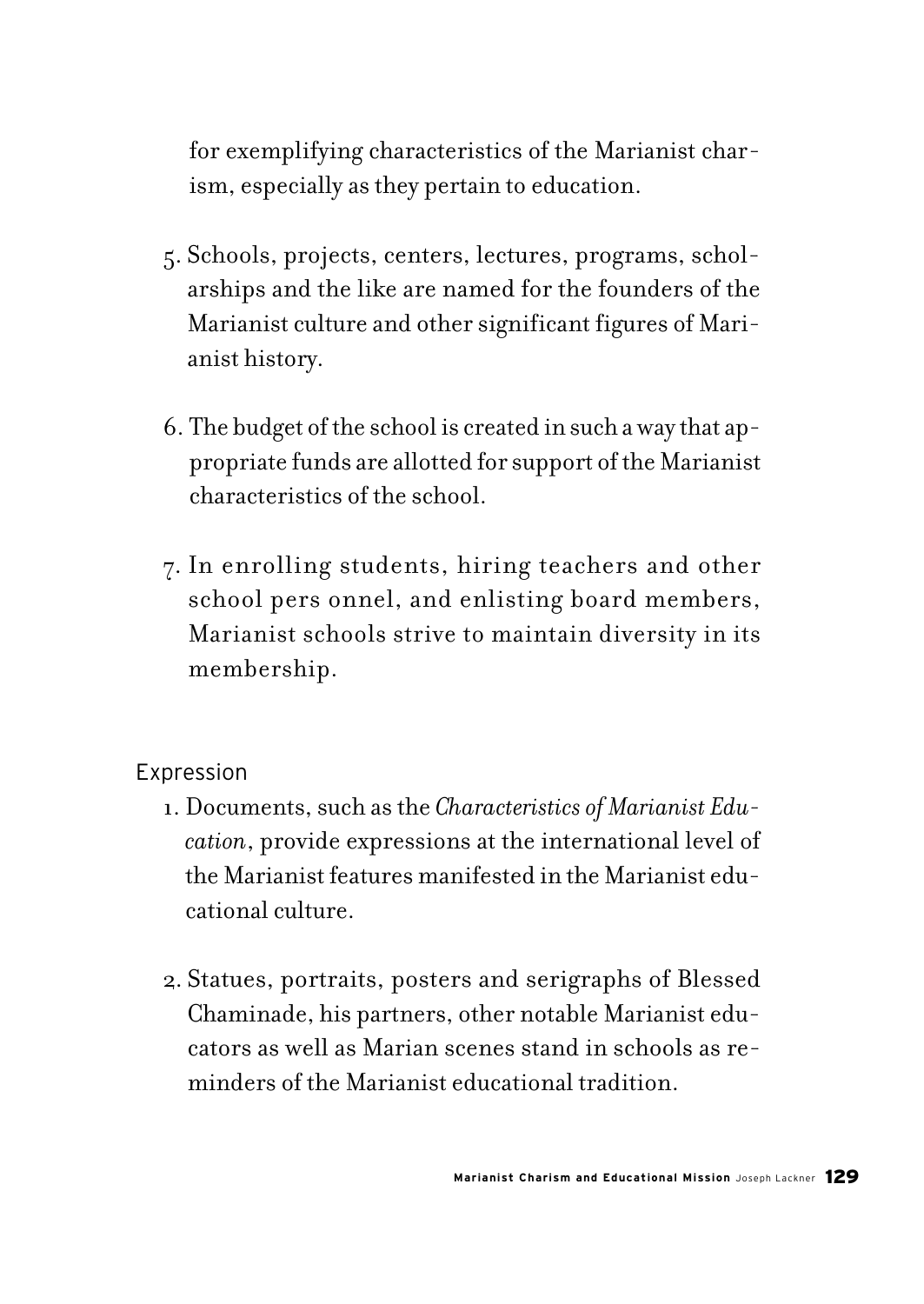- 3. Essays, monographs, dissertations, and books examine and publish aspects of the Marianist educational tradition and the figures who stand behind it.
- 4. School mission statements, histories, evaluative instruments and the like articulate the Marianist school culture.
- 5. Characteristic Marianist prayers express the Marianist charism enacted in the Marianist school culture.
- 6. Display of the school mission statement and the five characteristics of Marianist education in prominent places in the school express the Marianist educational culture.
- 7. School emblems and logos incorporate expressions of the Marianist educational tradition.

### Communication

- 1. Newsletters, assemblies, orientations, school web pages, yearbooks, and media exposure are some of the many ways that the Marianist educational culture is communicated to a variety of persons.
- 2. Telling the story of the school and of some of its outstanding members is a way of communicating in a concrete manner the principles of the Marianist educational culture.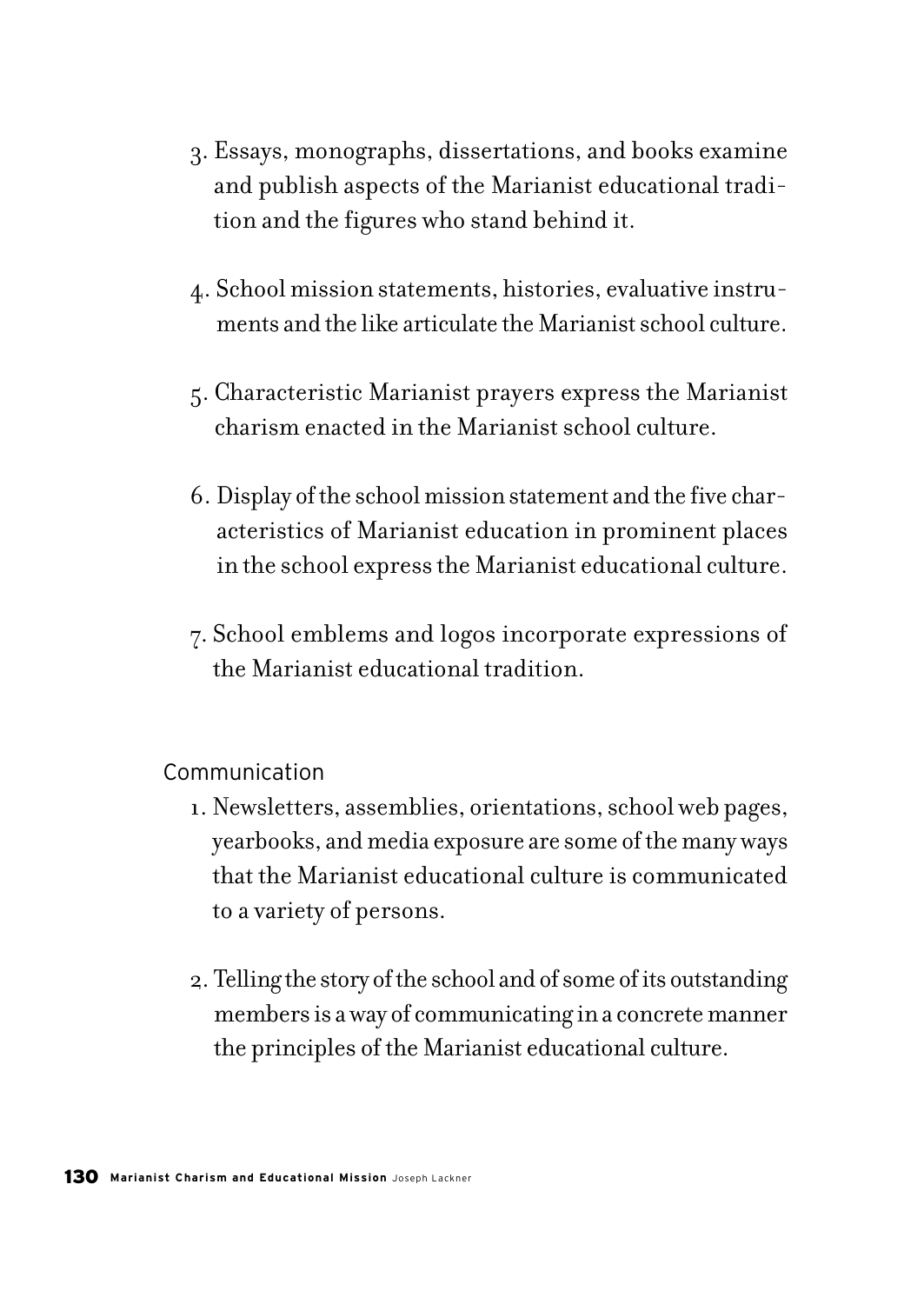# **Recruitment, Initiation, and Continuing Formation of New Members.**

Unless new members are born into a culture or recruited to it, it will eventually become extinct. Therefore, the recruitment, initiation, and continuing formation of its members are essential to any culture, including the Marianist culture and that of Marianist schools. Below are some examples of how these activities in Marianist schools are carried out.

1. Just as Chaminade thought that sodalities and schools should gain new members by the attractiveness of their community, so many are drawn to Marianist schools today because of the same reason. In some families one generation after another enters a Marianist school because of the positive experience the older members have had in them. Other students enroll in a Marianist school because they or their parents are attracted by its mission or the experience they had when they visited the school or reports of its success in education. Still others enter the school on the basis of recommendations by friends who had attended the school.

Some of these same motivations apply to teachers and other school personnel who seek employment at a Marianist school. Also, alumnae and alumni are often motivated to serve in a Marianist school because of the positive experience they had of Marianist education as students. Therefore, attraction still provides a powerful motivation for the influx of new members into the school community.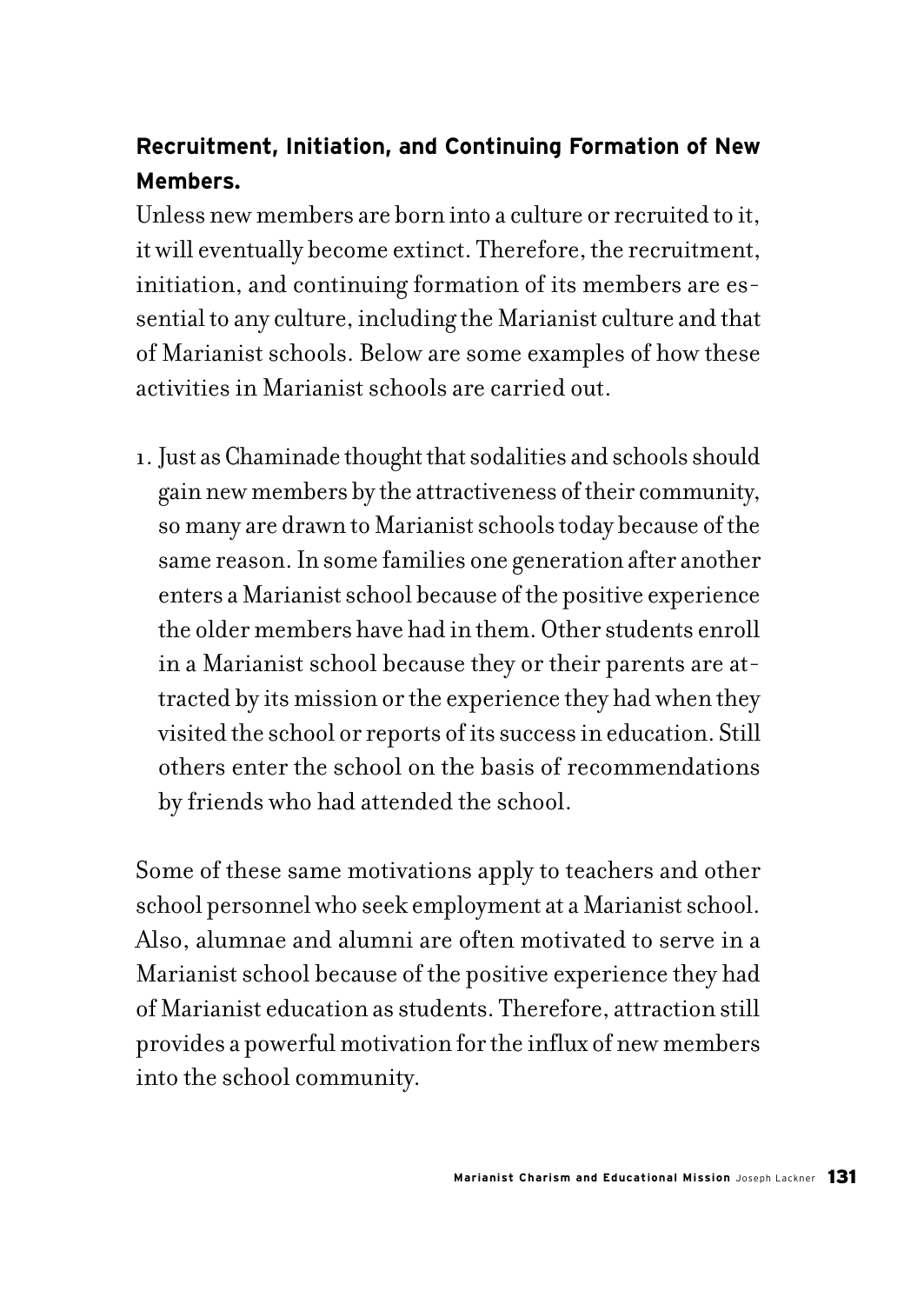2. At the same time many Marianist schools also have a very active recruitment program to attract potential students. Through the activity of school personnel and/or various media, Marianist schools publicize their mission as a Catholic Marianist school and invite new students to become members of the school community and commit themselves to the purposes of Marianist education. Often principals, presidents or those whom they designate interview parents and students to make clear the commitments of the Marianist school and thereby insure that the students and parents clearly understand the commitment they are making to the educational mission.

Schools also recruit faculty and school personnel. Hiring for mission is central to this recruitment process. The mission of education, as understood by Father Chaminade and expressed in the five characteristics of Marianist education, is clearly communicated to those individuals invited to become a part of the Marianist educational community. Only those willing to support the mission to the best of their ability are employed as members of the school community.

Others are also recruited to be a part of the various school constituencies. Of particular note are board members. Besides the particular expertise that they bring to the board, it is essential that board members be formed to fully understand and support the Marianist educational mission, for board members are custodians of the mission.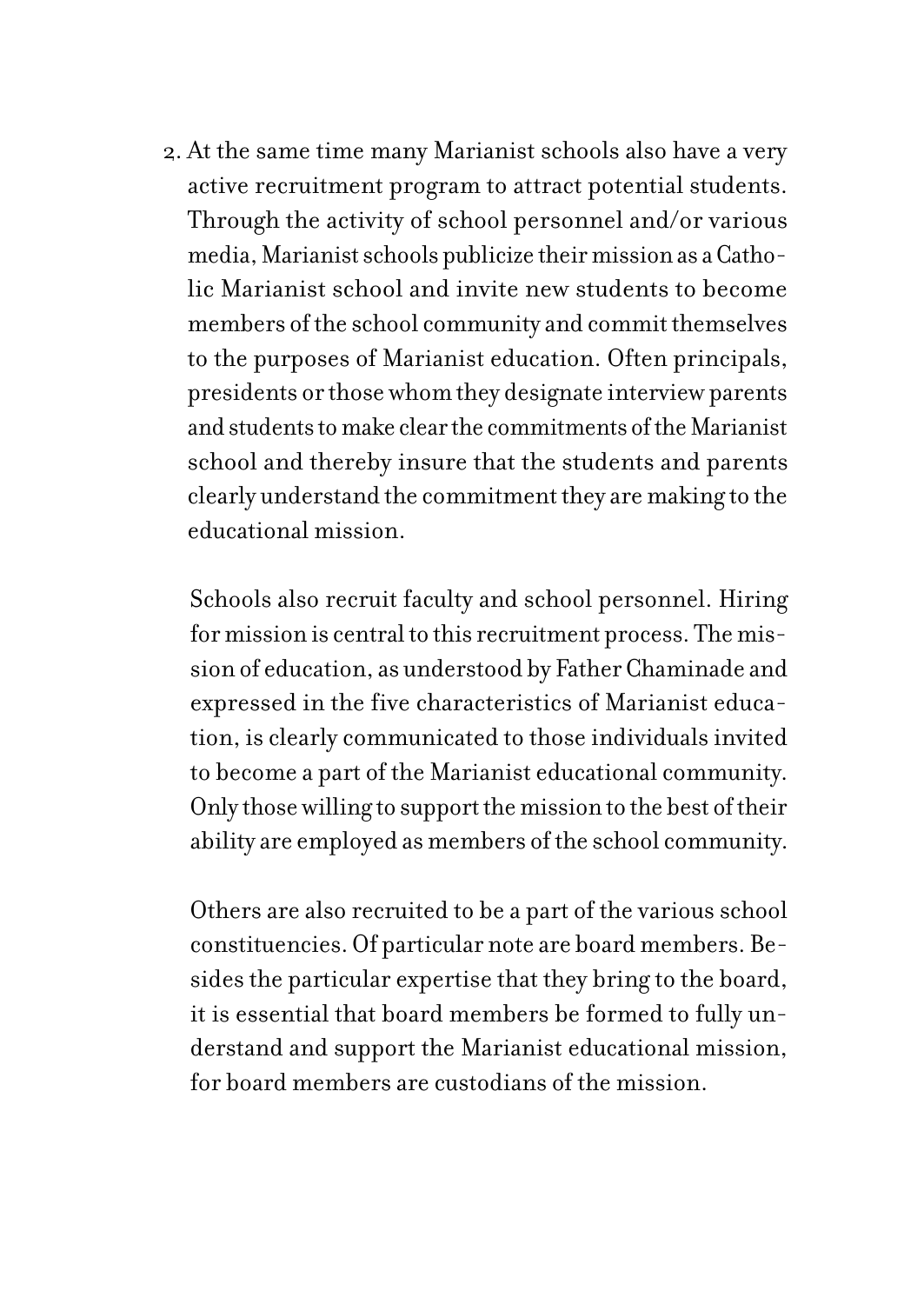3. Marianist schools provide new student, parent, faculty, administrator, school personnel, and board orientation programs. Each is tailored to the specific needs of each constituency, though all contain an overall presentation on the elements of Marianist culture that derive from the Marianist charism.

These orientations also provide a first introduction to Father Chaminade and his associates, Marie Thérèse Charlotte de Lamourous and Adèle de Batz de Trenquelléon. Since the figure of Blessed Chaminade, as the founder of the Marianist charism, is so essential to the continuing vitality of the Marianist culture and schools, an understanding of his life, thought, and activity serves to draw the various school constituencies deeper into the Marianist culture that derives from him.

This first introduction is complemented by a continuing formation composed of such things as more detailed presentations of his life in books and lectures, pilgrimages, multi-media presentations, classes, artifacts, and in the continual reference to him in school publications, announcements, and day-to-day school interchanges. The inspiration of his life and the sense of living his legacy serve to elicit from the members of the school constituencies deeper forms of commitment to the Marianist culture, and for some, membership in some branch of the Marianist Family.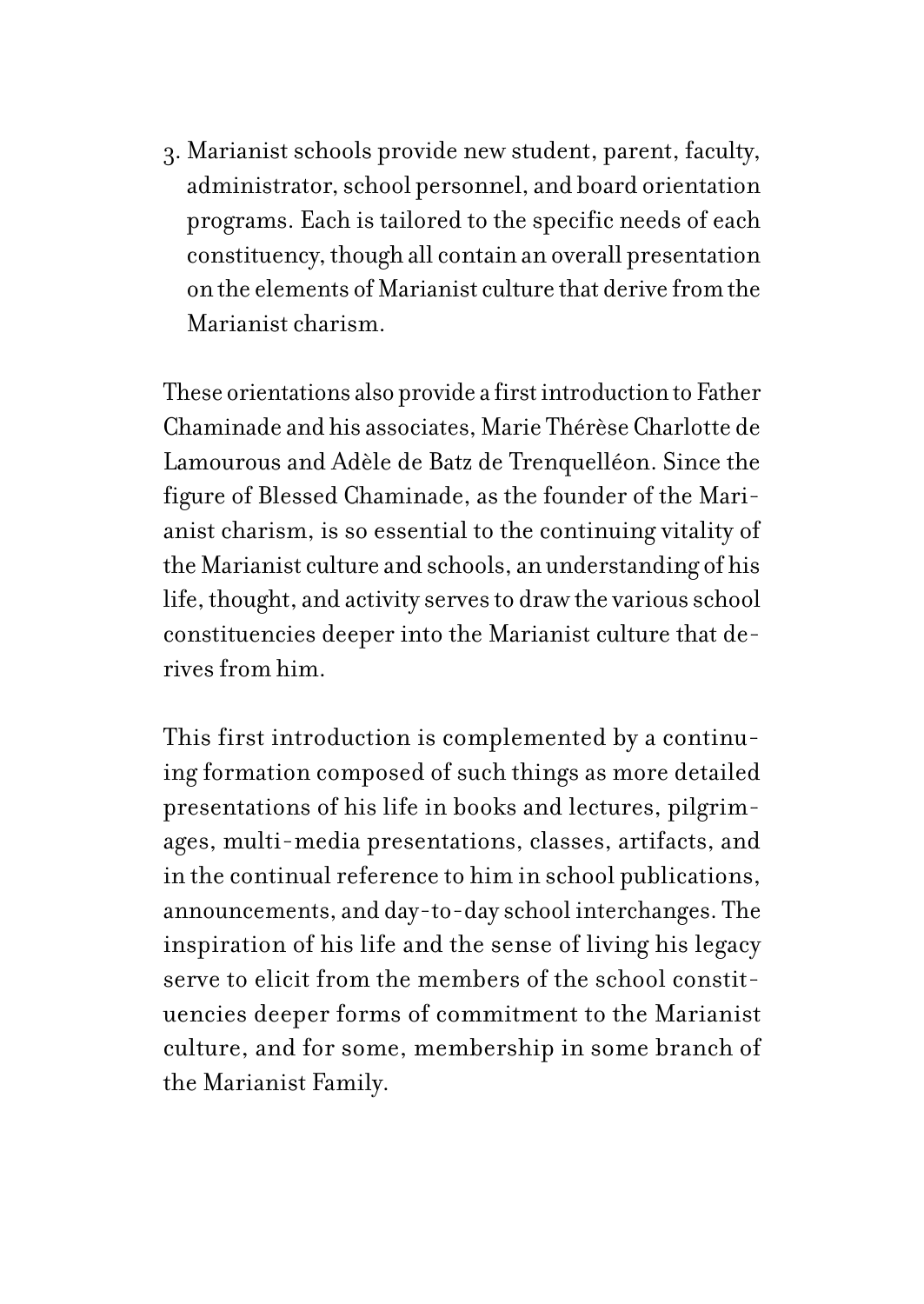4. Because the faculty is so central to the mission of education, besides the initial orientation program, various workshops and retreats that consider such things as teaching as a ministry, the importance of developing certain convictions and virtues as a Marianist teacher, and an introduction to the System of Virtues, are provided for new teachers as part of their on-going formation.

Periodic workshops, courses, readings, and retreats are provided for members of the seasoned faculty. Their purpose is to deepen reflection on the Marianist spirit and to be an occasion to renew their commitment to the mission of making Christ present and nurturing him in individuals and communities.

Gatherings of local, national, and international school personnel also provide on-going formation in the Marianist school culture.

- 5. In a similar way, board retreats and national and international meetings of board members deepen the members' knowledge and commitment to mission.
- 6. At the beginning of regular school meetings such as faculty, school council, administrator, and board meetings – time is devoted for some element of faith formation and the deepening of awareness about the Marianist mission.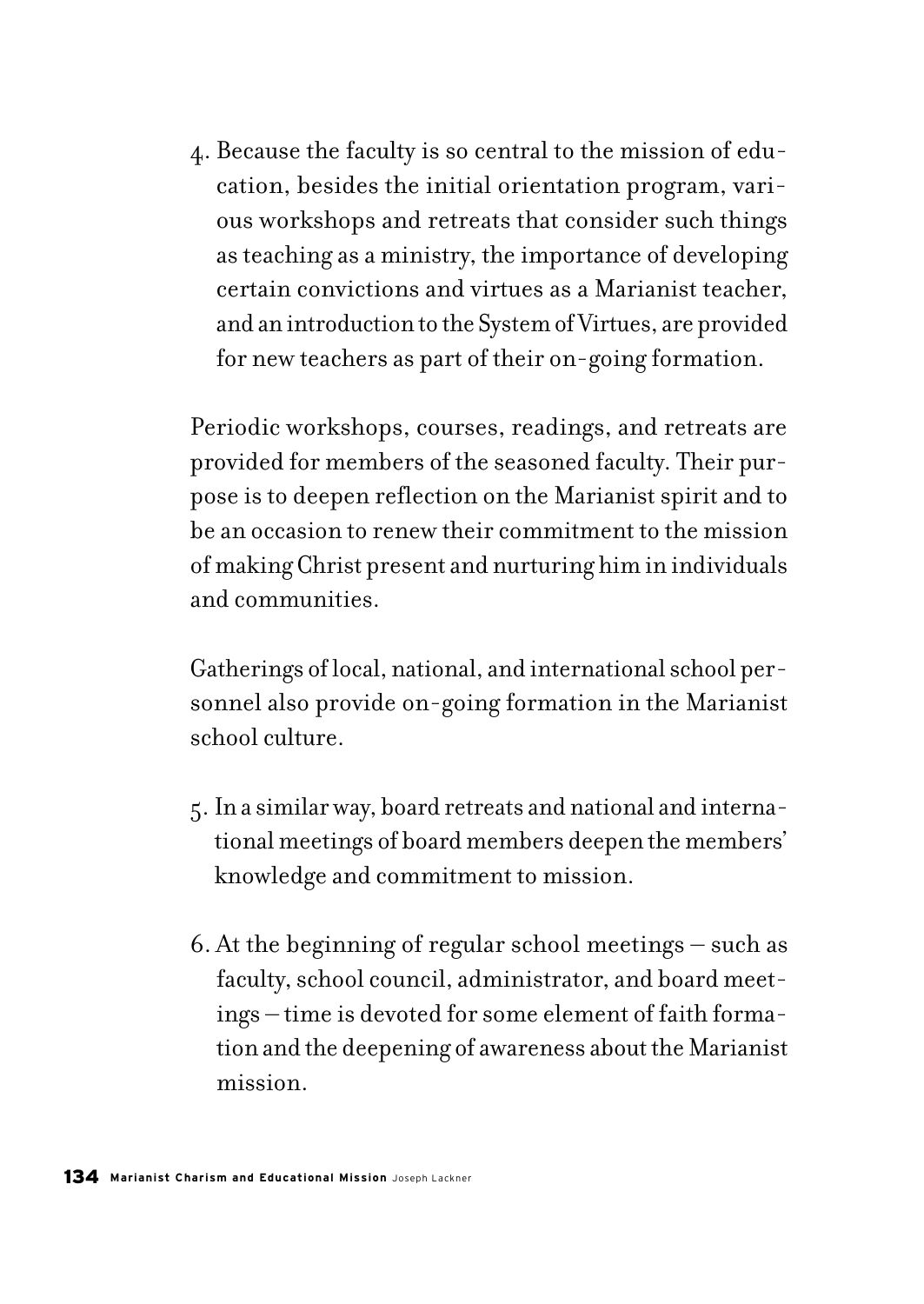- 7. Throughout the school year retreats and the like are offered as an opportunity for students to grow deeper in faith and knowledge of themselves. Often the retreat team that conducts the retreats are composed of students, teachers, and pastoral ministers who, in the process of preparing the retreat, enrich their own faith through a kind of reciprocal formation.
- 8. Like members of the other school constituencies, students are invited to a deeper commitment to the Marianist charism through membership in small Christian communities or school sodalities. New members participate in an initiation process and through the year various other formation experiences are provided. The regular meetings of these groups provide opportunities for reciprocal formation and often delegates of these groups meet on a national level for interchange and formation.
- 9. Finally, just as was true of Chaminade's sodality, simply belonging to a Marianist school community is to some degree formative. Simple membership in that culture has some effect on the individual's cognitive, affective, and behavioral attitudes and disposition.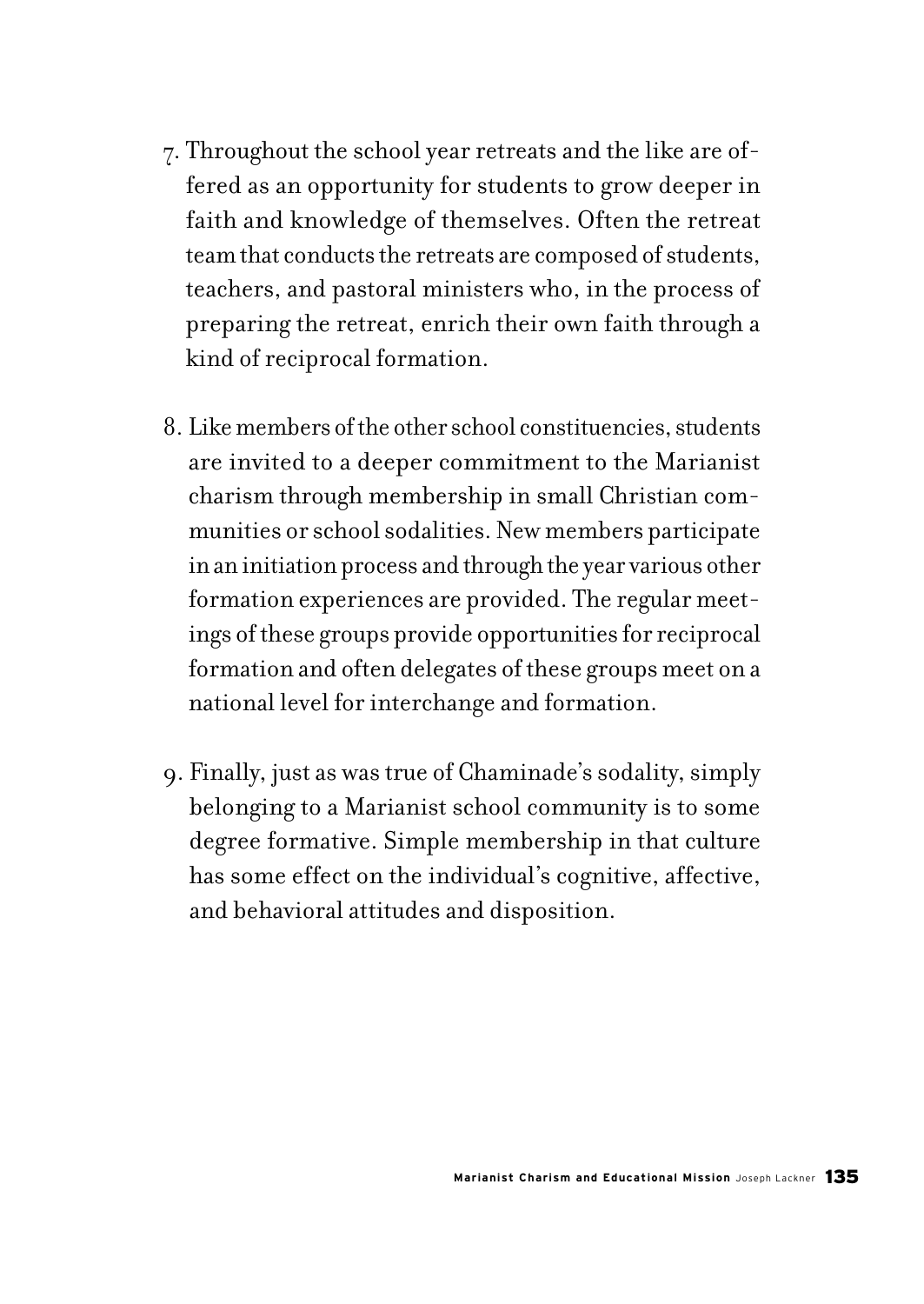#### **SUMMARY**

From 1817 on Blessed Chaminade focused more and more of his energy on founding and supervising schools. He came to believe that to re-Christianize France, to be faithful to his alliance with Mary in her mission of making Christ present in the world and nurturing him in others, it was necessary to contest the virulently anti-Catholic thought of the age on the "battlefield of the schools." The goal of these schools was not simply instruction but education, imbuing the habits of the mind and heart of students with an apostolic faith.

Today, Marianists continue to believe, like Chaminade, that schools are a major way of living out their alliance with Mary in her mission of making Christ present and nurturing his presence in individuals and communities. They see them as an enactment or manifestation of the Marianist charism or culture that was founded by Chaminade.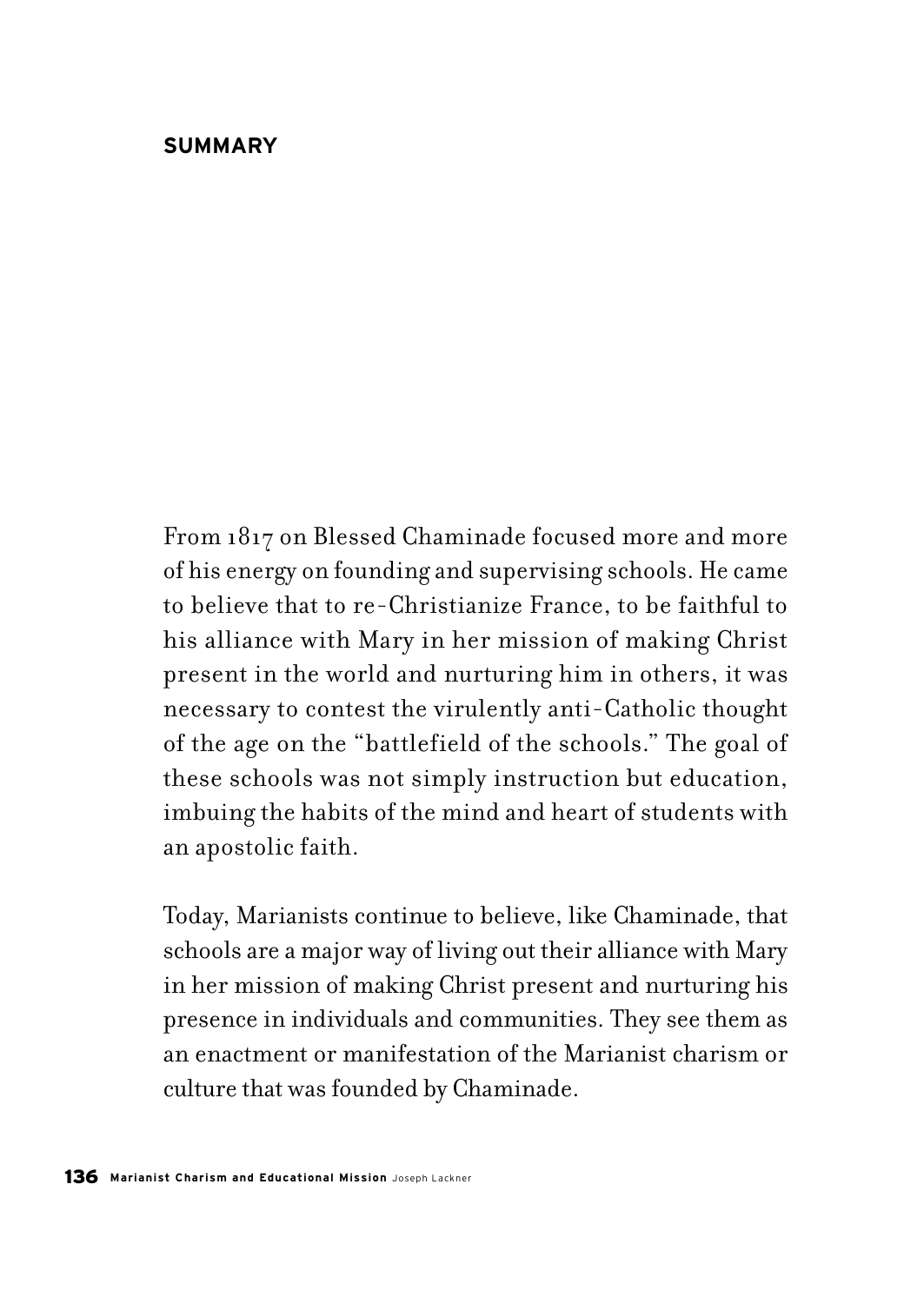The primary, fundamental, profound mission of Marianist schools is to participate in Mary's mission; here lies the core conviction of the Marianist charism. First of all, they achieve that mission by the type of community that is fostered among the schools' constituencies. From a faith perspective, it mirrors the Mystical Body of Christ, for it is marked by unity in diversity, where the role of every member is seen as important to the educative process and where a fundamental equality exists among the members. As is true of the Marianist culture or charism in general, what characterizes this community is Family Spirit. All aspects of the school are evaluated in terms of how well they contribute to this sense of community.

Since Mary's mission is the most profound force of unity among the diverse school constituencies, Marianist schools are, at their core, apostolic faith communities. Therefore, recruitment of new members to the community is a way of carrying out its mission of nurturing Christ, because by their interaction in the community new members begin to grow in faith. The very presence of the older members of the school community, of seasoned teachers and other school personnel, creates a Christian atmosphere by "every word, look, and gesture." Almost by osmosis, as it were, new members gradually are absorbed into the spirit of the community. And as they mature in the community, they are invited to deeper levels of commitment in the Marianist Family.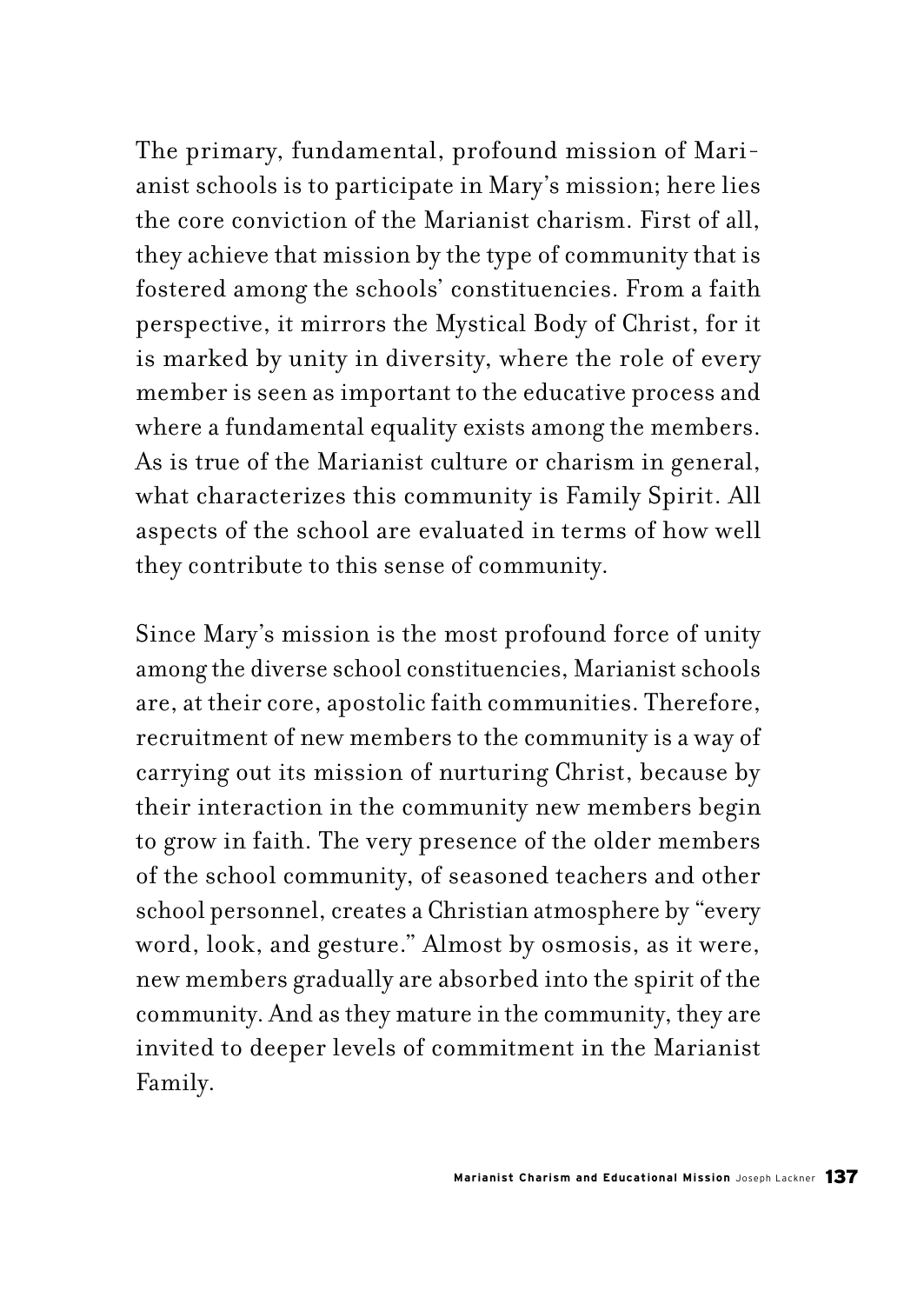Secondly, Marianist schools carry out Mary's mission of faith formation through the structure and elements of their curriculum as well as through opportunities for religious experience available in activities of the pastoral or campus ministry team. The program of the school also affords students opportunities to learn and to gain hands-on knowledge of issues of peace, justice, and service. This instruction and education instills in students a down-to-earth hope and prepares them to work for the betterment of the world as individuals and in collaboration with others.

The Marianist culture or charism, then, is incarnated in schools in the following ways: through their recognition of Chaminade as their founder and inspiration, through their foundational mission, through their emphasis on a rich understanding of education, through the kind of community that constitutes them, through their faith formation of the school's constituencies both through membership in the community and through formal instruction and education, and through their preparation of students and other members of its constituencies to be agents of transformation, or to be, in Chaminade's language, missionaries.

In addition to manifesting the charism in a school setting, Marianist schools also perpetuate its existence. As long as Marianist schools exist, they will cause the Marianist charism or culture to be present where they are, for, as described above, it is that culture that accounts for their distinctiveness among other schools. Further, since schools have a regular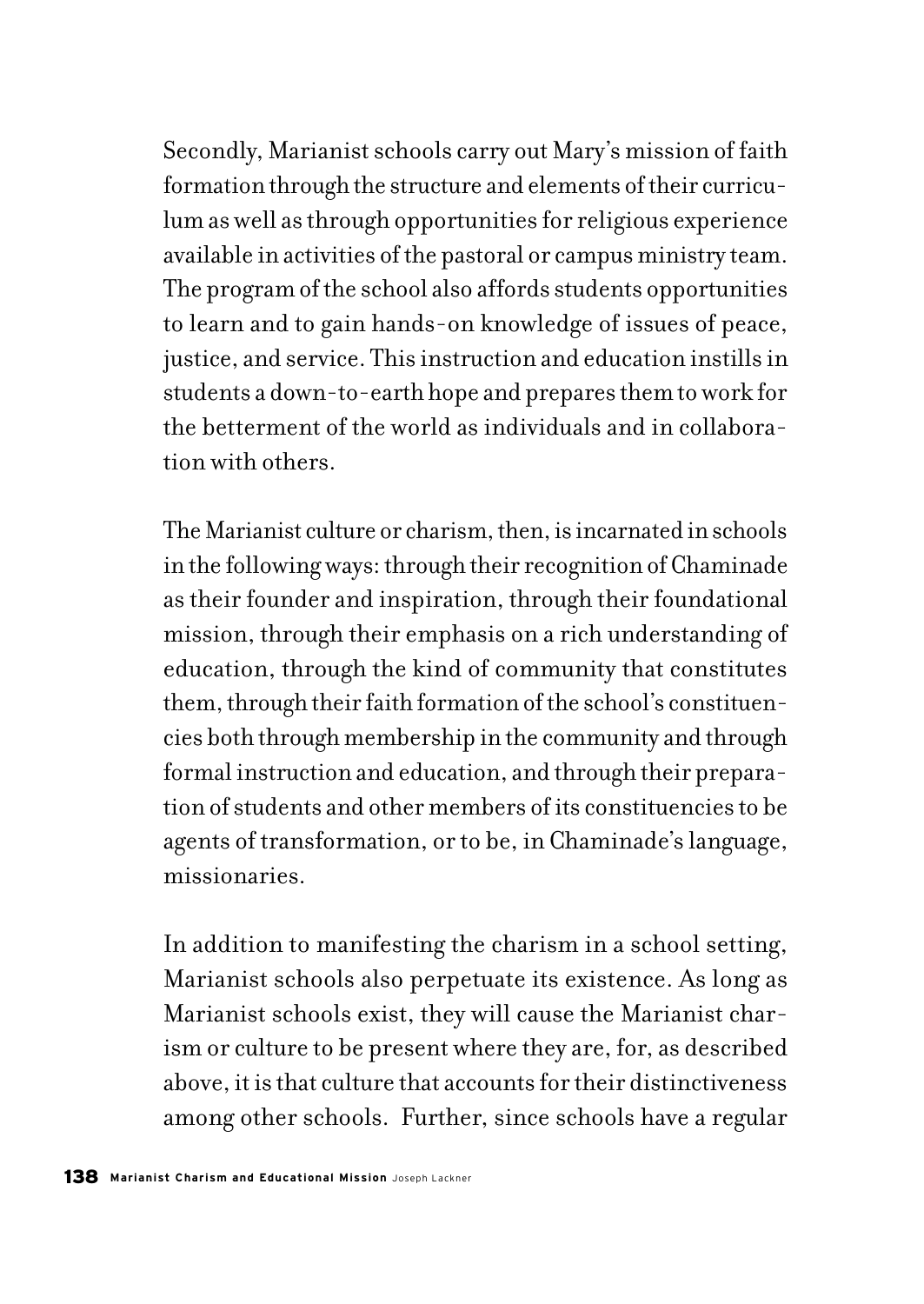influx of new persons – students, teachers, parents, school personnel, board members – they serve as an ever-renewing source of new members for the Marianist culture.

Today, as in the past, Marianists and the Marianist charism are known in Europe, North and South America, Africa, and Asia principally through Marianist schools.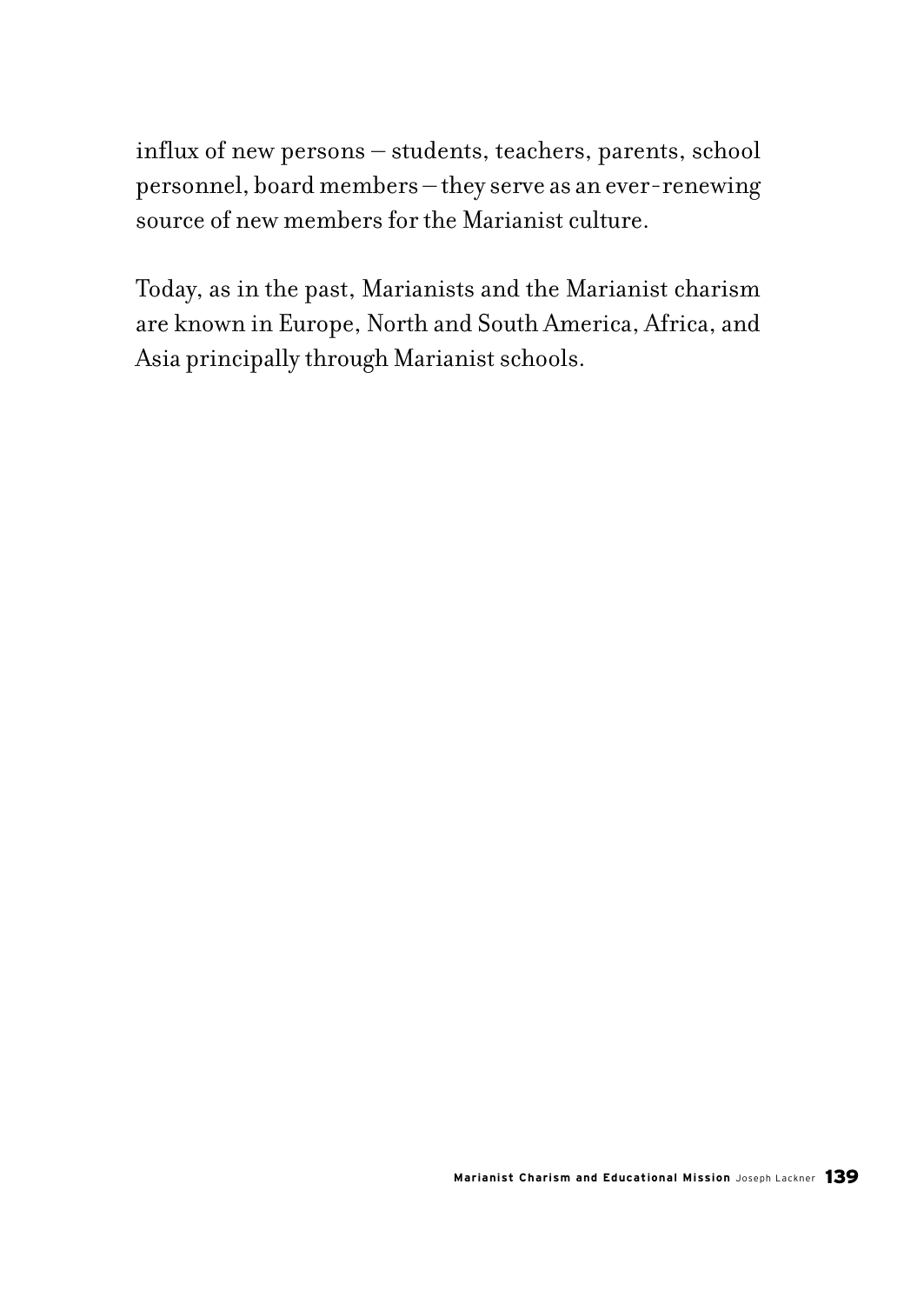#### **CONCLUSION**

As Marianist educators we are heirs to the great legacy of Blessed Chaminade. It is his inspiration that has chartered our course in schools, and it is to his mission that we forever return for direction. We join him in his divinely conferred vocation of alliance with Mary, as we adapt it to our situation and times. We recognize that it is the elements of the Marianist culture or charism that constitute the distinctiveness of Marianist schools and shape their educational outcomes.

Ever mindful of his crucial distinction between instruction and education, we seek to develop the mind and heart of our students – the physical, spiritual, psychological, intellectual, affective, and moral dimensions of their lives – and suffuse them with the Christian spirit. We aim at developing persons who are truly alive and therefore other Christs, for Jesus is the "fullness of what it means to be a human being" and as such "the reference point of all educational work."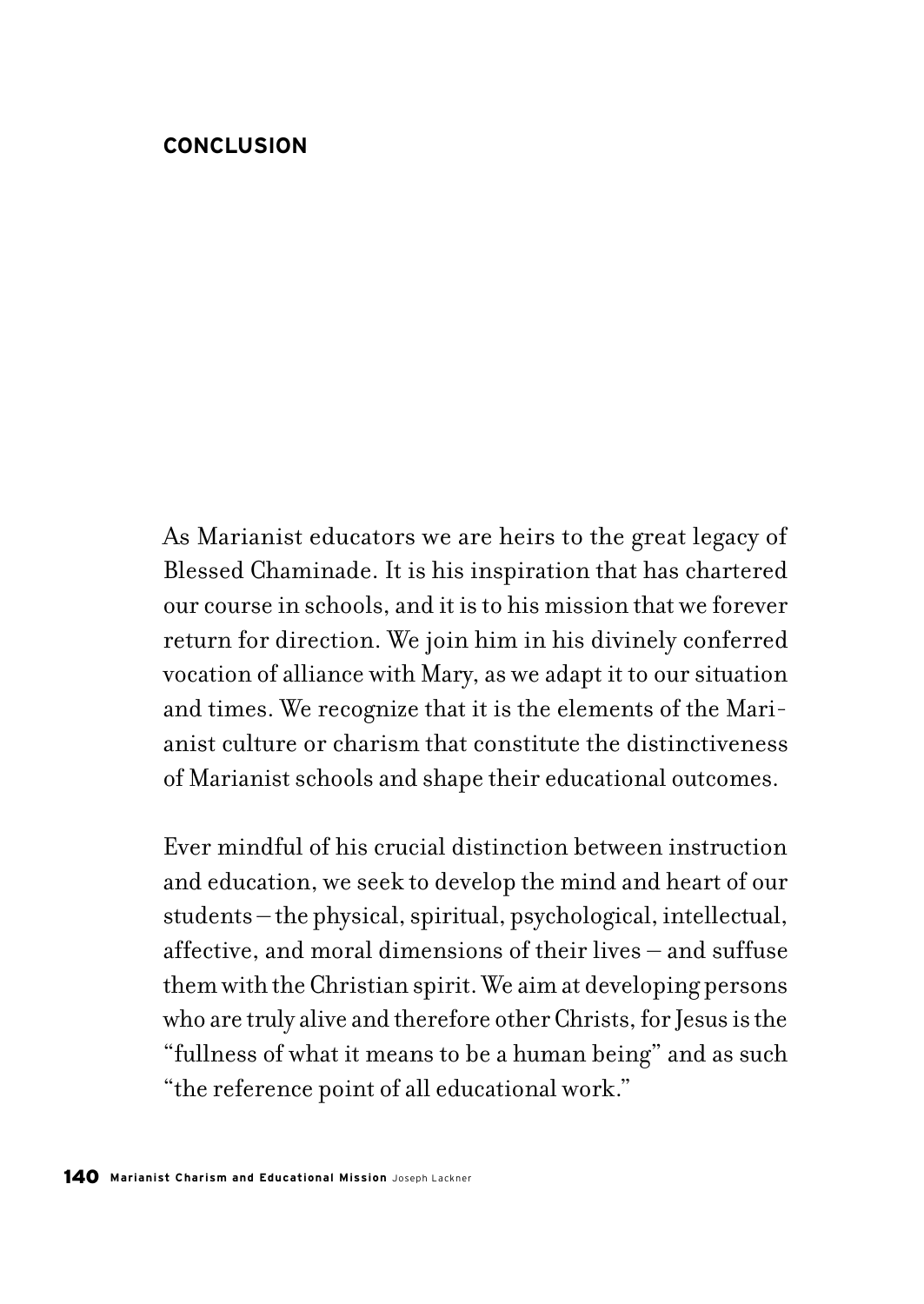Just as Christ's presence was transformative, so also we strive to foster school communities of faith, marked by unity in the midst of diversity, that create a corporate presence of Christ within civil society. By their attractiveness and by their incorporation of others into the communities, they become agents of transformation. Having been formed within these communities to be other Christs, their members, by their presence and by their everyday interactions, in their vocation, occupation, and volunteer service, and in the market place and in the public square, also carry out the mission of moving the world closer to the vision of God's reign.

Since schools are enduring institutions that regularly renew themselves through the incorporation of new members, we see them as a means to perpetuate the Marianist charism and to make it known to generation after generation. Though informed by the past and faithful to it, our orientation is toward the future, for to teach is touch the future through our students. What the world will become is to a large extent entrusted to them.

Looking to Mary as the one who shaped the humanity of Christ, taught him how to be human as only God could be, we seek to develop her attitudes, dispositions, convictions, and behaviors in order to fulfill our vocation as educators. In the process of doing so, we offer the Church educational communities rooted in a Marian style. These may serve as an attractive model for other ecclesial communities and the Church itself to imitate. Since Mary is the Mother of the Church it is only natural that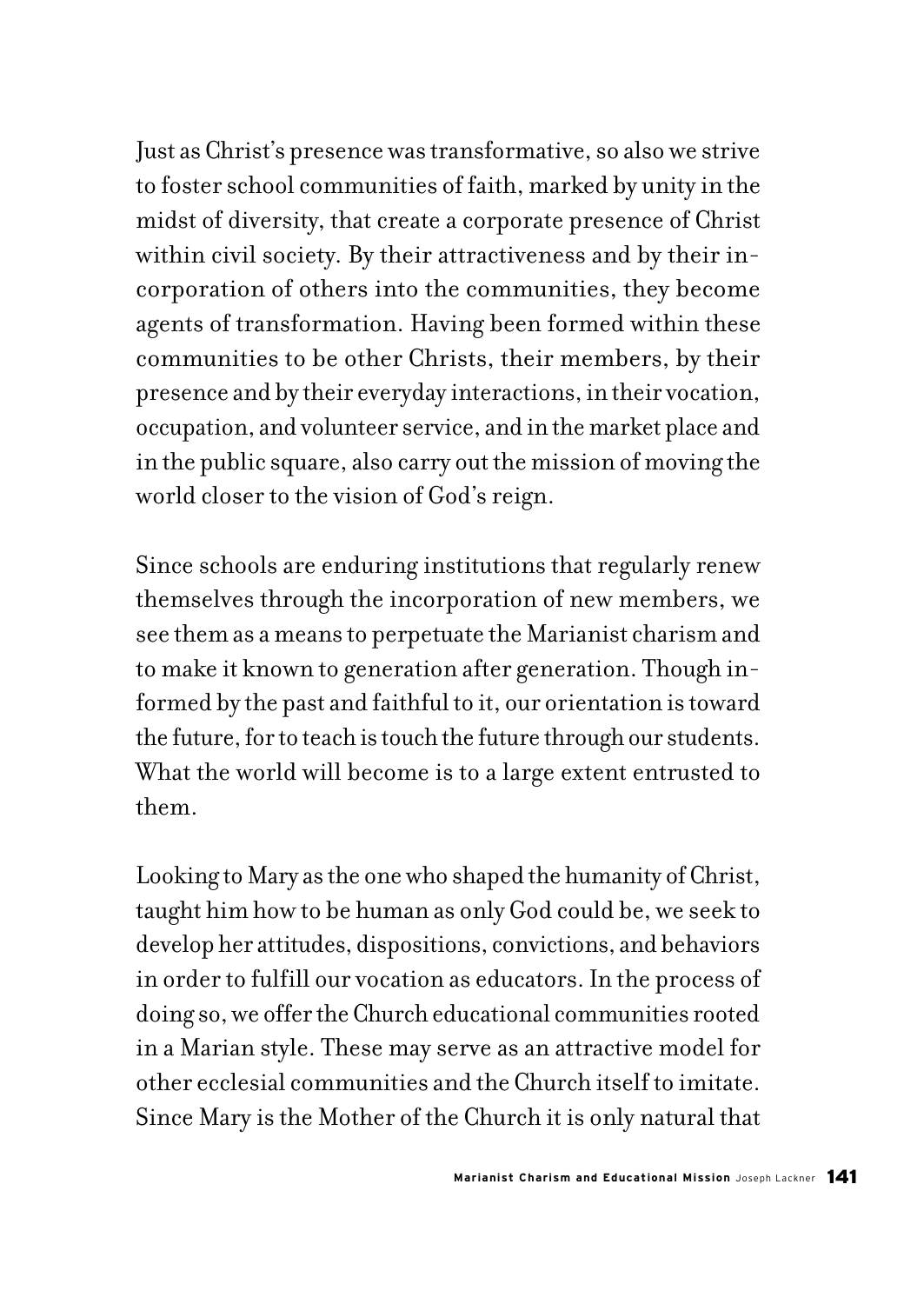the Church would desire to take on her spirit and foster communities that engage in Marian practices and exhibit a Marian character.

As Blessed Chaminade proclaimed: "Ours is a great work, a magnificent work. …it is because we are Missionaries of Mary…."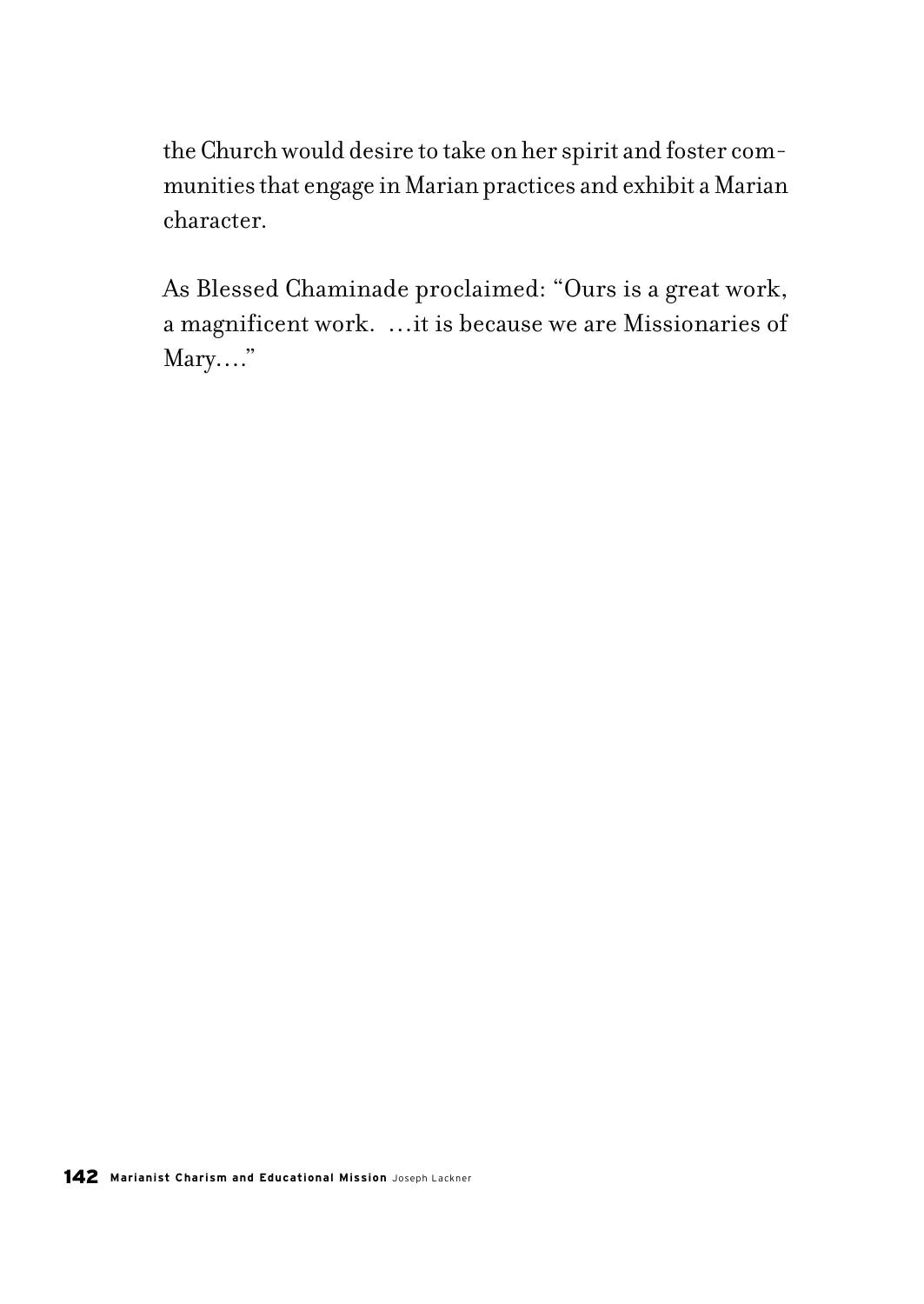### **APPENDIX A**

# **Convictions and Actions of Marianist Teachers as Delineated In** *Characteristics of Marianist Education* **(1996)**

(#: refers to a section in *Characteristics of Marianist Education*)

### **MARIANIST TEACHERS**

Convictions

- have a living awareness of the inescapably moral and spiritual dimensions of education #15
- know that the deepest needs are those we cannot fill ourselves #18
- know that the most valuable knowledge comes from loving others #18
- $\blacksquare$  realize they sow seeds that will bear fruit for generations  $\#_1$ 9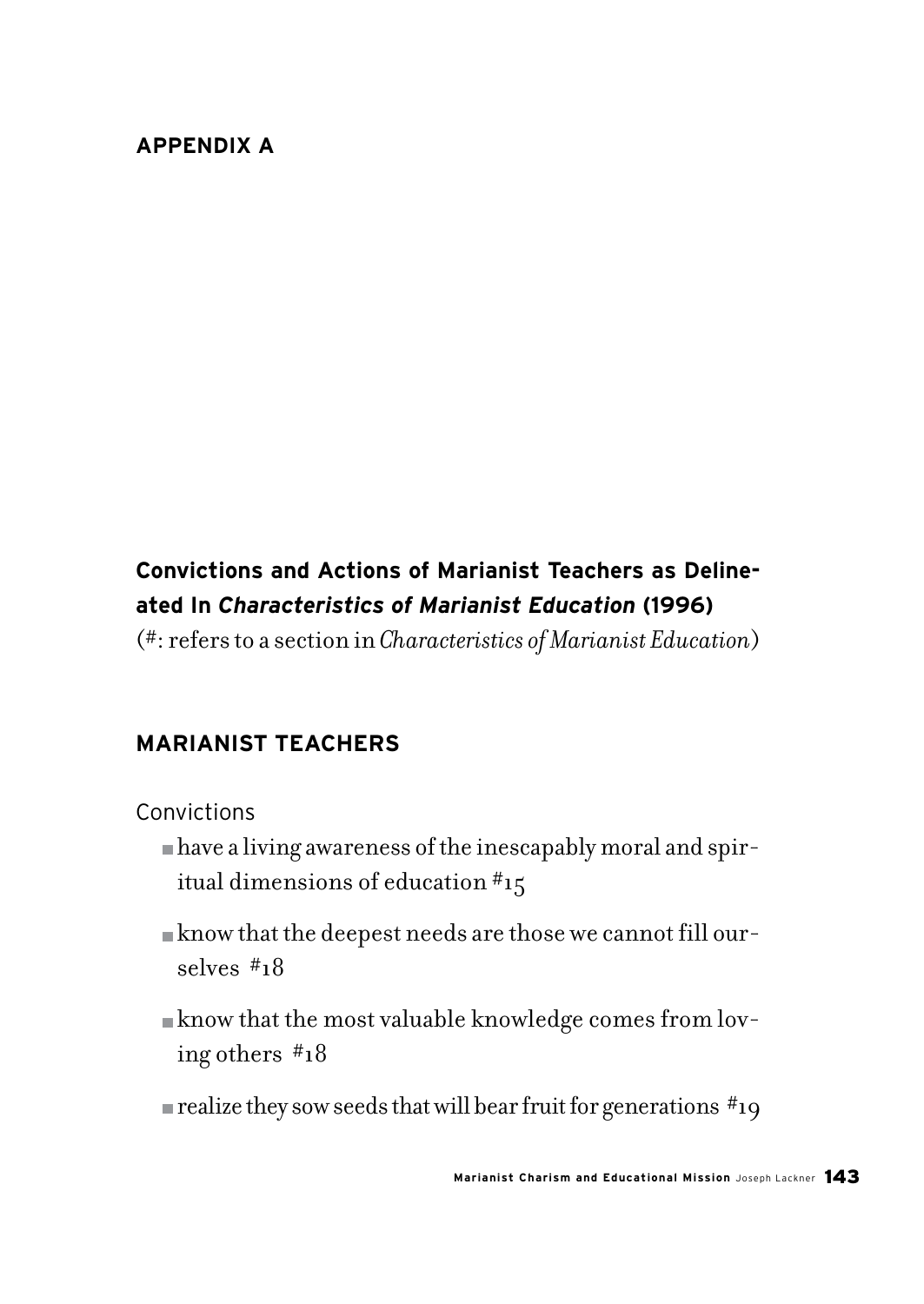hold that training in responsibility is oriented toward drawing out young people's unique talents and calls them to mature, socially-conscious leadership #24

General Apostolic Actions

- $\blacksquare$  offer those around the world the testimony of their lives  $\#8$
- see their work not merely as a job but as a ministry of love and service #15
- sense that they are missionaries, in a permanent state of witnessing to the Good News of Jesus Christ #54
- sense themselves as part of a global network of educational apostolates #36
- educate by their every word, gesture, and look  $\frac{4}{5}$

Professional Actions

- **are open and attentive to new approaches, thereby keeping** Marianist education up to date by their contributions  $*8$
- have a solid grasp of subject matter and effective, creative pedagogical techniques #12
- develop and continually improve their own distinctive professional capacities #33
- learn to employ new kinds of learning and new technologies  $#65$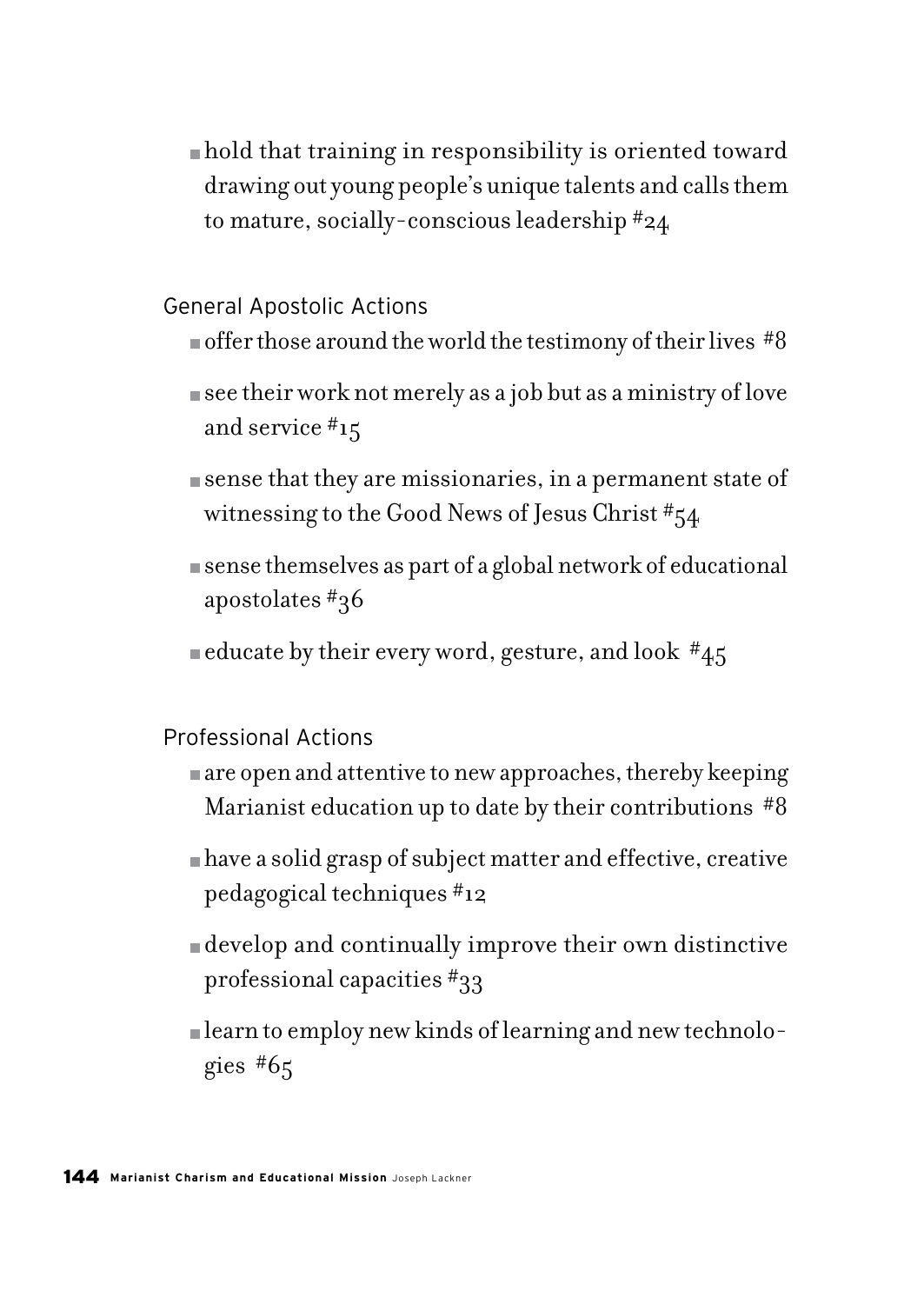Specific Faith Actions

- **Example 1** emulate Jesus in love of and service to others  $*_{16}$
- combine knowledge and virtue  $\#_16$
- value human life in all its dignity  $\sharp$ 55
- see all people as brothers and sisters  $\frac{436}{5}$
- $\blacksquare$  <u>be</u> personal models of prayer and of love, bearing witness to the faith their schools propose #21
- **commit themselves to living by gospel values**  $*_{23}$
- challenge their students by personal example to develop an authentic interior spirit #25
- strive personally to possess the virtues and dispositions of Mary #26
- work to transform the school into living testimony of new evangelization #54
- search for the truth  $\frac{\#22}{}$
- stimulate and learn from dialogue between faith and culture  $\#_{22}$
- view the signs of our times in faith, prayerfully open to their possibilities  $#65$
- $\blacksquare$  be committed to a just and peaceful society  $\#$ 55
- $\blacksquare$  <u>be</u> committed to the common good  $\#$ 55
- work with others in the school toward "the enrichment of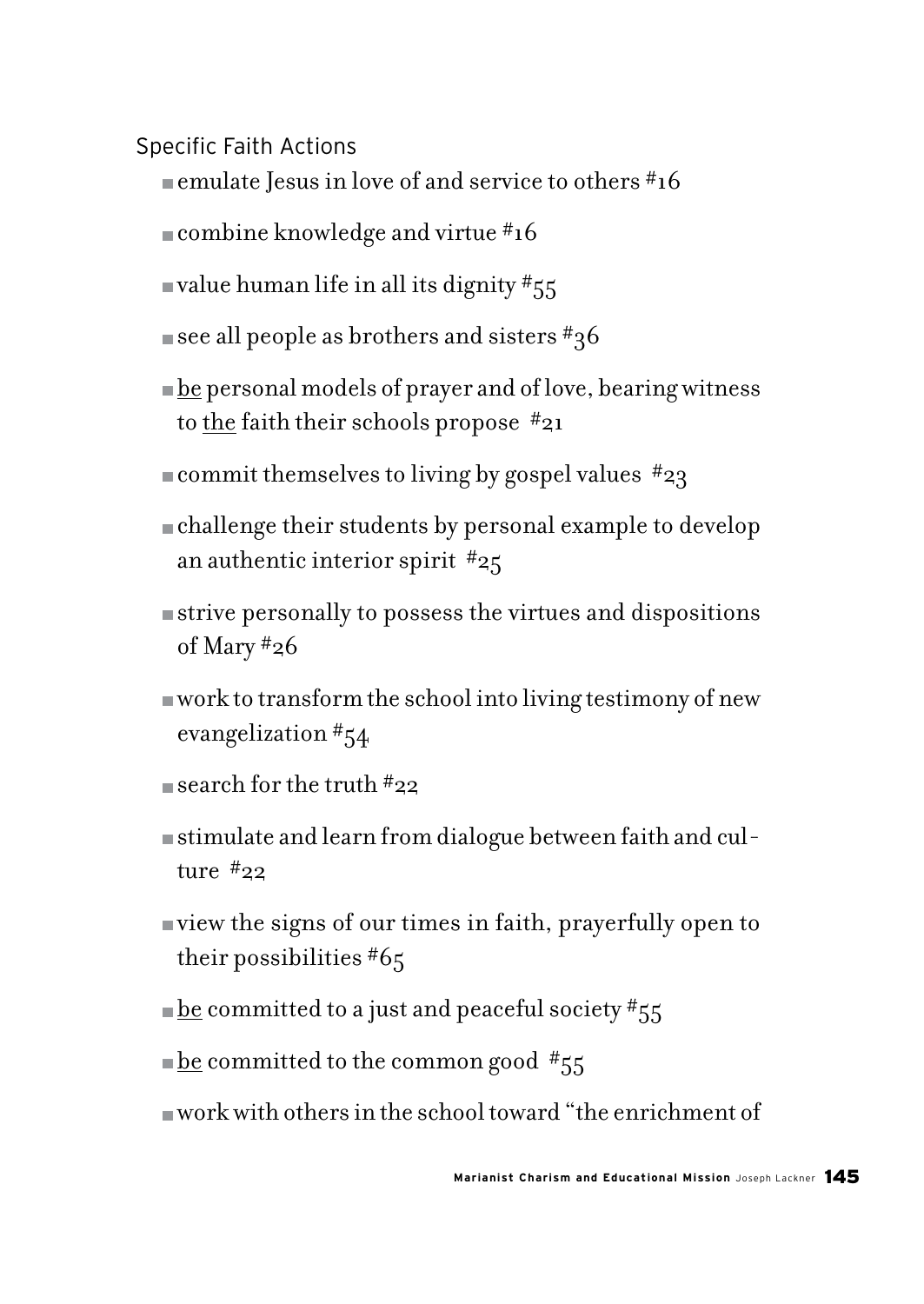culture and the transformation of society in accord with the message of salvation"  $\#$ 76

Actions to Foster Faith in Students

- **theorem** students to be faithful and compassionate  $*_{14}$
- carry out their mission of forming others in faith, by helping youth with the search for meaning, enabling them to welcome the sacred, and guiding them toward contemplating the good, the true, and the beautiful  $\frac{4}{21}$
- provide time inside and outside of class for nurturing habits of silence and reflection  $\#_{35}$
- aid students in their practice of faith  $\frac{\#23}{}$
- **form students in the wisdom of the social teachings of the** Church  $\#_{23}$
- with students create model communities of faith centered in charity #25
- Actions to Provide an Integral, Quality Education **theorem** students to be competent and capable  $\#_1 \phi$ 
	- encourage students to be bearers of the best of our tradition  $#65$
	- work together with one another and administrators to integrate the academic disciplines and foster cooperation among academic departments #67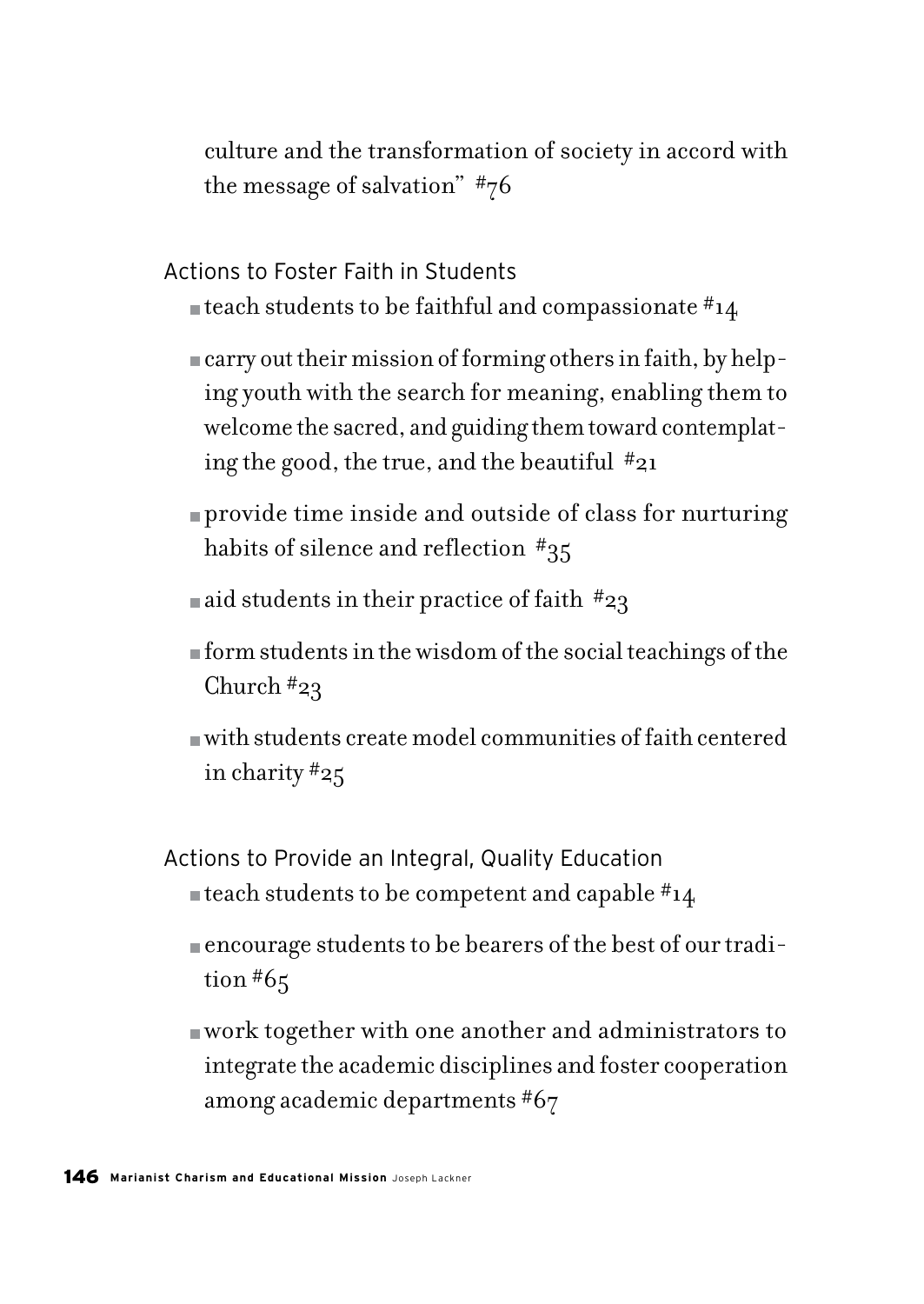- train students to develop the will and the discipline to accept responsibility in the school and in other areas of their lives #24
- call each student to personal and communal responsibility  $#47$

Actions to Foster Community/Family

- honor the variety of people in the school and encourage them to use their gifts toward the common good  $\#_{37}$
- characterized by "family spirit," work together with each other, students, and other constituencies of the school to achieve lasting relationships of friendship and trust, supporting and challenging each other in developing their mutual gifts  $\#$ 15
- share the responsibility to create and sustain an environment in which can flourish beauty, simplicity, harmony, discipline, and creativity #44
- $\blacksquare$  be present to students, not only to teach them but also to love and respect them #14
- communicate respectfully, recognizing others as individuals within the community  $\#_{45}$
- praise, thank, and recognize members in the school community  $*_{45}$
- have students together develop each other's skills and strengthen mutual self-esteem #34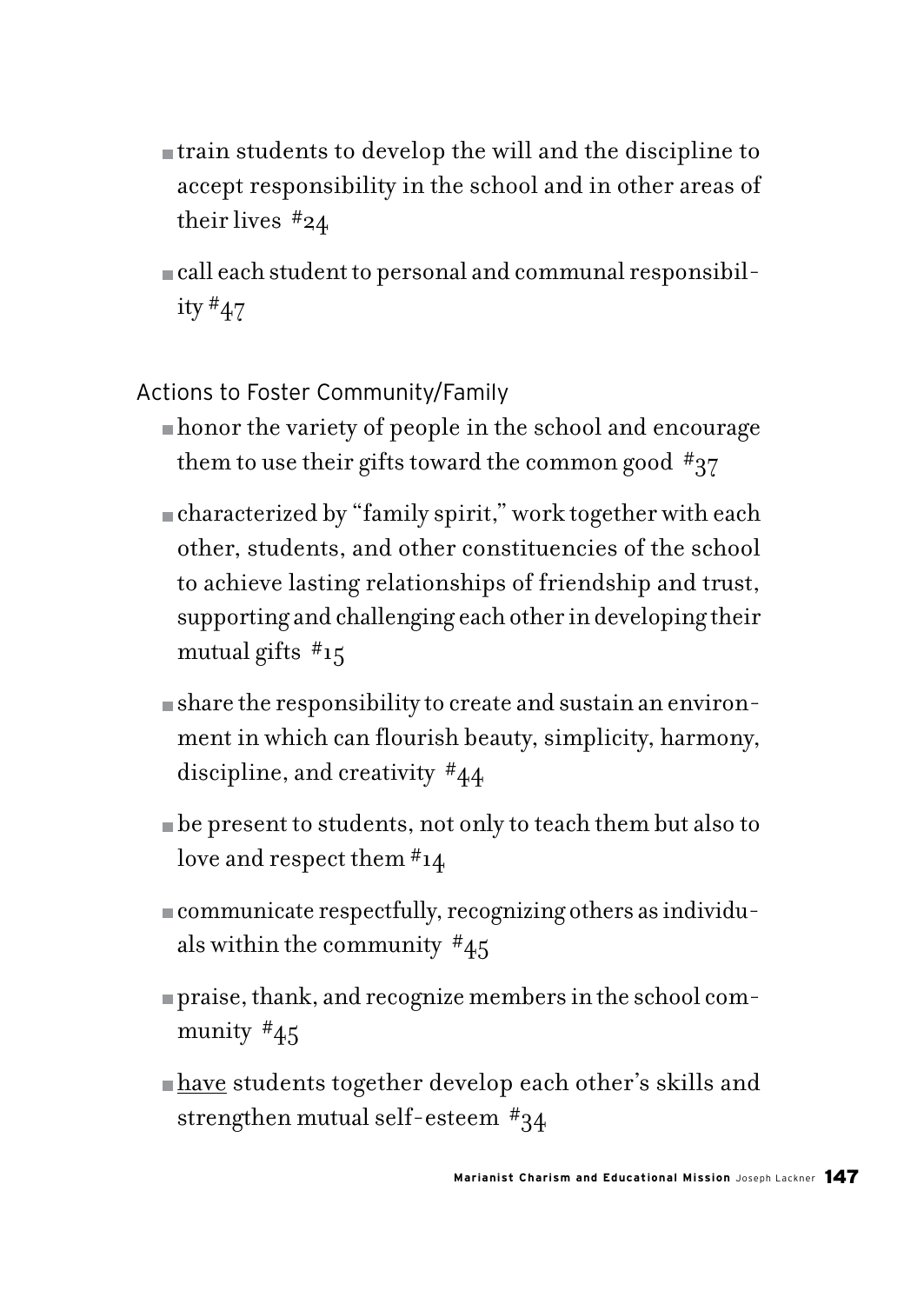- listen attentively and engage in dialogue with trust and empathy  $*_{45}$
- **as teachers** <u>be</u> available and open to others  $*_{45}$
- **provide a climate of acceptance, discipline, and love**  $*_{44}$
- **exhibit a "prudent tendency to leniency"**  $*_{47}$
- encourage students, challenge them and respect their differences by adapting teaching styles to their individual needs and abilities #34
- welcome students from various ethnic and economic backgrounds and educate students with differing abilities and gifts  $#_{37}$
- adapt what they teach to the cultures of their students #22
- Actions to Foster Social Consciousness and Global Awareness encourage student work with and for the poor, developing in the school and in the civic community programs of physical, economic, educational, and social assistance #56
	- encourage students to meet change actively with discernment and reflection #65
	- $\blacksquare$  encourage the study of foreign languages  $#68$
	- encourage international student and teacher exchange programs #68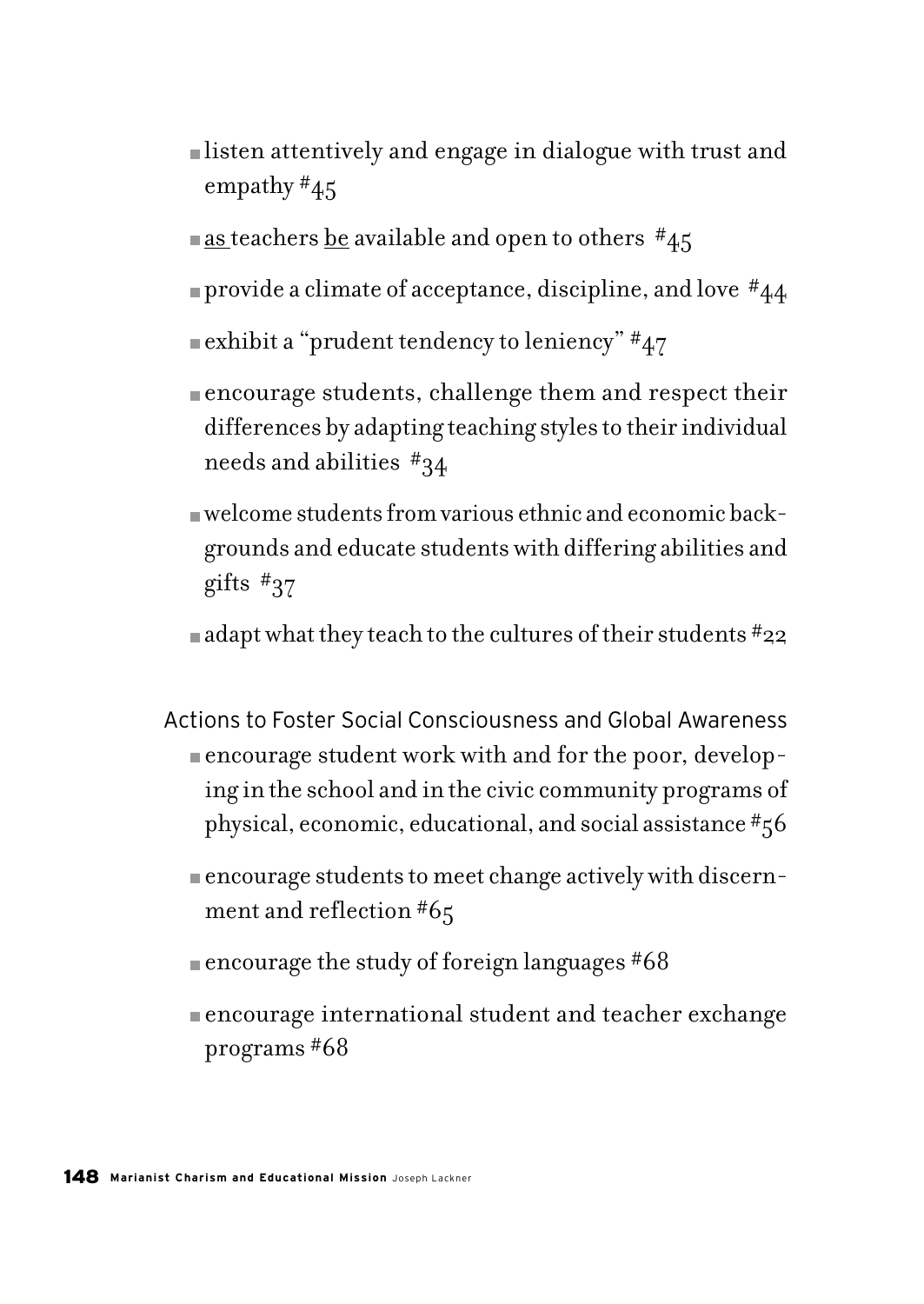## **APPENDIX B**

# **Questions for Personal Reflection, Individually or in a Group**

- 1. How would you describe your vocation as an educator in a Marianist school?
- 2. As an educator in a Marianist school do you believe you have made an alliance with Mary in her mission?
- 3. What similarities and differences do you see between the present culture in which you live and that of Chaminade's day?
- 4. How do you and members of your school community respond to the current situation of your culture as did Chaminade in his day?
- 5. How do you understand the design of God in your life and in the Marianist mission?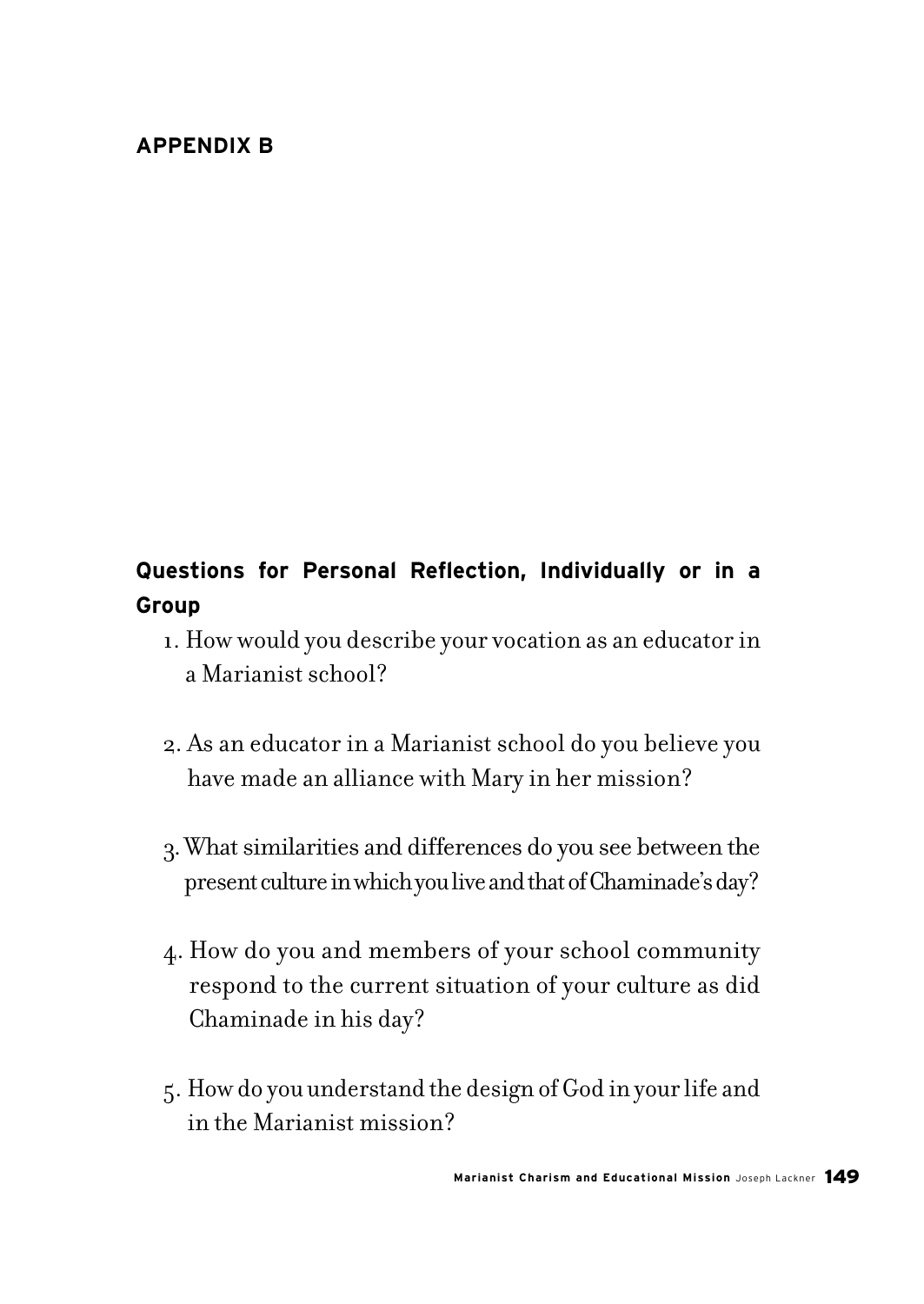- 6. How do you contribute to education, not only instruction, in your school?
- 7. How would you describe the role of schools in general in your society? How would describe the role of Marianist schools in your society?
- 8. How does the leadership of the churches contribute to the estrangement of people to Christianity, as was the situation in Chaminade's time? In what ways do you think you as an educator or your school can remedy this situation?
- 9. Do you consider yourself and your colleagues as a "creative minority" in society?
- 10. How do you and your colleagues enrich your spiritual, intellectual, moral and emotional life as individuals and as a community?
- 11. Chaminade seems to have had the ability to face disappointments with equanimity, not give up, and start anew. What do you think accounted for this ability? How do you face disappointments or failures and not give up? What strengths do you have or need in this regard?
- 12. How would you state the difference between instruction and education? What do you think of that distinction?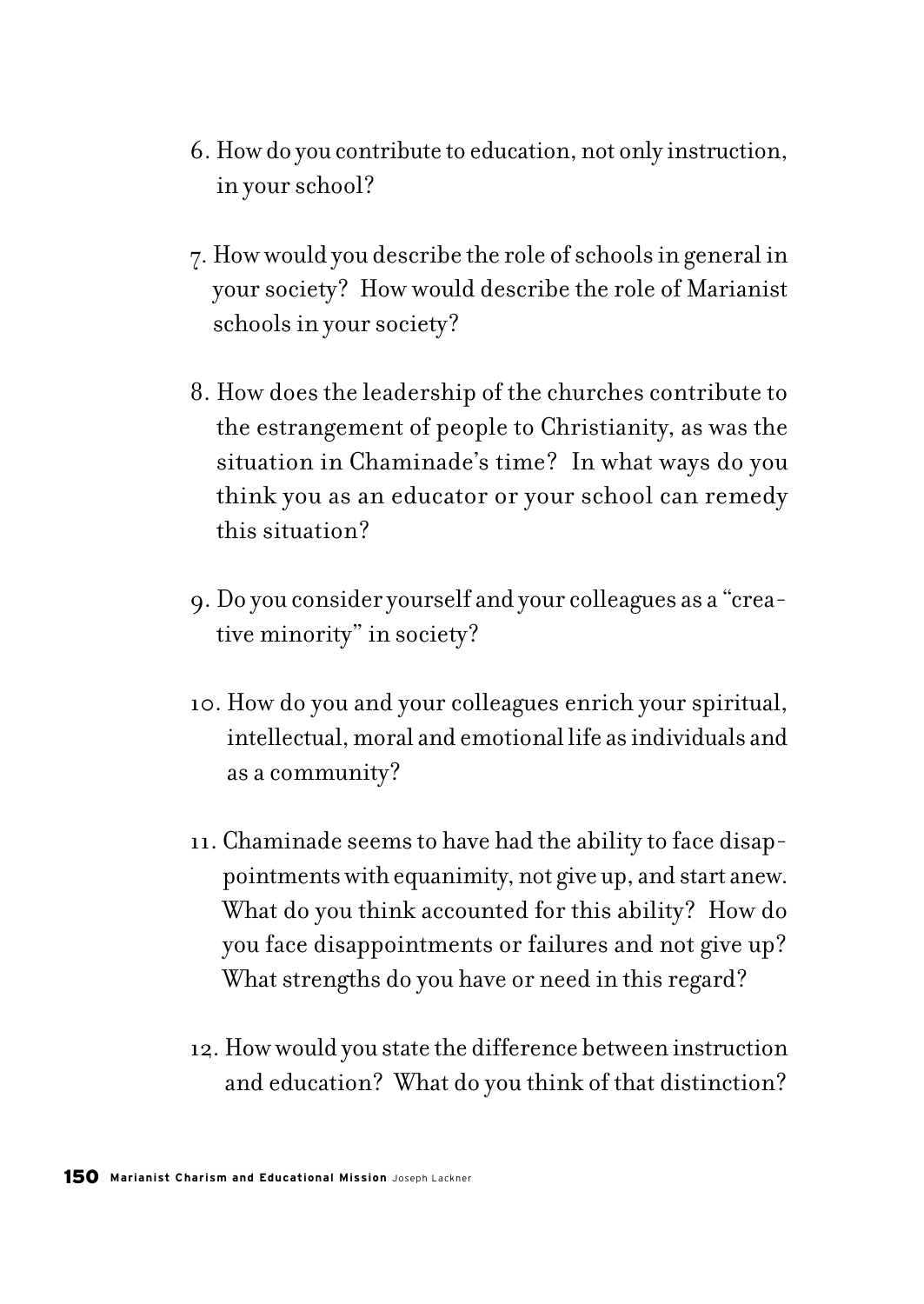- 13. Do you think that the school in which you serve achieves the goal of education as articulated by Chaminade? Why? Why not?
- 14. How do you see the relationship between your school and the homes from which your students come?
- 15. Do you consider yourself to be an educator who, by that fact, is an apostle?
- 16. What do you know about the Marianist Family and its origins? How do you experience the presence of the Marianist Family in your school?
- 17. John Paul II called Blessed Chaminade the "apostle of the laity." Do you agree? If so, what evidence would you give to support your position?
- 18. How would you articulate the dispositions, convictions, and behaviors recommended by Chaminade for teachers? How can teachers develop these dispositions, convictions, and behaviors?
- 19. What do you think the term "unalterable intention" means? Does that characterize you as a member of the school personnel?
- 20. How important to you is the conviction that the teacher/ educator is "to sow not to reap"?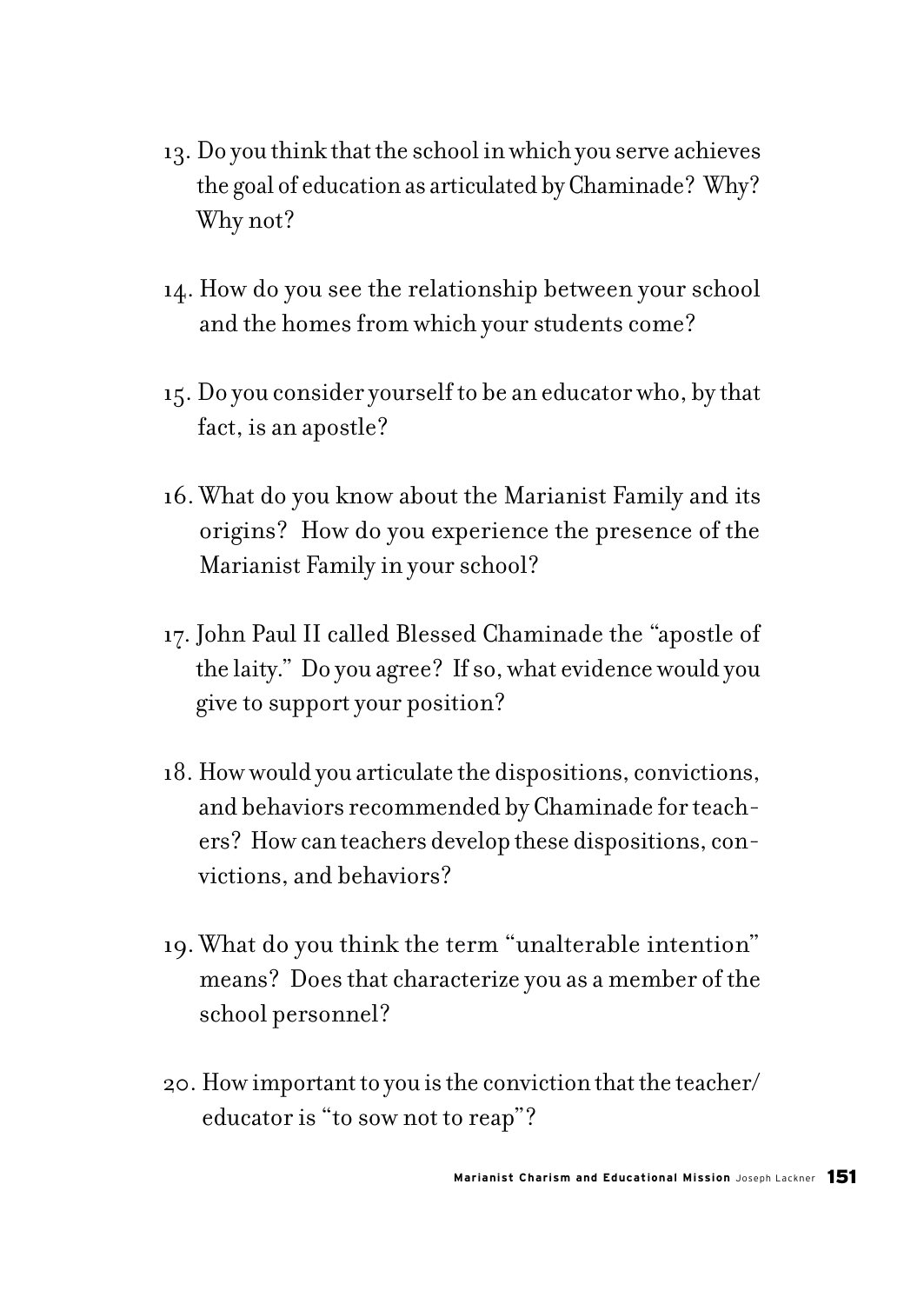- 21. How important to you as a teacher/educator is the affective dimension of the school and of education?
- 22. Do you ever think of yourself as a missionary?
- 23. Do you look to Mary as a model of the kind of person one needs to be in order to be an effective teacher/educator?
- 24. How would you describe the ecological context of your school? How do these factors impact carrying out the school mission?
- 25. How knowledgeable are you about Chaminade? To what extent do you refer to his inspiration in making decisions related to your school?
- 26. How important to you is the mystery of the Incarnation? How would you describe the Incarnation and its implications? What do you do to deepen your knowledge and experience of the mystery?
- 27. What kind of appreciation do you have of Mary? How do you see her in terms of the Bible and her influence through the centuries? Does she have any place in your life?
- 28. Do you see yourself, school personnel, students, alumni and alumnae, as agents of positive change in society?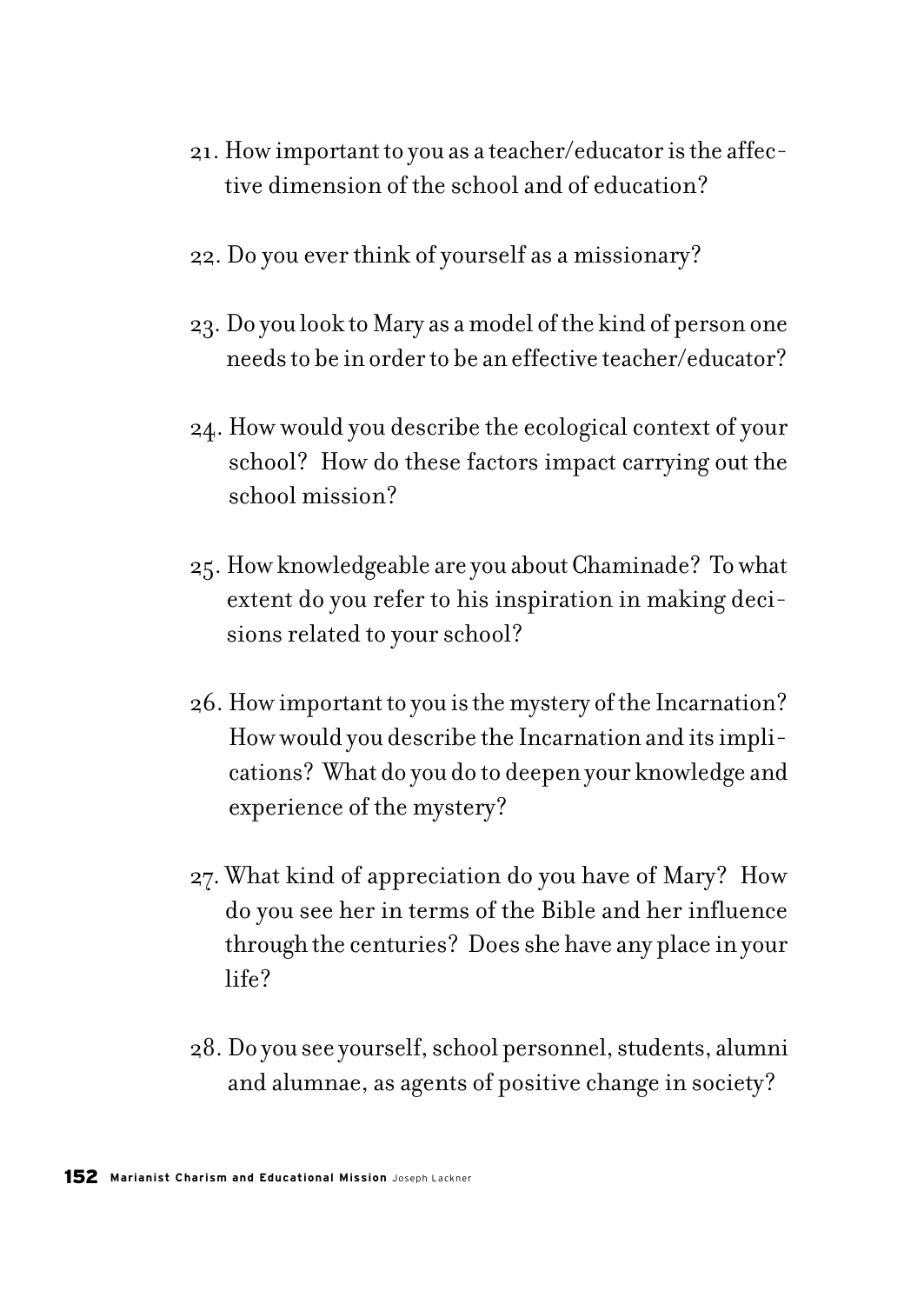- 29. To what extent do you give yourself to becoming one with Jesus and Mary? What practices help dispose yourself to this transformation? How would you describe what this transformation is like?
- 30. Are you convinced of the importance of collaboration and the value of each individual's contribution?
- 31. How would you describe the kind of faith that characterizes Marianists? How do you develop that faith in yourself and foster it in others?
- 32. How, as a member of the school community, do you work at the education of the whole person?
- 33. Describe what presence means. What kind of presence do you create in school?
- 34. How do you appeal to the affective dimension, to the heart of students?
- 35. Can you list the characteristics of Marianist education and give a short description of each? How do they influence your presence and ministry in the school?
- 36. What are some of the manifestations of the characteristics of Marianist education in your school? In what ways can they be better realized in your school?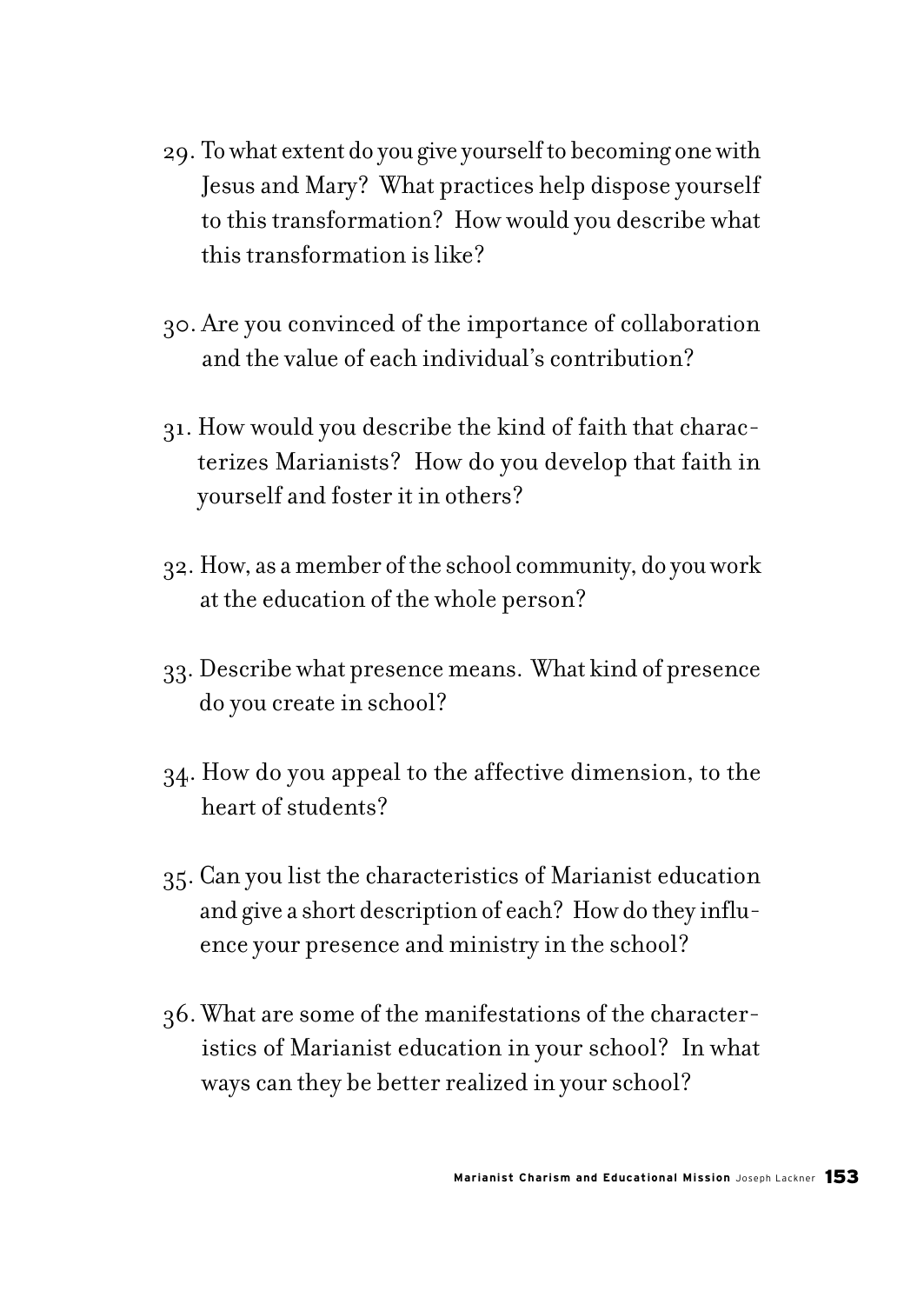- 37. What is your experience of diversity in your school? How have you found it enriching? How has it been a challenge? What has been the principle of unity in the midst of the diversity? Do any religious convictions serve as unifying factors?
- 38. Do you sense a common feeling, a family spirit, among the constituencies of the school? How effective is that spirit?
- 39. Do you experience growth in your role as an educator through interchange with educators in other Marianist schools and through national and international meetings?
- 40. Have you been introduced to the System of Virtues? If so, what is your experience of it?
- 41. How did you first encounter the Marianist charism? What was your impression of it then? What is your impression of it now?
- 42. How aware are you of other Marianist schools around the world? Have you met personnel from other Marianist schools? What has been your experience in meeting others from Marianist schools? Have you considered any ways to improve yourself or your school through interaction with other Marianist schools nationally and internationally?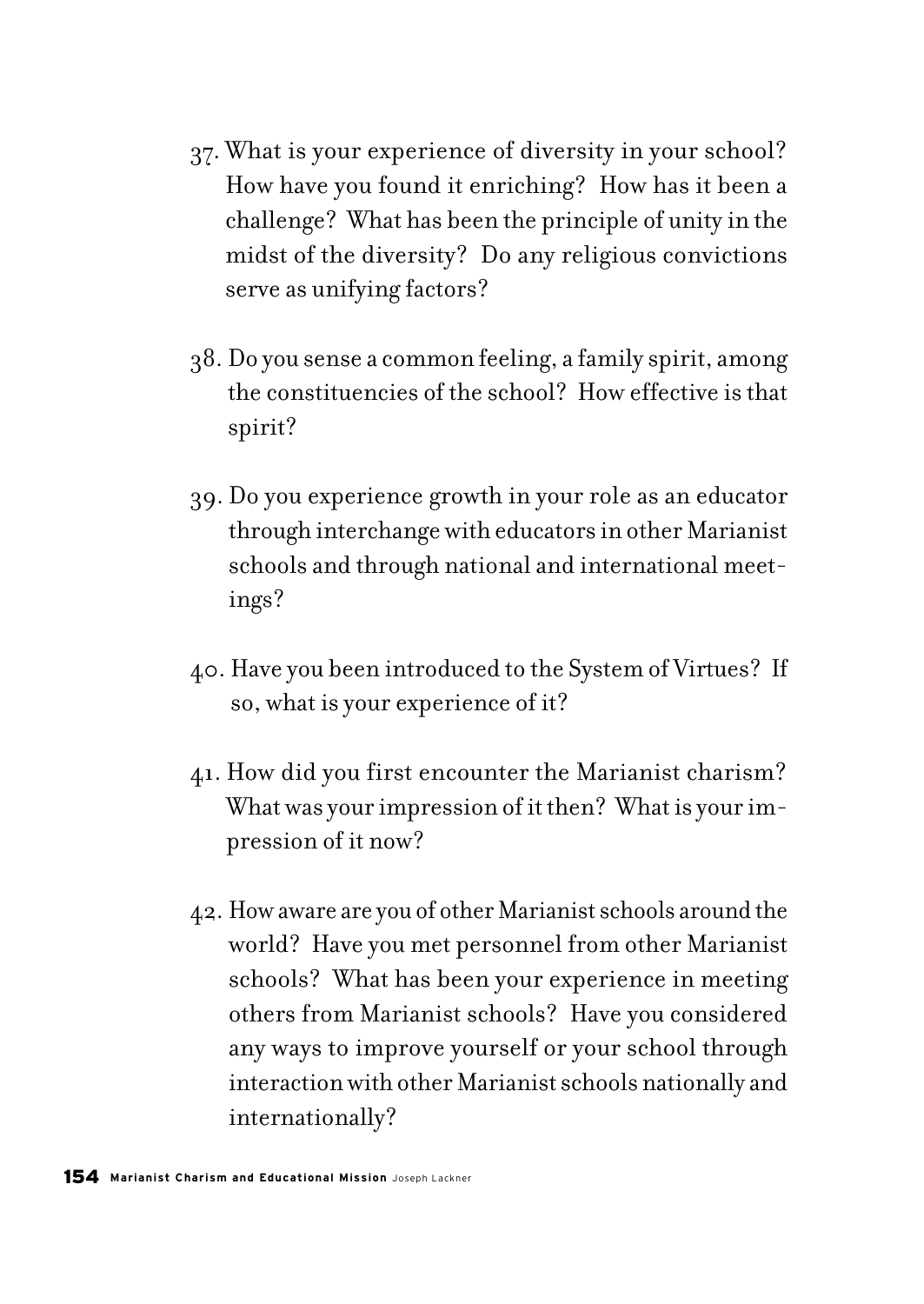- 43. Do you experience a shared sense of mission, a sense of ministry, among the personnel of your school?
- 44. Have you been invited to become a member of the Marianist Family? If so, what was your response and why?
- 45. Describe your experience of interaction with others of different faiths in your school.
- 46. Have you participated in service learning teaching? If so, how would you describe the experience?
- 47. In what ways do you help students become citizens of the world?
- 48. Do you sense a hope in students? How can you enhance it or initiate it in them?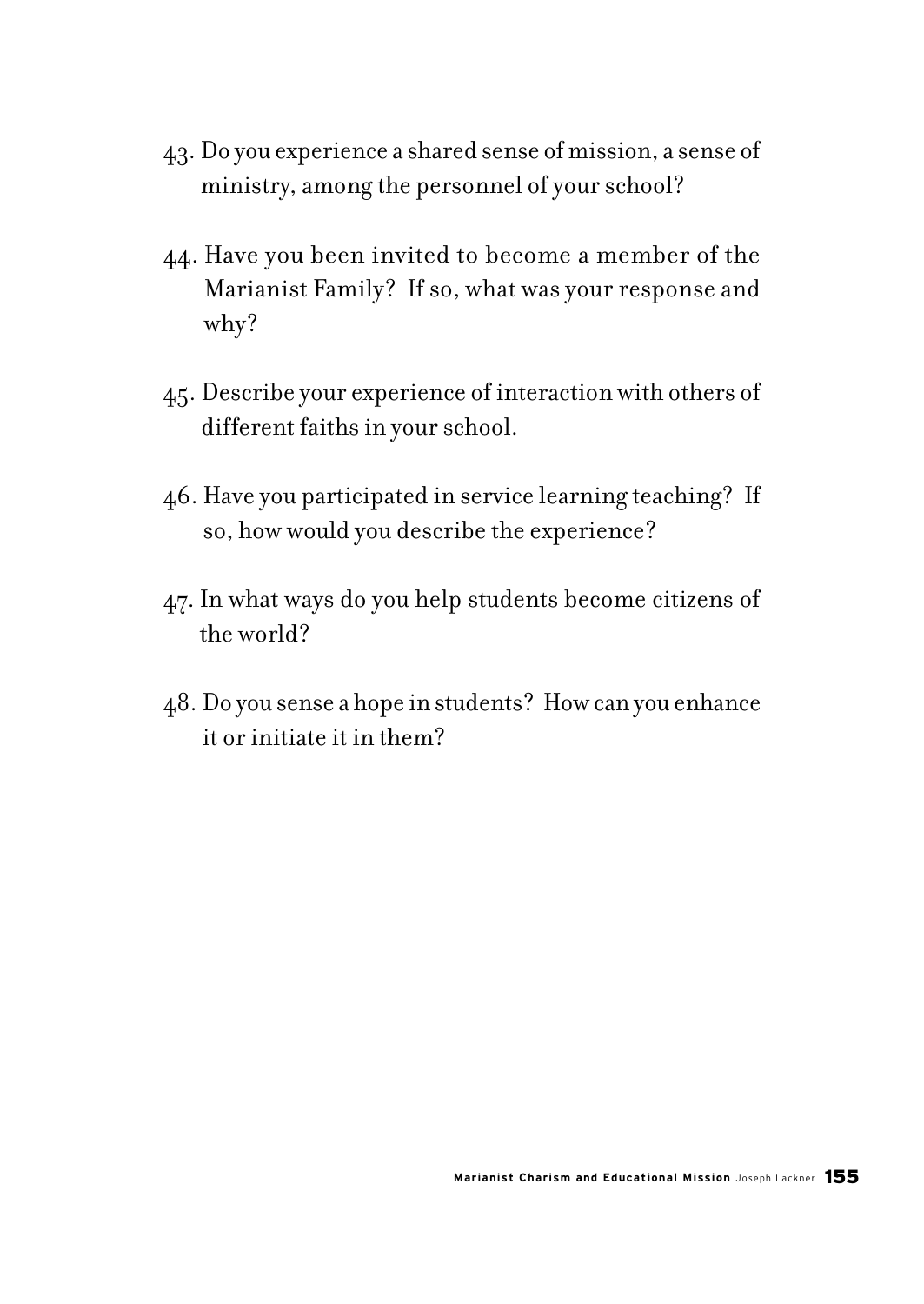### **QUESTIONS ORIENTED TO ACTIONS**

- 1. Does the school engage in a periodic cultural audit to ensure that the various elements of the Marianist charism are adequately enacted?
- 2. Does the school periodically review whether there is a need to adapt or change the way the characteristics of the Marianist charism are expressed in the school?
- 3. Does the school make its Marianist mission known to its constituencies and to the public at large?
- 4. In what ways are the constituencies of the school introduced to the Marianist culture? How effective are these programs? What measures indicate their effectiveness?
- 5. What opportunities exist for on-going formation in the Marianist culture for the school's consitutencies?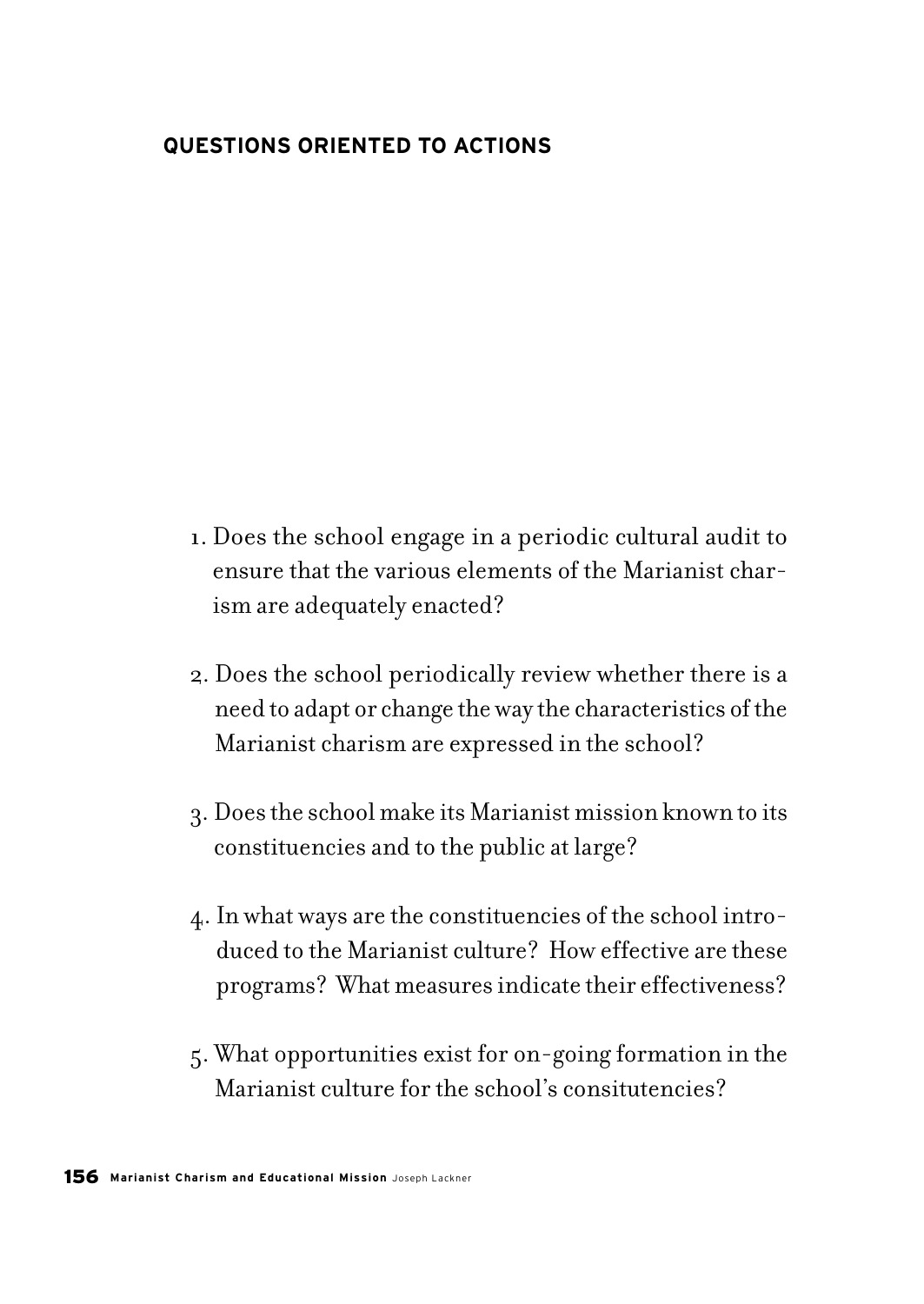- 6. How are the outcomes of the school curriculum linked to the five characteristics of Marianist education?
- 7. How do the pastoral or campus ministry team and extracurriculars contribute to the Marianist culture?
- 8. What opportunities exist for collaboration among the school constituencies?
- 9. Is there a periodic review among the school personnel and students of the characteristics of Marianist education? Is there discussion of what they mean and how they are implemented in the school? Is there discussion about how better to implement them in the school?
- 10. What kind of diversity exists among school personnel and students? What efforts are made to develop diversity in the school constituencies?
- 11. Are policies framed and executed in terms of community, in terms of family spirit?
- 12. What are indications of collaboration within the school constituencies? Are there other opportunities for collaboration?
- 13. How do the national and international networks of Marianist schools enrich the experience and manifestation of the Marianist culture in the school?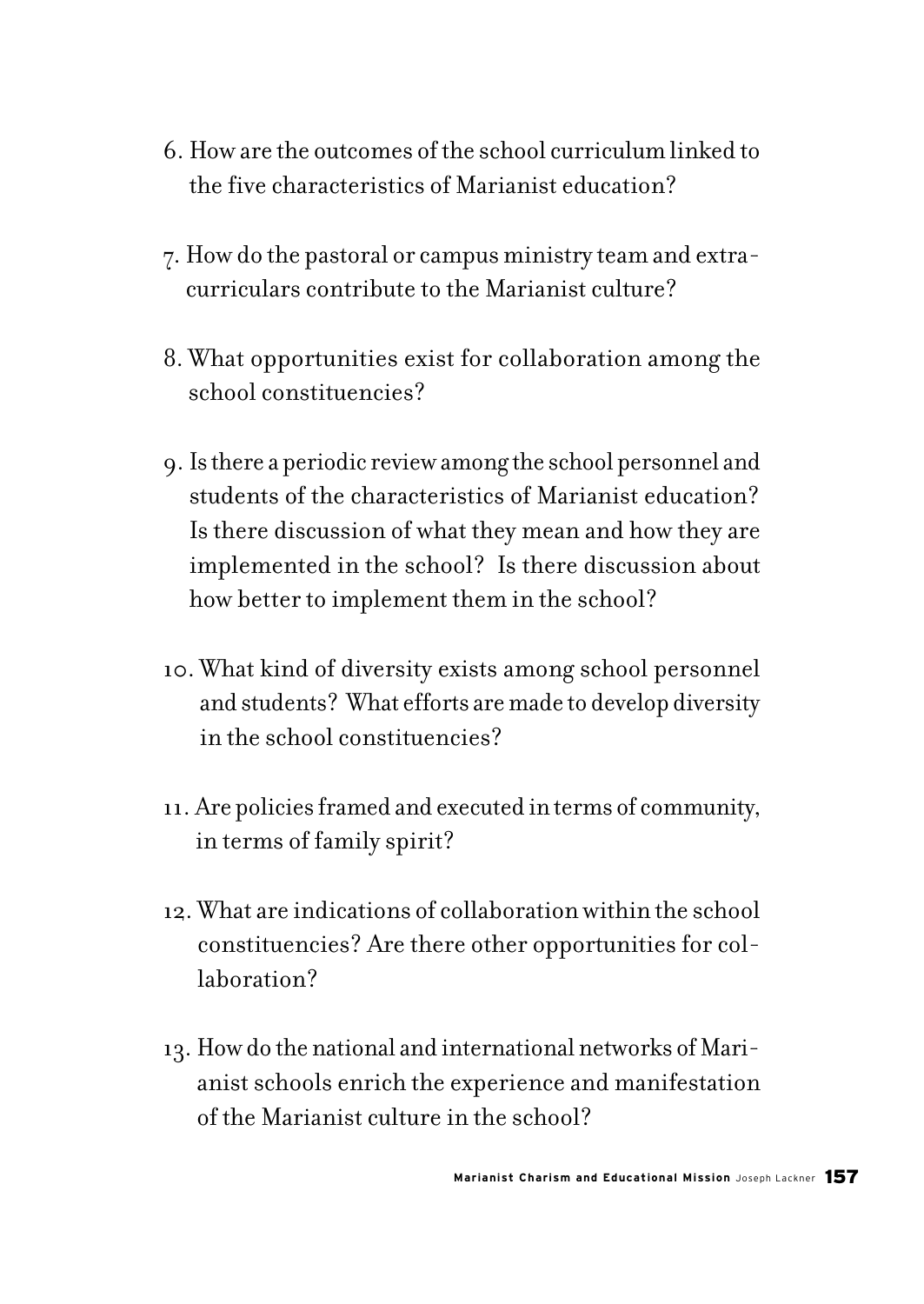- 14. In what ways is the Marianist culture of the school affirmed, expressed, and communicate? Are there other opportunities for its affirmation, expression, and communication?
- 15. How are invitations to members of the school constituencies to deeper commitment to the Marianist culture extended?
- 16. What religious symbols and practices are incorporated into the school routine?
- 17. Is hiring carried out in terms of mission?
- 18. How many Marianist laymen and women and religious are members of the school personnel?
- 19. How many committed Christians are members of the school personnel?
- 20. What are indicators that the school is successful in educating students to be agents of positive change in society, to work at the transformation of society in Christ?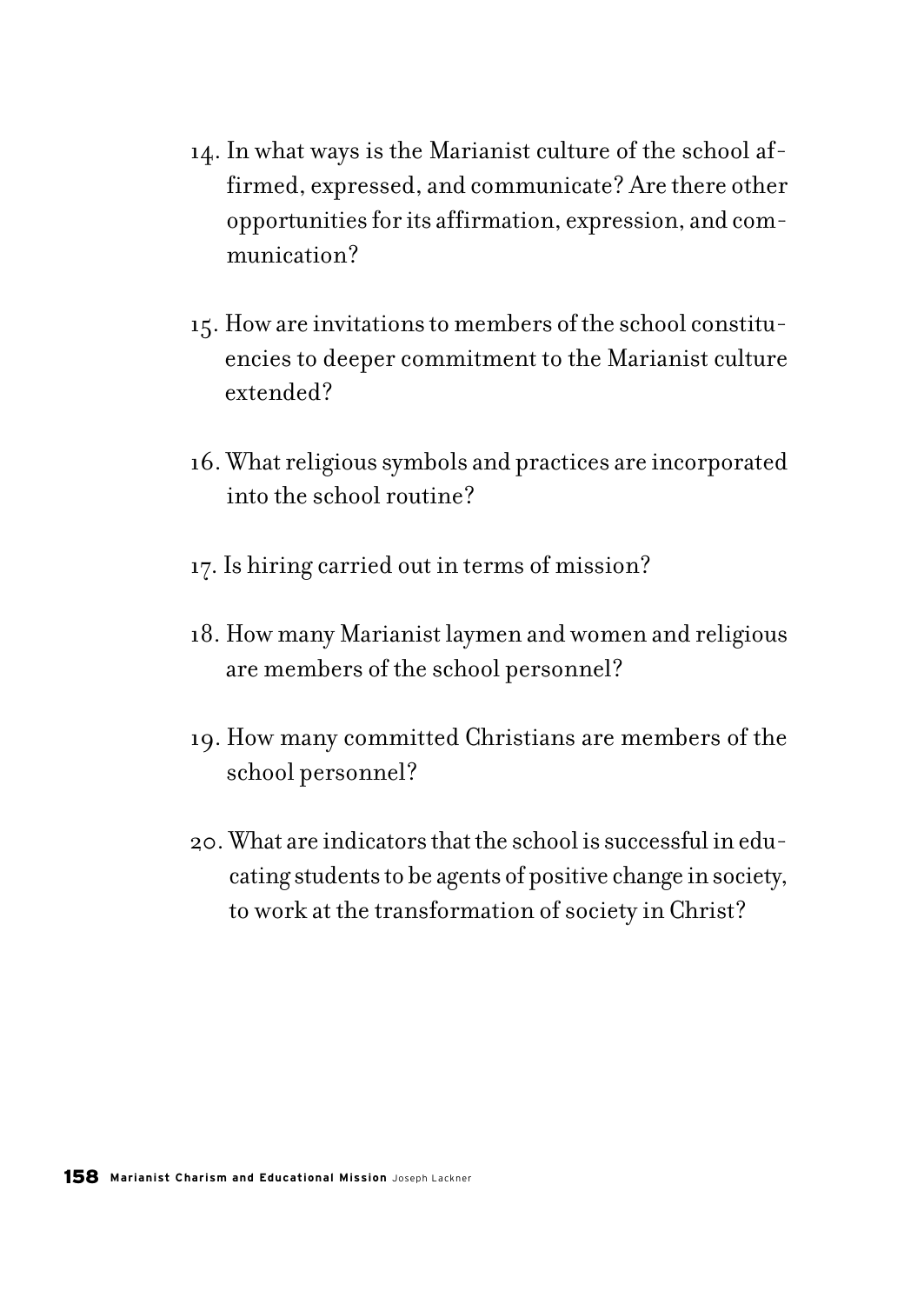#### **BIBLIOGRAPHY**

- "Articulating the Mission and Identity of the University of Dayton: Common Themes." The Mission and Identity Task Force. Revised: 28 November 2011, www.udayton. edu/mission\_and\_identity/\_.../Common%20Themes%20Report .doc
- Baldick, Chris. *The Oxford Dictionary of Literary Terms*. 3<sup>rd</sup> edition. New York: Oxford University Press, 2008.
- Barnard, Howard C. *Education and the French Revolution*. Cambridge: Cambridge University Press, 1969.
- Benlloch, SM, Eduardo. *Origins of the Marianist Family, Notes on Marianist History*. Translated by Robert D. Wood, SM. Dayton, OH: North American Center for Marianist Studies, 2010.
- Brush, Elizabeth P. *Guizot in the Early Years of the Orleanist Monarchy*. Urbana, ILL: University of Illinois, 1929.
- Cada, SM, Lawrence J. *A Short History of Marianist Spirituality*. Madrid: Imprenta SM, 2000.
- Chaminade, William Joseph. "Answers to Objections that are Ordinarily Made Against Sodalities Established on the Plan of the One of Bordeaux, on the Form Given them, and on their Relations with Parishes [1824]." In *The Spirit of Our Foundation According to the Writings of Father Chaminade and the Original Documents of the Society*, Edited by Henri Lebon, SM. Translated by Andrew A. Waldeck, SM. Vol. 3, 231-240. Dayton, OH: Mt. St. John Normal School, 1920.
- "Answers to the Seven Questions or Objections Usually Raised on the New Structure of the Sodalities and on Relations Between the Sodalities and the Parishes [1824]." In Pierrel, Philippe. *A Missionary Journey with William Joseph Chaminade, Founder of the Marianists (1761-1850)*, 81-89. Dayton, OH: Marianist Press, 1986.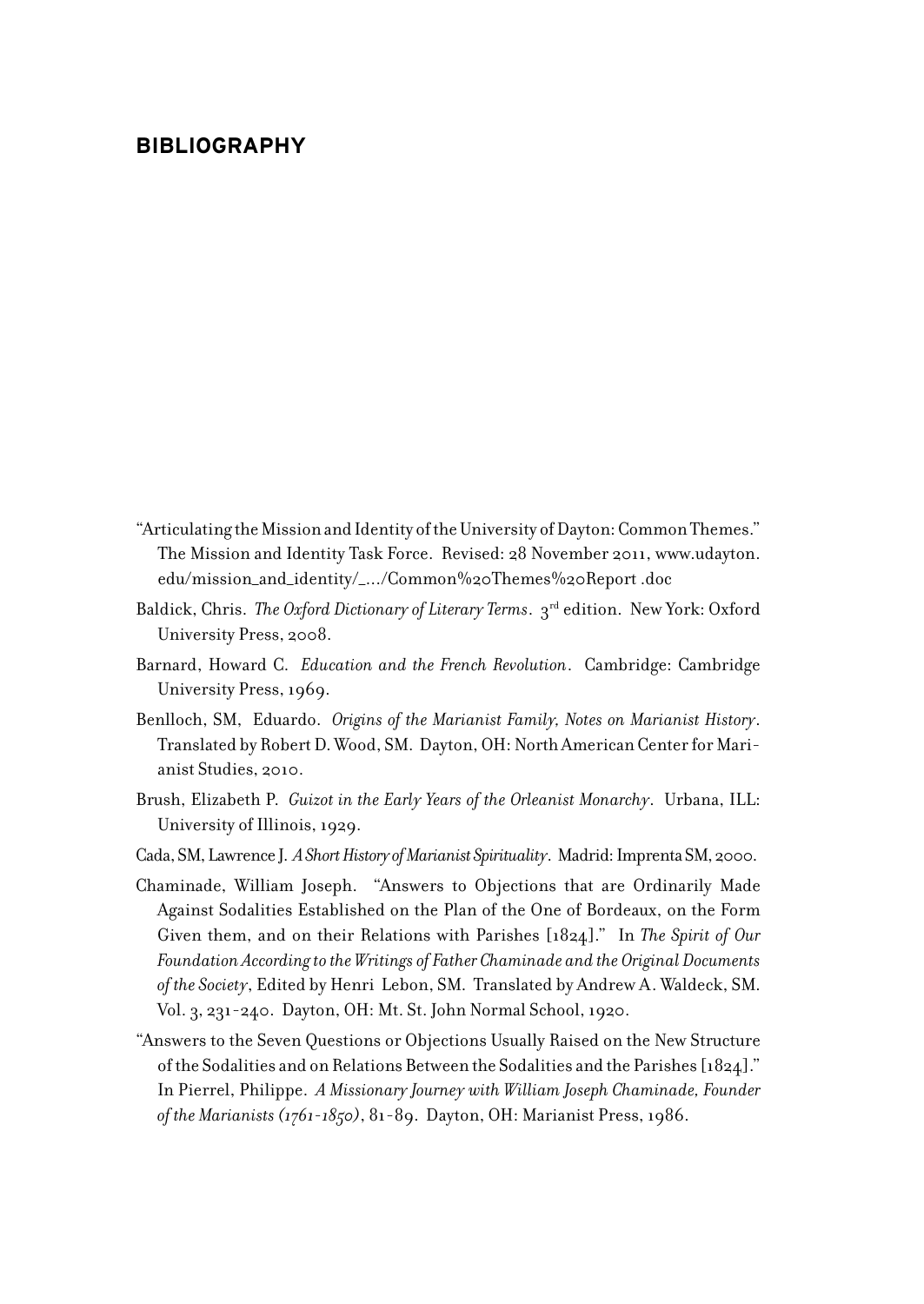- *Constitutions of the Society of Mary, 1839*. Translated by Herbert G. Kramer, SM. Honululu: Marianist Province of the Pacific, 1967.
- *Constitutions of the Society of Mary: 1839*. Translated by Thomas A. Stanley, SM. In *The Letter and the Spirit*, ed. Thomas A. Stanley, SM, and Robert H. Hughes, SM, 34-57. Dayton, OH: Marianist Press, 1979.
- "Des Congrégations, sous le Titre de l'Immaculée Conception de Marie Mère de Dieu [c. 1804-1806]." In Écrit et Parole, vol. 1, ed. Ambrogio Albano, SM, Jean-Baptiste Armbruster, SM, Serge Hôspital, SM, and Emile Weltz, SM, 164-171. Rome: Edizioni Piemme, 1994.
- "Notes d'Instructions." In *Spirit of Our Foundation*, vol. 2, 671.
- *Marian Writings*. 2 vols. Edited by Jean-Baptiste Armbruster, SM. Translated by Henry Bradley, SM, and Joseph H. Roy, SM. Dayton, OH: Marianist Press, 1980.
- *Characteristics of Marianist Education*. Dayton, OH: Marianist Press, 1996.
- Clark, Burton R. "The Organizational Saga in Higher Education." *Administrative Science Quarterly* 17 (1972): 178-184.
- *Commentary on the Rule of Life of the Society of Mary*. Edited by Ambrogio Albano, SM. Dayton, OH: North American Center for Marianist Studies, 1994.
- Cortés, SM, Manuel José. "The Marianist Spirit, A Response to the Educational Challenges of our Time." Lecture at St. Mary's University, San Antonio, Texas, February 8, 2012. http://www.stmarytx.edu/ministry/pdf/stmu\_cortes\_lecture.pdf
- Dansette, Adrien. *Religious History of Modern France*. Vol. 1. Translated by John Dingle. New York: Herder and Herder, 1961.
- De Bertier de Sauvigny, Guillaume. *The Bourbon Restoration*. Philadelphia, PA: The University of Pennsylvania Press, 1966.
- Délas, SM, Jean Claude. *History of the Constitutions of the Society of Mary*. Dayton, OH: Marianist Press, 1975.
- Deville, SS, Raymond. *The French School of Spirituality*. Translated by Agnes Cunningham, SSCM. Pittsburgh, PA: Duquesne University Press, 1987.
- Elwell, Clarence E. *The Influence of the Enlightenment on the Catholic Theory of Religious Education in France 1750-1850*. Vol. 29. *Harvard Studies in Education.* Cambridge, MA: Harvard University Press, 1944; reprint, New York: Russell and Russell, 1967.
- Fitzpatrick, FSC, Edward A. *LaSalle, Patron of All Teachers*. Milwaukee, WI: The Bruce Publishing Company, 1951.
- Forrest, Alan. *The French Revolution*. Oxford: Blackwell Publishers, 1995.
- Frost, Peter J., Larry F. Moore, Meryl Reis Louis, Craig C. Lundberg, Joanne Martin, eds. *Organizational Culture*. Beverly Hills, CA: Sag Publications, 1985.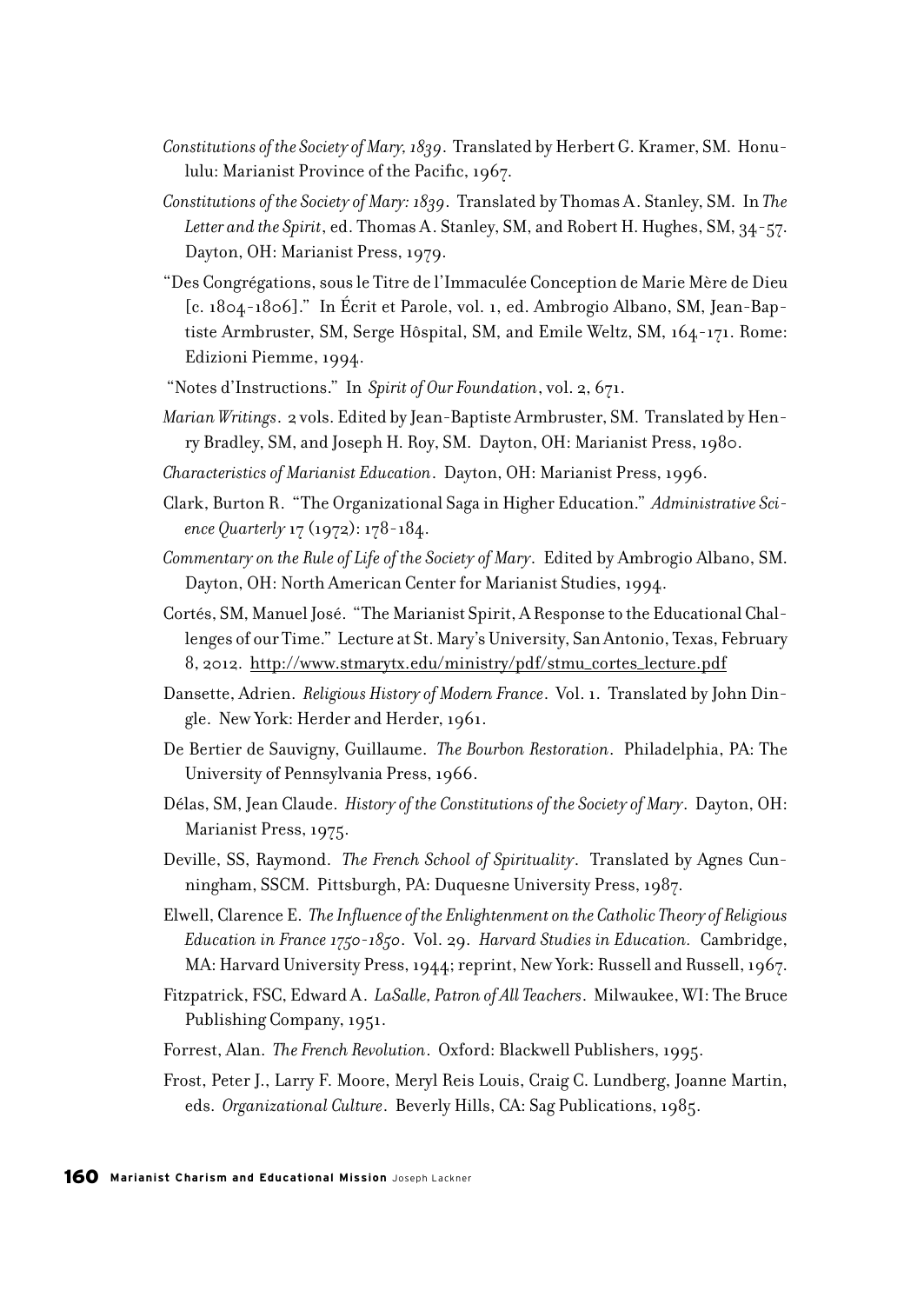- Furet, François, and Jacques Ozouf. *Reading and Writing: Literacy in France from Calvin to Jules Ferry*. Cambridge: Cambridge University Press, 1982.
- Furet, François, and Mona Ozouf, eds. *A Critical Dictionary of the French Revolution*. Translated by Arthur Goldhammer. Cambridge, MA: The Belknap Press of Harvard University Press, 1989. S.v. "Civil Constitution of the Clergy," by François Furet.
- Furet, Fançois. *Revolutionary France, 1770-1880*. Translated by Antonia Nevill. Cambridge, MA: Blackwell Publishers, 1993.
- Gabriel, FSC, Angelus. *The Christian Brothers in the United States, 1848-1948*. New York: The Declan X. McMullen Company, Inc., 1948.
- Giardino, SM, Thomas F. *The Promise and the Path: Starting and Sustaining Marianist Communities*. Dayton, OH: North American Center for Marianist Studies, 2011.
- Gibson, Ralph. *A Social History of French Catholicism 1789-1914*. London: Routledge, 1989.
- Helmreich, Jonathan E. "The Establishment of Primary Schools in France Under the Directory." *French Historical Studies*, 2 (1961): 189-208.
- Hufton, Olwen. "The Reconstruction of a Church 1796-1801." In *Beyond the Terror: Essays in French Regional and Social History, 1794-1815*, ed. Gwynne Lewis and Colin Lucas, 21-52. Cambridge: Cambridge University Press, 1983.
- Humbertclaude, SM, Pierre. *Un Educateur Chrétien de la Jeunesse au XIXe Siècle, L'Abbé J.-B.-A. Lalanne, 1795-1879*. Paris: Librairie Bloud & Gay, 1932.
- Jedin, Hubert, and John Dolan, eds. *History of the Church*. Vol. 7. *The Church Between Revolution and Restoration*, by Roger Aubert, Johannes Beckmann, Patrick J. Corish, and Rudolf Lill. Translated by Peter Becker. New York: Crossroad, 1981.
- Johnson, Douglas. *Guizot: Aspects of French History, 1787-1874*. Toronto: University of Toronto Press, 1963.
- Lackner, SM, Joseph H. "Components of Marianist Educational Culture: In a Content Analysis of Published Works of William Joseph Chaminade and in Phenomenological Interviews of Persons Designated as Best Experienced in Marianist Education." Ed. D. diss., The University of San Francisco, 1997.
- Lalanne, Jean Baptiste. "Actual Happiness of Children at the Present Time [1851]." In *Spirit of Our Foundation*. Vol. 3, 496-500.
- "Address Delivered at the Distribution of Premiums of the College Sainte-Marie des Ternes." In *Spirit of Our Foundation*. Vol. 3, 498-500.
- "Address Delivered at the Distribution of Premiums of the Institute Sainte-Marie, Rue Bonaparte, Paris, in 1852." In *Spirit of Our Foundation*. Vol. 3, 566-571.
- "Address Delivered at the Formal Opening of the Entomological Museum in the Boarding School of the Rue des Menuts, Bordeaux [1820]." In *Spirit of Our Foundation*. Vol. 3, 528-532.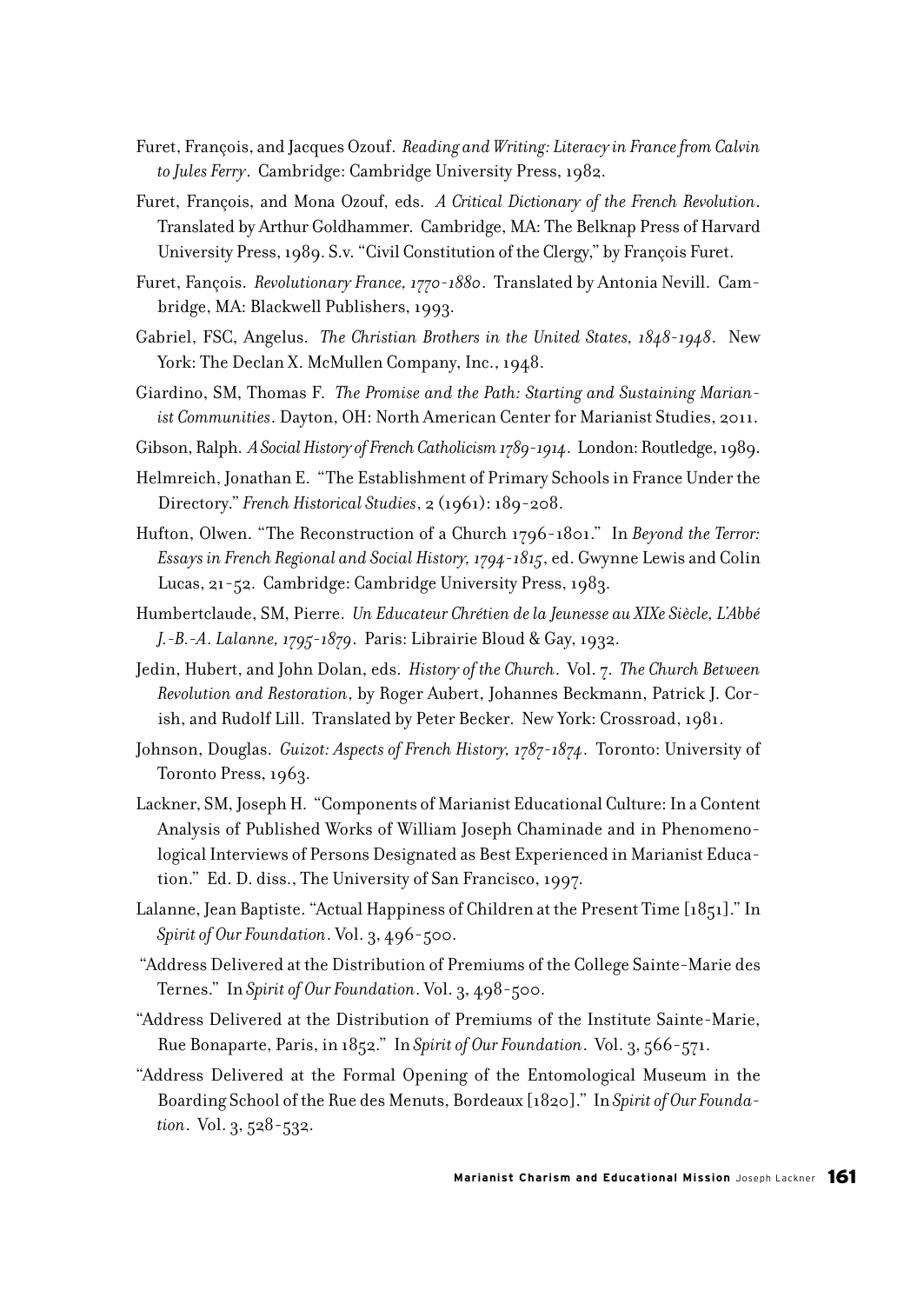- "Address Delivered at the Solemn Distribution of Premiums, Aug. 14, 1855, Stanislas College." In *Spirit of Our Foundation*. Vol. 3, 572-595.
- "Address on the Occasion of the Distribution of Premiums at Stanislas College [1864]." In *Spirit of Our Foundation*. Vol. 3, 514-516.
- "Discussion of the Question: Whether in aa Common and Unified Plan It Is Advisable to Maintain the Separation of the Branches Relating to Literature, Art, and Science. [1852]" In *Spirit of Our Foundation*. Vol. 3, 545-565.
- "Distribution of Premiums at the Institute Sainte-Marie in Paris [1854]." In *Spirit of Our Foundation*. Vol. 3, 486-488.
- "Prospectus for Normal Schools, 1830." In *Spirit of Our Foundation*. Vol. 3, 331-332.
- Lebon, Henri. *Our First Century, 1817-1917*. Translated by John Dockter, SM. Edited by Lawrence Cada, SM. St. Louis, MO: Marianist Resources Commission, 1975.
- *Letters of Father Chaminade*. Vol.1, Part 1. Translated by Joseph S. Bruder, SM, and Thomas Poitras, SM. Edited by Hugh Bihl, SM. Dayton, OH: Marianist Press, 1976.
- *Letters of Father Chaminade*. Vol.2, Part 1 . Translated by Thomas Poitras, SM. Dayton, OH: Marianist Press, 1976.
- *Letters of Father Chaminade*. Vol. 2, Part 2. Translated by Thomas Poitras, SM. Dayton, OH: Marianist Press, 1976.
- *Letters of Father Chaminade*. Vol. 3, Part 1. Translated by Thomas Poitras, SM. Edited by Hugh Bihl, SM, and Timothy Phillips, SM. Dayton, OH: Marianist Press, 1977.
- *Letters of Father Chaminade*. Vol. 3, Part 2. Translated by Thomas Poitras, SM. Edited by Hugh Bihl, SM, and Timothy Phillips, SM. Dayton, OH: Marianist Press, 1977.
- *Letters of Father Chaminade*. Vol. 4. Translated by Thomas Poitras, SM. Edited by Thomas F. Giardino, SM. Dayton, OH: Marianist Press, 1978.
- *Letters of Father Chaminade*. Vol. 5. Translated by Thomas Poitras, SM. Edited by Lawrence Gonner, SM, and Emily Lieb. Dayton, OH: Marianist Press, 1977.
- *Letters of Father Chaminade*. Vol. 6. Translated and edited by Joseph Roy, SM. Dayton, OH: Marianist Press, 1983.
- *Letters of Father Chaminade*. Vol. 7. Translated and edited by Joseph Roy, SM. Dayton, OH: Marianist Press, 1981.
- *Letters of Father Chaminade*. Vol. 8, Part 1. Translated by Joseph Roy, SM. Edited by Paul Novosal, SM. Dayton, OH: Marianist Press, 1988.
- *Letters of Father Chaminade*. Vol. 8, Part 2. Translated by Joseph Roy, SM. Edited by Paul ovosal, SM. Dayton, OH: Marianist Press, 1988.
- *Manual of Christian Pedagogy for the Use of the Brothers of Mary*. Dayton, OH: St. Mary's Convent Press, 1899.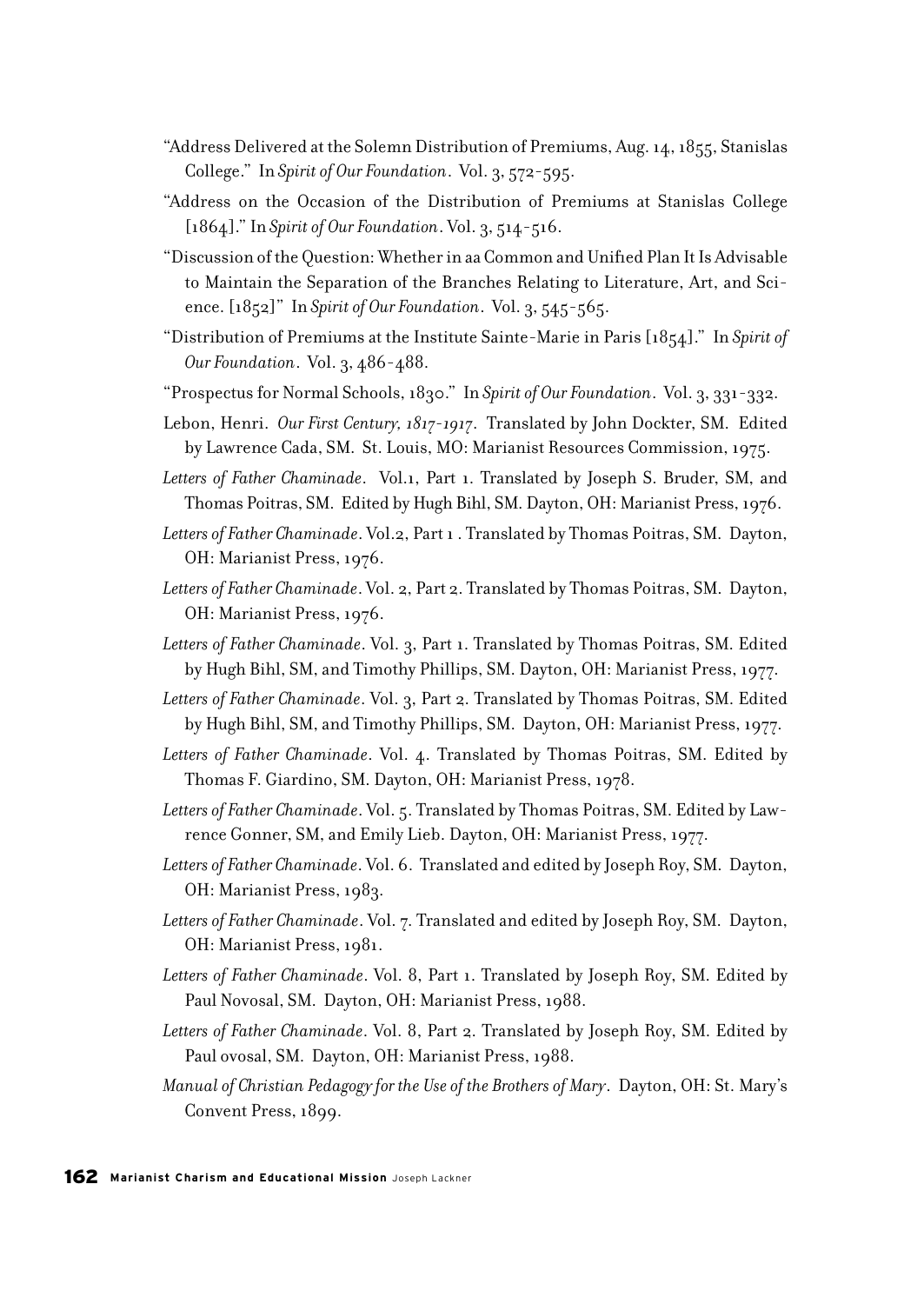- McManners, John. *The French Revolution and the Church*. New York: Harper & Row, Publishers, 1969.
- Mintzberg, Henry. *Mintzberg on Management*. New York: Collier Macmillan Publishers, 1989.
- *Mission & Culture, Acts of the Thirtieth General Chapter, July 1-21, 1991*. Dayton, OH: Society of Mary, 1991.
- Moody, Joseph N. *French Education Since Napoleon*. Syracuse, NY: Syracuse University Press, 1978.
- Mourret, Fernand. *A History of the Catholic Church*. Vol. 8. *Period of the Early Nineteenth Century (1823-1878)*. Translated by William Thompson. St. Louis, MO: B. Herder Book Co., 1957.
- Neubert, SM, Emil. *Synthesis of Our Characteristic Traits and of Our Obligations*. Dayton, OH: Mount St. John Press, 1945.
- Palmer, Robert R. "Free Secondary Education in France before and after the Revolution." *History of Education Quarterly* (Winter 1974): 437-52.
- *The Improvement of Humanity: Education and the French Revolution*. Princeton, NJ: Princeton University Press, 1985.
- Panzer, SM, Joseph J. *Educational Traditions of the Society of Mary*. Dayton, OH: The University of Dayton Press, 1965.
- Price, Roger. *A Social History of Nineteenth-Century France*. New York: Holmes & Meier, 1987.
- Resch, SM, Peter A. *Father Chaminade, Founder of Schools*. Dayton, OH: Marianist Publications, 1955.
- *Response, Documents of the 1971 General Chapter of the Society of Mary*. Dayton, OH: Society of Mary, 1971.
- Rousseau, SM, Henry. *William Joseph Chaminade, Founder of the Society of Mary*. Translated by John E. Garvin, SM. Dayton, OH: The Brothers of Mary, 1914.
- Schein, Edgar H. *Organizational Culture and Leadership*. San Francisco: Jossey-Bass, 1985.
- "The Role of the Founder in the Creation of Organizational Culture." In *Reframing Organizational Culture*, 14-25.
- "What Is Culture?" In *Reframing Organizational Culture*, 243-253.
- Seebold, SM, Andrew L. *Social-Moral Reconstruction According to the Writings and Works of William Joseph Chaminade (1761-1850)*. Washington, DC: The Catholic University of America Press, 1946.
- *Sent by the Spirit: Re-creating Chaminade's Missionary Dynamism in Today's World*. Document of the Thirty-Second General Chapter of the Society of Mary. Dayton, OH: Cincinnati Province, 2001.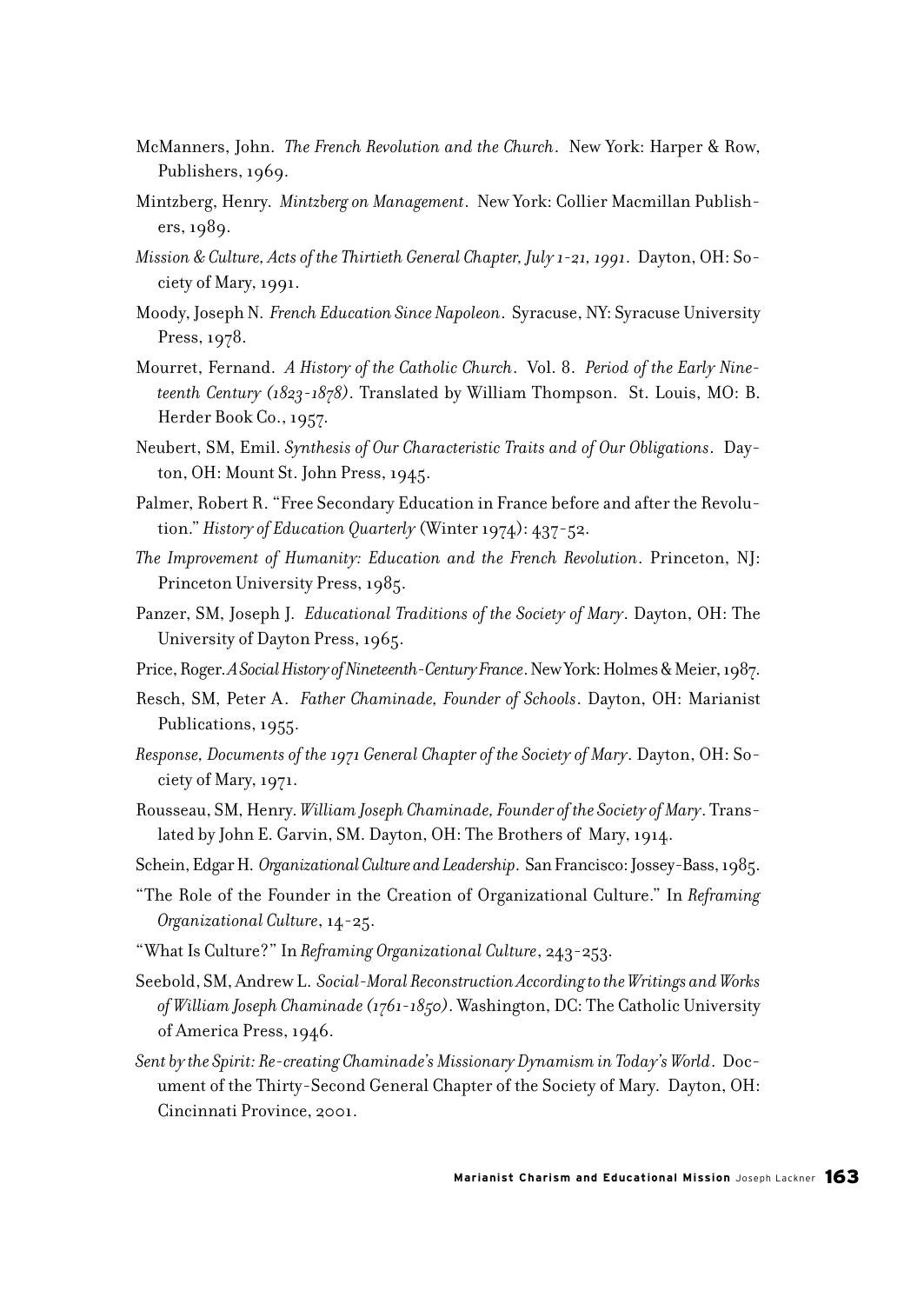- Simler, SM, Joseph. *Historical Notice of the Society of Mary of Paris*. Dayton, OH: St. Mary's Convent Press, 1891.
- *William Joseph Chaminade, Founder of the Marianists*. Translated by Joseph Roy, SM. Dayton, OH: Marianist Resources Commission, 1986.
- Singer, Barnett. *Village Notables in Nineteenth-Century France: Priests, Mayors and Schoolmasters*. Albany, NY: State University of Ne w York Press, 1983.
- *Spirit of Our Foundation According to the Writings of Father Chaminade and the Original Documents of the Society of Mary*. Vol. 3. Translated by Andrew A. Waldeck, SM. Edited by Henri Lebon, SM. Dayton, OH: St. John Normal School, 1920.
- Stanley, SM, Thomas A. *The Mystical Body of Christ According to the Writings of William Joseph Chaminade: A Study of His Spiritual Doctrine*. Fribourg, Switzerland: St. Paul's Press, 1952.
- Thayer, SS, David D. "All and Nothing: The Anthropology of The French School." In *Alive for God in Christ Jesus: A Conference Exploring Contemporary Influence from the French School of Spirituality*, 45-55. Buffalo, NY: St. John Eudes Center, 1995.
- Thompson, SM, Thomas. "The Virgin Mary in the French School of Spirituality." In *Alive for God in Christ Jesus: A Conference Exploring Contemporary Influence from the French School of Spirituality*, 213-224.
- Thompson, William M. "The Christocentric Trinitarianism of the French School of Spirituality." In *Alive for God in Christ Jesus: A Conference Exploring Contemporary Influence from the French School of Spirituality*, 29-44.
- Vasey, SM, Vincent R. *Chaminade: Another Portrait*. Edited by Joseph Stefanelli, SM, and Lawrence Cada, SM. Dayton, OH: Marianist Press, 1987.
- *Last Years of Father Chaminade, 1841-1850.* St. Louis, MO: Maryhurst Press, n.d.
- *Marianist Presence in Education*. Edited by Gerald T. Chinchar, SM. Dayton, OH: Marianist Press, 1979.
- Vaughan, Michalaina and Margaret Scotford Archer. *Social Conflict and Educational Change in England and France, 1789-1848*. Cambridge: Cambridge University Press, 1971.
- Verrier, SM, Joseph. *Jalons d'histoire sur la route de Guillaume-Joseph Chaminade*, *Documento* 5.1-5.11, 11.1-11, 16.1-16.13, 19.1-19.2. Rome: CEMAR, Marianist Center for Research and Development, 1981.
- Windisch, SM, Adolf M. *The Marianist Social System According to the Writings of William Joseph Chaminade, 1761-1850*. Fribourg, Switzerland: St. Paul's Press, 1964.
- Zind, FMS, Paul. *Les Nouvelles Congrégations de Fréres enseignants en France de 1800 á 1830*. 2 vols. Lyons, France: En Vente Chez L'Auteur, Le Montet, 1969.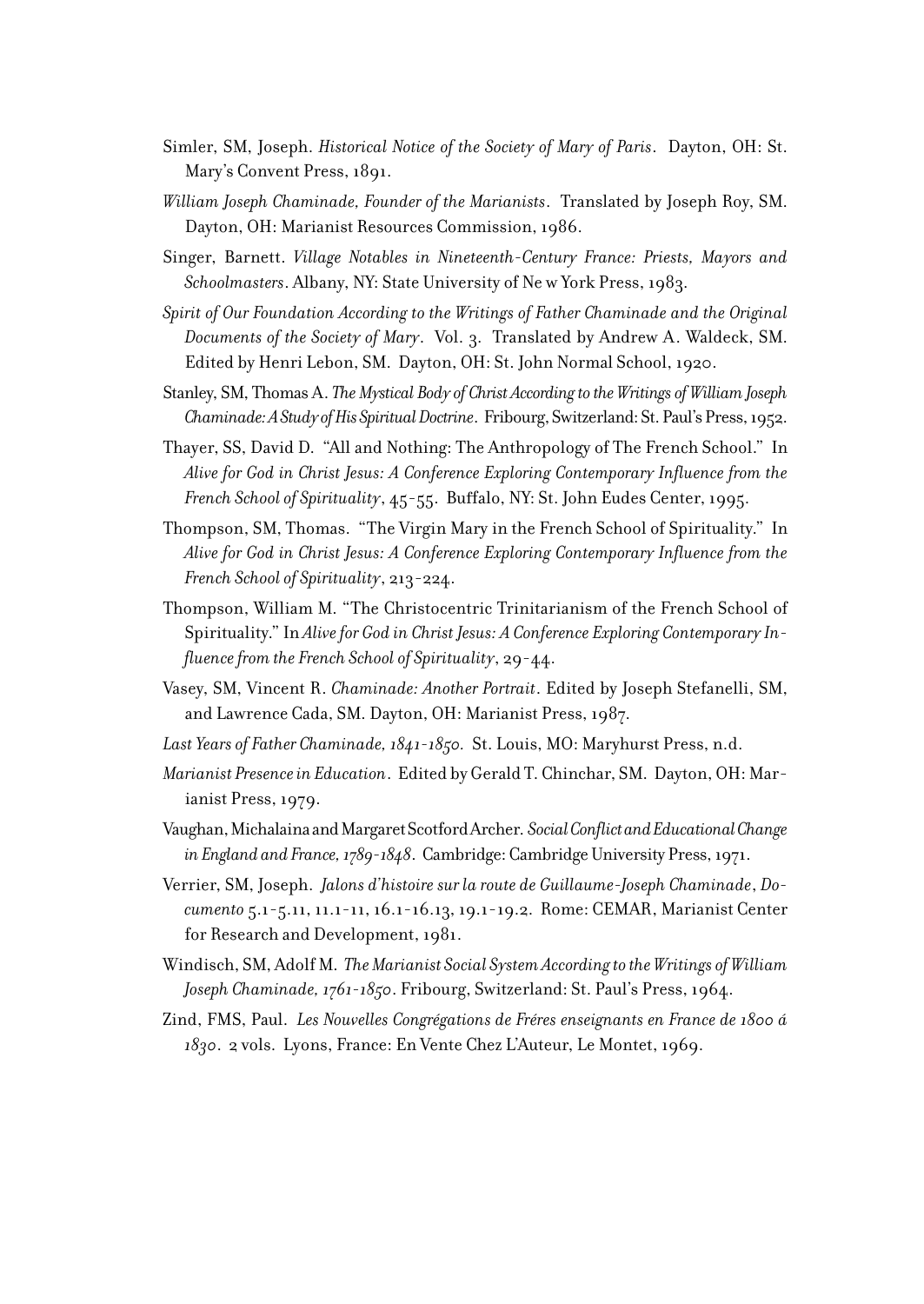#### **ACKNOWLEDGEMENTS**

Without the invitation of José María Alvira, the Assistant General for Education in the Society of Mary, along with the task force, José María Arnaiz, SM, Charles-Henri Moulin, SM, and Thomas French, SM, I would have never written this book. I thank them for confiding this project to me. I especially want to thank Brother Alvira for all he has done to shepherd this work so that it is fit for printing as well as for suggesting that I rework the second part of the book. This revision, I believe, has resulted in a much stronger and clearer text.

Several Marianists religious acceded to my request to read drafts of this book. To Raymond Fitz, David Fleming, Thomas Giardino, John Habjan, James Heft, and Mark Ormond along with Savio Franco, a lay Marianist in India, I am indebted for suggestions of style, content, grammar, and arrangement. To the extent I was able, I made their helpful changes. I particularly want to thank Thomas Giardino for being kind enough to re-read sections of this work as well as John Habjan for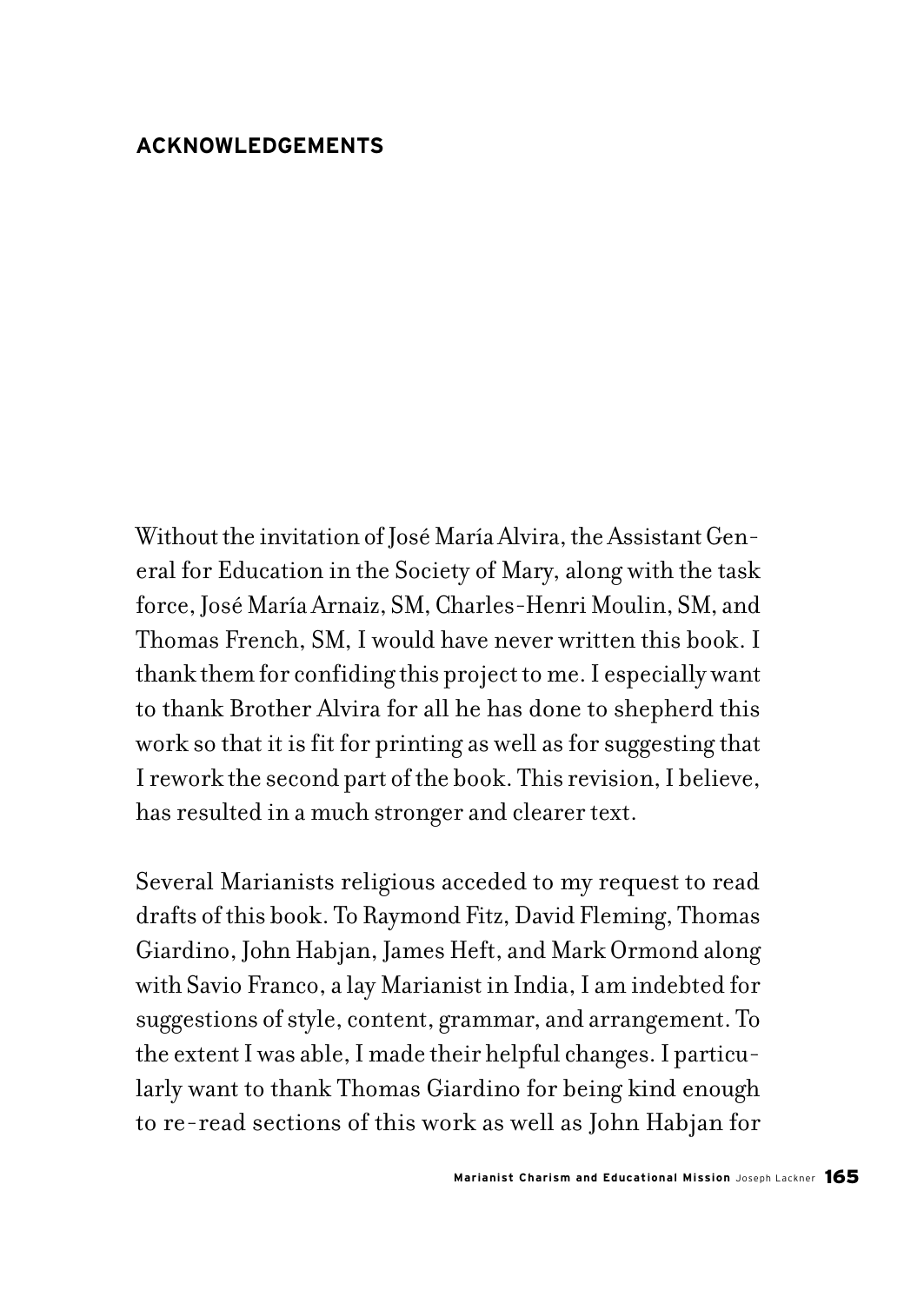tracking down some bibliographic details in the Marianist Archives in Dayton. Though the work was tedious, both willingly responded and were very quick to meet my need.

Of course, without the many opportunities the Society of Mary has given me to study and without the many conversations about, as well as experience of, Marianist schools and education, I could have never written this book. Therefore, my thanks extend all the way back to 1954 when I first walked through the door of a Marianist school and met the brothers at Purcell High School in Cincinnati, Ohio.

For all this I am extremely grateful.

Joseph H. Lackner, SM

May 2012